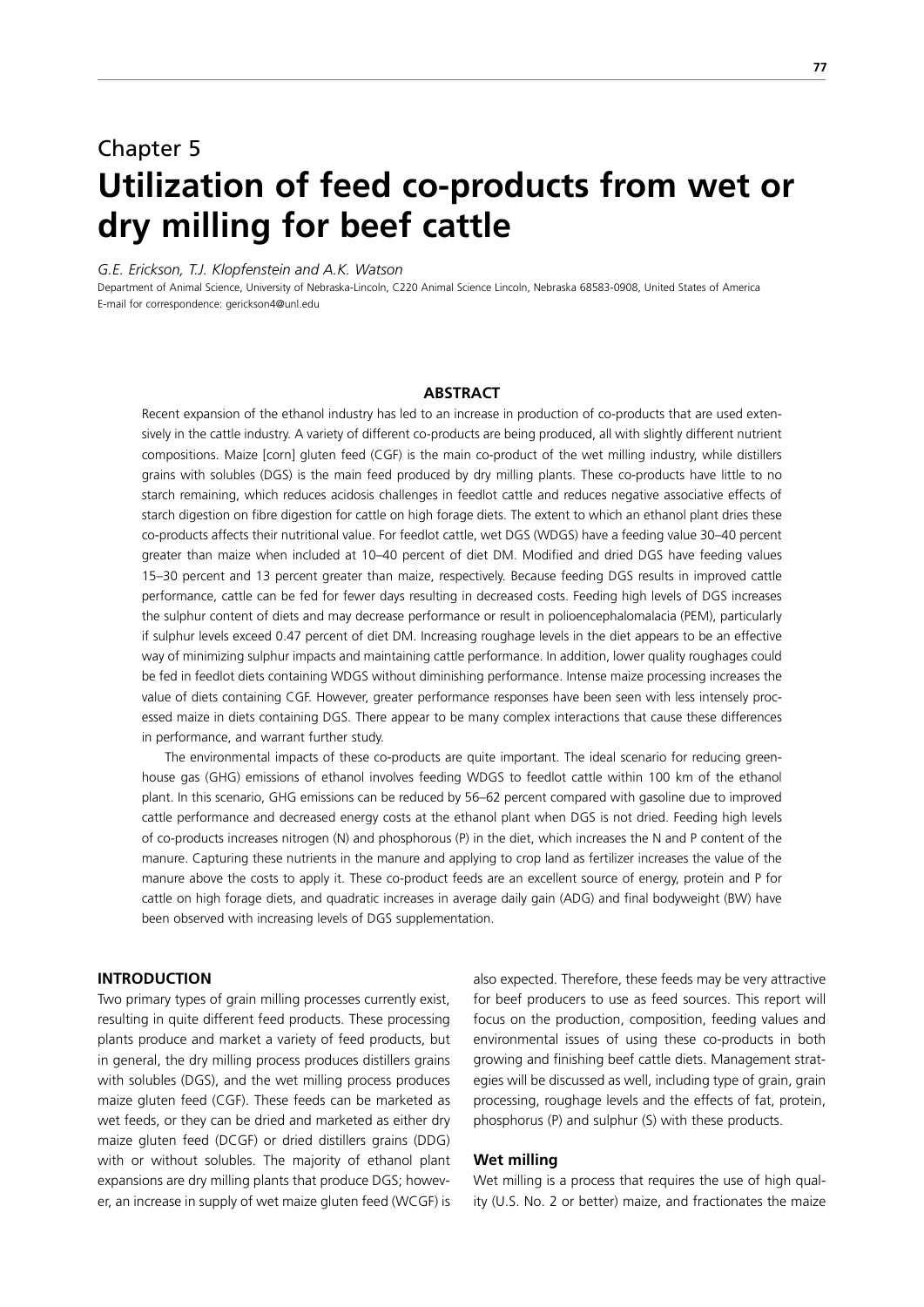# **MAIN MESSAGES**

- **• WDGS has a feeding value 30–40 percent greater than maize when included at 10–40 percent of diet DM.**
- **• MDGS has a feeding value 15–30 percent greater than maize when included at 10–40 percent of diet DM.**
- **• DDGS has a feeding value 13 percent greater than maize when included at 20–40 percent of diet DM.**
- **• High inclusions of DGS increase the sulphur content of diets, which results in reduced DMI and ADG, but has little effect on efficiency.**
- **• Feeding WDGS to feedlot cattle located close to an ethanol plant reduces GHG emissions 56–62 percent compared with gasoline.**
- **• Distillers grains are an excellent supplement for cattle on high-forage diets because of the high energy, protein and P contents, and lack of starch.**

kernel to produce numerous products, some of which are intended for human use. Fresh water enters the milling system in the final stage of starch washing. Subsequently, it runs countercurrent with respect to the flow of maize, passing through numerous screens and separating implements, acquiring soluble nutrients at each step. Ultimately, this solution will serve as the resource to steep the maize as the initial step in the process. Lactic acid-producing bacteria in the steeping process ferment the soluble carbohydrates collected by the water to further kernel softening. Following the steeping process (Figure 1), maize kernels are separated into kernel components of maize bran, starch, maize gluten meal (high in protein), germ and soluble components.

If the wet milling plant is fermenting starch into ethanol, a portion of the steep water (now called steep liquor) is added to the fermentation vats to supply nutrients for the ethanol-producing yeast cells to grow. The ethanol is distilled off after the fermentation process. The solution exiting the still is called distillers solubles, not to be confused with dry milling distillers solubles. This product contains very lit-



tle maize residue, almost no fat, and is high in protein from the remnants of yeast cells from the fermentation process. The distillers solubles and a portion of the steep liquor are added to the bran fraction of the maize resulting in WCGF. The WCGF can have a portion of the germ meal added if the plant has those capabilities. For a more complete review of the wet milling process, please refer to Blanchard (1992). The actual composition of WCGF can vary depending on the plant capabilities. Steep, a combination of steep liquor and distillers solubles, contains more energy (136 percent the feeding value of maize) and protein than maize bran or germ meal (Scott *et al*., 1997). Therefore, plants that apply more steep to maize bran or germ meal will produce WCGF that is higher in crude protein (CP) and energy. For instance, Sweet Bran™ is a trademarked WCGF product that Cargill produces. This product contains more steep and germ meal than other WCGF, causing it to have a higher energy value (112 percent the feeding value of maize).

Wet CGF contains 16 to 23 percent CP, of which about 70 percent is degraded in the rumen (degradable intake protein, DIP) and used by rumen microbes. During wet milling, maize gluten meal is removed and marketed in higher value markets. Maize gluten meal should not be confused with WCGF because they are different products. Maize gluten meal contains approximately 60 percent CP of which 40 percent is DIP and 60 percent is bypass protein (also known as undegradable intake protein, UIP).

## **Dry milling**

The dry milling ethanol process (Figure 2) is relatively simple.

Maize (or another starch source such as sorghum [milo]) is ground and then the starch source is converted to ethanol and  $CO<sub>2</sub>$  (fermentation). Approximately one-third of the dry matter (DM) remains as a feed product following starch fermentation, assuming the starch source is approximately two-thirds starch. As a result, all the nutrients are concentrated three-fold, because most grains contain approximately two-thirds starch. For example, if maize is 4 percent fat, the DGS will contain approximately 12 percent fat.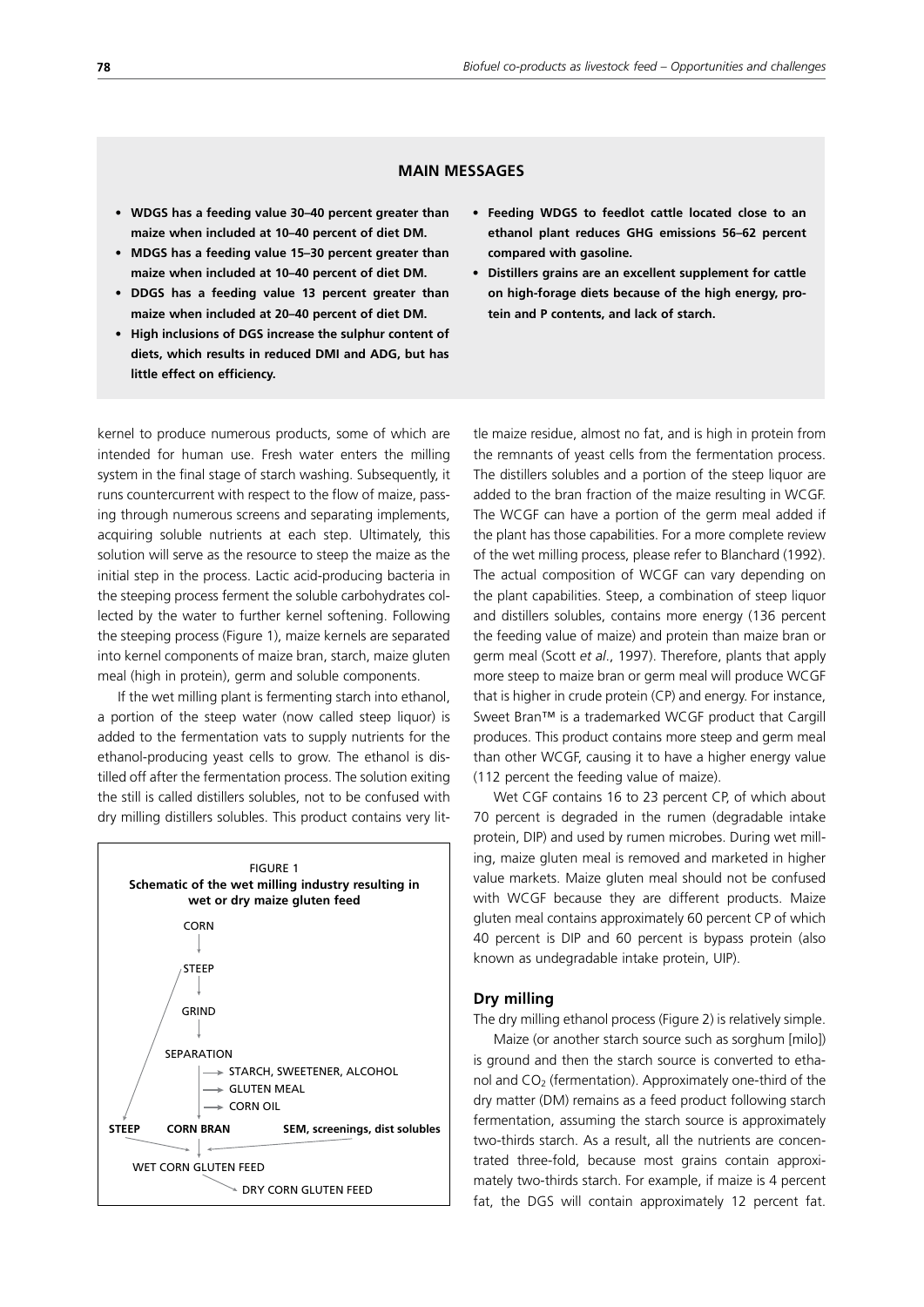

After the ethanol distillation step, the resulting product, referred to as stillage, is centrifuged. The purpose of the centrifuging step is to separate the distillers grains from the distillers solubles. These distillers solubles are evaporated and are partially dried. Typically, the distillers solubles are added back to the distillers grains, although individual plants vary in the amount of solubles that are returned to the grains. The nutrient composition may vary depending on the relative ratios of distillers grains to distillers solubles and if the distillers grains are dried partially before the solubles are added. If all of the solubles are added back to the grains, DGS is approximately 80 percent distillers grains and 20 percent distillers solubles on a dry matter (DM) basis (Corrigan *et al*., 2007). Most distillers grains contain some solubles, but the amount varies from plant to plant. Solubles are a good source of protein, are high in fat, P and S, and low in fibre (Corrigan *et al*., 2007). Solubles contain 20 to 25 percent CP, 15 to 20 percent fat, >1.0 percent P, 0.92 percent S and 2.3 percent neutral-detergent fibre (NDF). Distillers solubles have become a popular base for

| TABLE 1                                                    |  |  |
|------------------------------------------------------------|--|--|
| Nutrient composition of selected maize milling co-products |  |  |

liquid feed supplements. As molasses prices have increased, liquid supplement companies are using steep from the wet milling industry and distillers solubles from the dry milling industry as partial replacement of molasses for liquid supplements. All dry milling plants produce wet DGS (WDGS; 30 to 35 percent DM), but some remove moisture to manufacture modified DGS (MDGS; 42 to 50 percent DM), or dried DGS (DDGS; 88 to 92 percent DM).

## **Composition**

As noted previously, due to production process differences, maize milling co-products can vary in nutrient composition from plant to plant. An overview of this variability in composition of co-products is presented in Table 1. Variation exists from plant to plant, and even day to day within a given plant. These table values are indicative only, and should not replace sampling and analysis of feed from individual plants. The DDGS, WDGS and maize condensed distillers solubles (CCDS) represented in the table are all from one plant in Nebraska and represent average values for 2003.

Examples of plants with an excellent database on variability are the Cargill facilities in Blair, Eddyville and Dalhart in the United States. The standard deviations are low for DM change from load to load. This is a result of two things: process development to minimize variation, and a quality control culture of personnel operating the plants to minimize variation in feed products.

The DDGS composition data in Table 2 are based on the relative ratios of dried distillers grains to solubles ratio in DDGS (Corrigan *et al*., 2007). The ethanol plant's normal DDGS averaged 19 percent solubles. However, in this study, distillers grains products were produced with 0 to 22 percent solubles added back to the grains portion. Increasing the amount of solubles decreased the DM, CP and NDF content of the DDGS. However, the fat level increased in the DDGS as more solubles were added. As more solubles

| Feedstuff <sup>(1)</sup> | <b>DRC</b> | <b>WCGF</b> | <b>Sweet Bran</b> | DDGS <sup>(2)</sup> | WDGS <sup>(2)</sup> | CCDS <sup>(2)</sup> | Steep $(3)$ $(4)$ |
|--------------------------|------------|-------------|-------------------|---------------------|---------------------|---------------------|-------------------|
| <b>DM</b>                | 90.0       | 44.7        | 60.0              | 90.4                | 34.9                | 35.5                | 49.4 (49.0)       |
| <b>SD</b>                | 0.88       | 0.89        | 0.05              | 1.70                | 3.60                | 1.40                | 1.00 (5.8)        |
| $CP$ (% DM)              | 9.8        | 19.5        | 24.0              | 33.9                | 31.0                | 23.8                | 35.1              |
| <b>SD</b>                | 1.10       | 0.63        | 0.51              | 1.30                | 0.90                | 1.50                | 1.10              |
| <b>UIP (% DM)</b>        | 60.0       | 20.0        | 20.0              | 65.0                | 65.0                | 65.0                | 20.0              |
| $P$ (% DM)               | 0.32       | 0.66        | 0.99              | 0.51                | 0.84                | 1.72                | 1.92              |
| <b>SD</b>                | 0.04       | 0.03        | 0.04              | 0.08                | 0.06                | 0.27                | 0.11              |
| NEq (Mcal/kg)            | 1.54       | l.56        | 1.76              | 1.72                | 1.91                | 1.91                | 1.94              |

*Notes*: DM = dry matter; SD = standard deviation; CP = crude protein as % of DM; UIP = undegradable intake protein, as % of DM; P = phosphorous, as % of DM; NEg = Net energy for gain; DRC = dry-rolled maize [corn]; WCGF = wet maize [corn] gluten feed; DDGS = dried distillers grains with solubles; WDGS = wet distillers grains with solubles; CCDS = maize [corn] condensed distillers solubles. (1) DRC values based on NRC (1996) values with approximately 3500 samples. (2) DDGS, WDGS and CCDS values are from spring, 2003, from only one plant in Nebraska that produces DDGS, WDGS and CCDS, with standard deviations based on weekly composites. (3) DM values represent variation from daily composites for a 60-day period. Other nutrients are based on monthly composites for 2002 and half of 2003. (4) Values in parentheses are monthly composites for 2003 from one plant in Nebraska with the assumption that it is a mixture of steep and distillers solubles.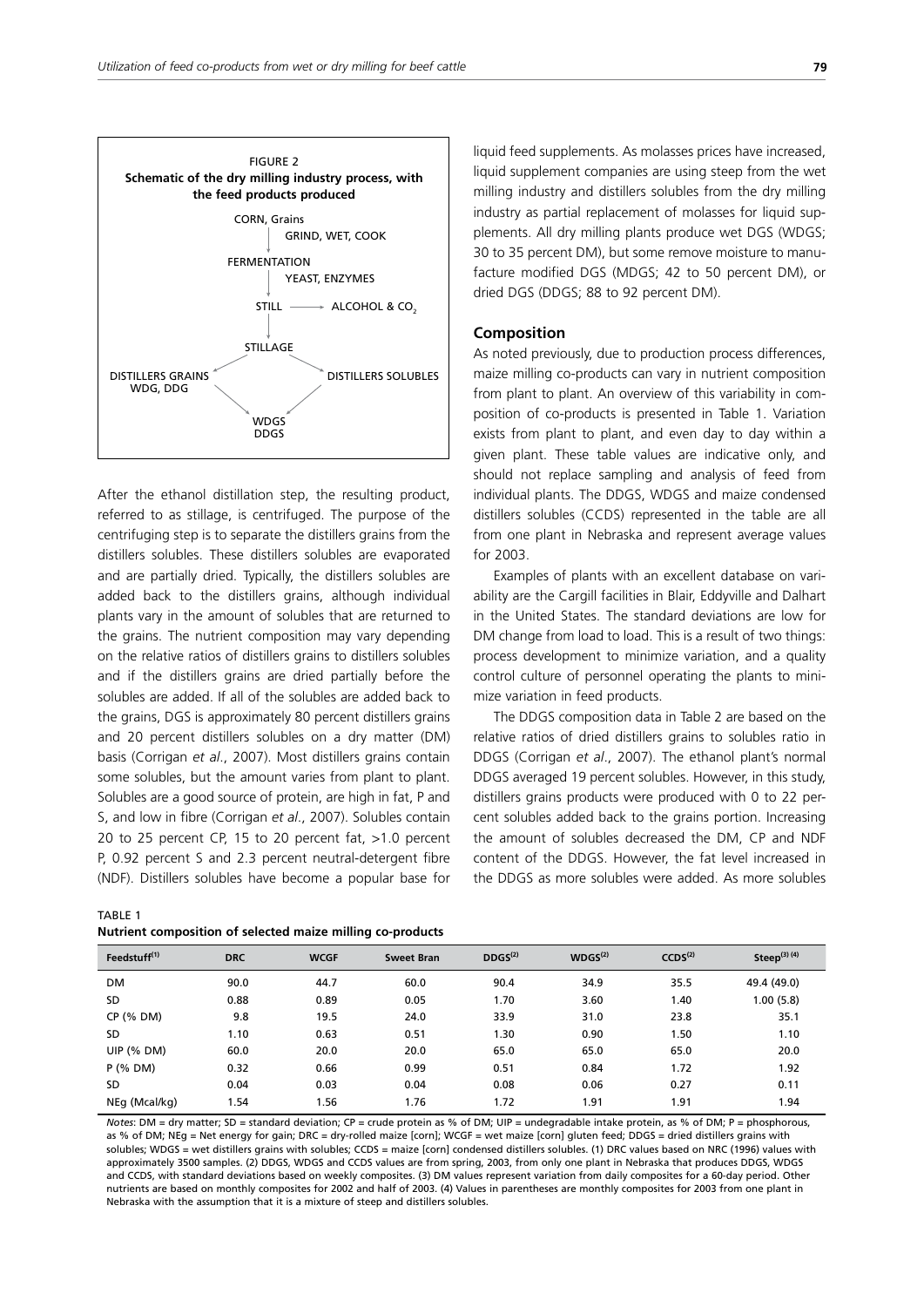|                  | -        |                       |      |      |      |  |  |
|------------------|----------|-----------------------|------|------|------|--|--|
|                  |          | Solubles level (% DM) |      |      |      |  |  |
| <b>Parameter</b> | $\bf{0}$ | 5.4                   | 14.5 | 19.1 | 22.1 |  |  |
| DM (%)           | 95.5     | 92.1                  | 90.8 | 89.3 | 89.6 |  |  |
| CP (%)           | 32.1     | 31.9                  | 31.5 | 30.7 | 30.9 |  |  |
| Fat $(\% )$      | 6.9      | 8.9                   | 10.4 | 12.7 | 13.3 |  |  |
| NDF(% )          | 36.8     | 34.9                  | 31.9 | 30.3 | 29.3 |  |  |

#### TABLE 2 **Composition of dried distillers grains with solubles (DDGS)**

*Notes*: NDF = neutral-detergent fibre. CP = crude protein; DM = dry matter. Solubles level calculated using % NDF of solubles (2.3%) and 0% solubles DDG. *Source*: Adapted from Corrigan *et al.*, 2007.

were added to the grains, from 0 to 22 percent, the resulting DDGS changed from a golden yellow colour to a brown colour. However, the change in colour was not related to total digestive tract protein digestibility because the protein was 97 to 98 percent digestible in all samples.

Samples (n=1200) of WDGS and MDGS were collected for five consecutive days, across four different months and within six dry-milling plants, and analysed for DM, CP, fat, P and S (Buckner *et al*., 2011). Variation in DM content within each plant was minimal (coefficient of variation (CV) less than 3 percent), but DM was different across plants. Producers should therefore be aware of the DM for each DGS product produced, particularly when buying DGS from more than one plant. On average, DGS contained 31.0 percent CP, 11.9 percent fat, 0.84 percent P and 0.77 percent S. Variation within days, across days, and within the same plant remained small for CP and P (CV less than 4 percent), but P varied slightly more across plants. Fat content variation was slightly more but remained relatively small (CV less than 5 percent) within plants and within days, but larger variation was observed among ethanol plants. Fat content varied from 10.9 to 13.0 percent by plant, probably due to varying amounts of distillers solubles that the plants return to the grains. Therefore, producers should know the fat content from each plant and be less concerned with fat variation within a plant. Variation in S content was the largest for all nutrients tested, as CV within days and across days (within the same ethanol plants) ranged from 3 to 13 percent. These data suggest S values should be routinely monitored because high S levels can lead to nutritional challenges.

A review of several published articles summarized nutrient variability for DGS (Benton, 2010). Average nutrient composition for DGS was 31.5 percent CP, 10.5 percent fat, 6 percent starch, 37.9 percent NDF, 0.51 percent P and 0.57 percent S. Relatively low variation was observed for CP, NDF, P and S, with CVs of 10.7, 10.5, 8.4 and 6.3 percent, respectively. Greater variation was observed for fat and starch, with CVs of 31.4 and 36.3 percent, respectively. This large variation in fat and starch makes some logical sense as this is a summary of many samples over many ethanol plants. Not every ethanol plant combines the same proportion of distillers solubles with distillers grains, nor do they use the same procedure for analysing fat content. Ethanol plants are also not likely to ferment the same amount of starch from maize for ethanol production.

Although DM variation is probably of greatest importance with wet co-products, both fat and S levels can vary in DGS. Fat variation can lead to changes in feeding value, and S has potential for toxicity (polioencephalomalacia – PEM). It is therefore critical to have accurate analyses of feed ingredients and S analysis of the water that cattle drink. Previously, NRC suggested that diets should not exceed 0.4 percent S (NRC, 1996), or even 0.3 percent S in high-grain feedlot diets (NRC, 2000). However, research has been conducted and will be presented that evaluates performance for cattle fed DGS diets with greater than 0.4 percent S. In addition, thiamine is commonly added at 150 to 200 mg/steer daily to offset challenges related to sulphur-induced PEM. This is an important issue to be aware of and to treat cattle as quickly as possible if any PEM symptoms are observed.

## **BEEF FINISHING**

In terms of philosophy used by nutritionists, the first units of co-products added to a ration are primarily used to replace protein from urea or natural protein sources in the ration. Subsequent additions of co-products to the ration replace maize and other grains, so are considered an energy source. Clearly, the fat and fibre in DGS is used for energy by the animal and associated microbes when DGS is fed. In feedlot diets with DGS at levels less than 15 to 20 percent of diet DM, the DGS serves to meet the protein requirements of the animal. Conversely, when DGS is above 20 percent inclusion, the beef animal utilizes the DGS as both a protein source and an energy source, due to replacement of traditional energy sources. When protein is supplied above the animal's requirements, UIP that is digested is used primarily as an energy source. Therefore, excess protein fed when DGS inclusion is greater than 15 to 20 percent of diet DM is used as energy as well.

## **PROTEIN SUPPLEMENTATION**

In certain production situations, light (less than 341 kg) finishing cattle may need to be supplemented with UIP (bypass) protein to meet metabolizable protein (MP) requirements. Wet or dry DGS is an excellent source of UIP.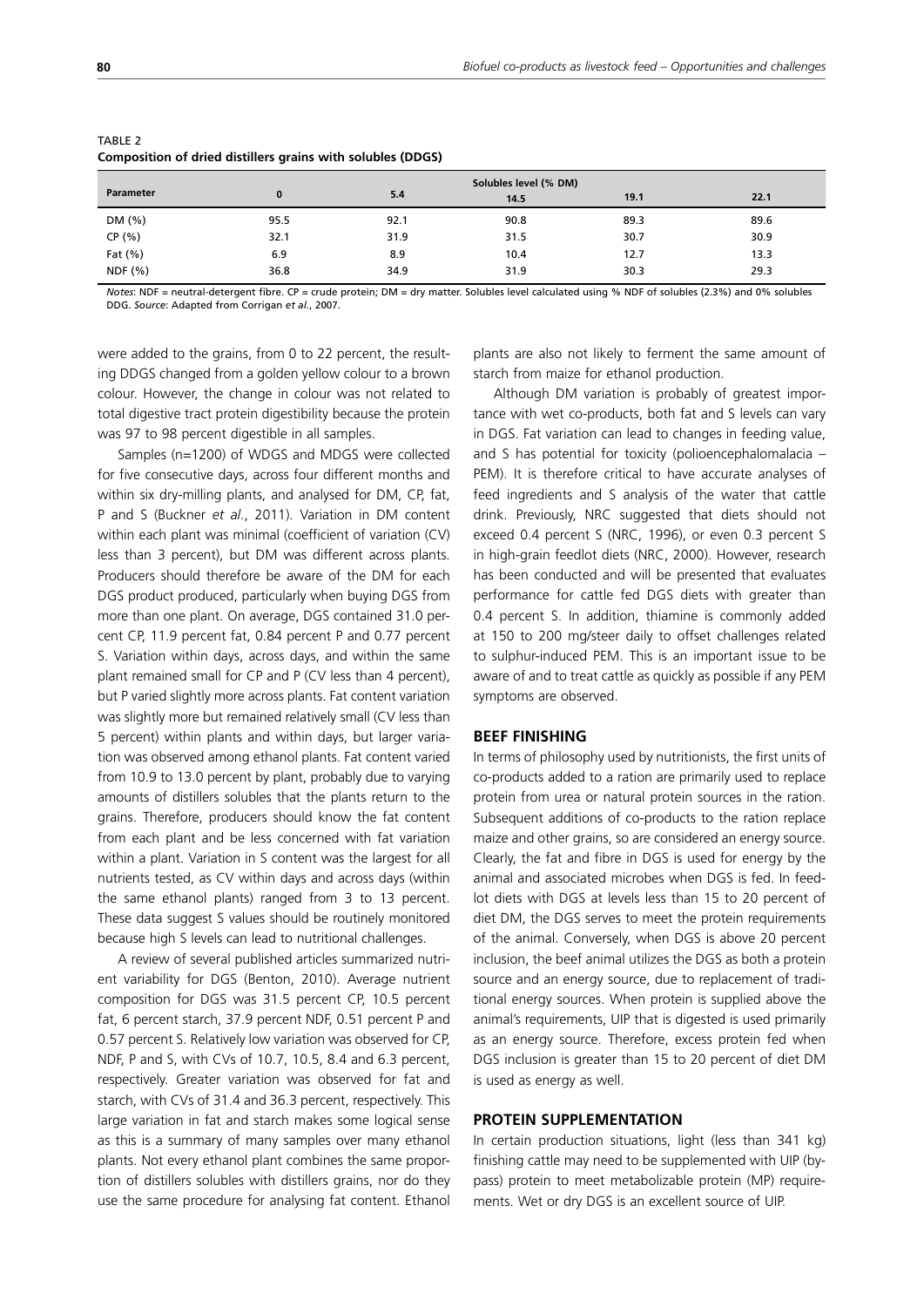TABLE 3 **Wet and dry distillers grains for calves**

| <b>Supplement</b> | <b>ADG</b> | Protein efficiency <sup>(1)</sup> | <b>ADIN</b> |
|-------------------|------------|-----------------------------------|-------------|
| Urea              | 0.45       |                                   |             |
| WG                | 0.66       | 2.6                               |             |
| <b>DDGS</b>       | 0.65       | 2.0                               | 9.7         |
| <b>DDGS</b>       | 0.67       | 1.8                               | 17.5        |
| <b>DDGS</b>       | 0.70       | 2.5                               | 28.8        |

*Notes*: ADIN = acid-detergent-insoluble N; WG = wet grains; DDGS = dried distillers grains with solubles. (1) kg gain/kg supplemental protein.

Wet grains were compared with dry grains and the value of the protein was similar (Table 3). This suggests that the high escape protein value of DGS is due to the innate characteristics of the protein and not to drying or moisture content, and does not appear to be influenced by aciddetergent-insoluble protein, which is a common measure of heat damaged protein.

Distillers grains contain approximately 65 percent UIP (as percentage of CP), consequently diets that include DGS fed as an energy source (generally greater than 15 percent diet DM) are commonly deficient in DIP but contain excess MP. Cattle convert excess MP to urea, which can be excreted in the urine or recycled to the rumen to serve as a source of DIP. Jenkins *et al*. (2011) fed DDGS to finishing cattle at either 10 or 20 percent of diet DM, with or without added urea. No advantage was observed for cattle supplemented with urea (DIP) or not, suggesting recycling was occurring in finishing diets that included 10 or 20 percent DDGS. However, some numerical differences suggested a conservative approach to balancing diets based on protein needs would be to follow NRC (1996) guidelines for DIP supplementation if DGS are provided at less than 20 percent of diet DM. Jenkins *et al*. (2011) also fed 0, 0.5 and 1.0 percent urea (DIP) to dry-rolled maize (DRC)-based diets containing 25 percent WDGS. The diet containing 1.0 percent urea was the only diet that was calculated to meet DIP requirements. In the first 61 days on feed of the 142-day feeding period, dry matter intake (DMI) was similar across urea levels, but average daily gain (ADG) increased with added urea, resulting in an increased gain:feed (G:F) ratio. However, there were no cattle performance differences over the entire feeding period. These data suggest that when DGS are fed with DRC at inclusions greater than 20 percent of diet DM, then recycling occurs and is sufficient to meet the DIP requirements.

## **ENERGY REPLACEMENT**

The feeding value of DGS and CGF is dependent on whether the co-products are fed wet or dry, and the level of dietary inclusion. Although the feeding value of WCGF is better than maize (100 to 112 percent of the feeding value of maize), the feeding value of DCGF is 88 percent of DRC when fed at 25 to 30 percent of diet DM (Green, Stock and Klopfenstein, 1987; Ham *et al*., 1995).

There have been several research experiments conducted to evaluate inclusion levels of WDGS, MDGS and DDGS on cattle performance. To summarize these experiments, statistical meta-analyses were conducted to evaluate each of these types of DGS and account for differences observed across experiments conducted at the University of Nebraska (Bremer *et al*., 2011). The inclusion of DGS replaced equal DM portions of DRC and/or high-moisture maize (HMC). In the meta-analysis that summarized 20 trials for feeding up to 40 percent WDGS (of diet DM), quadratic effects were observed for DMI, ADG and G:F (Table 4).

Optimum inclusion of WDGS was observed at 15.8 percent for DMI, 28.4 percent for ADG, and 40 percent for G:F, calculated from the first derivative of the quadratic equation. These improvements in G:F resulted in 30 to 40 percent greater feeding value for WDGS compared with maize at inclusions of 10 to 40 percent. Although these were quadratic relationships, feeding 40 percent WDGS resulted in greater ADG and G:F compared with a traditional maizebased diet. Greater 12th rib fat thickness and marbling scores result from feeding WDGS, and were also quadratic relationships. The meta-analysis that summarized MDGS in four feeding trials up to 40 percent diet DM also indicated quadratic relationships for DMI, ADG and G:F (Table 5). Optimum inclusion of MDGS for DMI was at 22.5 percent and 29.4 percent for ADG, and 40 percent for G:F.

These improvements in cattle performance resulted in 15 to 30 percent greater feeding value for MDGS compared with maize, in which cattle had greater ADG and G:F for all inclusions up to 40 percent. A quadratic relationship was observed for 12th rib fat thickness and a linear relationship for marbling score for feeding MDGS. These

TARI F 4

**Performance measurements for cattle fed increasing levels of wet distillers grains plus solubles (WDGS)**

|                               | <b>Control diet</b> | <b>10% WDGS</b> | <b>20% WDGS</b> | <b>30% WDGS</b> | <b>40% WDGS</b> |
|-------------------------------|---------------------|-----------------|-----------------|-----------------|-----------------|
| DMI $(kg/day)^{(1)}$          | 10.5                | 10.6            | 10.6            | 10.5            | 10.2            |
| ADG $(kg)^{(1)}$              | 1.60                | 1.71            | 1.77            | 1.79            | 1.76            |
| G: F <sup>(1)</sup>           | 0.155               | 0.162           | 0.168           | 0.171           | 0.173           |
| 12th rib fat (cm)             | 1.22                | 1.32            | 1.37            | 40. ا           | 1.40            |
| Marbling score <sup>(2)</sup> | 528                 | 535             | 537             | 534             | 525             |

*Notes*: Levels are as a % of diet DM. DMI = dry matter intake; ADG = average daily gain; G:F = gain-to-feed ratio. (1) Quadratic response to level of WDGS in the diet (*P* < 0.01). (2) Marbling score: 400 = Slight, 500 = Small, 600 = Modest. *Source*: Adapted from Bremer *et al.,* 2011.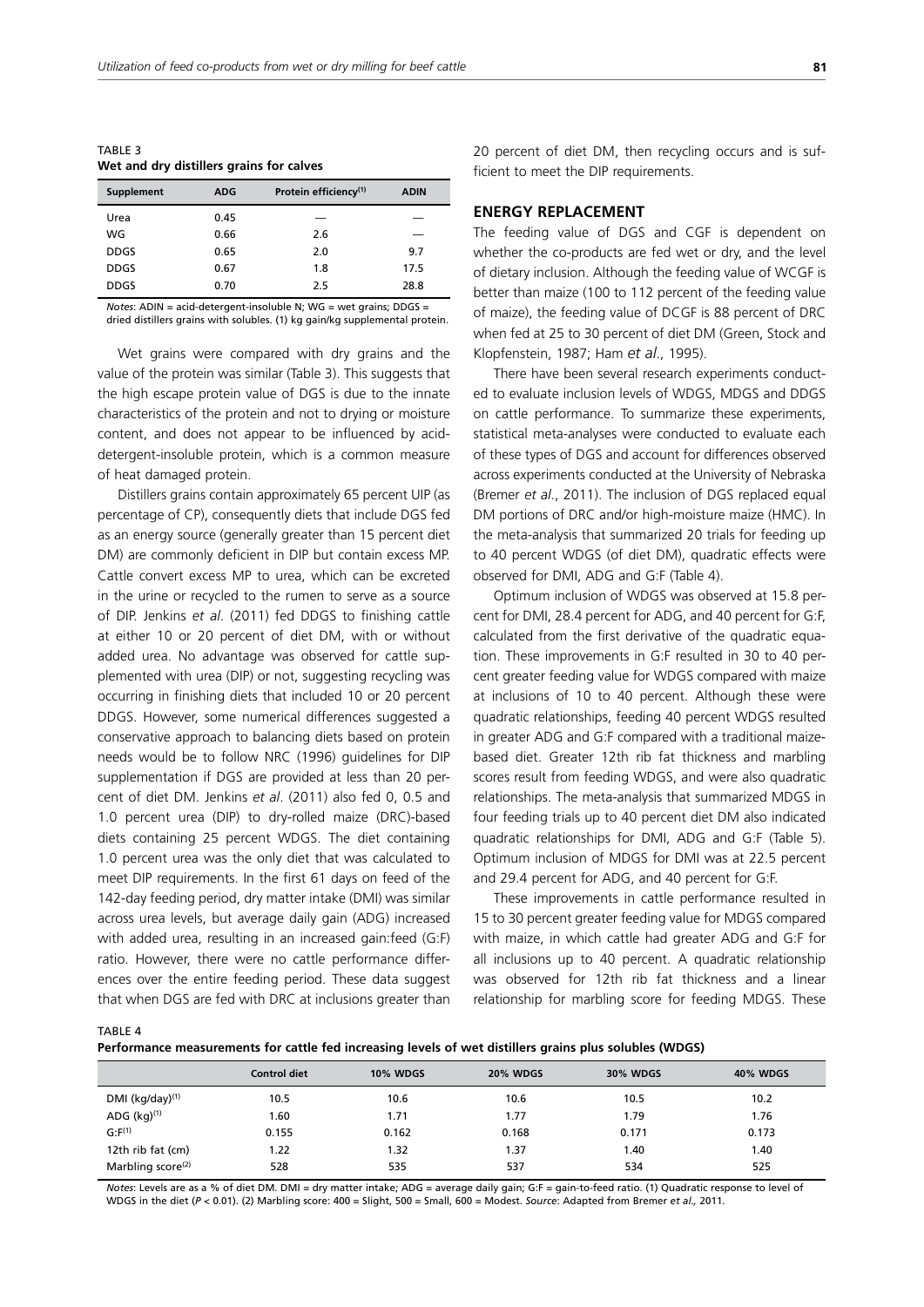|                               | <b>Control diet</b> | <b>10% MDGS</b> | <b>20% MDGS</b> | <b>30% MDGS</b> | <b>40% MDGS</b> |
|-------------------------------|---------------------|-----------------|-----------------|-----------------|-----------------|
| DMI (kg/day) $(1)$            | 11.0                | 11.4            | 11.6            | 11.5            | 11.3            |
| ADG $(kg)^{(1)}$              | 1.68                | 1.79            | 1.85            | 1.85            | 1.81            |
| G: F <sup>(2)</sup>           | 0.152               | 0.156           | 0.160           | 0.162           | 0.162           |
| 12th rib fat (cm)             | 1.30                | 1.45            | 1.52            | 1.52            | 1.47            |
| Marbling score <sup>(3)</sup> | 559                 | 554             | 550             | 545             | 540             |

*Notes*: (1) Quadratic response to level of MDGS in the diet (*P* < 0.01). (2) Quadratic response to level of MDGS in the diet (*P* = 0.07). (3) Marbling score: 400 = Slight, 500 = Small, 600 = Modest. ADG = average daily gain; G:F = gain-to-feed ratio. *Source*: Adapted from Bremer *et al.,* 2011.

#### TABLE 6.

**of diet DM**

| Performance measurements for cattle fed increasing levels of dried distillers grains with solubles (DDGS), as a percentage |  |
|----------------------------------------------------------------------------------------------------------------------------|--|
| of diet DM                                                                                                                 |  |

|                               | <b>Control diet</b> | <b>10% DDGS</b> | <b>20% DDGS</b> | <b>30% DDGS</b> | <b>40% DDGS</b> |
|-------------------------------|---------------------|-----------------|-----------------|-----------------|-----------------|
| DMI $(kg/day)^{(1)}$          | 11.0                | 11.5            | 11.8            | 11.9            | 11.9            |
| ADG (kg) <sup>(2)</sup>       | 1.57                | 1.63            | 1.69            | 1.75            | 1.80            |
| $G: F^{(2)}$                  | 0.141               | 0.143           | 0.145           | 0.147           | 0.148           |
| 12th Rib fat, cm              | 1.12                | 1.24            | 1.30            | 1.30            | 1.22            |
| Marbling score <sup>(3)</sup> | 569                 | 569             | 569             | 569             | 569             |

*Notes*: (1) Quadratic response to level of DDGS in the diet (*P* = 0.03). (2) Linear response to level of DDGS in the diet (*P* < 0.01). (3) Marbling score: 400 = Slight, 500 = Small, 600 = Modest. *Source*: Adapted from Bremer *et al.*, 2011.

cattle performance changes for MDGS were not as great as with WDGS.

Another meta-analysis that summarized DDGS in four trials also resulted in a quadratic effect for DMI, as optimum inclusion was between 20 and 40 percent of diet DM (Table 6). Linear relationships were observed for ADG and G:F, as optimum inclusion was 40 percent DDGS. This resulted in a 13 percent improvement in feeding value when feeding DDGS compared with maize. A quadratic relationship resulted for 12th rib fat thickness, while no effect was observed for marbling score due to feeding DDGS compared with maize. This improvement in cattle performance was not as great as MDGS, suggesting that drying DGS decreases its feeding value.

Although all of these meta-analysis summaries have a large amount of data to support the results and are representative over many experiments, the three types were never fed in the same experiment, until recently. Nuttelman *et al*. (2010b) fed WDGS, MDGS, and DDGS in the same trial at 0, 20, 30 and 40 percent dietary DM inclusions. No interactions between co-product level (20, 30 or 40 percent) and type (WDGS, MDGS and DDGS) were observed. Therefore, only the main effects of co-product level (Table 7) and co-product type (Table 8) were summarized. Optimum inclusion of DGS was 40 percent for ADG and G:F. A linear increase was observed for fat depth, with marbling score unchanged, as DGS inclusion increased. Therefore, these data suggest that cattle performance is enhanced the most with increasing levels of DGS up to 40 percent, similar to the conclusions drawn from the meta-analyses.

Within co-product type, no differences were observed for ADG, but DMI was greatest for DDGS, least for WDGS, and

#### TABLE 7

**Performance measurements for cattle fed increasing levels of distillers grains with solubles (DGS) as percentage of diet DM(1)**

|                                | <b>0% DGS</b> | <b>20% DGS</b> | 30% DGS | 40% DGS |
|--------------------------------|---------------|----------------|---------|---------|
| DMI (kg/day)                   | 11.2          | 12.0           | 11.8    | 12.0    |
| ADG (kg)                       | 1.63          | 1.85           | 1.84    | 1.90    |
| $G: F^{(2)}$                   | 0.146         | 0.156          | 0.157   | 0.161   |
| <b>Carcass characteristics</b> |               |                |         |         |
| HCW (kg)                       | 378           | 400            | 398     | 405     |
| Marbling score <sup>(3)</sup>  | 607           | 609            | 599     | 603     |
| 12th rib fat (cm)              | 1.27          | 1.57           | 1.57    | 1.65    |

*Notes*: DMI = dry matter intake; ADG = average daily gain; HCW = hot carcass weight; G:F = gain-to-feed ratio. (1) Overall main effect for level of DGS, including WDGS, MDGS and DDGS. (2) Linear response to level of DGS in the diet ( $P < 0.01$ ). (3) Marbling score:  $400 =$  Slight,  $500 =$ Small, 600 = Modest. *Source*: Adapted from Nuttelman *et al.*, 2010b.

#### TABLE 8

#### **Performance measurements for cattle fed wet (WDGS), modified (MDGS) or dried distillers grains with solubles (DDGS)(1)**

| <b>Parameter</b>               | <b>WDGS</b> | <b>MDGS</b>       | <b>DDGS</b>       |  |  |
|--------------------------------|-------------|-------------------|-------------------|--|--|
| DMI (kg/day)                   | 11.3 a      | 12.0 <sub>b</sub> | 12.3 <sub>b</sub> |  |  |
| ADG (kg)                       | 1.87        | 1.90              | 1.84              |  |  |
| G: F                           | 0.165a      | 0.158 b           | 0.150c            |  |  |
| <b>Carcass characteristics</b> |             |                   |                   |  |  |
| HCW (kg)                       | 401         | 403               | 399               |  |  |
| Marbling score <sup>(2)</sup>  | 610         | 599               | 602               |  |  |
| 12th rib fat (cm)              | 1.60        | 1.63              | 1.52              |  |  |

*Notes*: DMI = dry matter intake; ADG = average daily gain; HCW = hot carcass weight; G:F = gain-to-feed ratio. (1) Overall main effect of feeding DGS at 20, 30 and 40% DM inclusion. (2) Marbling score: 400  $=$  Slight, 500 = Small, 600 = Modest, a,b,c = Means within the same row without a common suffix differ (*P* < 0.05). *Source*: Adapted from Nuttelman *et al.,* 2010b.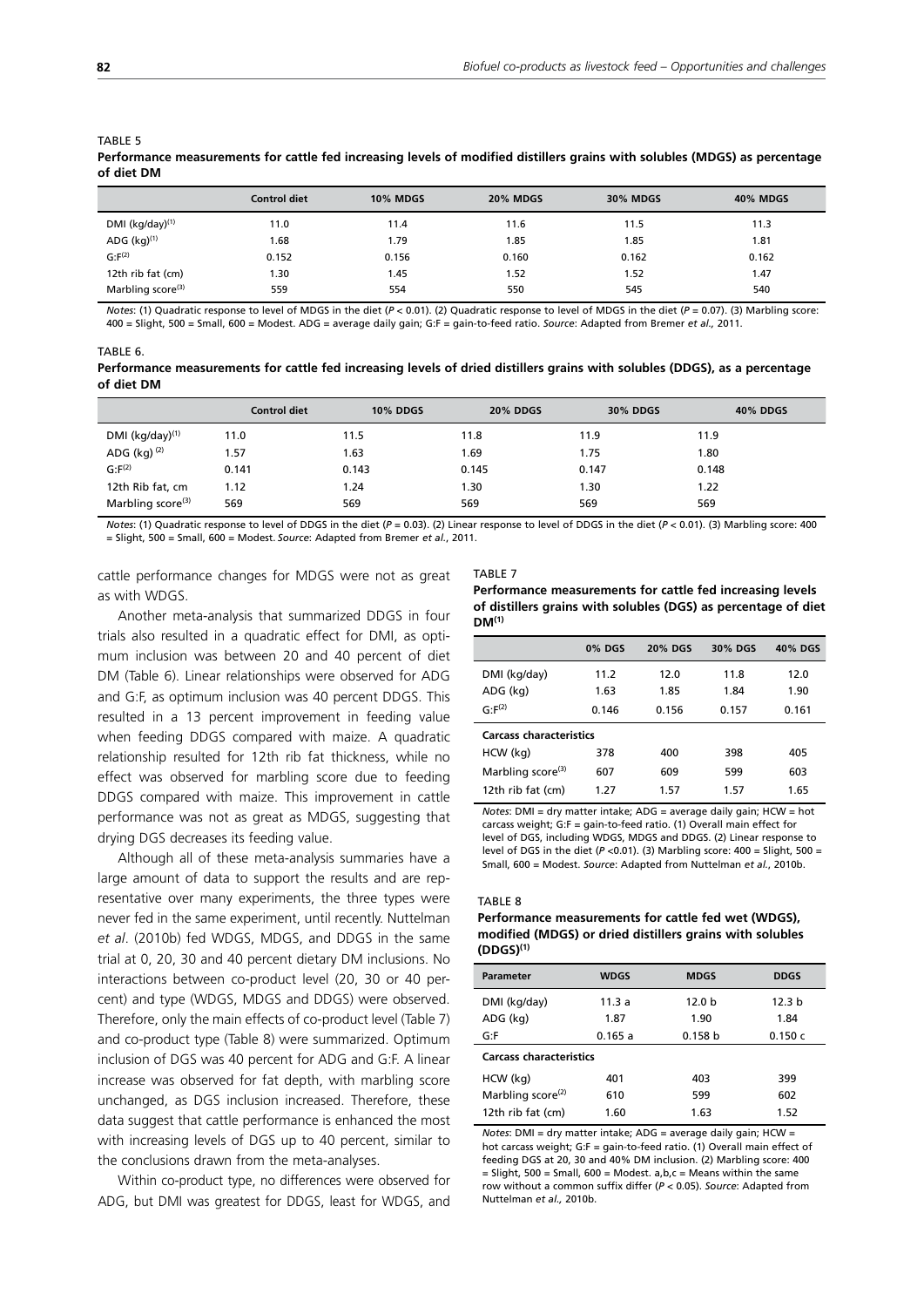TABLE 9

|                               | <b>Control diet</b> | 10% SB | 20% SB | 30% SB | 40% SB |
|-------------------------------|---------------------|--------|--------|--------|--------|
| DMI (kg/day) <sup>(1)</sup>   | 9.9                 | 10.1   | 10.4   | 10.6   | 11.1   |
| ADG $(kq)^{(1)}$              | 1.67                | 1.73   | 1.78   | 1.84   | 1.90   |
| $G: F^{(1)}$                  | 0.168               | 0.169  | 0.171  | 0.172  | 0.174  |
| 12th rib fat (cm)             | 1.17                | 1.19   | 1.24   | 1.27   | 1.32   |
| Marbling score <sup>(2)</sup> | 492                 | 497    | 501    | 506    | 511    |

**Performance measurements for cattle fed increasing levels of 'Sweet Bran' (SB) WCGF as a percentage of diet DM**

*Notes*: DMI = dry matter intake; ADG = average daily gain; G:F = gain-to-feed ratio. (1) Linear response to level of SB in the diet (*P*  $\leq$  0.03). (2) Marbling score: 400 = Slight, 500 = Small, 600 = Modest. *Source*: Adapted from Bremer, Erickson and Klopfenstein, 2008.

intermediate for MDGS. This suggests that cattle consume more feed to support the same gain for dried (DDGS) or partially dried (MDGS) distillers compared with no drying (WDGS).

Distinct differences exist for WCGF, even within companies, due to plant-to-plant variation. Stock *et al*. (1999) divided WCGF into two main categories, depending on the ratio of steep to bran. Based on differences in the amount of steep added, WCGF has 100 to 109 percent the feeding value of DRC when fed at levels of 20 to 60 percent of diet DM (Stock *et al*., 1999). Higher feeding value (and protein) is associated with increases in steep added in WCGF. 'Sweet Bran' (Cargill, Blair) has more steep relative to maize bran and is of higher feeding value than traditional WCGF. However, feeding WCGF results in better performance than DCGF (Ham *et al*., 1995). A meta-analysis was conducted by Bremer, Erickson and Klopfenstein (2008) to evaluate increasing levels of 'Sweet Bran' in feedlot diets. Cattle consumed more DM and had greater ADG and G:F when fed 'Sweet Bran' compared with maize (Table 9). Each of these parameters resulted in a linear relationship, thus indicating that performance theoretically continues to increase up to 40 percent 'Sweet Bran', the maximum included in this dataset. Cattle fed 'Sweet Bran' had greater 12th rib fat thickness and marbling scores.

The improved animal feeding performance from coproduct feeds translates into increased 12th rib fat thickness and either equal or greater marbling scores compared with maize. Cattle gain weight quicker when fed co-products compared with feedlot cattle fed maize. Therefore, cattle either require fewer days on feed to reach the same end weight, backfat and marbling score, or they will be slaughtered heavier and fatter with co-products in the diet. The increased fat thickness and marbling is presumably due to improved daily gains and energy content of the diets when co-products are fed.

## **HIGH INCLUSIONS**

Co-product feeds can be priced cheaply due to supply and demand fluctuations, and may be a very attractive feed when grains are priced high. Therefore, some research has been conducted to evaluate feeding greater amounts (>50 percent diet DM) of WDGS in finishing diets to determine impact on performance. Providing other low-fat co-products or greater roughage inclusions might offset the risk related to high S and PEM, or high fat resulting in decreased cattle performance.

Loza *et al*. (2010) conducted three experiments evaluating combinations of WCGF and WDGS up to 75 percent of diet DM, with varying levels of forage. Cattle fed a 1:1 ratio of WCGF and WDGS had similar or improved performance compared with cattle fed a maize-based diet. Some PEM symptoms were observed in cattle fed diets with >60 percent co-products and 0 percent roughage.

Wilken *et al*. (2009) evaluated four diets containing higher (>50 percent diet DM) amounts of co-products compared with a DRC-based control diet and a DRC diet with 44 percent WDGS. All diets contained 7.5 percent alfalfa hay. The four experimental diets were: (1) 33 percent WDGS plus 33 percent 'Sweet Bran' with 22 percent DRC; (2) 33 percent WDGS, 33 percent 'Sweet Bran' and 22 percent soyhulls, with no DRC; (3) 44 percent WDGS plus 44 percent 'Sweet Bran' with no DRC or soyhulls; and (4) 66 percent WDGS with 22 percent brome grass hay. Cattle diet (3) had the lowest DMI, probably due to high dietary energy (Table 10). Cattle fed diet (4) had the greatest DMI. Cattle fed 44 percent WDGS with maize had the greatest ADG and G:F. However, when cattle were fed diets containing a co-product combination with no soyhulls or 66 percent WDGS with 22 percent grass hay, cattle performance was considered acceptable and similar to the maize control diet.

Because the previous trial indicated that feeding a higher inclusion of WDGS with a larger amount of roughage yielded acceptable performance with no incidences of PEM, a second trial was conducted by Rich *et al*. (2010) that evaluated high inclusions of WDGS with varying levels of wheat straw. Two dietary treatments were similar to Wilken *et al*. (2009) in this trial: a DRC-based control diet and a DRC diet with 40 percent WDGS. Five other dietary treatments were: (1) 70 percent WDGS plus 8 percent straw, with 17 percent DRC; (2) 77.5 percent WDGS plus 9 percent straw, with 8.5 percent DRC; (3) 85 percent WDGS plus 10 percent straw replacing all maize; (4) 70 percent WDGS plus 25 percent straw replacing all maize; and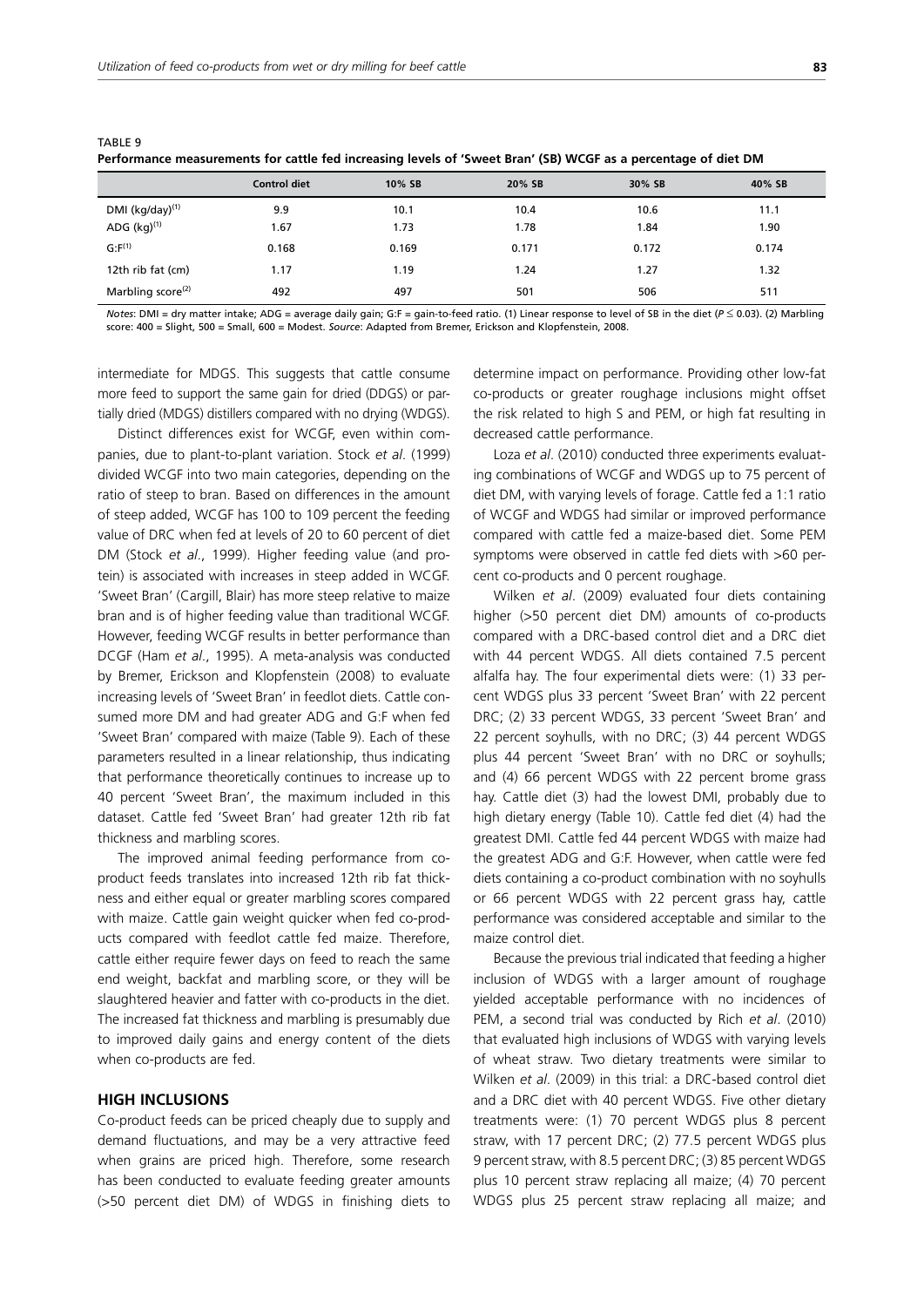| Lited of Tecumq mqn icveis of co-prouded on cattle performance<br>Diet (see notes for details) |            |            |                    |                 |                   |          |  |
|------------------------------------------------------------------------------------------------|------------|------------|--------------------|-----------------|-------------------|----------|--|
|                                                                                                | 83maize    | 44DG:maize | 33DG:33SB:maize    | 33DG:33SB:hulls | 44DG:44SB         | 66DG:hav |  |
| DMI (kg/day)                                                                                   | 11.9 bc    | $11.5$ ab  | 11.9 <sub>bc</sub> | $11.7$ abc      | 11.3a             | 12.1c    |  |
| ADG (kg)                                                                                       | 1.83 b     | 2.03c      | 1.89 b             | 1.70a           | 1.80 <sub>b</sub> | 1.83 b   |  |
| G:F                                                                                            | $0.154$ bc | 0.177a     | 0.159 <sub>b</sub> | $0.144$ d       | 0.160 b           | 0.151c   |  |

#### **TABLE 10 Effect of feeding high levels of co-products on cattle performance**

*Notes*: DMI = dry matter intake; ADG = average daily gain; G:F = gain-to-feed ratio.

*Key to diets:* 83maize = 83% maize-based control; 44DG:maize = 44% WDGS in maize based diet; 33DG:33SB:maize = 33% WDGS with 33% 'Sweet Bran' and 22% maize; 33DG:33SB:hulls = 33% WDGS with 33% 'Sweet Bran' and 22% soyhulls; 44DG:44SB = 44% WDGS with 44% 'Sweet Bran'; 66DG:hay = 66% WDGS with 22% grass hay. Represented as a % of diet DM. Percentage S in diets on DM basis: 83maize = 0.153%; 44DG:maize = 0.403%; 33DG:33SB:maize = 0.475%; 33DG:33SB:hulls = 0.476%; 44DG:44SB = 0.587%; 66DG:hay 0.549%. a,b,c,d = Means within the same row without a common suffix differ ( $P \le 0.06$ ). Source: Adapted from Wilken et al., 2009.

| TABLE 11                                                                              |  |
|---------------------------------------------------------------------------------------|--|
| Effect of feeding high levels of WDGS in combination with straw on cattle performance |  |

|                   | Diet (see notes for details) |            |             |                   |                   |              |              |
|-------------------|------------------------------|------------|-------------|-------------------|-------------------|--------------|--------------|
|                   | 83 maize                     | 40DG:maize | 70DG:8straw | 77DG:9straw       | 85DG:10straw      | 70DG:25straw | 77DG:17straw |
| DMI (kg/day)      | 10.3                         | 10.4       | 9.2         | 8.6               | 8.1               | 8.3          | 8.9          |
| ADG (kg)          | 1.64 b                       | 1.97 a     | 1.66 b      | 1.62 <sub>b</sub> | 1.31 <sub>d</sub> | 1.13e        | 1.40c        |
| G:F               | 0.159c                       | 0.189a     | 0.181 b     | 0.186ab           | 0.162c            | $0.137$ d    | 0.157c       |
| DOF (n)           | 183                          | 183        | 183         | 183               | 225               | 225          | 225          |
| 12th rib fat (cm) | 1.07                         | 1.55       | 1.22        | 1.09              | 1.09              | 0.69         | 1.27         |

*Notes*: DMI = dry matter intake; ADG = average daily gain; G:F = gain-to-feed ratio; DOF = degrees of freedom.

*Key to diets:* 83maize = 83% maize-based control; 40DG:maize = 40%WDGS in a maize-based diet; 70DG:8straw = 70% WDGS with 8% straw; 77DG:9straw = 77% WDGS with 9% straw; 85DG:10straw = 85% WDGS with 10% straw; 70DG:25straw = 70% WDGS with 25% straw; 77DG:17straw = 77% WDGS with 17% straw. Represented as a % of diet DM. Percentage S in diets on a DM basis: 83maize 0.05%; 40DG:maize = 0.38%; 70DG:8straw  $= 0.57\%$ : 77DG:9straw = 0.61%; 85DG:10straw = 0.66%; 70DG:25straw = 0.55%; 77DG:17straw = 0.60%, a,b,c,d,e = Means within the same row without a common suffix differ (*P* <0.05). *Source*: Adapted from Rich *et al.,* 2010.

(5) 77.5 percent WDGS plus 17.5 percent straw replacing all maize. Feeding more than 70 percent WDGS and no maize (elevated straw diets) resulted in the poorest cattle performance, with the lowest DMI, ADG and G:F (Table 11). In fact, daily gains were considerably less, so that cattle had to remain on these diets for an additional 42 days in an attempt to get those cattle to reach equal market weight. This suggests that to maintain adequate cattle performance, low quality roughages should not be used to replace all maize inclusion in high WDGS diets. As expected, cattle fed 40 percent WDGS in a DRC-based diet had the best cattle performance. Feeding 70 percent WDGS with 8 percent straw and 77.5 percent WDGS with 9 percent straw resulted in similar ADG compared with the maizecontrol diet, but DMI was less, and G:F improved compared with the maize control. This study suggests that cattle fed 70–77 percent WDGS with less than 10 percent straw and some inclusion of DRC results in adequate performance. When WDGS is priced below 70 percent of expensive maize, these diets may become feasible up to 77 percent of diet DM. However, inclusion of poor quality roughage should be less than 10 percent with high inclusions of WDGS. No sulphur-induced PEM was observed in this study.

Including roughages above normal levels appears to be an appropriate avenue of maintaining cattle performance compared with an all-maize diet. The feasibility of these high-WDGS diets largely depends on the price of WDGS and forages and the hauling cost for WDGS. Both of these experiments proved to be appropriate means to feed high inclusions of WDGS in combination with 'Sweet Bran' or roughage, as long as some maize remained in the diet.

## **ROUGHAGES**

Forages ("roughages") are often included at low levels (<12 percent of diet DM) to control acidosis and maintain intake in feedlot cattle (Stock and Britton, 1993). Since co-products reduce the occurrence of acidosis in feedlot cattle, then perhaps roughage levels could be reduced from conventional levels in diets containing co-products. Farran *et al*. (2004) fed either 0 or 35 percent WCGF with 0, 3.75 or 7.5 percent alfalfa hay at each level (i.e., treatments were factorialized with WCGF level and hay level). There was a significant interaction between WCGF and alfalfa level on G:F. Therefore, only simple effects were discussed (Table 12). Increasing alfalfa hay level with 0 percent WCGF increased ADG and DMI with no effect on G:F. With 35 percent WCGF, increasing alfalfa hay increased ADG and DMI, but hindered (decreased) G:F linearly. Roughages can perhaps be reduced in DRC-based diets containing 35 percent or more WCGF. However, ADG was reduced for the 0 percent hay and 35 percent WCGF treatment, so a small amount of roughage is recommended even when WCGF is included. Similar results have been observed with steam-flaked maize (SFC) based diets where alfalfa can be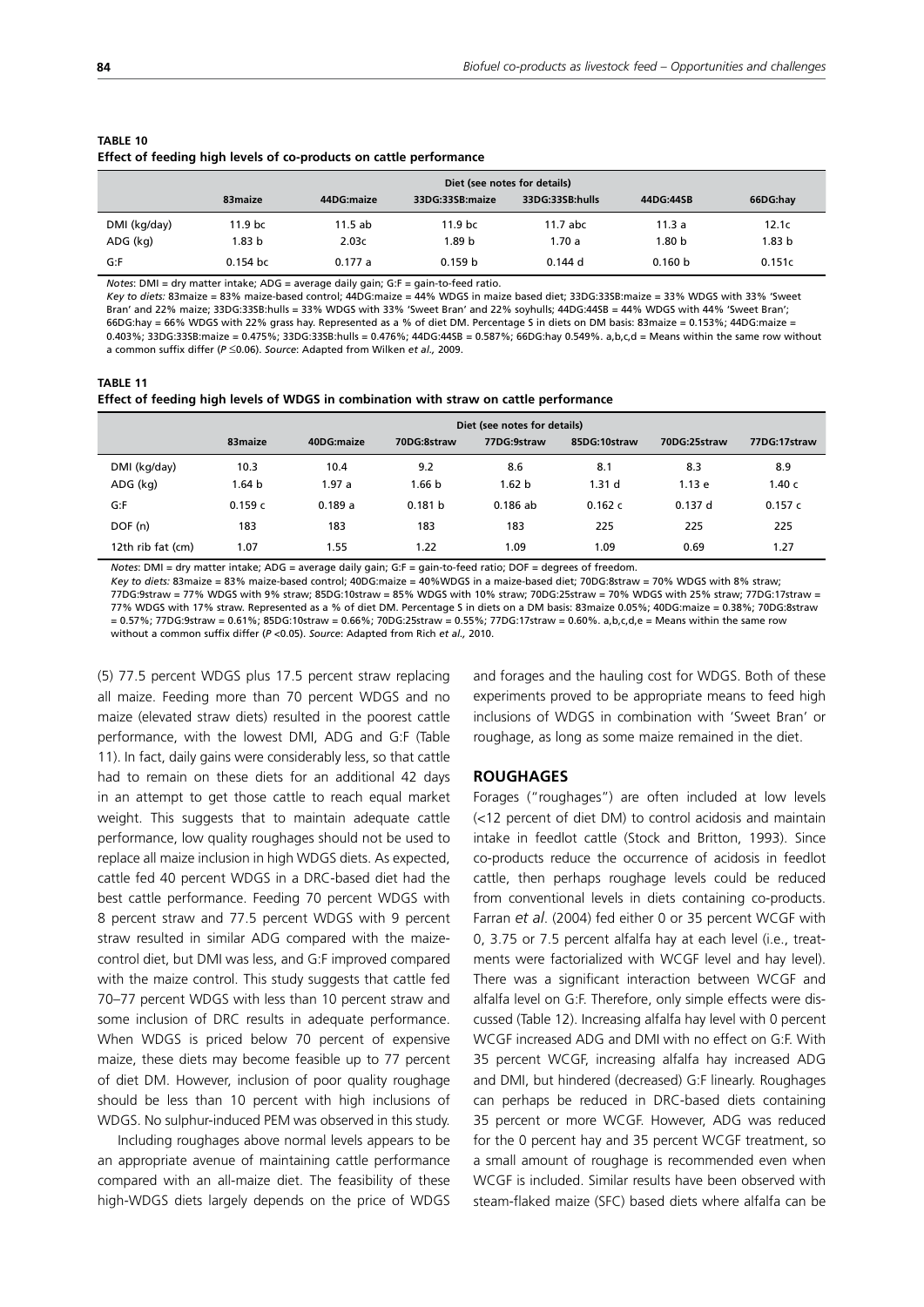| Effect of increasing analia hay level in diets with and without wet malze gluten feed (wCGF) for innshing yearings fed<br>dry-rolled maize (DRC)-based diets |      |         |      |                 |      |      |  |  |
|--------------------------------------------------------------------------------------------------------------------------------------------------------------|------|---------|------|-----------------|------|------|--|--|
|                                                                                                                                                              |      | 0% WCGF |      | <b>35% WCGF</b> |      |      |  |  |
| Alfalfa level                                                                                                                                                |      | 3.75    | 7.50 | 0               | 3.75 | 7.50 |  |  |
| DMI $(kq/day)^{(1)}$                                                                                                                                         | 10.3 | 10.8    | 11.0 | 10.6            | 11.3 | 11.6 |  |  |
| ADG (kg) $(1)$                                                                                                                                               | 1.67 | 1.82    | 1.82 | 1.79            | 1.85 | 1.85 |  |  |

# **Effect of increasing alfalfa hay level in diets with and without wet maize gluten feed (WCGF) for finishing yearlings fed**

*Notes*: DMI = dry matter intake; ADG = average daily gain; G:F = gain-to-feed ratio. (1) Non-significant interaction between WCGF and alfalfa level; significant (*P* <0.10) increase due to WCGF; significant (*P* <0.03) linear increase for alfalfa level. (2) WCGF × alfalfa level interaction (*P* < 0.09); Linear effect (*P* <0.06) of alfalfa level within 35% WCGF; no effect of alfalfa hay with 0% WCGF. *Source*: Adapted from Farran *et al.*, 2004.

G:F<sup>(2)</sup> 0.161 0.168 0.166 0.168 0.160 0.160

#### TABLE 13

TABLE 12

#### **Effects of increasing alfalfa hay in steam-flaked maize diets containing 25% dried distillers grains with solubles on cattle performance**

|                             | Alfalfa hay (as percentage of diet DM) |       |       |       |       |  |  |
|-----------------------------|----------------------------------------|-------|-------|-------|-------|--|--|
|                             |                                        | 6     |       | 12    | 15    |  |  |
| DMI (kg/day) <sup>(1)</sup> | 10.7                                   | 11.1  | 11.3  | 11.9  | 11.5  |  |  |
| ADG $(kg)^{(1)}$            | 1.54                                   | 1.59  | 1.62  | 1.66  | 1.61  |  |  |
| G:F                         | 0.144                                  | 0.143 | 0.143 | 0.140 | 0.140 |  |  |

*Notes*: DMI = dry matter intake; ADG = average daily gain; G:F = gain-to-feed ratio. (1) Quadratic response to level of alfalfa hay in the diet (*P* < 0.01). *Source*: Adapted from Miller *et al*., 2009.

## TABLE 14 **Effect on cattle performance of alfalfa hay level in steam-flaked maize diets containing 15 or 30% wet distillers grains with solubles (WDGS)**

|              | Treatment (see notes) |          |          |          |          |          |          |
|--------------|-----------------------|----------|----------|----------|----------|----------|----------|
|              | Control               | 15% DG-L | 15% DG-M | 15% DG-H | 30% DG-L | 30% DG-M | 30% DG-H |
| DMI (kg/day) | 8.9                   | 9.0      | 9.0      | 9.4      | 8.9      | 9.0      | 9.2      |
| ADG (kg)     | 1.48                  | 1.54     | 1.52     | 1.59     | 1.54     | l.46     | 1.51     |
| G:F          | 0.168                 | 0.172    | 0.169    | 0.167    | 0.173    | 0.163    | 0.166    |

*Notes*: DMI = dry matter intake; ADG = average daily gain; G:F = gain-to-feed ratio.

*Key to diets*: Control = 0% WDGS with 10% alfalfa hay; 15DG-L = 15% WDGS with 7.5% alfalfa hay; 15DG-M = 15% WDGS with 10% alfalfa hay; 15DG- $H = 15\%$  WDGS with 12.5% alfalfa hay; 30DG-L = 30% WDGS with 7.5% alfalfa hay; 30DG-M = 30% WDGS with 10% alfalfa hay; 30DG-H = 30% WDGS with 12.5% alfalfa hay. *Source*: Adapted from May *et al.,* 2011.

reduced to 2 percent with at least 25 percent WCGF (Sindt *et al*., 2003).

Parsons and Stanton (2000) observed no change in G:F when alfalfa hay was decreased from 9 to 0 percent in SFC diets containing 40 percent 'Sweet Bran', but DMI and ADG decreased linearly. Just as with results in conventional maizebased diets, the optimum amount of roughage appears to be dependent on grain processing and level of WCGF.

Alfalfa hay levels have also been fed to feedlot cattle at increasing levels of 3, 6, 9, 12 and 15 percent (of diet DM) in SFC-based diets containing 25 percent DDGS (Miller *et al*., 2009). A quadratic response was observed for DMI and ADG with increasing level of alfalfa hay in diets, but with no response in G:F (Table 13).

The optimum inclusion level of alfalfa hay in this trial was 9 to 12 percent. A second trial evaluated alfalfa hay levels of 7.5, 10 and 12.5 percent (of diet DM) in SFC-based diets containing 15 or 30 percent WDGS in a 3 × 2 factorial arrangement of treatments (May *et al*., 2011). These treatments were also compared with a control diet containing 10 percent alfalfa hay with no WDGS. Regardless of 15 or

30 percent WDGS, greater inclusions of alfalfa hay promoted greater DMI and poorer G:F, with no effect on ADG (Table 14). The control diet resulted in the lowest DMI and ADG, suggesting that WDGS promotes greater cattle performance. These data agree with Miller *et al*. (2009) in that including increasing amounts of alfalfa hay up to 10 percent promotes greater DMI. Although DDGS and WDGS may offset some acidosis challenges, these trials suggest some roughage should remain in the diets to promote DMI and sometimes aid ADG and G:F.

Benton *et al*. (2007) fed alfalfa hay, maize silage or maize stalks as the roughage source in 30 percent WDGS (DM basis) diets. Each of the sources were included at a conventional level, one-half that level, and compared with a diet with no roughage (Table 15).

The normal level was equal to 8 percent alfalfa hay and the low level was equal to 4 percent alfalfa hay. Maize silage and maize stalks diets were formulated to provide NDF (from roughages only) equal to the alfalfa hay diets. In general, conventional roughage levels increased DMI and ADG. When roughage was eliminated from the 30 percent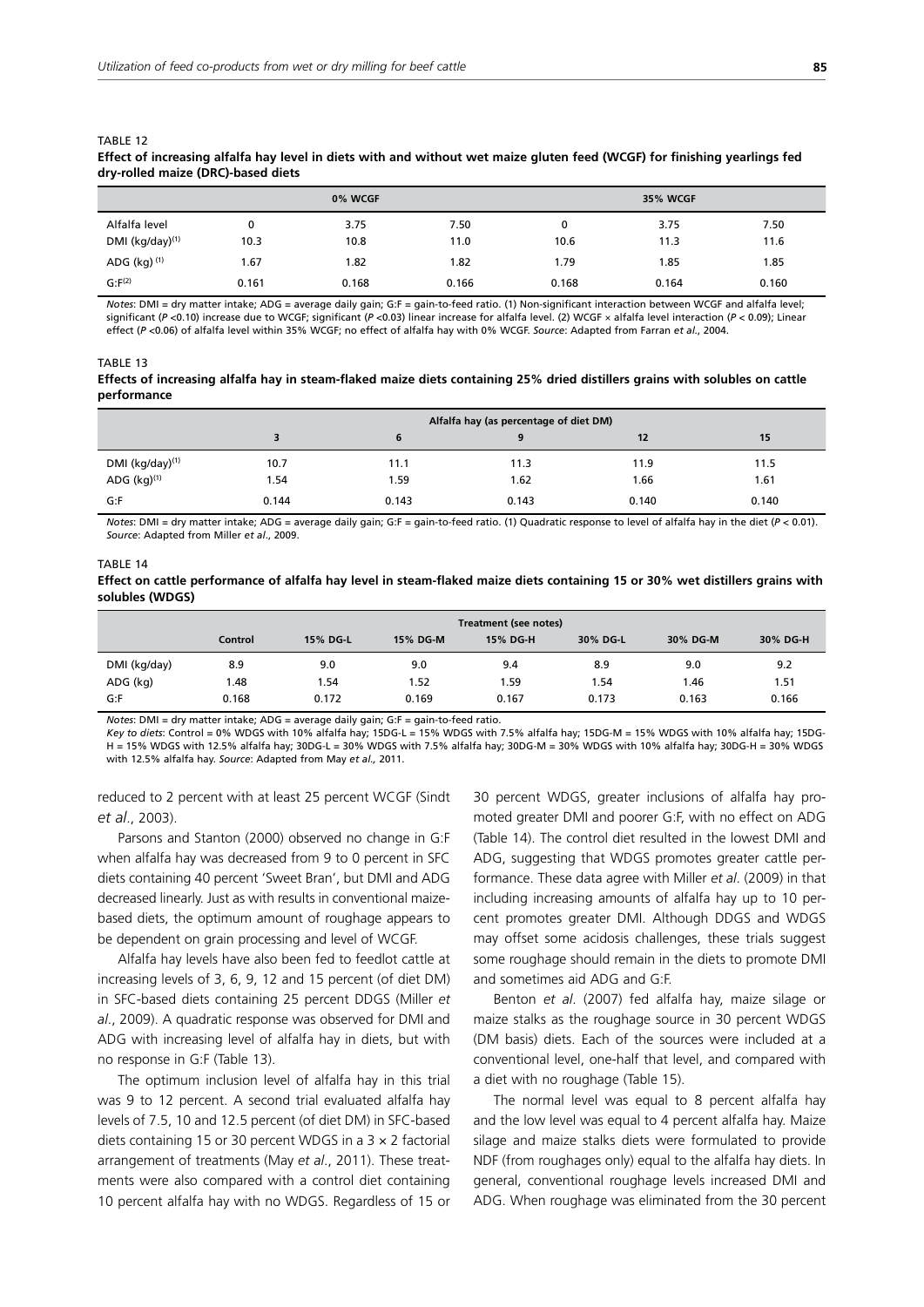|                       | Treatment (see notes) |                   |                   |                   |             |              |              |
|-----------------------|-----------------------|-------------------|-------------------|-------------------|-------------|--------------|--------------|
|                       | Control               | LALF              | <b>LCSIL</b>      | <b>LCSTK</b>      | <b>NALF</b> | <b>NCSIL</b> | <b>NCSTK</b> |
| Roughage $(\%)^{(1)}$ | 0.0                   | 4.0               | 6.1               | 3.0               | 8.0         | 12.3         | 6.1          |
| DMI (kg/day)          | 10.1 a                | 11.1 <sub>b</sub> | 11.0 <sub>b</sub> | 11.4 <sub>b</sub> | 11.7 $c$    | 11.5c        | 11.6c        |
| ADG (kg)              | 1.97 a                | $2.05$ ab         | 2.05a             | 2.18c             | $2.16$ bc   | 2.16 bc      | 2.18c        |
| G:F                   | 0.195                 | 0.186             | 0.187             | 0.192             | 0.185       | 0.188        | 0.188        |

#### TABLE 15 **Effects of roughage source and level compared with no roughage inclusion on performance of steers fed diets containing 30% wet distillers grains with solubles**

*Notes*: DMI = dry matter intake; ADG = average daily gain; G:F = gain-to-feed ratio; LALF = low alfalfa hay; LCSIL = low maize silage; LCSTK = low maize stalks; NALF = normal alfalfa hay; NCSIL = normal maize silage; NCSTK = normal maize stalks. (1) Inclusion level of each roughage source in the finishing diet (DM basis). a,b,c = Means in a row with unlike suffixes differ (*P* <0.05). *Source*: Adapted from Benton *et al.*, 2007.

WDGS diets, G:F was improved, but DMI and ADG were decreased compared with diets containing normal levels of alfalfa (8 percent), maize stalks (6 percent) or maize silage (12 percent). Therefore, it is not beneficial to completely eliminate roughage sources from finishing diets containing 30 percent WDGS (DM basis). Interestingly, feeding maize stalks was either similar or better in terms of performance to other roughages. Feeding wet co-products allows for lower quality roughages to be used because protein is not needed with higher protein in co-products compared with maize, and mixing and palatability are aided with WDGS. The moisture in diets containing WDGS should allow for decreased sorting of low quality forage (Benton *et al.,* 2007). As roughages contain different amounts of fibre content, roughages can be exchanged on the basis of NDF in the roughage (Galyean and Defoor, 2003).

## **GRAIN PROCESSING**

Feeding maize milling co-products in feedlot diets reduces acidosis-related challenges. Both WCGF and WDGS have little or no starch remaining following the milling process. Therefore, feeding these co-products will dilute dietary starch that is fed and influence rumen metabolism. Feeding WCGF helps prevent the risk of acidosis with high-grain diets, as observed by greater rumen pH in metabolism steers (Krehbiel *et al*., 1995). In many studies, feeding WCGF resulted in increased DMI, which would be a common response to decreased subacute acidosis. However, processing maize increases the rate of digestion by rumen microbes. As a result, more rumen acid is produced, which increases the risk of acidosis (Stock and Britton, 1993). Feeding co-products may affect the feeding value or acidosis challenge, or both, with different maize processing types.

Numerous studies have been conducted at the University of Nebraska to determine if feeding values are improved in diets containing WCGF when maize is more intensely processed. Scott *et al*. (2003) evaluated various maize processing techniques and observed improved G:F as processing intensity of the maize increased when fed to calves or yearlings (Table 16). Ranking of processing based on G:F (lowest to highest) was whole maize, DRC, HMC and steamflaked maize (SFC) when fed to finishing calves. Relative improvements in G:F for DRC, HMC and SFC compared with whole maize were 6.8, 11.1 and 12.5 percent, respectively. When fed to yearlings, response to processing was not as

#### TABLE 16

**Effect of maize processing on cattle performance when fed with wet maize gluten feed (WCGF)**

|                       | Processing method (sse notes) |            |                         |                   |  |  |
|-----------------------|-------------------------------|------------|-------------------------|-------------------|--|--|
|                       |                               |            | 25% WCGF                |                   |  |  |
|                       | <b>GHMC</b>                   | <b>DRC</b> | <b>RHMC</b>             | <b>SFC</b>        |  |  |
| ADG (kg)              | 1.93                          | 1.92       | 1.91                    | 1.97              |  |  |
| G: F                  | 0.198 b                       | 0.182c     | 0.195 b                 | 0.204a            |  |  |
| NEg (maize) (Mcal/kg) | 1.71                          | 1.54       | 1.68                    | 1.77              |  |  |
| Faecal starch (%)     | 8.4 b                         | 19.2 c     | 10.6ab                  | 4.1a              |  |  |
|                       |                               |            | 32% WCGF with calves    |                   |  |  |
|                       | Whole                         | <b>DRC</b> | <b>RHMC</b>             | <b>SFC</b>        |  |  |
| ADG (kg)              | 1.9                           | 1.93       | 1.89                    | 1.93              |  |  |
| G: F                  | 0.169d                        | 0.181c     | 0.190 b                 | 0.193a            |  |  |
|                       |                               |            | 22% WCGF with yearlings |                   |  |  |
|                       |                               | <b>DRC</b> | <b>RHMC</b>             | <b>SFC</b>        |  |  |
| ADG (kg)              |                               | 1.81a      | 1.83a                   | 1.92 <sub>b</sub> |  |  |
| G:F                   |                               | 0.164 b    | 0.168 b                 | 0.181a            |  |  |

*Notes*: ADG = average daily gain; G:F = gain-to-feed ratio. *Key to processing methods:* DRC = dry rolled maize; RHMC = rolled high moisture maize; GHMC = ground high moisture maize; SFC = steam-flaked maize; whole = whole maize. NEg = Net energy for gain; a,b,c,d = Means with different suffixes differ (*P* <0.05). *Sources*: Adapted from Scott *et al.*, 2003, and Macken *et al*., 2006.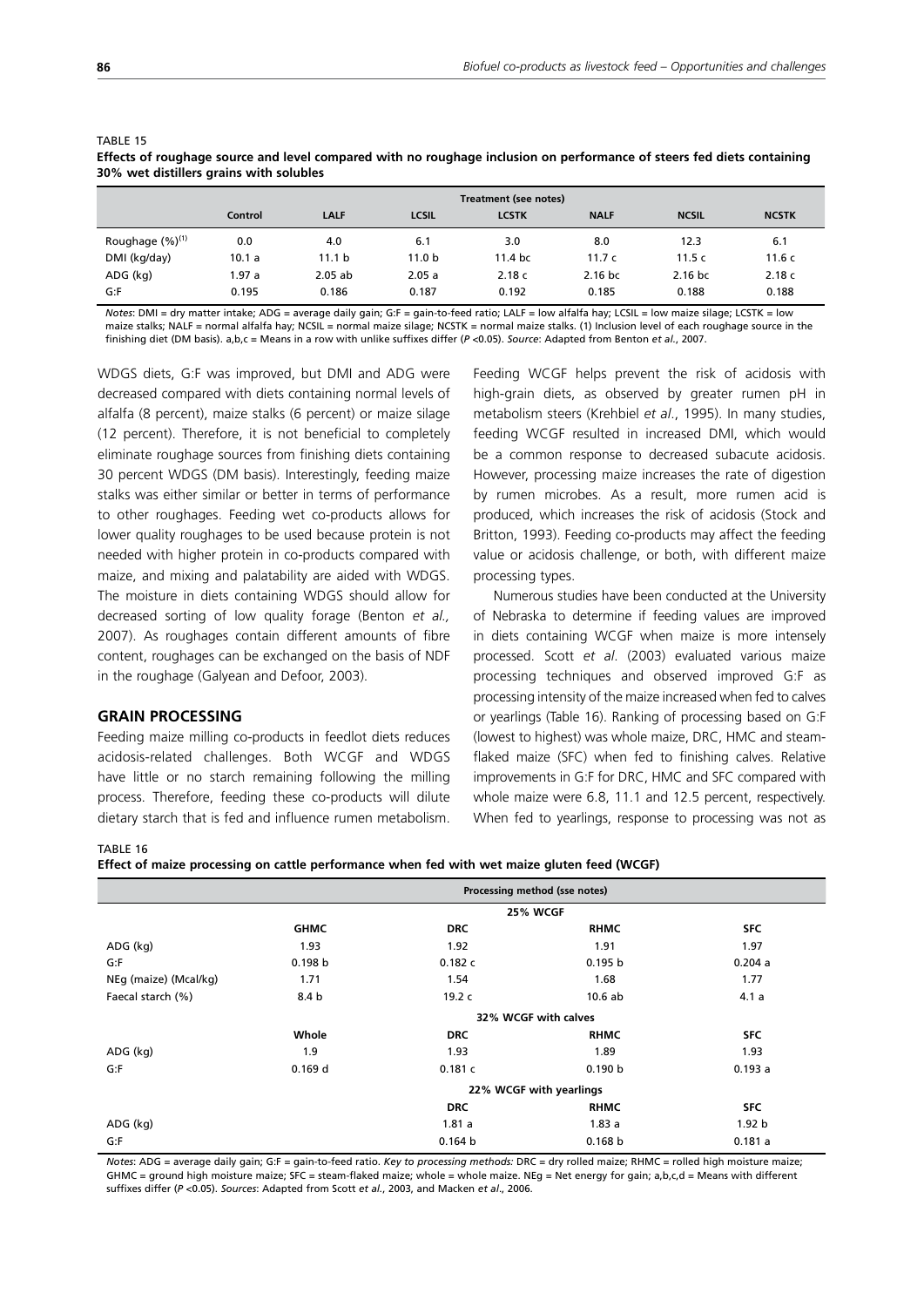| Effect of marze processing on cattle performance when fed diets containing 30 percent wiDgs |        |            |                |                   |            |  |  |
|---------------------------------------------------------------------------------------------|--------|------------|----------------|-------------------|------------|--|--|
| Processing method (see notes)                                                               |        |            |                |                   |            |  |  |
|                                                                                             | Whole  | <b>DRC</b> | <b>DRC/HMC</b> | <b>HMC</b>        | <b>SFC</b> |  |  |
| DMI (kg/day)                                                                                | 10.5 a | 10.3 a     | 9.8 b          | 9.5 <sub>bc</sub> | 9.3 $<$    |  |  |
| ADG (kg)                                                                                    | 1.75 a | 1.84 b     | 1.78 ab        | 1.77 ab           | 1.63c      |  |  |
| G:F                                                                                         | 0.165a | 0.176 bc   | 0.178 bc       | 0.183c            | 0.174 b    |  |  |

| TABLE 17                                                                                   |  |  |
|--------------------------------------------------------------------------------------------|--|--|
| Effect of maize processing on cattle performance when fed diets containing 30 percent WDGS |  |  |

*Notes*: DMI = dry matter intake; ADG = average daily gain; G:F = gain-to-feed ratio. *Key to processing methods:* Whole = whole maize; DRC = dry rolled maize; DRC/HMC = 50:50 blend of dry rolled maize and high moisture maize; HMC = high moisture maize; SFC = steam-flaked maize. a,b,c,d = Means within a row with different suffixes differ (*P* <0.05). *Source*: Adapted from Vander Pol *et al*., 2008.



favourable as with calves. Feeding HMC did not significantly improve G:F compared with DRC. Macken *et al*. (2006) fed DRC, SFC and HMC processed as either rolled (roller mill, RHMC) or ground (tub grinder, GHMC) to calves, with all diets containing 25 percent WCGF. Whole maize was not fed in this study, but performance was improved as the maize was more intensely processed (Table 16). Net energy calculated from performance (NRC, 1996; Owens, Hinds and Rice, 2002.) was increased by 9.1, 11.0 and 14.9 percent for RHMC, GHMC and SFC, respectively, compared with DRC.

HMC appears to have greater feeding value when diets contain WCGF than previously observed in diets without WCGF. Because HMC has greater ruminal starch digestibility than DRC or SFC (Cooper *et al*., 2002), cattle fed HMC have a greater potential for acidosis when HMC is fed alone. However, feeding HMC in combination with WCGF appears to increase efficiency of HMC utilization, perhaps by reducing acidosis. For example, the feeding value of HMC in diets containing HMC as the only grain source is lower than that observed when fed in combination with other grains (Stock *et al*., 1991) or maize co-products.

Previous reviews reported that HMC feeding resulted in 2 percent greater efficiency than DRC (Owens *et al*., 1997). However, based on research with HMC-based diets containing 20 to 35 percent WCGF, cattle are 5 to 10 percent more efficient than those fed WCGF and DRC. Our conclusion is that intense maize processing (HMC or SFC) has tremendous value in diets containing WCGF.

However, optimal maize processing in diets containing WDGS appears to be somewhat different than in diets containing WCGF. Vander Pol *et al*. (2008) fed diets containing 30 percent WDGS with either whole maize, DRC, HMC, a 50:50 blend of HMC and DRC (DM basis), or SFC to finishing steers for 168 days. Cattle fed DRC, HMC or a combination of HMC and DRC gained more and were more efficient than cattle fed whole maize alone (Table 17). Interestingly, cattle fed SFC did not gain as efficiently.

Corrigan *et al*. (2009) investigated feeding DRC, HMC or SFC in diets containing 0, 15, 27.5 or 40 percent WDGS. They found greater performance responses for greater WDGS inclusion in diets based on DRC and HMC (Figure 3). Optimal ADG and G:F resulted from 40 percent WDGS in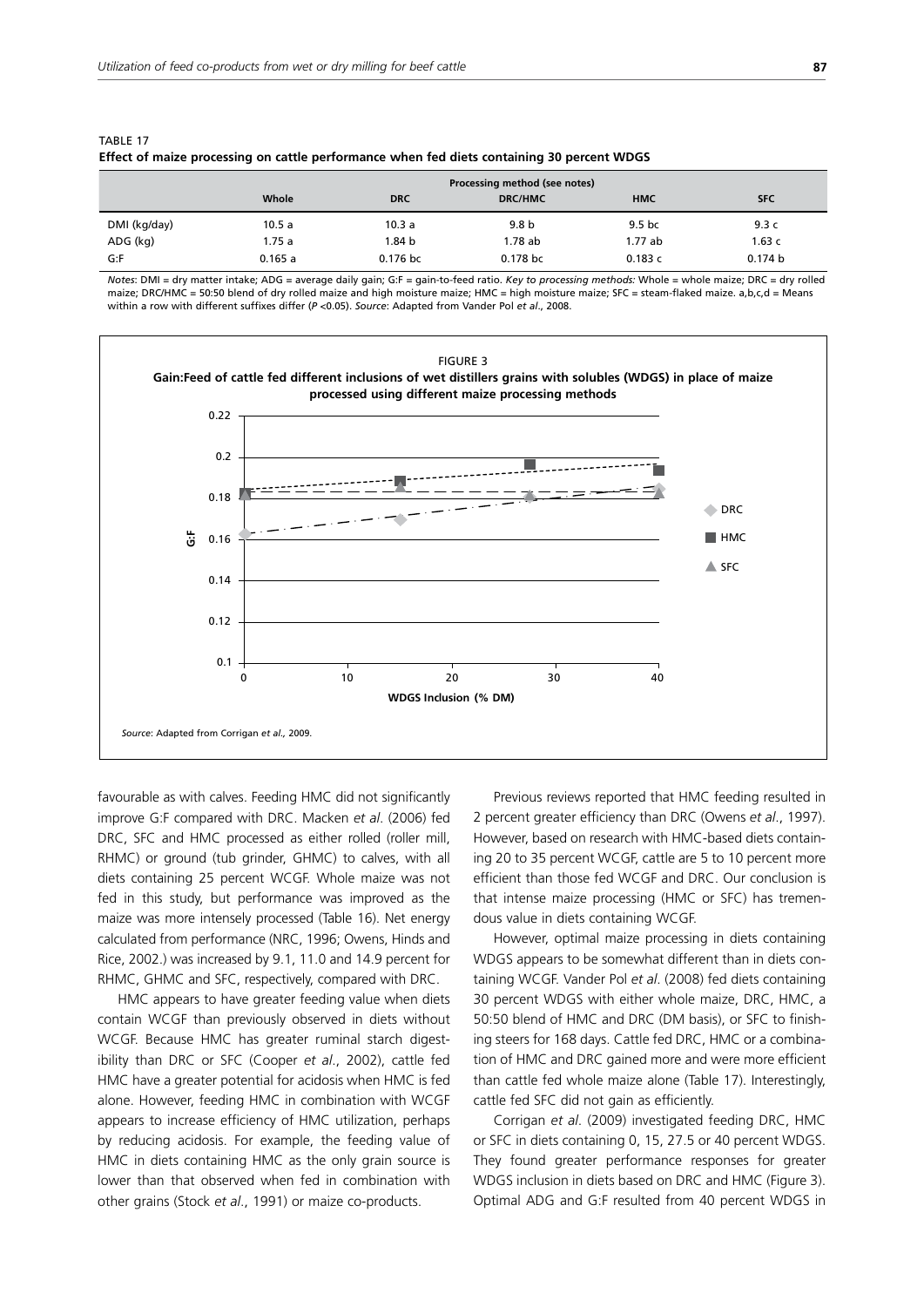|                        | Diet (see notes) |        |        |        |        |  |  |
|------------------------|------------------|--------|--------|--------|--------|--|--|
|                        | <b>OWDGS</b>     | 10WDGS | 20WDGS | 30WDGS | 40WDGS |  |  |
| Calves                 |                  |        |        |        |        |  |  |
| DRC, feeding value     |                  | 136    | 136    | 136    | 136    |  |  |
| DRC:HMC, feeding value |                  | 124    | 124    | 124    | 124    |  |  |
| Yearlings              |                  |        |        |        |        |  |  |
| DRC, feeding value     |                  | 167    | 159    | 151    | 143    |  |  |
| DRC:HMC, feeding value |                  | 154    | 146    | 138    | 132    |  |  |

#### TABLE 18

**Feeding value of wet distillers grains with solubles (WDGS) in dry-rolled maize (DRC) or combinations of high-moisture maize (HMC) and DRC diets at 0 to 40 percent DM inclusion for calves and yearlings**

*Notes*: Feeding value = difference in G:F between WDGS treatment level and 0% WDGS inclusion, and divided by % of WDGS inclusion. Diets are 0WDGS = 0% WDGS; 10WDGS = 10% WDGS; 20WDGS = 20% WDGS; 30WDGS = 30% WDGS; 40WDGS = 40% WDGS. Diets expressed as a percentage of diet DM. *Source*: Adapted from Bremer *et al.,* 2010a.

DRC-based diets, 27.5 percent WDGS in HMC-based diets, and 15 percent WDGS in SFC-based diets. In addition, when 40 percent WDGS was included in DRC diets, cattle performed just as efficiently as cattle fed any of the SFC diets. A greater performance response to WDGS inclusion in diets based on less intensely processed grain may render them an economically attractive alternative compared to diets based on more intensely processed grains. Cattle performance is improved by steam flaking corn when diets contain WCGF. It is unclear why steam flaking did not improve performance when diets contained WDGS.

In the meta-analysis of 20 experiments for feeding increasing dietary levels of WDGS conducted by Bremer *et al*. (2010a), they evaluated feeding value differences of WDGS when fed in either DRC or DRC plus HMC blended diets, and when fed to calves or yearlings. Feeding value was calculated based on the G:F difference between a diet including WDGS and the predominately maize based diet, then divided by the percent inclusion of WDGS. For both calves and yearlings, greater feeding values resulted from including WDGS in DRC-based diets compared with the DRC plus HMC blended diets (Table 18). This further agrees with previous research that greater performance responses are observed when WDGS is included in diets with less intensely processed maize. Greater feeding values were also observed when WDGS was included in DRC or DRC plus HMC based diets for yearlings compared with calves. This suggests that cattle producers can feed WDGS to yearlings and get a greater performance response to WDGS compared with a predominately maize-based diet than with calves. It is unclear why the energy response to feeding WDGS is greater with yearlings than calves.

## **SULPHUR**

Sulphur concentration in maize is 0.10 to 0.15 percent of DM, but S content in DGS is commonly 0.7 to 0.8 percent. Normally, nutrients are concentrated in DGS by a factor of three from that in maize, but ethanol plants typically use sulphuric acid to control pH, thereby increasing proportionately the S content in the DGS. Therefore, diets can be high in S if a large quantity of DGS is included in diets or if the S content in the DGS is abnormally high. The common concern with feeding high dietary S is that S can be converted to hydrogen sulphide  $(H<sub>2</sub>S)$  in the rumen and result in polioencephalomalacia ("polio" or PEM). This condition is commonly referred to as 'brainers', in which cattle experience lack of coordination. Brainers is a general term covering central nervous system problems that can be due to numerous causes, including PEM. Cattle that are chronic brainers do not recover from this condition and, if they survive, they probably will not recover in terms of performance. The key to treating cattle with PEM is early diagnosis and intravenous infusion of thiamine (Gould, 1998; Brent and Bartley, 1984). The occurrence of PEM appears to be fairly random, but is still highly correlated with dietary S concentration (and probably even more so to ruminally degradable S intake). It should be noted that while PEM is a concern, producers using less than 40 percent inclusion of any co-products (DM basis) should expect few if any cases of PEM. It should also be noted that a small incidence of PEM has been common in the feedlot industry, even before the use of DGS. However, increasing S intake exacerbates the challenge and can result in very high incidences of PEM if not monitored. Water should be tested for sulphates and accounted for in total S intake.

NRC (1996) states that 0.4 percent dietary S is considered to be a concentration that can result in PEM conditions. However, many research experiments have been conducted with co-product-containing diets where dietary S concentrations exceeded 0.4 percent, but with low PEM incidences. Thus Vanness *et al*. (2009) summarized several research experiments involving 4143 cattle in which coproducts were fed to evaluate S content in the diet and incidence of PEM. Polio was defined as either identification and treatment of PEM by the health crew in the feedlot, or death due to PEM confirmed by necropsy. Very low levels of sulphates were present in the drinking water in this research feedlot (less than 100 ppm sulphate). A small incidence of PEM (0.14 percent) was observed when diets contained 0.46 percent S or less. Incidences of PEM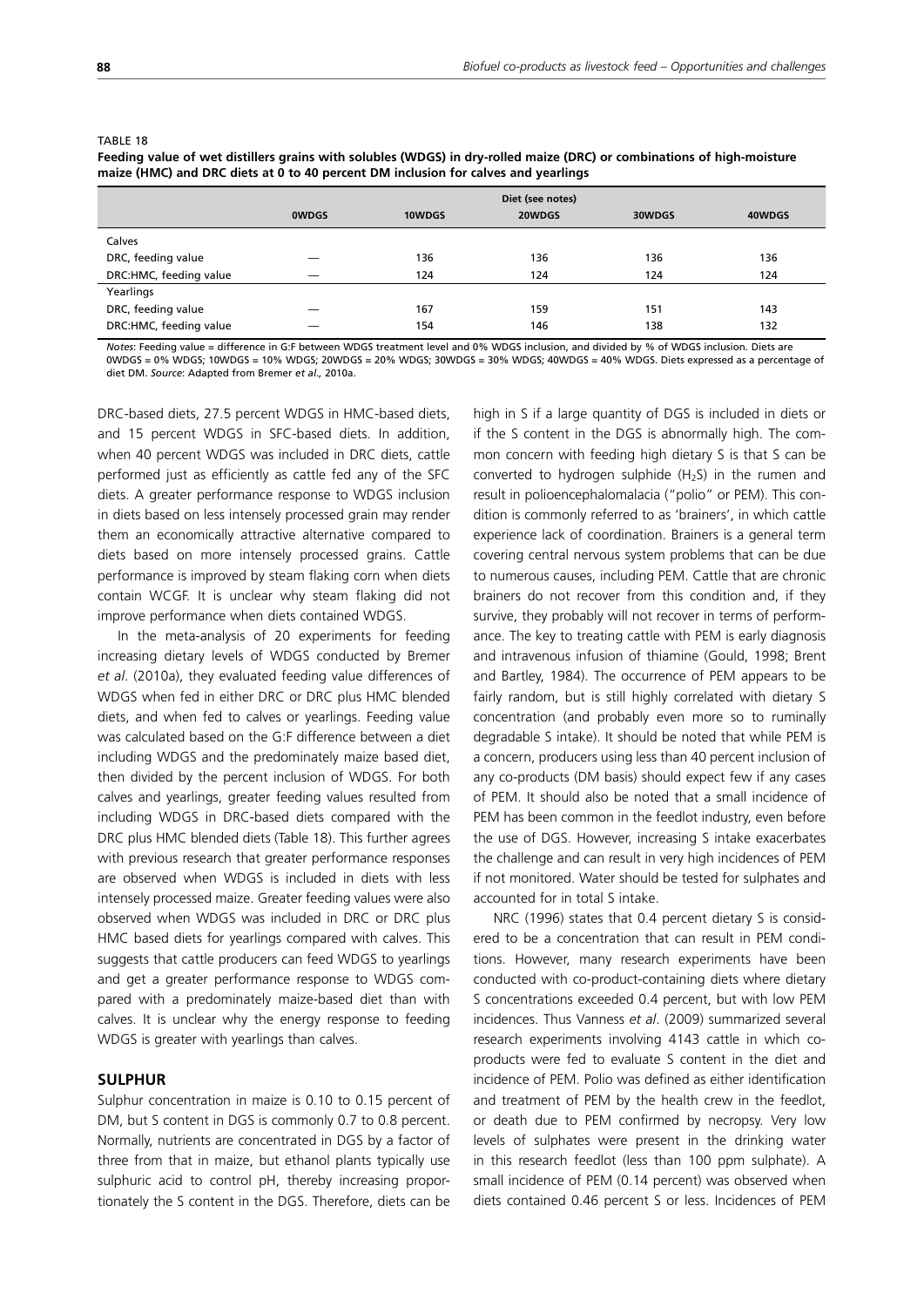increased with increasing dietary S. When dietary S was 0.47 to 0.58 percent, occurrence of PEM was 0.38 percent. This incidence increased to 6.06 percent when dietary S was above 0.58 percent. A level of 0.47 percent S is typical when WDGS is included at 50 percent of diet DM. For producers it is important to be aware of the S content in their co-products and their drinking water, and perhaps monitor cattle closely for clinical signs of PEM if dietary S is above 0.47 percent.

There is evidence that high dietary S concentration may also negatively affect cattle intake and gain. Uwituze *et al*. (2009) evaluated feeding cattle two types of DDGS at 30 percent DM inclusion in either DRC or SFC finishing diets. These two types of DDGS included normal DDGS and DDGS that was spiked with sulphuric acid. The diets contained either 0.42 or 0.65 percent S. No interaction resulted from S level and grain processing. Cattle fed diets with high S had 8.9 percent lower DMI and 12.9 percent poorer ADG, resulting in 4.3 percent lighter carcass weights. These cattle also had higher concentrations of ruminal hydrogen sulphide gas. These data suggest that although cattle may not exhibit clinical signs of PEM, cattle consume less feed to offset high S intakes, and weight gain is hindered, but efficiency is not affected.

Sulphur level in DGS diets was evaluated for both DDGS and WDGS when fed at increasing levels in the diet (Sarturi *et al*., 2010). WDGS and DDGS were fed at 20, 30 and 40 percent of DM and compared with a maize control. Each DGS contained either 0.82 percent or 1.16 percent S and were from two different ethanol plants. Cattle were individually fed (120 steers) with treatments arranged as a 2×2×3+1, factorial with factors of moisture (DDGS or WDGS), S concentration (0.82 or 1.16 percent) and three inclusions (20, 30 or 40 percent). A linear increase in DMI was observed for co-product level when feeding the low-S DDGS, but DMI was not affected for low-S WDGS. Feeding high S decreased DMI quadratically for DDGS and linearly for WDGS. These intake differences are probably due to differences in energy content between DDGS and WDGS, as DDGS has a lower energy value. Feeding the high-S DGS decreased ADG at inclusions of 30 to 40 percent DM for WDGS and 40 percent for DDGS. However, feeding DGS with low S content resulted in ADG equal to or above cattle fed the maize control diet. Feeding DDGS at either low or high S resulted in similar G:F compared with the maize control diet. However, feeding WDGS resulted in improved G:F at 20 and 30 percent DM inclusion, but was no different from maize at 40 percent inclusion. These results indicate that high S content in WDGS and DDGS decreases feed intake to offset the high dietary S intake, which probably leads to decreased ADG and no impact on G:F. In this study, feeding WDGS improved G:F compared with DDGS, similar to previous studies.

These data suggest that although no clinical signs of PEM were observed, high S content in DGS can negatively affect intake and gain, with little effect on feed conversions. The elevated S may be more challenging in WDGS than DDGS since cattle ate less and gained less at lower inclusions of high-sulphur WDGS compared with highsulphur DDGS. Metabolism results support these findings in terms of  $H_2S$  produced in the rumen.

# **FORAGE-FED CATTLE**

Beef calves from weaning until they enter feedlots, developing heifers and beef cows are fed primarily forage diets. Especially in the winter, forages are low in protein and P and need to be supplemented. Maize milling co-products are excellent sources of both protein and P and fit nicely into winter supplementation programmes. Maize milling co-products are also an excellent source of energy and are particularly well suited for adding to forage based diets. Co-product feeds can also be used to supply the energy needs of cattle in pasture and range situations. It is advantageous that the same commodity can be used for supplemental energy as well as protein. Because the starch is removed during the milling process, co-products cause minimal negative associative effects on fibre digestion. Sometimes the addition of starch to forage diets can cause a decrease in fibre digestion because of competition between starch- and fibre-fermenting bacteria. Increasing starch in the diet allows starch-digesting bacteria to outcompete fibre-digesting bacteria (Fieser and Vanzant, 2004). Instead of starch, maize co-products contain highly digestible fibre, which is less disruptive to digestion of the fibre in the forage.

Clearly, CGF is an excellent source of nutrients for forage-based diets. There is little to no starch in gluten feed, which results in no negative effect on fibre digestion. Maize gluten feed contains highly digestible fibre and degradable protein, which are good sources of energy and protein for rumen microbes, especially in forage-based diets (DeHaan, Klopfenstein and Stock, 1983). Wet and dry CGF were compared with DRC for growing calves fed grass hay, wheat straw and maize stalklage. The CGF or maize replaced 40 percent of the forage (Oliveros *et al*., 1987). The supplements nearly doubled gains and improved feed conversion (Table 19). Wet and dry CGF had better feed conversions than maize, and WCGF had better feed conversion than DCGF.

The apparent feeding value of DCGF was 10 percent greater than maize, while WCGF was 31 percent higher than DCGF and 42 percent greater than maize in these forage-based diets.

In the case of DGS, a major source of the energy supplied to the animal is in the form of maize oil. Lipids contain 2.25 times more energy per unit weight than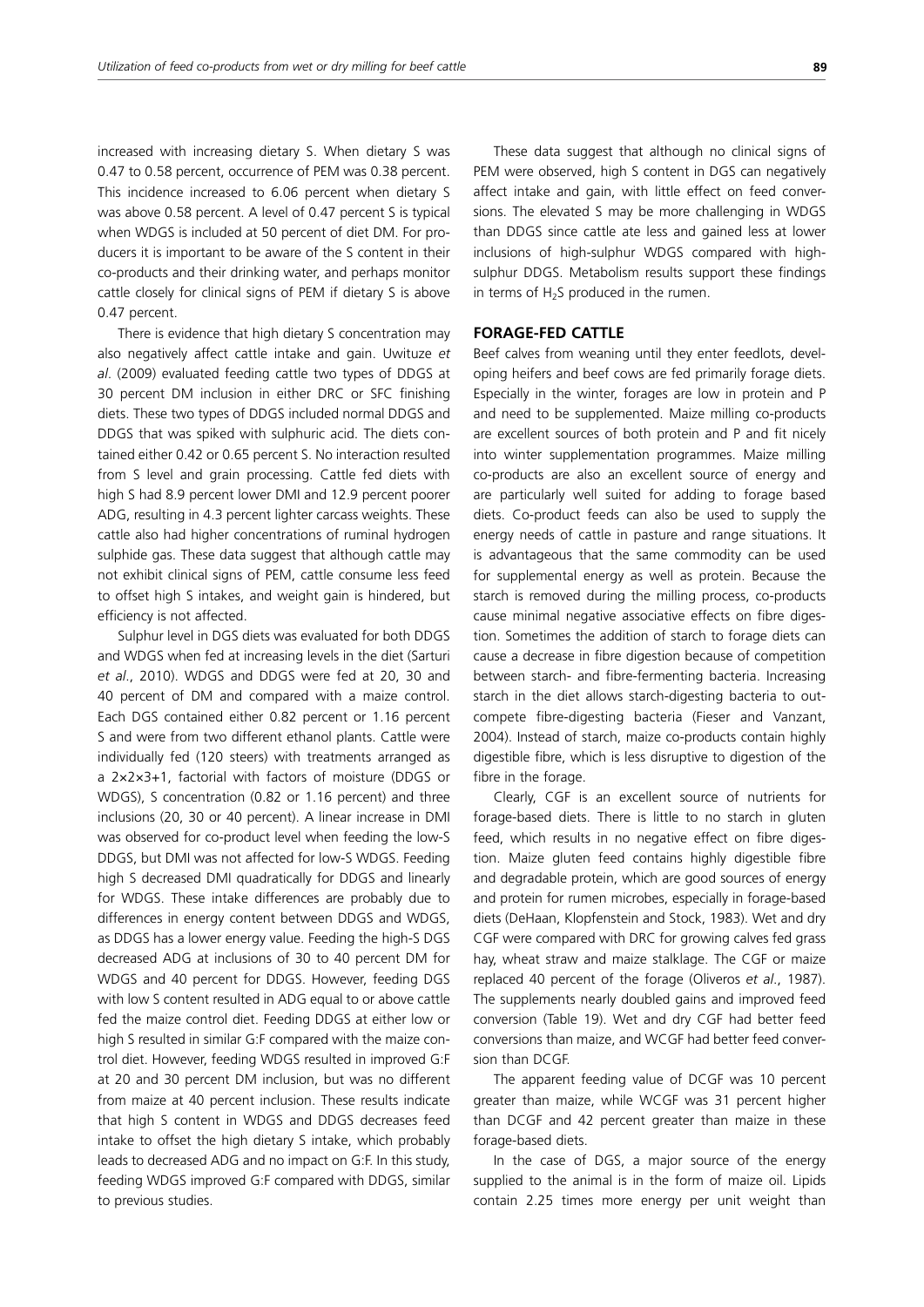| IADLE 19                                               |
|--------------------------------------------------------|
| Wet (WCGF) or dry maize gluten feed (DCGF) or maize in |
| forage-based diets (balanced for 11.5% CP) for growing |
| calves                                                 |

|              | Forage | <b>Maize</b> | <b>DCGF</b> | <b>WCGF</b> |
|--------------|--------|--------------|-------------|-------------|
| DMI (kg/day) | 5.3    | 8.2          | 7.5         | 7.4         |
| ADG (kg)     | 0.53   | 1.02         | 0.98        | 1.07        |
| G: F         | 0.095  | 0.125        | 0.131       | 0.146       |

*Notes*: DMI = dry matter intake; ADG = average daily gain; G:F = gainto-feed ratio. *Source*: Adapted from Oliveros *et al*., 1987.

#### TABLE 20

**Growing calf performance over 84 days when fed native grass hay (CP = 8.7%) supplemented with either maize or dried distillers grains for two levels of gain. Net energy was 27% greater for DDG compared with maize**

|             | Low   | High  |  |
|-------------|-------|-------|--|
| Maize       | 0.37  | 0.71  |  |
| <b>DDGS</b> | 0.45  | 0.86  |  |
| Maize       | 0.139 | 0.222 |  |
| <b>DDGS</b> | 0.172 | 0.278 |  |
|             |       |       |  |

*Notes*: ADG = average daily gain; G:F = gain-to-feed ratio. Gain levels were: Low = supplement fed at 0.21% BW; High = supplement fed at 0.81% BW. *Source*: Adapted from Loy *et al.*, 2008.

other nutrients. Because DGS is about 12 percent fat, it is a concentrated source of energy. The nutrient content of DDGS can account for approximately 18 percent greater energy value than maize. However, the nutrient content alone cannot account for associative effects, positive or negative, that may exist and the actual observed energy value is much greater. A study by Loy *et al*. (2008) measured the TDN concentration of DDGS to be about 130 percent when fed at low levels, but when fed at high levels it was only about 118 percent (Table 20). This decline may be due to the fat content of the DDGS and the subsequent inhibition of fibre fermentation. Fat levels in the rumen greater than 5 percent have been shown to decrease fibre digestion through a variety of proposed – but as of yet unconfirmed – mechanisms. In the Loy *et al*. (2008) study, the fat of the high level DDGS diet was about 5.2 percent.

## **ENERGY SUPPLEMENTATION**

Further studies have investigated the energy value of DGS. In a study by Nuttelman *et al.* (2010a) sixty crossbred steers were used to compare the energy value of WDGS vs DRC in high-forage diets at three levels. DRC was included at 22.0, 41.0 and 60.0 percent of the diet (DM), and WDGS was included at 15.0, 25.0 and 35.0 percent of the diet (DM). Diets were formulated to meet DIP and MP requirements. Cattle were limit fed for 5 days prior to and following the feeding period, and then weighed on three consecutive days to reduce variation due to gut fill. Cattle consuming WDGS gained more than DRC cattle (Table 21).

Average daily gain increased with increasing levels of DRC and WDGS. The energy value of WDGS was calcu-

| TABLE 21                                                  |
|-----------------------------------------------------------|
| Effects of replacing dry-rolled maize (DRC) with wet      |
| distillers grains with solubles (WDGS) fed at 0.81% of BW |
| in a forage-based diet                                    |

|                 | <b>DRC</b> | <b>WDGS</b> | <b>SEM</b> | P-value |
|-----------------|------------|-------------|------------|---------|
| Initial BW (kg) | 232        | 231         | 3          | 0.82    |
| Ending BW (kg)  | 316        | 323         | 3          | 0.13    |
| DMI (kg/day)    | 7.2        | 7.2         | 0.11       | 1       |
| ADG (kg)        | 1.00       | 1.10        | 0.02       | < 0.01  |
| G: F            | 0.140      | 0.153       | 0.003      | < 0.01  |

*Notes*: BW = body weight; DMI = dry matter intake; ADG = average daily gain; G:F = gain-to-feed ratio; SEM = standard error of the mean. *Source*: Adapted from Nuttelman *et al.,* 2010a.

lated using the NRC (1996) model. In this study, the net energy value of WDGS was calculated to be 146, 149 and 142 percent of the energy value of DRC.

## **PROTEIN SUPPLEMENTATION**

Protein in forages is extensively degraded in the rumen. In certain forage situations, light-weight growing cattle may need to be supplemented with UIP to meet their MP requirements. Distillers grains (wet or dry) are an excellent source of UIP. DDGS contains approximately 65 percent UIP (as percentage of CP), consequently forage-based diets that include DDGS fed as an energy source are commonly deficient in DIP but contain excess MP. Cattle convert excess MP to urea, which is potentially recycled to the rumen and can serve as a source of DIP. Many factors influence urea recycling, and the amount of urea that is recycled when DDGS is included in a forage-based diet is not known.

Two experiments evaluated supplemental DIP requirements when DDGS was fed as an energy source in forage-based diets (Stalker *et al*., 2004). Diets were formulated to be more than 100 g/day deficient in DIP, but with excess MP. In both experiments, no response in performance was observed when urea was added to the diet (Table 22). Sufficient urea was presumably recycled to correct the DIP deficiency. These studies indicate that adding urea to meet the DIP requirement is not necessary when DDGS is fed as an energy source in forage-based diets.

An analysis of 14 separate grazing trials in which cattle were supplemented with DDGS was conducted by Griffin *et al*. (2012) to determine effects of supplementation on ADG and final BW in pasture grazing situations. Additionally, pen studies were evaluated to determine the effects of DDGS supplementation on cattle intake, forage replacement, ADG and final BW. In both the pasture and the pen studies, ADG and final BW increased quadratically with increased level of DDGS supplementation (Figure 4). Feeding DDGS decreased forage intake quadratically; however, total intake for cattle supplemented DDGS increased quadratically with increased level of supplementation (Figure 5).

TABLE 19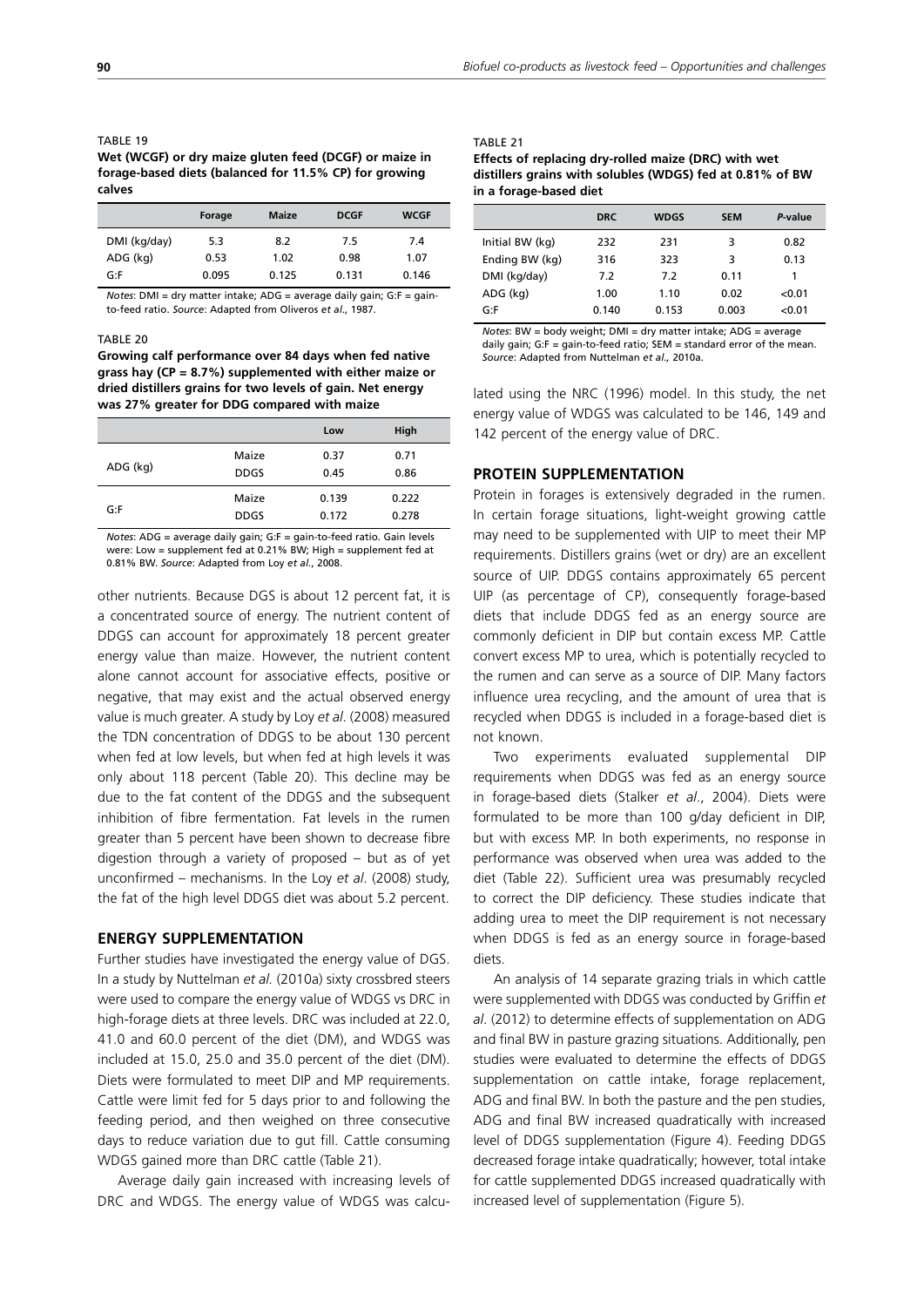TABLE 22

| was met with supplemental urea |          |       |             |       |       |                |         |
|--------------------------------|----------|-------|-------------|-------|-------|----------------|---------|
|                                |          |       | <b>Diet</b> |       |       |                | F-Test  |
|                                | $\bf{0}$ | 33    | 67          | 100   | 133   | <b>SEM</b>     | P-value |
| Individually fed               |          |       |             |       |       |                |         |
| Initial BW (kg)                | 278      | 278   | 280         | 280   | 279   | 5              | 0.99    |
| Final BW (kg)                  | 315      | 317   | 309         | 319   | 319   | 7              | 0.85    |
| ADG (kg)                       | 0.48     | 0.47  | 0.42        | 0.46  | 0.47  | 0.03           | 0.77    |
| DMI (kg/day)                   | 5.1      | 5.2   | 5.2         | 5.2   | 5.2   | 0.09           | 0.95    |
| G: F                           | 0.200    | 0.185 | 0.167       | 0.185 | 0.189 | 0.004          | 0.54    |
| Pen-fed                        |          |       |             |       |       |                |         |
| Initial BW (kg)                | 205      |       |             | 204   |       | 0.5            | 0.10    |
| Final BW (kg)                  | 263      |       |             | 266   |       | $\overline{2}$ | 0.38    |
| ADG (kg)                       | 0.70     |       |             | 0.74  |       | 0.02           | 0.17    |
| DMI (kg/day)                   | 5.4      |       |             | 5.3   |       | 0.2            | 0.76    |
| G: F                           | 0.102    |       |             | 0.110 |       | 0.005          | 0.33    |

| Performance of animals fed diets where 0, 33, 67, 100 or 133% of the NRC-predicted degradable intake protein requirement |  |
|--------------------------------------------------------------------------------------------------------------------------|--|
| was met with supplemental urea                                                                                           |  |

*Notes*: BW = body weight; DMI = dry matter intake; ADG = average daily gain; G:F = gain-to-feed ratio; SEM = standard error of the mean. *Source*: Adapted from Stalker *et al.,* 2004.



## **REPLACEMENT HEIFERS**

Loy *et al*. (2004) concluded that DCGF decreases feed costs compared with conventional hay feeding when fed over the winter for developing heifers on a commercial Nebraska ranch in the Sandhills. In their study, a treatment system (TRT) was compared with their conventional management using more than 550 heifers in each group across two years. The TRT utilized only grazed winter forage and DCGF supplementation, and was compared with some winter grazing, with hay and protein supplementation. No performance differences were observed in developing heifer performance in the two treatments. The major implication was reduced costs through the winter while maintaining excellent performance and reproduction. A similar experiment was conducted using DDGS (Stalker, Adams and Klopfenstein, 2006). Because of the higher energy content of DDGS, a smaller amount was needed to meet protein and energy requirements of these bred heifers (1353 heifers were used). Feeding DDGS and grazing winter range with heifers led to slightly better winter gains and positive changes in body condition score compared with the hayfed, control heifers. Pregnancy rates were 97 percent for both treatments. Most important were the savings in feed costs from using DDGS and winter range versus a conven-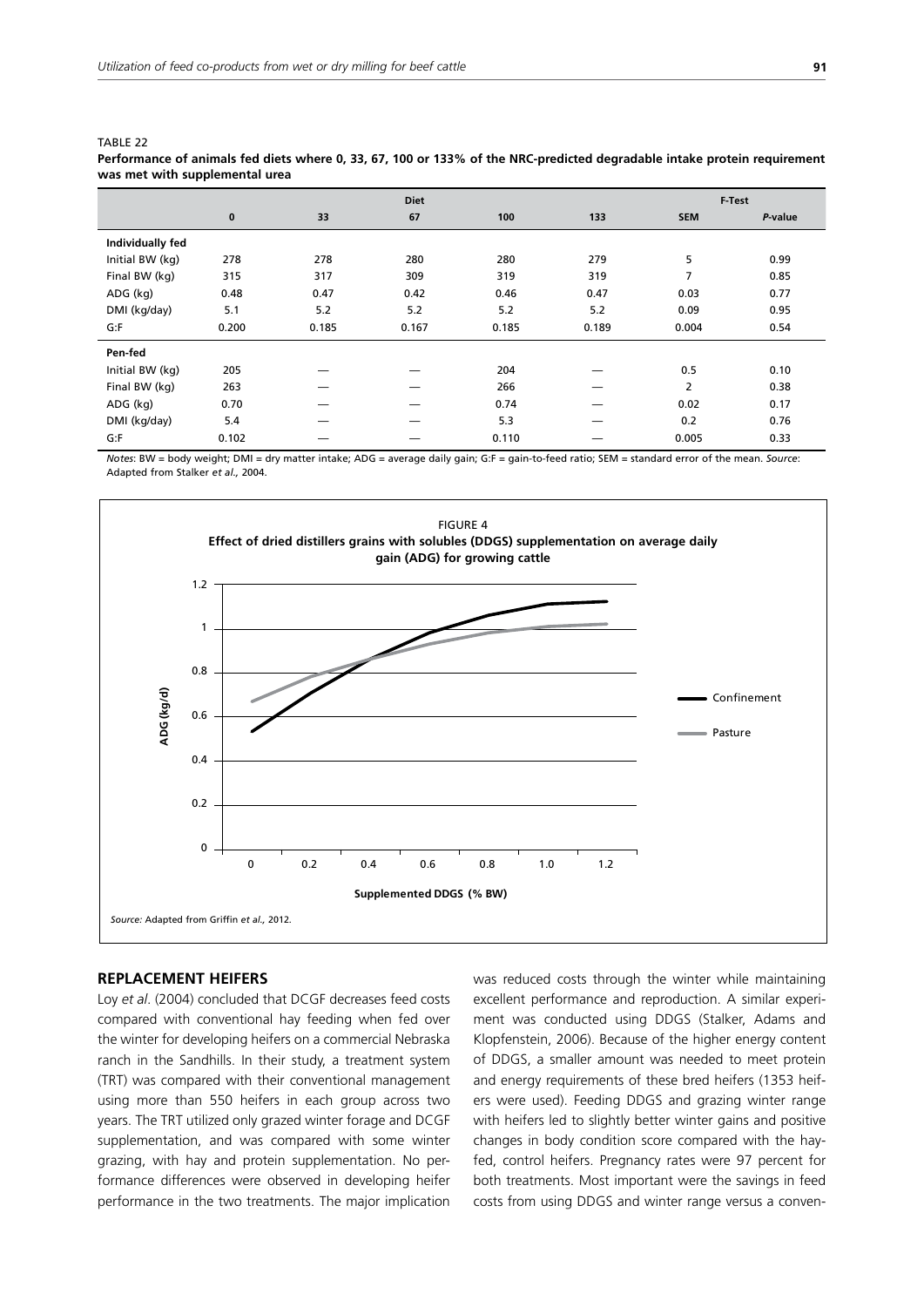

tional system of hay, supplement and range. Feeding DDGS as a supplement to calves grazing winter range results in similar performance and is less expensive than feeding maize and soybean meal supplement.

A two-year study (Martin *et al*., 2007) evaluated DDGS compared with a control supplement that provided similar CP, energy, lipid and fatty acids. The protein degradability of the supplements differed such that UIP exceeded requirements for heifers consuming the DDGS supplement. The heifers were programme fed to gain 0.68 kg/day and reach 60 percent of mature weight at the time of breeding. Heifer pubertal development and overall pregnancy rate were not affected by supplement type, and averaged 89 percent for each treatment. However, artificial insemination (AI) conception rate and AI pregnancy rate were improved by feeding DDGS in the heifer development diet. The proportion of heifers detected in oestrus that conceived to AI service was higher for the DDGS treatment than for the control treatment. These data indicate that utilizing DDGS as a protein and energy source in heifer developing diets to promote moderate gains gives highly acceptable pregnancy rates and may enhance AI conception and pregnancy rates.

An experiment was conducted using maize stalk residue and supplementation as part of the development programme for replacement heifers (Larson, Cupp and Funston, 2010). While grazing maize residue, heifers were supplemented with 0.45–0.90 kg/head/day DM basis of a 28 percent CP cube. Yearling pregnancy rate varied between 84 and 92 percent and subsequent pregnancy rate as 2-year-olds of these same females ranged between 77 percent and 100 percent. These data suggest that when heifers were supplemented at the higher rate, reproductive performance was numerically greater. In a replacement heifer development programme, DGS is an excellent source of protein, energy and P.

# **ENVIRONMENTAL ISSUES N and P management**

When DGS is fed as an energy source, dietary N and P exceed nutritional requirements. Excess N and P are excreted on the pen surface. Since P is not volatilized, the majority of P excreted remains in the manure. The excess N fed when DGS is included as an energy source has the potential to be volatilized from the pen surface. Luebbe *et al*. (2011) conducted a study with calf-feds in the winter and yearlings in the summer to evaluate the inclusion of WDGS at 15 and 30 percent of diet DM and its effects on nutrient mass balance. Table 23 shows nutrient intake, retention and excretion represented as kg/steer. Nutrient excretion is calculated by subtracting nutrient retention from nutrient intake.

As DGS levels in the diet increase, N and P levels increase. Because retention does not increase, excretion increases with inclusion of WDGS. Also, P is not volatilized as WDGS inclusion increases in the diet, thus manure P also increases. This amount is a direct reflection of the amount of co-products in the diet. Unlike P, a portion of N is volatilized and not available for crops. The amount of N volatilized increases with increasing levels of WDGS. However, N:P ratios remain similar. Nitrogen volatilization is greater in the summer than in the winter. About 55 percent of N is lost via volatilization in the winter, and about 70 percent is lost in the summer due to effects of temperature.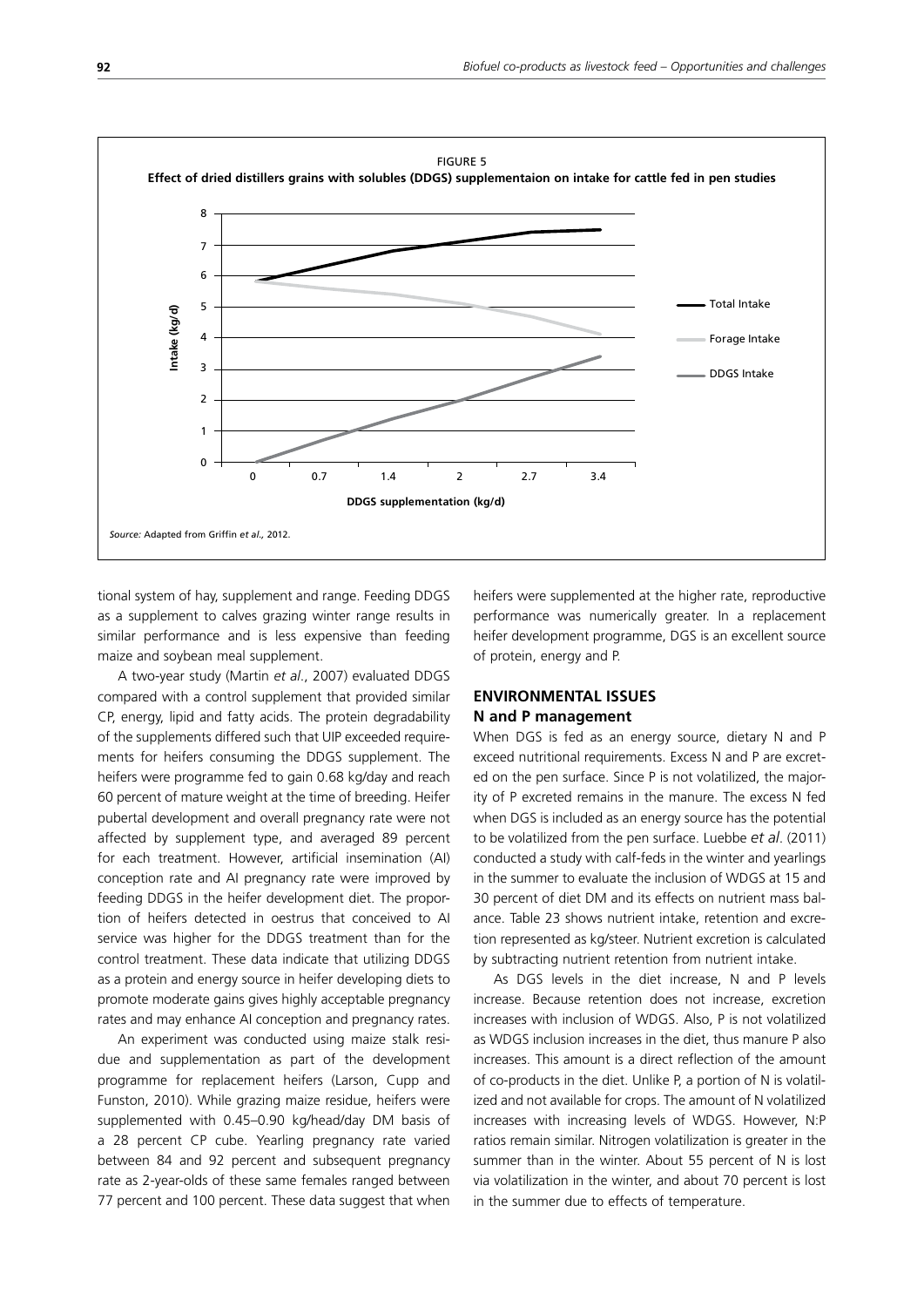| ۰                 |
|-------------------|
|                   |
| I<br>ł<br>۰.<br>× |
|                   |

|                                           | Winter <sup>(1)</sup> |      |      | Summer <sup>(2)</sup> |      |      |
|-------------------------------------------|-----------------------|------|------|-----------------------|------|------|
| Dietary Treatment <sup>(3)</sup>          | Control               | 15   | 30   | Control               | 15   | 30   |
| N intake <sup>(7)</sup>                   | 31.5                  | 36.3 | 44.7 | 29.0                  | 35.6 | 43.0 |
| N retention $(4)$ $(8)$                   | 5.5                   | 5.8  | 5.9  | 4.6                   | 5.0  | 4.9  |
| N excretion <sup>(5)</sup> <sup>(7)</sup> | 26.0                  | 30.5 | 38.8 | 24.4                  | 30.6 | 38.1 |
| N run-off                                 | 0.47                  | 0.54 | 0.78 | 9.0                   | 9.7  | 10.0 |
| Manure N <sup>(8)</sup>                   | 11.5                  | 10.9 | 17.3 | $1.2$                 | 0.86 | 1.5  |
| N lost $(6)(7)$                           | 14.0                  | 19.1 | 20.7 | 14.2                  | 20.0 | 26.5 |
| N loss $(\%)$                             | 55.1                  | 63.8 | 55.0 | 58.1                  | 65.6 | 69.6 |
| P intake <sup>(8)</sup>                   | 5.2                   | 6.5  | 7.8  | 5.2                   | 6.1  | 7.3  |
| P retention $(4)$ $(7)$                   | 1.4                   | 1.4  | 1.5  | 1.4                   | 1.5  | 1.5  |
| P excretion <sup>(5)</sup> (7)            | 3.9                   | 5.1  | 6.4  | 3.8                   | 4.6  | 5.8  |
| Manure P(7)                               | 3.8                   | 4.1  | 6.5  | 3.3                   | 2.9  | 3.3  |
| Run-off P                                 | 0.23                  | 0.14 | 0.18 | 0.45                  | 0.32 | 0.32 |
| N:P ratio                                 | 3.06                  | 2.81 | 2.65 | 3.06                  | 4.03 | 3.95 |

| TABLE 23 |                                                                             |
|----------|-----------------------------------------------------------------------------|
|          | Effect of dietary treatment on nitrogen (N) and phosphorus (P) mass balance |

*Notes*: (1) Winter values are expressed as kg/steer over a 167-day feeding period. (2) Summer values are expressed as kg/steer over a 133-day feeding period. (3) Diets are: Control = maize-based diet with no distillers grain with solubles (DGS); 15 = 15% DGS (DM basis). 30 = 30% DGS (DM basis). (4) Calculated using NRC (1996) net energy, protein, and phosphorus equations. (5) Excretion = Intake minus Retention. (6) Calculated as nutrient excretion minus run-off minus amount of nutrient removed in the manure. (7) Linear (*P* <0.05) effect of DGS level for both winter and summer. (8) Linear (*P* <0.05) effect of DGS level for winter. *Source*: Adapted from Luebbe *et al.,* 2011.

This manure can then be applied to crop fields to meet either N or P requirements. Applying on an annual P basis is expensive and unnecessary. Applying manure on an annual N basis can pose environmental problems if excess P is not accounted for. Manure should be applied on a 4-year P basis, which provides for multiple years of P in a single application. Applying on a 4-year P basis also meets crop requirements for N for one year. The following 3 years N should be applied to meet crop requirements (in years soybean is grown N will not be needed) followed by manure application again after 4 years. By implementing this rotation, manure nutrient potential is maximized and crop P requirements are met, without being exceeded. This is a more cost-efficient method. As co-products become more commonly used in feedlot diets, N and P intakes will increase, as will the amount of N and P excreted by the animal. However, if these nutrients are managed effectively through the feedlot, producers can diminish costs associated with supplementing P, reduce N lost via volatilization, and benefit from utilizing manure as fertilizer. In a Nebraska scenario, with an abundant supply of cropland, the fertilizer value of the manure exceeds the cost of handling the manure. Feedlots are able to sell the manure for a profit, especially when accounting for the fertilizer value of the P in the manure.

## **GREENHOUSE GAS AND LIFE-CYCLE ANALYSIS**

Important considerations in utilizing DGS in cattle diets are greenhouse gas (GHG) emissions associated with bioethanol vs gasoline. The type of co-product used influences both cattle performance and GHG emissions, with WDGS being more beneficial than MDGS or DDGS. The Biofuel Energy Systems Simulator (BESS; http://nutechmarketplace. com/shoppingcart/products/BESS.html) was developed to compare life-cycle GHG emissions from ethanol production relative to gasoline as a motor fuel, while accounting for the dynamic interactions of maize production, ethanol plant operation and co-product feeding to livestock (Bremer *et al*., 2010b, 2011; Liska *et al.*, 2009). Meta-analysis methodology was used to develop biological performance equations for evaluating feedlot cattle when fed levels of 20 to 40 percent WDGS, MDGS, or DDGS. In all studies included in the meta-analysis, cattle were fed a high concentrate finishing diet with DGS replacing maize and urea N. Cattle performance was measured using DMI, ADG and G:F.

The most widely used and accurate method for allocating co-product GHG and energy credits to the maizeethanol life cycle is through the displacement method in the context of 'system expansion' (Kodera, 2007). This method assumes that co-products from maize-ethanol production substitute for other feed components and offset fossil fuel use and associated GHG emissions required to produce the replaced feed components (Kodera, 2007; Liska *et al*., 2009). Estimating the displacement credit for an individual maize-ethanol biorefinery requires quantification of the different types of co-products produced by the ethanol plant, identification of the products to be displaced in livestock diets (and displacement ratios), and calculation of the fossil fuel energy and GHG emissions attributable to the life cycle production of the displaced products (Wang, 1999; Graboski, 2002). Nutritionists' surveys indicate the current average co-product inclusion rate is 20 percent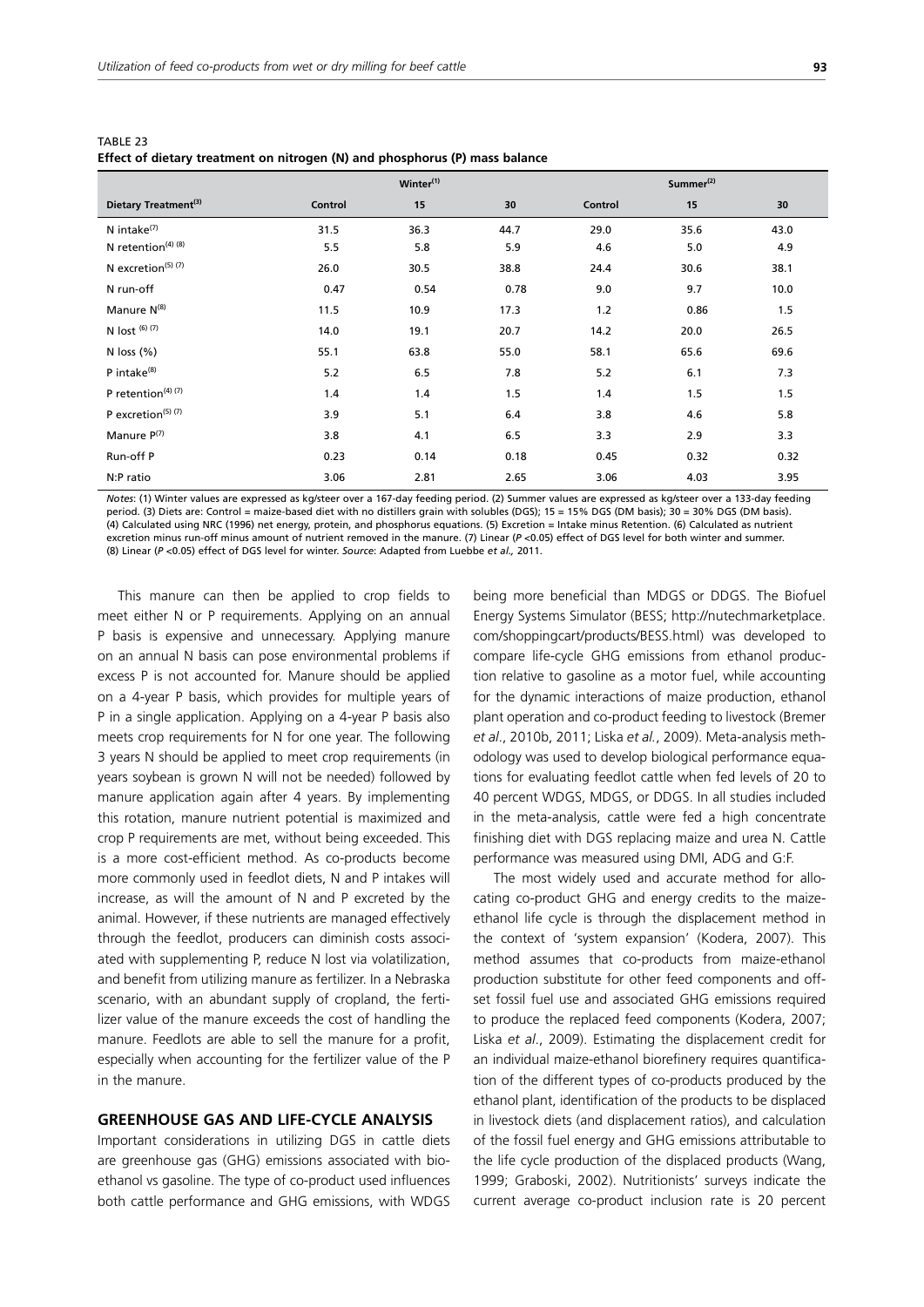(DM basis) with a range of 5 to 50 percent of the diet (Vasconcelos and Galyean, 2007). In the United States Corn Belt, survey data suggest that beef producers feeding DGS have an average dietary inclusion of 22 to 31 percent on a wet basis (approximately 15 to 20 percent of DM) (NASS, 2007). Respondents to both a feedlot nutritionist survey (Vasconcelos and Galyean, 2007) and a Nebraska feedlot industry survey (Waterbury *et al*., 2009) reported that DGS are the most common ethanol co-product used by cattle feeders. The Nebraska survey indicates 53 and 29 percent of Nebraska feedlots feed WDGS and MDGS, respectively. The nutritionist survey indicated 69 percent of the 29 nutritionists were feeding DGS as the primary co-product in the diet, and these beef nutritionists were responsible for formulating diets for nearly 70 percent of cattle on feed in the United States. Feeding values of the DGS co-products relative to maize were calculated for each feedlot inclusion level of WDGS, MDGS and DDGS from measured biological feed efficiency values. These feeding values decrease as the level of co-product increases in the diets. Thus, as more DGS is included in the diet, it replaces less maize per unit increase in the substitution rate. In addition, the relative feeding value of DDGS declines at a faster rate than WDGS as inclusion levels increase, indicating that WDGS has a higher feeding value than DDGS.

For cattle, DGS inclusion in diets improves growth rates and thus reduces time in the feedlot for finishing cattle by several days, depending on the inclusion level and whether the DGS are fed dry or wet. Less time in the feedlot for finished cattle reduces fuel use for transportation of feed as well as methane emissions from enteric fermentation. Enteric methane production is calculated from cattle size, projected DMI, and energy content of the diet. Feed inputs are used to calculate gross energy intake by the cattle with standard animal energy equations (NRC, 1996). An average 2.9 percent of gross energy is lost as enteric fermentation methane by feedlot cattle (see BESS 2009.4.0 User's Guide, http://nutechmarketplace.com/shoppingcart/ products/BESS.html). Due to a lack of data on comparison of enteric methane production between DGS and maizebased diets, the two feedstuffs were assigned the same methane production potential on a DM basis.

The feeding values of WDGS, MDGS and DDGS, when fed at 20 to 40 percent of diet DM, were 143 to 130 percent, 124 to 117 percent, and a constant 113 percent of maize (DM basis), respectively. The feeding value of DGS decreased as moisture level decreased. The feeding value of WDGS and MDGS decreased as inclusion level increased. The feeding value of DDGS was a constant 113 percent of maize DM. All scenarios evaluated had ethanol life-cycle emissions less than gasoline (Table 24). Low inclusion levels of DGS had greater reduction of GHG emissions than higher inclusion levels. This is influenced by regional variability

## TABLE 24

**Percentage reduction in greenhouse gas (GHG) emissions for an equivalent quantity of energy from ethanol relative to gasoline when accounting for wet (WDGS), modified (MDGS) and dried distillers grains (DDGS) moisture content and dietary inclusion level**

|                                                     |      |      | <b>Beef Cattle</b> |      |
|-----------------------------------------------------|------|------|--------------------|------|
| DGS, % of diet DM                                   | 10   | 20   | 30                 | 40   |
| WDGS, GHG % reduction to<br>aasoline <sup>(1)</sup> | 62.4 | 60.6 | 58.4               | 56.7 |
| MDGS, GHG % reduction to<br>qasoline <sup>(1)</sup> | 53.9 | 52.6 | 50.9               | 49.7 |
| DDGS, GHG % reduction to<br>qasoline <sup>(1)</sup> | 46.1 | 45.4 | 44.4               | 43.9 |

*Notes*: (1) Gasoline reference point is 97.7 g CO<sub>2</sub>eqv/MJ (Liska and Perrin, 2009). *Source*: Adapted from Bremer *et al.,* 2011.

in GHG emissions from both crop and livestock production (Bremer *et al*., 2010b).

Feeding DGS to livestock contributes to the environmental benefit of fuel ethanol relative to gasoline. The GHG emissions benefits of ethanol are determined by how DGS moisture is managed at the ethanol production facility and what animal classes are fed. Ethanol production facilities producing DDGS require 167 percent of the energy and produce 145 percent of the GHG emissions of ethanol production facilities producing WDGS (Liska *et al*., 2009). Feeding WDGS to feedlot cattle within 100 km of an ethanol plant resulted in the greatest reduction of GHG emissions. Cattle performance is improved with WDGS, and locating the ethanol plant close to feedlots minimizes transportation of feed co-products, which reduces costs and emissions. Not drying the DGS also reduces costs and emissions for the ethanol plant, as well as improving feedlot cattle performance compared with DDGS or a maize based diet.

# **NEW DEVELOPMENTS**

# **Impact of grain feedstock use for ethanol**

In the United States, maize is the primary grain used for ethanol production. Grain sorghum [milo], wheat and triticale have also been used in some locations, such as Western Canada, where maize is less readily available. Maize and sorghum have similar amounts of starch and therefore have similar ethanol yields. Al-Suwaiegh *et al*. (2002) compared sorghum and maize DGS produced at the same ethanol plant and found the maize DGS to have 10 percent greater feeding value. Galyean and Vasconcelos (2007) reported statistically similar responses in G:F for sorghum and maize DGS (0.169 and 0.176, respectively), but the feeding value of maize DGS was 25 percent greater than sorghum DGS. Mustafa *et al*. (2000) found that wheat DGS has more NDF and less fat, but more degradable protein, than maize DGS. Walter *et al*. (2010) compared wheat and maize DGS at 20 percent and 40 percent of diet DM in a barley-based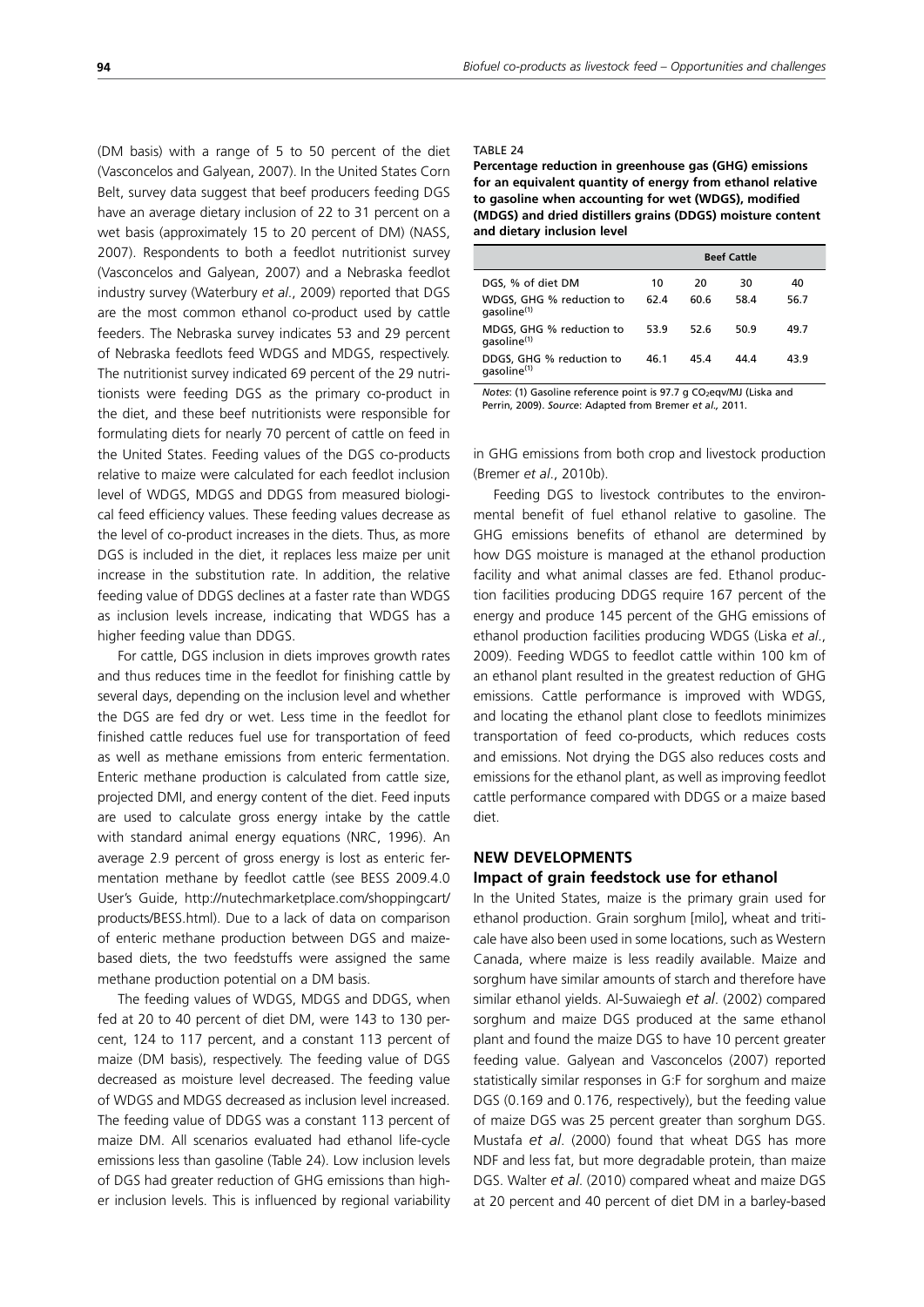finishing diet. Inclusion level of wheat DGS had no effect on G:F, but increasing levels of maize DGS resulted in a quadratic increase in G:F. Wierenga *et al*. (2010) measured cattle performance on finishing diets with 20, 25 or and 30 percent triticale DDGS replacing barley silage in the diet. The triticale DDGS was similar in fat and NDF content to wheat DDGS, but lower in CP. Increasing inclusion levels of triticale DDGS tended to linearly increase G:F (*P* = 0.06) with no effect on ADG  $(P = 0.56)$ .

## **Impact of fat and fat removal**

Research has shown that feeding DGS improves cattle performance. One likely reason for DGS resulting in better performance than maize is due to the high fat content in DGS. The fat content of DGS can be affected by the process and by how much solubles are added back to the wet grains. Another factor that can affect the fat content of DGS is whether some of this maize oil is isolated in the process (similar in concept to complete removal in the wet milling industry). Numerous processes are currently being explored by ethanol plants to remove a portion of the maize oil for other purposes. It is therefore important to know the impact of the fat content in DGS on performance.

Gigax *et al*. (2011) evaluated feeding 35 percent WDGS (DM basis) with normal fat content (13.0 percent of DM) or low fat (6.7 percent of DM), and compared this with a DRC-and HMC-based control diet. Cattle consumed equal DMI, but feeding the high fat WDGS improved ADG and G:F (Table 25). Cattle fed the low fat WDGS had equivalent ADG and G:F to cattle fed the maize control diet. These data suggest that the improved performance due to

#### TABLE 25

**Effect on cattle performance of feeding a low- or highfat wet distillers grains with solubles (WDGS) at 35% DM inclusion compared with a maize-based control diet**

|              | Control | Low-fat WDGS | <b>Normal-fat WDGS</b> |
|--------------|---------|--------------|------------------------|
| DMI (kg/day) | 11.2    | 11.2         | 11.2                   |
| ADG (kg)     | 1.55a   | 1.55a        | 1.69 <sub>b</sub>      |
| G∙F          | 0.139a  | 0.139a       | 0.152 <sub>b</sub>     |

*Notes*: DMI = dry matter intake; ADG = average daily gain; G:F = gainto-feed ratio. a,b = Means within the same row without a common suffix differ (*P* < 0.05). *Source*: Adapted from Gigax *et al.*, 2011.

feeding WDGS is at least partially due to higher fat content in the WDGS.

In this study, the primary difference in these two products was the amount of distillers solubles added back to the wet grain. Although WDGS typically has 11 to 13 percent fat, this amount can vary due to the amount of distillers solubles (18–26 percent fat) that is added back to the wet distillers grains (~8 percent fat).

Godsey *et al*. (2009) conducted a feeding trial evaluating the proportion of solubles added to WDG at WDG:solubles ratios of 100:0, 85:15 and 70:30.

They fed these ratios in DRC-based diets at 0, 20 and 40 percent of diet DM. No interactions resulted for ratio of grains to solubles or for level of WDG±DS fed. Although there was no effect for DMI, linear improvements were observed for ADG and G:F as the level of WDG±DS was increased (Table 26). Optimum inclusion was observed at 40 percent DM inclusion. No effects of WDG to solubles ratio were detected in this experiment, suggesting that, for improving cattle performance, the level of WDGS is more important than the grain to solubles ratio.

The fat in DGS is maize oil originating from the maize grain. Maize oil is high in unsaturated fatty acids (double bonds within the fatty acids). Feeding unsaturated fat sources to cattle generally has a negative impact on the rumen microbes (particularly forage-digesting microbes). During rumen fermentation, rumen microbes will saturate the fatty acids by biohydrogenation and produce saturated fatty acids that leave the rumen and are available for absorption in the small intestine. Therefore, unless the fat is "protected" against biohydrogenation by the microbes, the majority of the fat will be saturated fatty acids at the small intestine. It is important to note that fatty acids are not absorbed in the rumen or metabolized by the rumen microbes, except for biohydrogenation. The primary site of maize oil is in the maize germ, which may be "protected" from rumen microbes.

Vander Pol *et al*. (2009) evaluated different fat sources, including wet distillers grains plus solubles, in both feeding and metabolism studies. The ratio of unsaturated fatty acids relative to saturated fatty acids increased at the small intestine in steers fed WDGS compared with maize-based

#### TABLE 26

**Effect on cattle performance of feeding increasing levels of WDG with or without distillers solubles and the ratio of WDG to distillers solubles**

|                  | Level of WDG $\pm DS^{(1)}$ |       | Ratio of WDG:DS <sup>(2)</sup> |       |       |       |
|------------------|-----------------------------|-------|--------------------------------|-------|-------|-------|
|                  | 0                           | 20    | 40                             | 100:0 | 85:15 | 70:30 |
| DMI (kg/day)     | 11.6                        | 11.6  | 11.4                           | 11.5  | 11.4  | 11.6  |
| ADG $(kq)^{(3)}$ | 1.68                        | 1.76  | 1.77                           | 1.76  | 1.75  | 1.80  |
| $G: F^{(3)}$     | 0.144                       | 0.152 | 0.156                          | 0.153 | 0.154 | 0.156 |

*Notes*: DMI = dry matter intake; ADG = average daily gain; G:F = gain-to-feed ratio. (1) Level of wet distillers grains with or without distillers solubles (DS). Represented as a % of diet DM. (2) Ratio of wet distillers grains (WDG) to distillers solubles (DS). Represented as a proportion of the total WDGS product. (3) Linear effect for level of WDG±S fed (*P* <0.02). *Source*: Adapted from Godsey *et al.*, 2009.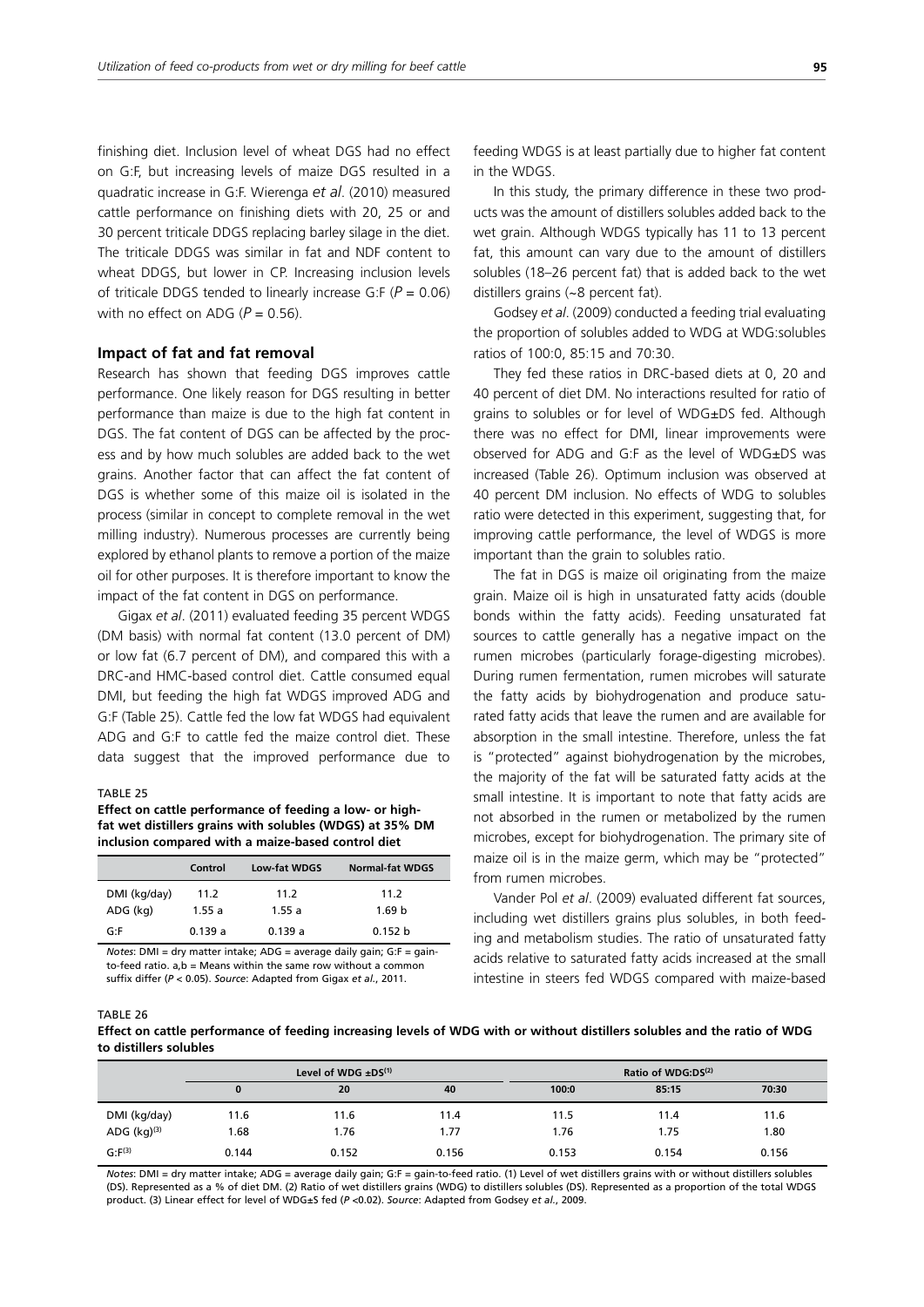diets or maize-based diets with added tallow (saturated fat) or added maize oil (unsaturated fatty acids). These data suggest that a portion of the fatty acids are "protected" in the rumen in WDGS and remain intact at the small intestine. Similar results were observed by Bremer *et al*. (2010c), where the unsaturated:saturated fatty acid ratio increased from approximately 0.40–0.50 for maize, maize oil, tallow and distillers solubles, to 0.83 for WDGS. All diets in this study were approximately 8.5 percent fat, except the maize control (3.6 percent), and all had greater than 93 percent fatty acid digestibility. The fat in WDGS appears to be protected from biohydrogenation in the rumen, whereas fats in distillers solubles are not protected. Likewise, all fat sources are quite digestible.

## **Fractionation co-products from dry milling**

The evolving ethanol industry is continually striving to maximize ethanol production efficiency. Changes associated with this progress will provide innovative new co-product feeds for producers to utilize that may be quite different nutritionally when fed to cattle. One example of a new co-product feed is Dakota Bran Cake. Bran cake is a distillers co-product feed produced as primarily maize bran plus distillers solubles produced from a pre-fractionation dry milling process. On a DM basis, bran cake contains less protein than WDGS and WCGF, similar NDF to both feeds, and slightly less fat content than WDGS. Bremer *et al*. (2007) evaluated Dakota Bran Cake in a finishing diet by comparing inclusion levels of 0, 15, 30 and 45 percent of diet DM. Results indicated improved final BW, ADG, DMI and G:F compared with feeding a blend of high-moisture and dryrolled maize, suggesting this specific feed has 100–108 percent of the feeding value of maize. Buckner *et al*. (2007) compared dried Dakota Bran Cake with DDGS supplementation in diets for growing calves. They fed each of the two products at 15 or 30 percent of the diet, which replaced a 70:30 blend of brome grass hay and alfalfa haylage (DM basis). Animal performance improved as the inclusion of the co-products increased. Dried DGS had improved performance compared with the dried Dakota Bran Cake at both inclusion levels. Dried Dakota Bran Cake had 84 percent the feeding value of DDGS with growing steers. Previous research has shown that DDGS has about 127 percent the feeding value of maize in forage based diets. Therefore, dried Dakota Bran Cake appears to have an energy value equal to 103 percent of maize. Dakota Bran Cake is only one example of how new ethanol industry co-products will perform relative to traditional finishing rations.

## **FUTURE RESEARCH AREAS**

Each new co-product feed is different from the next. Therefore, each new feed needs to be analysed individually for its correct feeding value. Changes to plant production goals and production efficiency will probably have significant impacts on the feeding value of co-products produced.

Research has shown differences in cattle performance due to the interaction between level of DGS and type of grain processing. There are probably many interacting factors, including DMI, forage type and inclusion level, and differences between calf-feds and yearlings. These interactions are complex and require further research to explain.

The meta-analysis by Bremer *et al*. (2011) shows a clear performance advantage for WDGS compared with DDGS. The underlying factors leading to this are not clear and should be further researched in order to guide the ethanol industry in producing high quality co-product feeds.

Forage replacement values of DGS have been quite variable. Identifying this value will be helpful to producers using DGS as a supplement for cattle on high forage diets, especially in times of drought when forage supplies are limited.

## **CONCLUSIONS**

Both dry and wet milling ethanol processes produce coproduct feeds that are suitable for cattle diets, both highconcentrate diets and forage-based diets. These feeds are all quite different and require individual analyses to adequately describe their nutritional content. There is also variation within feeds among plants, and even within plants.

Co-products in a beef finishing diet can be added as either a protein or energy source, or both. Inclusion rates of less than 15 to 20 percent of the diet DM serve primarily as a protein supplement. Distillers grains are an excellent source of UIP, which can be recycled to the rumen as urea. Inclusion of wet, modified or dried DGS at 40 percent of diet DM in a finishing diet maximizes G:F. Maximum ADG and DMI were observed at lower levels. Feeding WDGS is the most beneficial in finishing diets, with 30–40 percent greater feeding value than maize. Modified DGS has 15–30 percent and DDGS has 13 percent greater feeding value than maize. 'Sweet Bran' inclusion in finishing diets up to 40 percent of diet DM had a linear increase in G:F. Higher inclusions of DGS decrease these feeding values, but still give comparable or better performance than a maizebased control, and may be economically advantageous because of decreased input costs. When feeding high levels of DGS, increased S levels may hurt performance or result in PEM. Incidences of PEM increase with increasing levels of dietary S and cattle should be monitored closely if dietary S is above 0.47 percent. Ruminally degradable S in the diet is a better indicator of  $H<sub>2</sub>S$  production in the rumen than total S in the diet.

Environmental considerations are an important aspect of feeding DGS to cattle. Feeding DGS increases both N and P in the manure which, if captured, increases the fertilizer value of the manure. Feeding DGS to livestock also increases the environmental benefit of fuel ethanol relative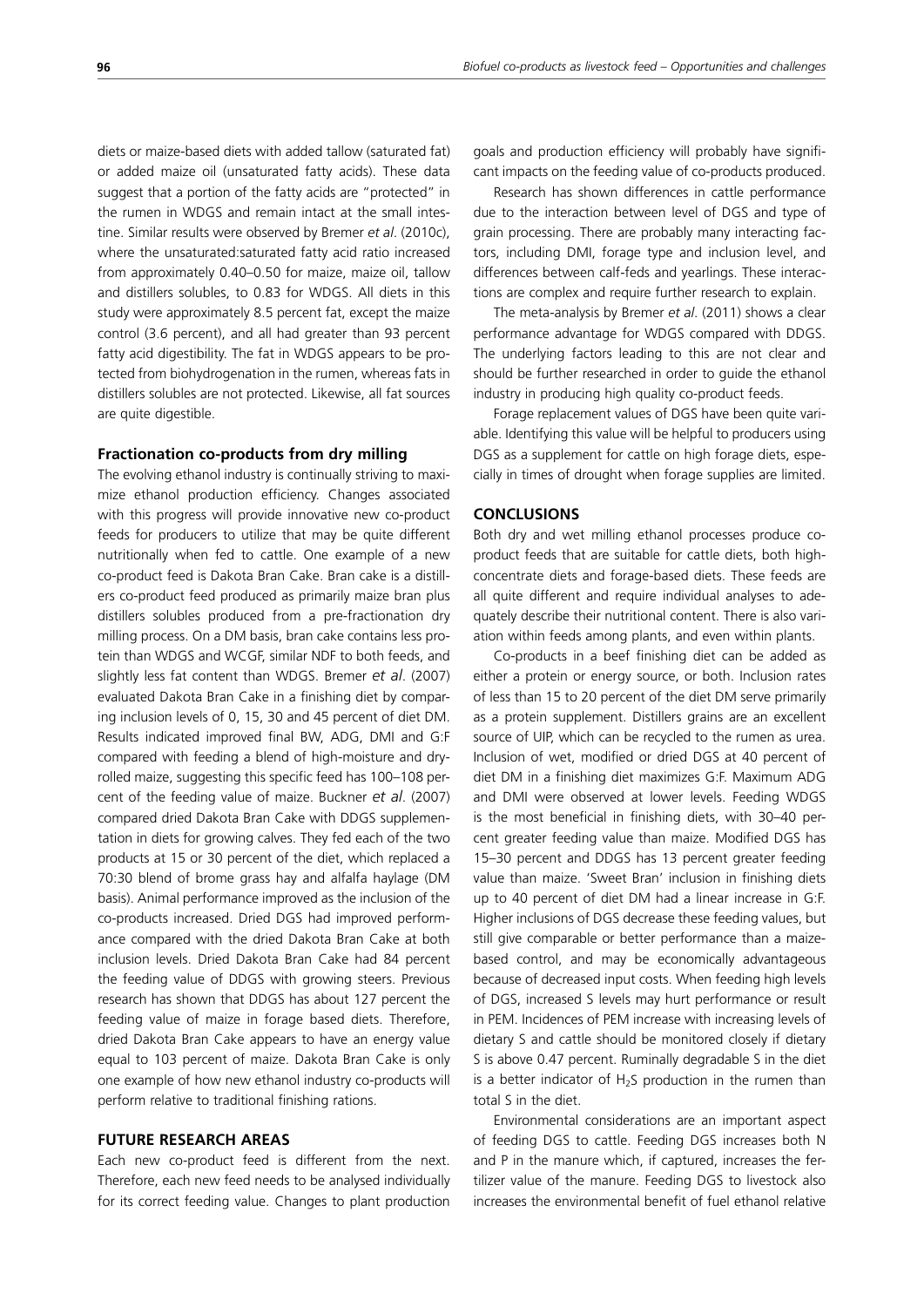to gasoline. The GHG emissions of ethanol are dependent on whether wet, modified or dried DGS are produced and what animal classes are fed.

Maize milling co-products are excellent supplements for cattle on high-forage diets because they contain both protein and P, which are typically lacking in forage diets. In addition, the lack of starch in these products reduces the negative associative effects of starch digestion on fibre digestion. Both ADG and final BW increase quadratically with increased levels of DDGS supplementation, while forage intake decreases quadratically.

Co-product feeds from the ethanol industry are a great asset to the cattle feeding industry. Continued research should explore interactions between different types of feeds and identify ideal feeding situations in order to maximize performance.

## **BIBLIOGRAPHY**

- **Al-Suwaiegh, S., Fanning, K.C., Grant, R.J., Milton, C.T. & Klopfenstein, T.J.** 2002. Utilization of distillers grains from the fermentation of sorghum or corn in diets for finishing beef and lactating dairy cattle. *Journal of Animal Science,*  80: 1105–1111.
- **Benton, J.R., Erickson, G.E., Klopfenstein, T.J., Vander**  Pol, K.J. & Greenquist, M.A. 2007. Effect of roughage source and level with the inclusion of wet distillers grains on finishing cattle performance and economics. *Nebraska Beef Report* MP90: 29–32.
- **Benton, J.R.** 2010. Interaction between roughages and corn milling byproducts in finishing cattle*.* PhD thesis. University of Nebraska, Lincoln, NE, USA.
- **Blanchard, P.H.** 1992. Technology of corn wet milling and associated processes. *Industrial Chemistry Library*, Vol. 4. Elsevier, New York, USA.
- **Brent, B.E. & Bartley, E.E.** 1984. Thiamin and Niacin in the rumen. *Journal of Animal Science,* 59: 813–822.
- **Bremer, V.R., Erickson, G.E. & Klopfenstein, T.J.** 2008. Meta-analysis of UNL feedlot trials replacing corn with WCGF. *Nebraska Beef Report* MP91: 33–34.
- **Bremer, V.B., Erickson, G.E., Klopfenstein, T.J., Gibson, M.L., Vander Pol, K.J. & Greenquist, M.A.** 2007. Evaluation of a low protein distillers by-product for finishing cattle. *Nebraska Beef Report* MP88: 57–58.
- **Bremer, V.R., Hanford, K.J., Erickson, G.E. & Klopfenstein, T.J.** 2010a. Meta-analysis of feeding winter calf-feds or summer yearlings wet distillers grains with different corn processing types. *Journal of Animal Science,* 88(Suppl. 3): 127.
- **Bremer, V.R., Liska, A.J., Klopfenstein, T.J., Erickson, G.E, Yang, H.S., Walters, D.T. & Cassman, K.G.** 2010b. Emissions savings in the corn-ethanol life cycle from feeding co-products to livestock. *Journal of Environmental Quality,*  39: 472–482.
- **Bremer, V.R., Rolfe, K.M, Buckner, C.D., Erickson, G.E. & Klopfenstein, T.J.** 2010c. Metabolism characteristics of feedlot diets containing different fat sources. *Nebraska Beef Report* MP93: 74–76.
- **Bremer, V.R., Watson, A.K., Liska, A.J., Erickson, G.E., Cassman, K.G., Hanford, K.J. & Klopfenstein, T.J.** 2011. Impact of distillers' grains moisture and inclusion level in livestock diets on greenhouse gas emissions in the corn ethanol livestock life cycle. *Professional Animal Scientist,* 27: 449–455.
- **Buckner, C.D., Klopfenstein, T.J., Erickson, G.E., Vander Pol, K.J., Karges, K.K. & Gibson, M.L.** 2007. Comparing a modified dry by-product to dry distillers grains with solubles in growing calf diets. *Nebraska Beef Report* MP90: 15–16.
- **Buckner, C.D., Wilken, M.F., Benton, J.R., Vanness, S.J., Bremer, V.R., Klopfenstein, T.J., Kononoff, P.J. & Erickson, G.E.** 2011. Nutrient variability for distillers grains plus solubles and dry matter determination of ethanol by-products. *Professional Animal Scientist,* 27: 57–64.
- **Cooper, R.J., Milton, C.T., Klopfenstein, T.J., Scott, T.L., Wilson, C.B. & Mass, R.A.** 2002. Effect of corn processing on starch digestion and bacterial crude protein flow in finishing cattle. *Journal of Animal Science,* 80: 797–804.
- **Corrigan, M.E., Erickson, G.E., Klopfenstein, T.J., Vander Pol, T.J., Greenquist, M.A., Luebbe, M.K., Karges, K. & Gibson, M.L.** 2007. Effect of distillers grains composition and level on steers consuming high-quality forage. *Nebraska Beef Report* MP90: 17–18.
- **Corrigan, M.E., Erickson, G.E., Klopfenstein, T.J., Luebbe, M.K., Vander Pol, K.J., Meyer, N.F., Buckner, C.D., Vanness, S.J. & Hanford, K.J.** 2009. Effect of corn processing method and corn wet distillers grains plus solubles inclusion level in finishing steers. *Journal of Animal Science,* 87: 3351–3362.
- **DeHaan, K., Klopfenstein, T.J. & Stock, R.A.** 1983. Corn gluten feed-protein and energy source for ruminants. *Nebraska Beef Report* MP44: 19.
- **Farran, T.B., Erickson, G.E., Klopfenstein, T.J., Macken, C.N. & Lindquist, R.U.** 2004. Wet corn gluten feed and alfalfa levels in dry-rolled corn finishing diets. *Nebraska Beef Rep.* MP80: 61–63.
- **Fieser, B.G. & Vanzant, E.S.** 2004. Interactions between supplement energy source and tall fescue hay maturity on forage utilization by beef steers. *Journal of Animal Science,*  82: 307–318.
- **Galyean, M.L. & Defoor, P.J.** 2003. Effects of roughage source and level on intake by feedlot cattle. *Journal of Animal Science,* 81(Suppl. 2): E8–E16.
- **Galyean, M.L. & Vasconcelos J.T.** 2007. University research updates: Texas Tech University Burnett Center. Proceedings of the Plains Nutrition Council Spring Meeting, San Antonio, TX, USA. Texas A&M External Publication No. AREC 007-20.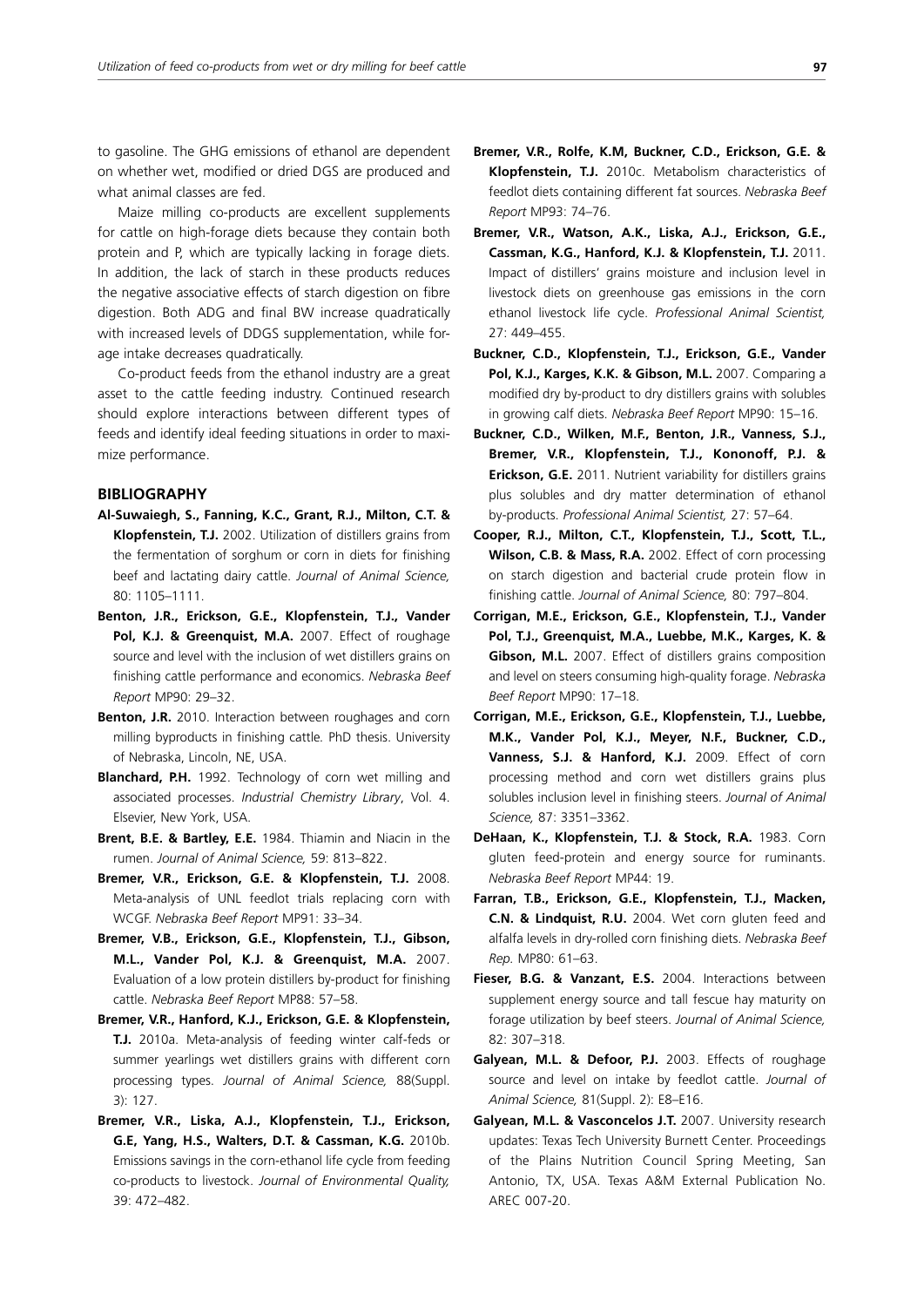- **Gigax, J.A., Nuttelman, B.L., Griffin, W.A., Erickson, G.E. & Klopfenstein T.J.** 2011. Performance and carcass characteristics of finishing steers fed low-fat and normal-fat wet distillers grains. *Nebraska Beef Report* MP94: 44–45.
- **Godsey, C.M., Luebbe, M.K., Benton, J.R., Erickson, G.E. & Klopfenstein, T.J.** 2009. Effect of the grains-to-solubles ratio in diets containing wet distillers grains  $\pm$  solubles fed to finishing steers. *Nebraska Beef Report* MP92: 59–61.
- **Gould, D.H.** 1998. Polioencephalomalacia. *Journal of Animal Science,* 76: 309–314.
- **Graboski, M.S.** 2002. Fossil energy use in the manufacture of corn ethanol. National Corn Growers Association, Chesterfield, MO, USA.
- **Green, D.R., Stock, R.A. & Klopfenstein, T.J.** 1987. Corn gluten feed – a review. *Nebraska Beef Report* MP52: 16–18.
- **Griffin, W.A., Bremer, V.R., Klopfenstein, T.J., Stalker, L.A., Lomas, L.W., Moyer, J.L. & Erickson, G.E.** 2012. A meta-analysis evaluation of supplementing dried distillers grains plus solubles to cattle consuming forage-based diets. *Professional Animal Scientist*, 28: 306–312.
- **Ham, G.A., Stock, R.A., Klopfenstein, T.J. & Huffman, R.P.**  1995. Determining the net energy value of wet and dry corn gluten feed in beef growing and finishing diets. *Journal of Animal Science,* 73: 353–359.
- **Jenkins, K.H., Vander Pol, K.J., Vasconcelos, J.T, Furman, S.A., Milton, C.T., Erickson, G.E. & Klopfenstein, T.K.**  2011. Effect of degradable intake protein supplementation in finishing diets containing dried distillers grains or wet distillers grains plus solubles on performance and carcass characteristics. *Professional Animal Scientist,* 27: 312– 318.
- **Kodera, K.** 2007. Analysis of allocation methods of bioethanol LCA. MS thesis. Vrije University, Amsterdam, the Netherlands.
- **Krehbiel, C.R., Stock, R.A., Herold, D.W., Shain, D.H., Ham, G.A. & Carulla, J.E.** 1995. Feeding wet corn gluten feed to reduce subacute acidosis in cattle. *Journal of Animal Science,* 73: 2931–2939.
- **Larson, D.M., Cupp, A.S. & Funston, R.N.** 2010. Extending grazing in heifer development systems decreases cost without compromising production. *Nebraska Beef Report*  MP93: 8–10.
- **Liska, A.J. & Perrin, R.K.** 2009. Indirect land use emissions in the life cycle of biofuels: Regulations vs. science. *Biofuels Bioproducts Biorefining*, 3: 318–328.
- **Liska, A.J., Yang, H.S., Bremer, V.R., Klopfenstein, T.J., Walters, D.T., Erickson, G.E. & Cassman, K.G.** 2009. Improvements in life cycle energy efficiency and greenhouse gas emissions of corn-ethanol. *Journal of Industrial Ecology,* 13: 58–74.
- **Loy, T.W., Adams, D., Klopfenstein, T.J., Musgrave, J. & Teichert, B.** 2004. A system for wintering spring-calving bred heifers without feeding hay. *Nebraska Beef Report* MP80: 7–9.
- **Loy, T.W., Klopfenstein, T.J., Erickson, G.E., Macken, C.N. & MacDonald, J.C.** 2008. Effect of supplemental energy source and frequency on growing calf performance. *Journal of Animal Science,* 86: 3504–3510.
- **Loza, P.L., Buckner, C.D., Vander Pol, K.J., Erickson, G.E., Klopfenstein, T.J. & Stock, R.A.** 2010. Effect of feeding combinations of wet distillers grains and wet corn gluten feed to feedlot cattle. *Journal of Animal Science,* 88: 1061– 1072.
- **Luebbe, M.K., Erickson, G.E., Klopfenstein, T.J. & Greenquist, M.A.** 2011. Nutrient mass balance and performance of feedlot cattle fed wet distillers grains plus solubles. *Journal of Animal Science,* 90(1): 296–306.
- **Macken, C.N., Erickson, G.E., Klopfenstein, T.J. & Stock, R.** 2006. Effects of corn processing method and crude protein level with the inclusion of wet corn gluten feed on finishing steer performance. *Professional Animal Scientist,* 22(1): 14–22.
- **Martin, J., Cupp, A., Rasby, R., Moline, K., Bergman, J., Dragastin, M. & Funston, R.** 2007. Utilization of dried distillers grains for developing beef heifers. *Nebraska Beef Report* MP90: 5.
- **May, M.L., Quinn, M.J., DiLorenzo, N., Smith, D.R. & Galyean, M.L.** 2011. Effects of roughage concentration in steam-flaked corn-based diets containing wet distillers grains with solubles on feedlot cattle performance, carcass characteristics, and *in vitro* fermentation. *Journal of Animal Science*, 89: 549–559.
- **Miller, K., Shelor, M., Parsons, G. & Drouillard, J.S.**  2009. Optimal roughage level in finishing diets containing combinations of flaked corn and dried distiller's grains with solubles. Plains Nutrition Council Spring Conference. AREC 09-18: 97-98.
- **Mustafa, A.F., McKinnon, J.J., Ingledew, M.W., & Christensen, D.A.** 2000. The nutritive value for ruminants of thin stillage and distillers' grains derived from wheat, rye, triticale, and barley. *Journal of the Science of Food and Agriculture,* 80: 607–613.
- **NASS [National Agricultural Statistics Service]**. 2007. Ethanol co-products used for livestock feed*.* NASS, Washington, DC, USA.
- **NRC [National Research Council]**. 1996. *Nutrient Requirements of Beef Cattle.* 7th Ed. National Academy Press, Washington, DC, USA.
- **NRC**. 2000. *Nutrient Requirements of Beef Cattle: Update 2000.* 7th revised Ed. National Academy Press, Washington, DC, USA.
- **Nuttelman, B.L., Luebbe, M.K., Klopfenstein, T.J., Benton, J.R. & Erickson, G.E.** 2010a. Comparing the energy value of wet distillers grains to dry rolled corn in high forage diets. *Nebraska Beef Report* MP93: 49–50.
- **Nuttelman, B.L., Griffin, W.A., Benton, J.R., Rolfe, K.M., Erickson, G.E. & Klopfenstein, T.J.** 2010b. Comparing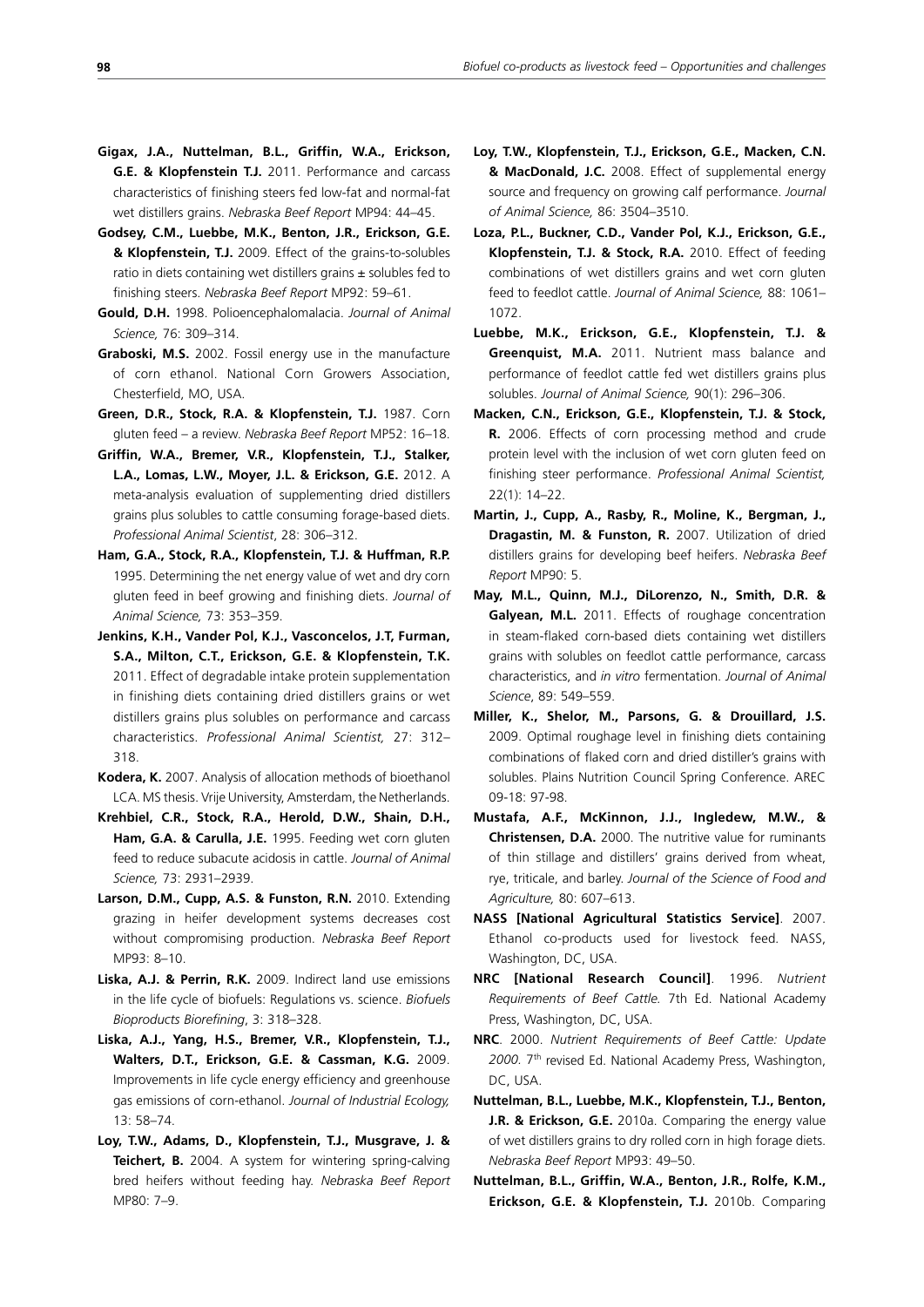dry, wet, or modified distillers grains plus solubles on feedlot cattle performance and metabolism characteristics. Plains Nutrition Council Spring Conference. AREC 10-57: 110–111.

- **Oliveros, B., Goedeken, F., Hawkins, E. & Klopfenstein, T.J.** 1987. Dry or wet bran or gluten feed for ruminants. *Nebraska Beef Report* MP52: 14.
- **Owens, F.N., Secrist, D.S., Hill, W.J. & Gill, D.R.** 1997. The effect of grain source and grain processing on performance of feedlot cattle: a review. *Journal of Animal Science,*  75: 868–879.
- **Owens, F.N., Hinds, M.A. & Rice, D.W.** 2002. Methods for calculating diet energy values from feedlot performance of cattle. *Journal of Animal Science,* 80(Suppl. 1): 273.
- Parsons, C.H. & Stanton, T.L. 2000. Effects of roughage type and restricted feed intake on digestibility and finishing cattle performance. *Professional Animal Scientist,* 16: 182–187.
- **Rich, A.R., Erickson, G.E., Klopfenstein, T.J., Luebbe, M.K., Benton, J.R. & Griffin, W.A.** 2010. Effect of feeding greater than 70% wet distillers grains plus solubles on feedlot cattle performance and nutrient mass balance. Plains Nutrition Council Spring Conference. AREC 10-57: 116.
- **Sarturi, J.O., Erickson, G.E., Klopfenstein, T.J., Vasconcelos, J.T., Rolfe, K.M. & Griffin, W.A.** 2010. Sulfur content of wet or dry distillers grains plus solubles in beef cattle finishing diets: Performance, metabolism, and hydrogen sulfide production. Plains Nutrition Council Spring Conference. AREC 10-57: 117–118.
- **Scott, T.L., Klopfenstein, T.J., Stock, R.A. & Klemesrud, M.** 1997. Evaluation of corn bran and corn steep liquor for finishing steers. *Nebraska Beef Report* MP67: 72–74.
- **Scott, T.L., Milton, C.T., Erickson, G.E., Klopfenstein, T.J. & Stock, R.A.** 2003. Corn processing method in finishing diets containing wet corn gluten feed. *Journal of Animal Science,*  81: 3182–3190.
- **Sindt, J.J., Drouillard, J.S., Titgemeyer, E.C., Montgomery, S.P., Coetzer, C.M., Farran, T.B., Pike, J.N., Higgins, J.J. & Ethington, R.T.** 2003. Wet corn gluten feed and alfalfa hay combinations in steam-flaked corn finishing cattle diets. *Journal of Animal Science,* 81: 3121–3129.
- **Stalker, L.A., Klopfenstein, T.J., Adams, D.C. & Erickson, G.E.** 2004. Urea inclusion in forage based diets containing dried distillers grains. *Nebraska Beef Report* MP80: 20–21.
- **Stalker, L.A., Adams, D.C. & Klopfenstein, T.J.** 2006. A system for wintering beef heifers using dried distillers grains. *Nebraska Beef Report* MP88: 13–14.
- **Stock, R.A. & Britton, R.A.** 1993. Acidosis in Feedlot Cattle. p. A\_1, *in:* Scientific update on Rumensin/Tylan for the professional feedlot consultant. Elanco Animal Health, Indianapolis, IN, USA.
- **Stock, R.A., Sind, M., Cleale, R. & Britton, R.** 1991. Highmoisture corn utilization in finishing cattle. *Journal of Animal Science,* 69: 1645–1656.
- **Stock, R.A., Lewis, J.M., Klopfenstein, T.J. & Milton, C.T.**  1999. Review of new information on the use of wet and dry milling feed by-products in feedlot diets. Paper P-21 in Proceedings of the American Society for Animal Science. Available at http://www.asas.org/symposia/9899proc/0924. pdf Accessed 24 October 2011.
- **Uwituze, S., Shelor, M.K., Parsons, G.L., Karges, K.K., Gibson, M.L., Hollis, L.C. & Drouillard, J.S.** 2009. High sulfur content of dried distiller's grains with solubles impacts ruminal fermentation, feedlot cattle performance, and carcass characteristics. Plains Nutrition Council Spring Conference. AREC 09-18: 105–106.
- **Vander Pol, K.J., Greenquist, M.A., Erickson, G.E., Klopfenstein, T.J. & Robb, T.** 2008. Effect of corn processing in finishing diets containing wet distillers grains on feedlot performance and carcass characteristics of finishing steers. *Professional Animal Scientist,* 24: 439–444.
- **Vander Pol, K.J., Luebbe, M.K., Crawford, G.I., Erickson, G.E. & Klopfenstein, T.J.** 2009. Performance and digestibility characteristics of finishing diets containing distillers grains, composites of corn processing co-products, or supplemental corn oil. *Journal of Animal Science,* 87: 639–652.
- **Vanness, S.J., Klopfenstein, T.J., Erickson, G.E. & Karges, K.K.** 2009. Sulfur in distillers grains. *Nebraska Beef Report* MP92: 79–80.
- **Vasconcelos J.T. & Galyean M.L.** 2007. Nutritional recommendations of feedlot consulting nutritionists: The 2007 Texas Tech University survey. *Journal of Animal Science,* 85: 2772–2781.
- **Walter, L.J., Aalhus, J.L., Robertson, W.M., McAllister, T.A., Gibb, D.J., Dugan, M.E.R., Aldai, N., & McKinnon, J.J.** 2010. Evaluation of wheat or corn dried distillers grains with solubles on performance and carcass characteristics of feedlot steers. *Canadian Journal of Animal Science,*  90: 259–269.
- **Wang, M.Q.** 1999. GREET 1.5 Transportation fuel-cycle model volume 1: Methodology, development, use, and results. ANL/ESD-39. Vol.1. Center for Transportation Research, Energy Systems Division, Argonne National Laboratory, USA.
- **Waterbury, J.A., Mark, D.R., Perrin, R.K., Thoms, S.M., Erickson, G.E. & Klopfenstein, T.J.** 2009. Results of the ethanol co-product survey: An economic overview of ethanol co-product utilization in Nebraska. *Nebraska Beef Report* MP92: 50–52.
- **Wierenga, K.T., McAllister, T.A., Gibb, D.J., Chaves, A.V., Okine, E.K., Beauchemin, K.A. & Oba, M.** 2010. Evaluation of triticale dried distillers grains with solubles as a substitute for barley grain and barley silage in feedlot finishing diets. *Journal of Animal Science,* 88: 3018–3029.
- **Wilken, M.F., Luebbe, M.K., Erickson, G.E., Klopfenstein, T.J. & Benton, J.R.** 2009. Effects of feeding high levels of byproducts in different combinations to finishing steers. *Nebraska Beef Report* MP92: 76–78.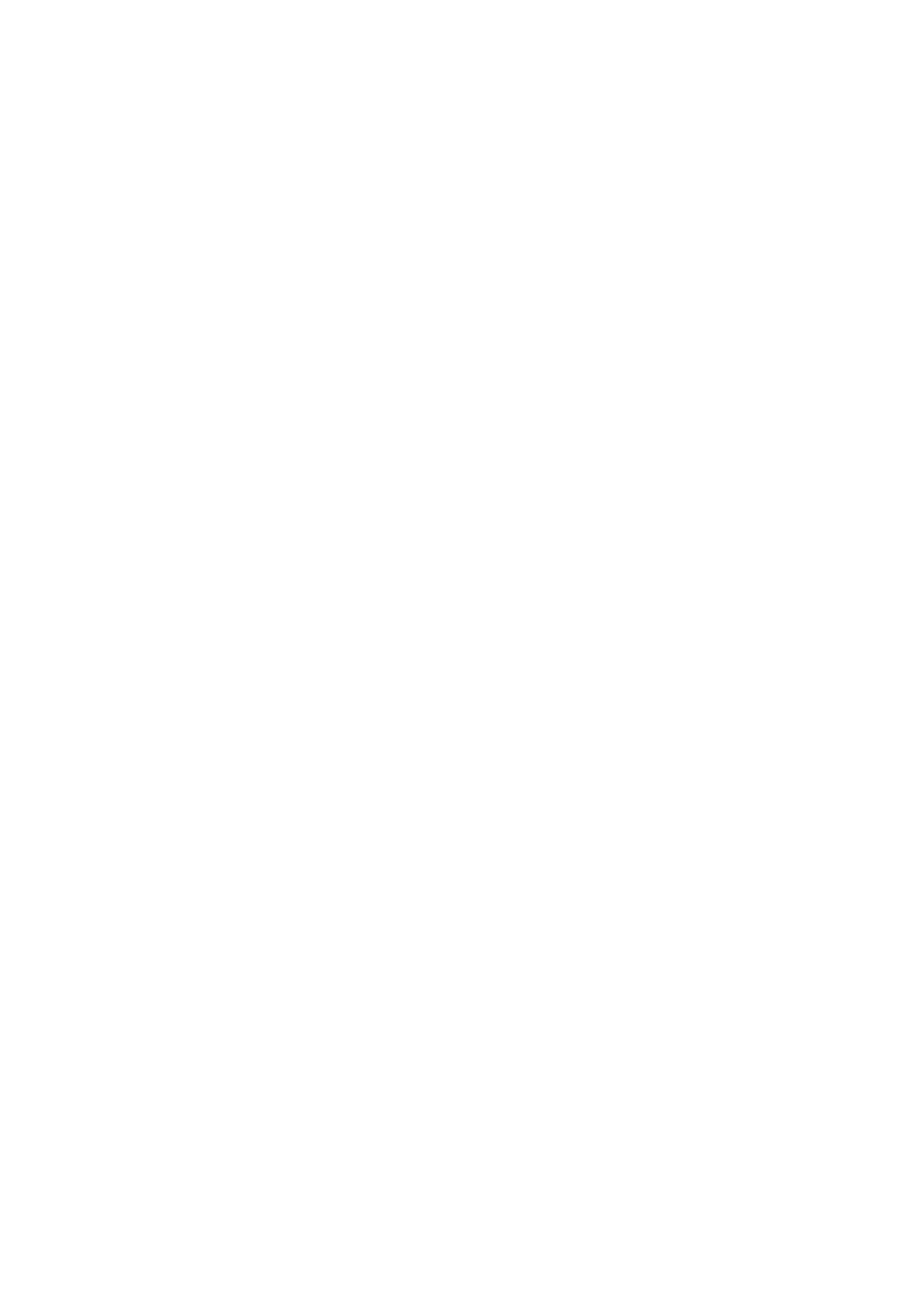# Chapter 6 **Hydrogen sulphide: synthesis, physiological roles and pathology associated with feeding cattle maize co-products of the ethanol industry**

*Jon P. Schoonmaker1 and Donald C. Beitz2* <sup>1</sup> Purdue University, W. Lafayette, IN 47907, United States of America 2 Iowa State University, Ames, IA 50011, United States of America E-mail for correspondence: jschoonm@purdue.edu

## **ABSTRACT**

The toxicity of sulphur (S) is dependent upon its chemical form, amount and route of administration. Whereas elemental S is considered one of the least toxic elements, hydrogen sulphide (H<sub>2</sub>S) rivals cyanide in toxicity. Endogenous H2S is derived from catabolism of sulphur-containing amino acids, of which cysteine is central. Hydrogen sulphide is also produced by sulphate-reducing bacteria that are present in both ruminant and non-ruminant digestive tracts. At low concentrations, H<sub>2</sub>S functions as a gaseous signalling molecule in animal tissues. At high concentrations, H<sub>2</sub>S inhibits oxidative processes in nervous tissue and may lead to the central nervous system disorder in ruminants called polioencephalomalacia (PEM). Co-products from the grain wet- or dry-milling industries may be high in sulphate (0.5–1.7 percent, DM basis). As these co-products are included in the diet, sulphate concentration generally increases and the risk of cattle experiencing sulphur toxicity rises. Many S-containing compounds, when fed to ruminants, are reduced to toxic H2S by ruminal bacteria, eructated, and then inhaled by the animal, thus bypassing liver detoxification. In contrast, H<sub>2</sub>S produced in the gastrointestinal tract of non-ruminants is largely excreted or absorbed and detoxified (oxidized to sulphate) in the liver. Although organic and inorganic S in gastrointestinal tissues may be linked to chronic intestinal disease in non-ruminants, ruminants comprise the principal species likely to develop S toxicosis. Practical approaches to mitigation of H<sub>2</sub>S production in the rumen, development of diagnostic tools, and development of practical approaches to alleviation of the symptoms of  $H_2S$ toxicity are major needs in research.

# **INTRODUCTION**

Expansion of the ethanol industry has resulted in an unprecedented increase in costs of traditional feed, leaving livestock producers searching for alternatives. Distillers grain, a co-product of the ethanol industry, is exceptionally high in energy and protein, and is an economical and practical alternative feedstuff. According to the Renewable Fuels Association (RFA, no date) over 30 million tonne of distillers grain was produced from United States ethanol plants in 2010, and approximately 80 percent of this was used for feedstuff for beef and dairy cattle. Co-products from the grain wet- or dry-milling industries may be high in sulphate (0.5–1.7 percent, DM basis) because sulphuric acid is a standard treatment in these industries (McAloon *et al.*, 2000). As these co-products are included in the diet, sulphate concentration generally increases and the risk of cattle experiencing sulphur toxicity rises. Sulphur is a component of the amino acids methionine and cysteine, as well

as B-vitamins biotin and thiamine and a number of other organic compounds. It thus serves many purposes in the ruminant animal. Elemental S, sulphates, sulphuric acid and H<sub>2</sub>S all may be present in the ruminant animal. Elemental S, sulphates, and sulphuric acid are relatively non-toxic. However,  $H_2S$  can be highly toxic at high concentrations, particularly when the  $H_2S$  catabolizing systems of the liver and kidney are bypassed. At low concentrations,  $H_2S$  functions as a signaling molecule in animal tissues (Kabil and Banerjee, 2010). At high concentrations,  $H_2S$  inhibits oxidative processes in nervous tissue and may lead to the central nervous system disorder called polioencephalomalacia (PEM; Gould, 1998). When cattle are fed diets greater than 0.56 percent sulphur, PEM occurs in 6.06 percent of the cattle population (Vanness *et al.*, 2009). As sulphur content of the diet decreases, PEM incidence decreases. PEM occurs in only 0.35 and 0.14 percent of the cattle population when dietary sulphur content decreases below 0.56 and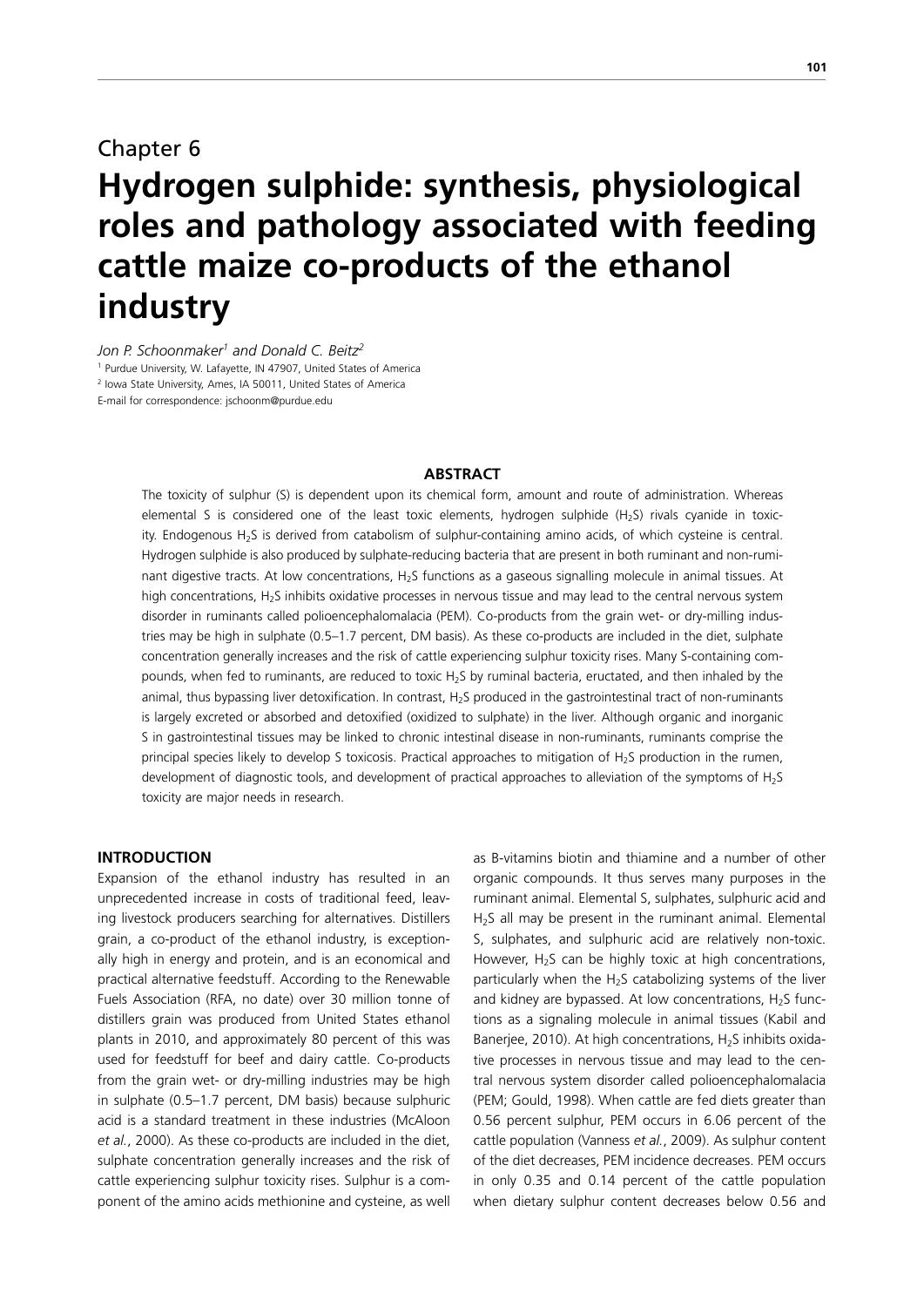# **MAIN MESSAGES**

- **• Co-products of the ethanol industry are high in sulphur.**
- **• H2S is produced by sulphate-reducing bacteria in the rumen of cattle.**
- **• H2S is a signal molecule in animal tissues.**
- **• H2S has significant effects in several tissues.**
- **• H2S chemically reacts with metalloproteins and oxidized cysteine residues of proteins to exert its biological effects.**

0.46 percent of the diet, respectively (Vanness *et al.*, 2009).

Rumen microbes require sulphur for their normal growth and metabolism. A large portion of the sulphur found in typical ruminant diets is a component of the natural protein and most practical diets are adequate in sulphur (NRC, 1996). However, feeding diets high in nonprotein nitrogen or high in rumen-undegradable intake protein may decrease the amount of sulphur available for rumen micro-organisms thus increasing the need for supplemental sulphur. For most ruminants, dietary S must be between 0.18 and 0.24 percent of DM to allow microbes to produce sufficient S-containing compounds to support microbial growth and to provide S-containing compounds for the host animal (NRC, 2005). The maximal tolerable dietary S concentration was set at 0.40 percent (DM basis). More recent guidelines (NRC, 2005) provided two recommendations based on forage concentration in the diet. For ruminant diets containing less than 15 percent forage, the maximal tolerable dietary concentration is 0.30 percent S, and for diets containing greater than 40 percent forage. the maximal tolerable dietary concentration is 0.50 percent S. The maximum tolerable dietary concentration of S for diets containing between 15 and 40 percent remains at 0.40 percent S.

## **DIETARY SOURCES OF SULPHUR**

Typical dietary components for livestock, including maize, soybean meal, alfalfa hay and maize silage, contain relatively low to moderate S concentrations (0.1–0.5 percent, DM basis). Typical diets containing these feeds generally pose little or no danger of S toxicity. However, co-products from the grain wet- or dry-milling industries may be high in sulphate (0.5–1.7 percent, DM basis). As these co-products are included in the diet, sulphate concentration generally increases and the risk of cattle experiencing  $H_2S$  toxicity rises. Because the ethanol industry is still developing and adapting to new technology, the quality and consistency of co-products can differ greatly both within and among production plants (Spiehs, Whitney and Shurson, 2002; Buckner *et al*., 2011). For example, Spiehs, Whitney and

- **• H2S, when produced in excess, causes polioencephalomalacia in cattle.**
- Cattle seem to vary in their susceptibility to H<sub>2</sub>S toxic**ity.**
- **• H2S mitigation strategies are currently being investigated and can decrease H2S toxicity.**

Shurson (2002) reported a range for S content of distillers grain (DG) from 12 ethanol plants of 0.33 to 0.74 percent and a within-plant coefficient of variation ranging from 6.4 to 40.8 percent. Buckner *et al.* (2011) reported a range for S content of DG from 6 ethanol plants of 0.71 to 0.84 percent and a within-plant coefficient of variation ranging from 2.2 to 12.9 percent. Thus, variability in S concentration of maize milling co-products may be of greater concern, as rapid changes in feed can significantly alter ruminal fermentation. Table 1 lists the S concentration found in several common feed ingredients and co-products along with standard deviations. (Adams, 1975; Kerr *et al*., 2008; Wagner, 2008)

Total S intake from all feed and water sources must be considered when evaluating nutritional programmes for S adequacy or excess. The cationic trace minerals zinc, copper, manganese and iron are often added to diets as the sulphate salts – primarily because the sulphate salts are inexpensive compared with organic minerals and are soluble in water and therefore often are among the most bio-available of the inorganic forms of these trace minerals. Further, S concentrations in water can vary tremendously and can be a major contributor to overall S dietary load.

#### TABLE 1 **Sulphur concentrations (%) in typical livestock feeds**

| Commodity                        | Sulphur | <b>SD</b> |
|----------------------------------|---------|-----------|
| Barley <sup>(1)</sup>            | 0.16    |           |
| CDS <sup>(2)</sup>               | 1.62    |           |
| Maize <sup>(1)</sup>             | 0.11    | 0.01      |
| Maize gluten feed <sup>(1)</sup> | 0.75    | 0.05      |
| Maize gluten meal <sup>(1)</sup> | 1.06    | 0.11      |
| Maize silage <sup>(1)</sup>      | 0.14    | 0.04      |
| Distillers grain <sup>(1)</sup>  | 0.69    | 0.23      |
| Grass forage <sup>(3)</sup>      | 0.20    | 0.07      |
| Legume forage <sup>(3)</sup>     | 0.26    | 0.07      |
| Sorghum <sup>(1)</sup>           | 0.14    |           |
| Soybean hulls <sup>(1)</sup>     | 0.14    | 0.01      |
| Soybean meal <sup>(1)</sup>      | 0.46    | 0.11      |
| Wheat midds <sup>(1)</sup>       | 0.24    | 0.02      |

*Notes*: SD = Standard deviation; CDS = condensed distillers solubles. *Sources*: (1) Kerr *et al.*, 2008. (2) Wagner, 2008, range of 1.0–2.23. (3) Adams, 1975.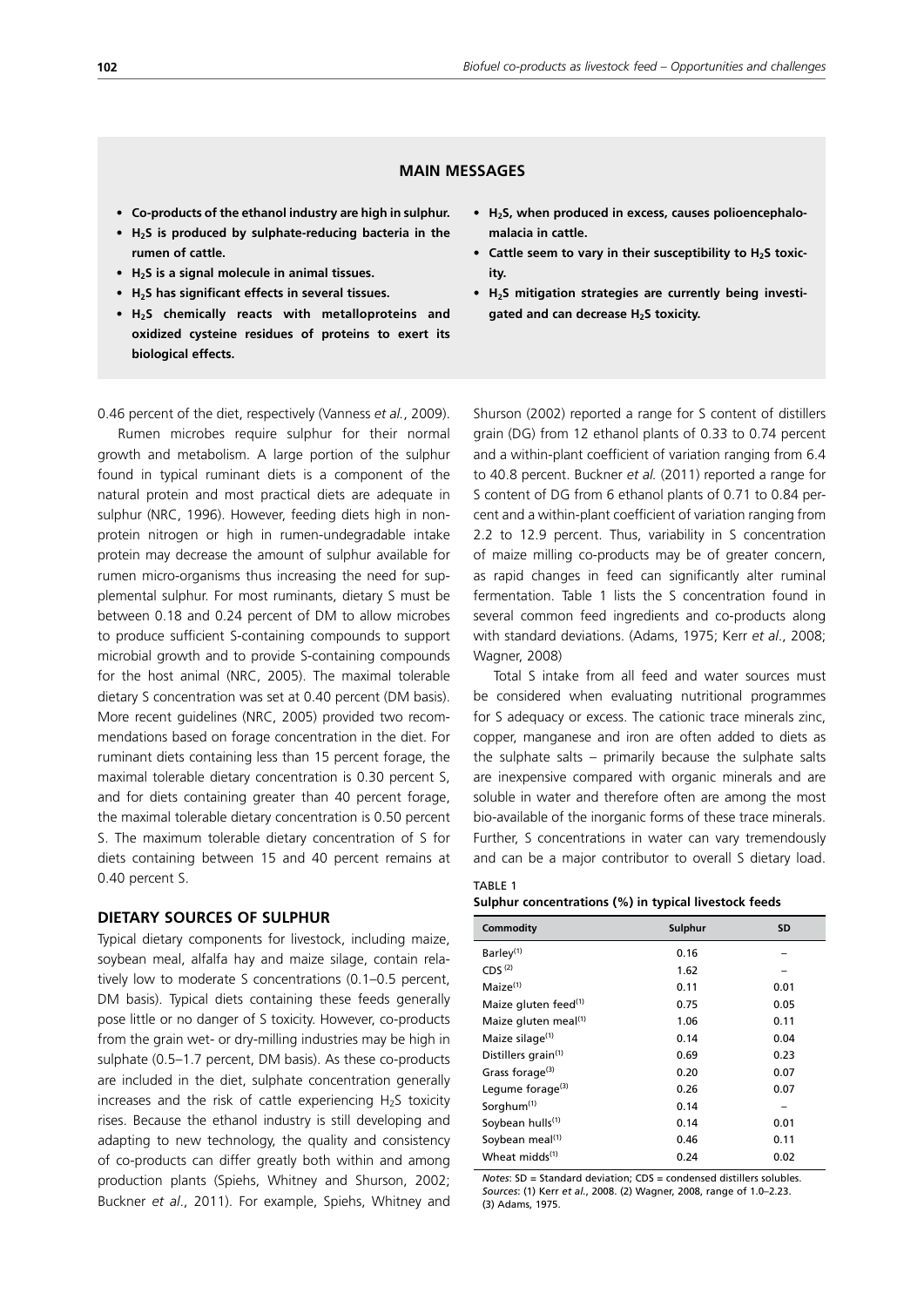| TABLE 2 |                                                              |  |  |  |
|---------|--------------------------------------------------------------|--|--|--|
|         | Maximum recommended water sulphate concentrations for cattle |  |  |  |

| Water sulphate level<br>(ppm (mg/L)) | Comment                                                                                                                                                                                                                                                            |  |  |
|--------------------------------------|--------------------------------------------------------------------------------------------------------------------------------------------------------------------------------------------------------------------------------------------------------------------|--|--|
| Less than 600                        | Safe                                                                                                                                                                                                                                                               |  |  |
| 600-1 000                            | Generally safe. Slight performance reductions in confined cattle may occur with high water intakes.                                                                                                                                                                |  |  |
| 1 000-2 000                          | Grazing cattle not likely to be affected. Performance may be decreased, particularly in confined cattle consuming<br>dry feed. May result in diarrhoea. May cause slight decrease in copper availability.                                                          |  |  |
| $2000 - 3000$                        | Performance likely to be decreased, particularly in confined cattle consuming dry feed. Grazing cattle may also<br>be affected. Likely to result in diarrhoea. May cause substantial decrease in copper availability. Sporadic cases of<br>S-induced PEM possible. |  |  |
| 3 000-4 000                          | Performance will likely be reduced in all classes of cattle. Likely to result in diarrhoea. May cause substantial<br>decrease in copper availability. Sporadic cases of S-induced PEM likely.                                                                      |  |  |
| Greater than 4 000                   | Potentially toxic. Should be avoided.                                                                                                                                                                                                                              |  |  |

*Source*: Adapted from Wright, 2007, with modifications based on NRC (2005) recommendations.

A 1999 survey of 263 United States feedlots in 10 states with greater than 1000 animal capacities (NAHMS, 2000) demonstrated that approximately 77 percent of water samples contained less than 300 ppm sulphate, 15 percent of water samples contained 300 to 999 ppm sulphate and 8 percent of water samples registered greater than 1000 ppm sulphate. Effects of different concentrations of water sulphate on animal performance are reported in Table 2. NRC (2005) recommends that water for feedlot cattle should contain less than 600 ppm sulphate, although Wright (2007) reported that water sulphate concentrations less than 1000 ppm are generally safe. Water sulphate concentrations between 1000 and 2000 ppm will probably have no effect on grazing cattle growth and reproductive performance, but may decrease growth performance in confined cattle. In addition, these water sulphate concentrations may result in diarrhoea and a slight reduction in copper bio-availability (Wright, 2007). Water sulphate and S concentrations should be assessed in combination with dietary S levels to determine total S intake. The consumption of water containing 1000 ppm of sulphate can contribute 0.10 to 0.27 percent S to the diet. Thus, even with moderately elevated S content in water, the practical ration for ruminants may easily exceed 0.40 percent total dietary S (Olkowski, 1997).

# **MECHANISM OF ACTION OF EXCESS DIETARY SULPHUR**

High S intake can adversely affect ruminants in two ways: decreased bio-availability of other trace minerals; and production of  $H_2S$ , that can reach toxic concentrations. High dietary S can decrease the bio-availability of trace minerals through formation of insoluble complexes within the rumen. One such interaction is that of copper, S and molybdenum, which combine to form copper tetrathiomolybdate. This complex renders copper unavailable to the animal (NRC, 2005). Suttle (1991) reported a 50 percent decrease in copper absorption when dietary S concentration increased from 0.2 to 0.4 percent of the diet DM. This secondary copper deficiency can result in impaired reproduction and performance (NRC, 1996). Gould (1998) also reported that the bio-availability of other minerals, particularly iron and zinc, may be limited because of the formation of insoluble salts with sulphide. Availability of selenium also may be limited due to S, because Ivancic and Weiss (2001) reported decreased true digestibility of selenium as dietary S content increased, and Ganther and Bauman (1962) reported increased urinary excretion of selenium with excess dietary S concentrations.

More extreme effects of excess S involve reduction of sulphate and other non-toxic forms of S by ruminal microbes to  $H_2S$  and its ionic forms, which are highly toxic substances that interfere with cell respiration (Beauchamp, Bus and Popp, 1984; Bray, 1969; Kandylis, 1984) and may lead to the central nervous system disorder known as PEM. Hydrogen sulphide is a colourless, flammable, water-soluble (0.25 g/100 mL) gas. Sulphide is also soluble in plasma (1 g in 242 ml at 20 °C) and it can penetrate cells of all types by simple diffusion (Pietri, Roman-Morales and Lopez-Garriga, 2010). It is this property that makes  $H_2S$  a broad-spectrum toxicant. Sulphide is lipophilic (5 times more soluble in lipophilic solvents than in aqueous solvents) and can pass plasma membranes. A typical concentration of  $H<sub>2</sub>S$  in blood plasma is 50 µM and may be three times higher in brain (Olson, 2011).

# **SOURCES OF HYDROGEN SULPHIDE Endogenous synthesis of hydrogen sulphide by mammalian cells**

The amino acid cysteine is central to the endogenous production of most  $H_2S$  (Figure 1; Olson, 2011). Cysteine may be catabolized by several biochemical pathways involving transsulphuration or oxidation reactions to generate  $H_2S$ . As shown in Figure 1, the cysteine may be derived from methionine as a donor of the S. The biogenesis of  $H<sub>2</sub>S$  has been proposed to be a promiscuous by-product of three pyridoxal phosphatedependent enzymes (Kabil and Banerjee, 2010): cystathionine β-synthase (CBS), cystathionine γ-ligase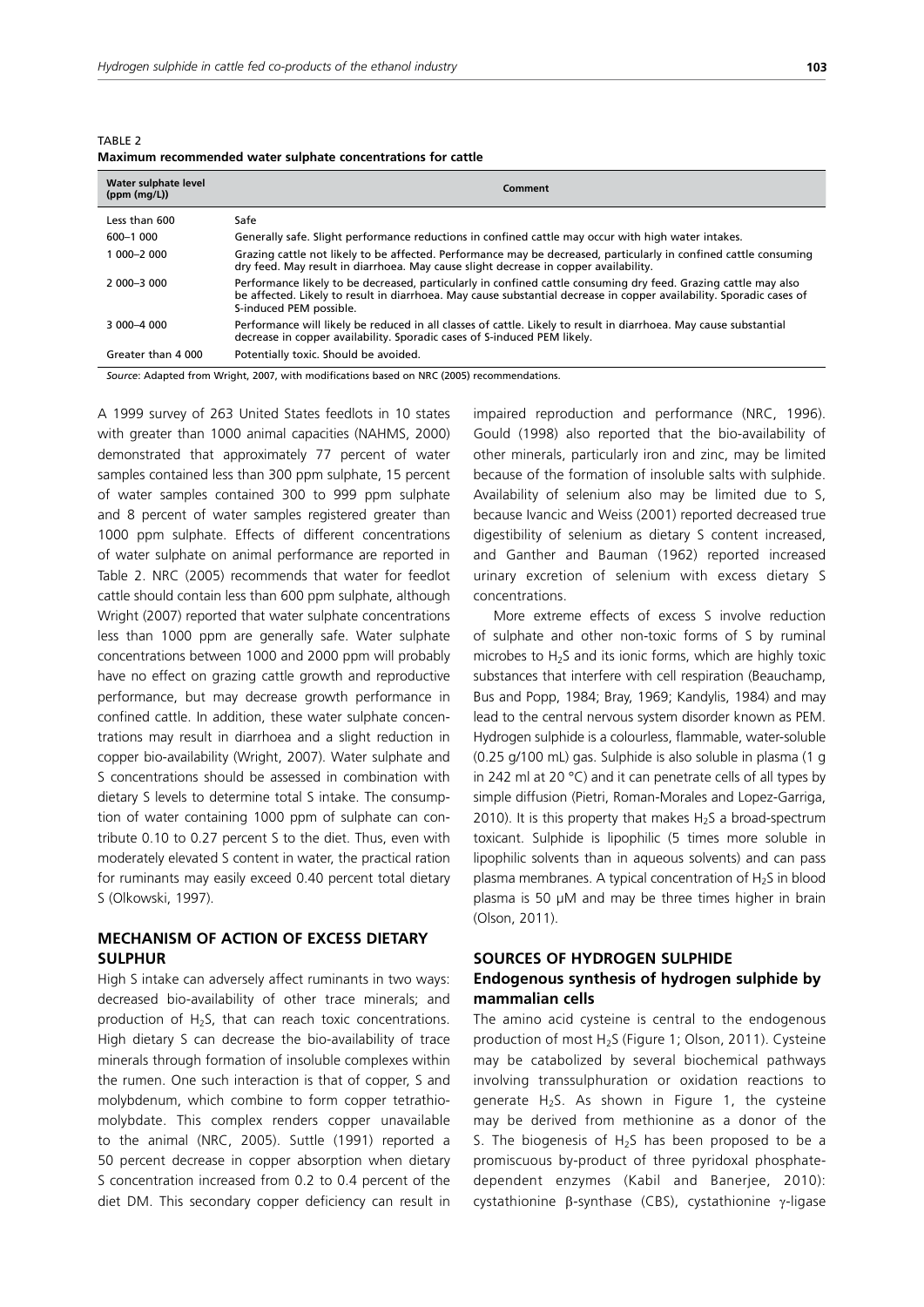

(CSE) and 3-mercaptopyruvate sulphurtransferase (MST). Cystathionine β-synthase and CSE catalyze several transsulphuration reactions of a multitude of substrate combinations, whereas MST deaminates cysteine to form mercaptopyruvate, which is subsequently converted to pyruvate and  $H_2S$ . The prevalence of CBS, CSE and MST in the different tissues of the animal body varies. For example, CBS was shown to be the predominant enzymatic pathway for  $H_2S$  in brain and CSE was the major pathway in the vasculature (Olson, 2011). Hydrogen sulphide also is produced in the vascular smooth muscle by the pathway involving MST. Generally considered the major catabolic pathway for cysteine, cysteine dioxygenase (CDO) catalyzes the addition of  $O<sub>2</sub>$  to cysteine to form cysteinesulphinate that is subsequently decarboxylated to hypotaurine (Stipanuk and Ueki, 2010). The action of CDO is considered the major physiological regulator of intracellular cysteine availability. By oxidizing excess cysteine, the CDO may be in important physiological regulator of endogenous H<sub>2</sub>S production. Future research is needed to associate the pathway for synthesis of  $H_2S$  in the myriad of tissues of an animal for association of this signal molecule to specific physiological functions.

## **Sulphate reduction to H2S by ruminal bacteria**

Although sulphur amino acids can be catabolized by mammalian cells into  $H_2S$ , it is well established that reduction of inorganic sulphate to H2S does not occur in mammalian cells. Sulphate reduction to H2S does occur in sulphatereducing bacteria, which are present in both the ruminant and non-ruminant digestive tracts (NRC, 2005). Sulphurreducing bacteria in the rumen utilize anaerobic respiration pathways for bio-energetic processes. Bacteria in the rumen can metabolize S as elemental, inorganic or organic S. Two metabolic pathways have been proposed for dietary S in the rumen: the assimilatory and dissimilatory pathways (Cummings *et al.*, 1995). The assimilatory pathway is the reduction of sulphate to sulphide and its incorporation into S-containing compounds (e.g. cysteine and methionine) destined for use in microbial proteins. Assimilatory bacteria include bacteria from the *Bacteroides*, *Butyvibrio* and *Lachnospira* genera (Cummings *et al.*, 1995). The dissimilatory pathway is used by some rumen microbes to derive energy from the reduction of sulphate to  $H_2S$ ;  $H_2S$ then is released into the rumen gas cap. Both assimilatory and dissimilatory sulphate reductions are carried out by anaerobic ruminal bacteria. However, reduction to  $H_2S$  predominates in the rumen (Cummings *et al.*, 1995). Although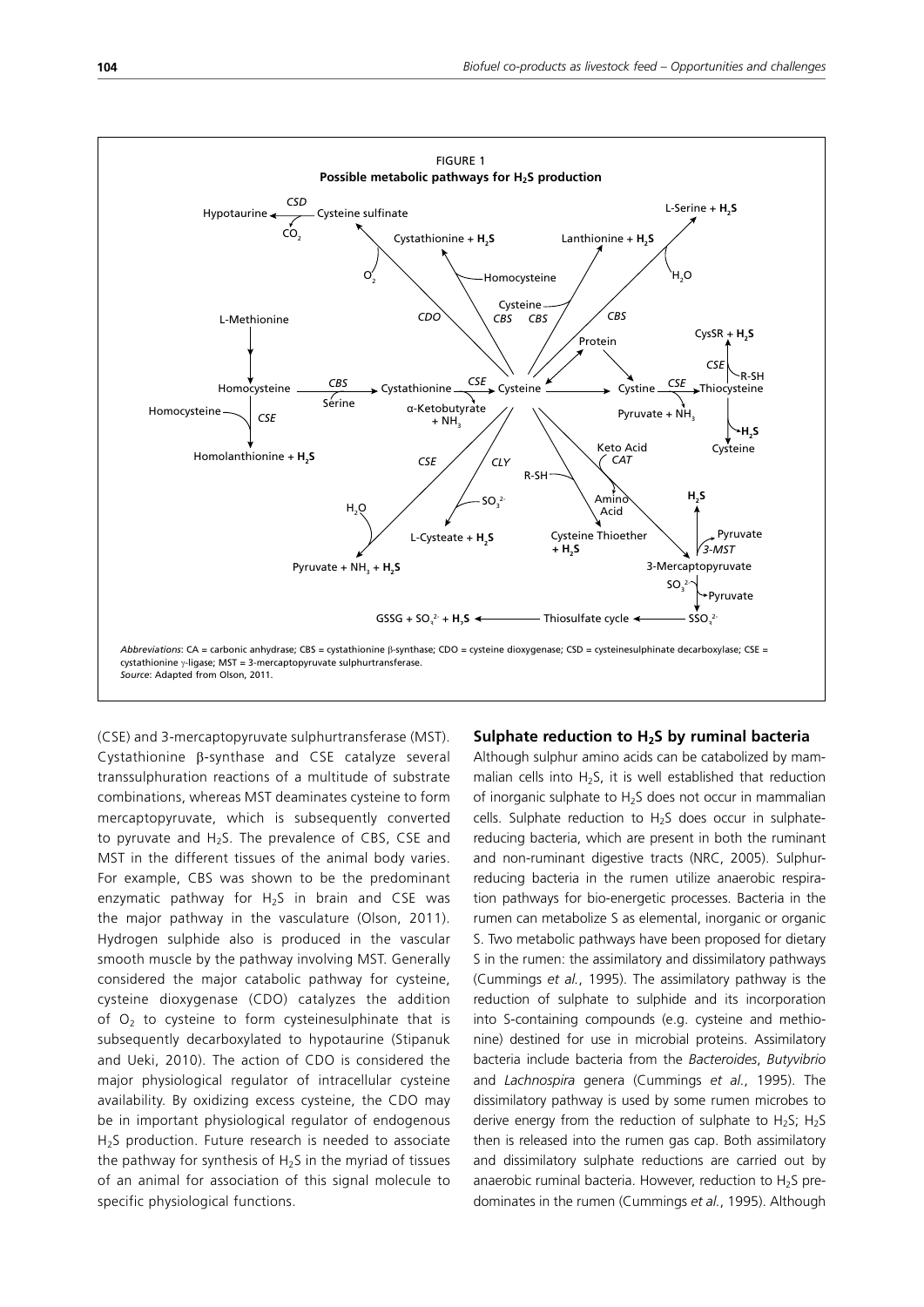many bacteria can produce sulphides, organisms from the *Desulfovibrio* and *Desulfotomaculum* genera are most likely the predominant sulphate-reducing bacteria in the rumen (Cummings *et al.*, 1995). Recent research (Sarturi *et al.*, 2011) suggests that rumen "available S" is important in determining production of H<sub>2</sub>S. Organic forms of sulphur, such as those found in amino acids, are not readily available in the rumen for production of  $H_2S$ , whereas inorganic forms of sulphur (e.g. sulphuric acid and sulphur salts) are more readily available for production of  $H_2S$ . Calculating rumen degradable sulphur intake was able to explain 64.9 percent of the H<sub>2</sub>S production, whereas total sulphur intake explained only 24.4 percent (Sarturi *et al.*, 2011). Accounting for area below rumen pH 5.6 increased accuracy of predicting H<sub>2</sub>S production (Sarturi *et al.*, 2011).

In the rumen, the extent of dissimilatory sulphate reduction is proportional and limited to the amount of S-containing compounds. The concentration of the S metabolites HS<sup>-</sup>, HSO<sub>3</sub><sup>-</sup>, S<sup>2-</sup> and S<sup>0</sup> within the rumen fluid and gas are not static and are greatly affected by rumen pH (Beauchamp, Bus and Popp, 1984; de Oliveira *et al.*, 1997; Gould, 1998; Kung *et al.*, 1998). The acidic nature of the rumen favours the formation of  $H_2S$ , which has a pKa value for first and second dissociation steps of 7.04 and 11.96, respectively. One third of  $H_2S$  exists undissociated at a pH of 7.4, with two-thirds in the form of the hydrosulphide ion (Beauchamp, Bus and Popp, 1984). When rumen acidity increases, the amount of  $H<sub>2</sub>S$  present in the rumen also increases. With a change of pH from 6.8 to 5.2, the percentage of  $H_2S$  in the rumen gas cap increased from 46.8 to 97.2 percent (Gould, 1998). Thus, high-concentrate diets (high in readily fermentable carbohydrates) that are high in sulphate and low in long fibre have been shown to increase ruminal  $H<sub>2</sub>S$  concentrations in the gas phase and induce clinical symptoms of H2S toxicity (Gould *et al.*, 1991; Sager, Hamar and Gould, 1990). Rather than relieving ruminal acid load by replacing starch-containing grains, maize milling co-products such as DG may actually increase acid load because it carries substantial quantities of acidity. Distillers grain has been shown to have a pH of 3.76–4.50 (Felix and Loerch, 2011; Uwituze *et al.*, 2011a). It is unclear what causes the pH of DG to be so low, but sulphuric acid is a standard fermentation treatment in the ethanol production industry (McAloon *et al.*, 2000). Adding sulphuric acid to DG significantly decreases its pH and increases  $H_2S$  production in the rumen, although rumen pH is actually slightly increased when sulphur content of the diet is increased (Uwituze *et al.*, 2011b). This may have been attributable to the fact that dietary sulphur decreases feed intake and VFA production and increases ruminal ammonia concentrations (Uwituze *et al.*, 2011b). Further  $H^+$  ions, in the form of  $H_2S$ , are eructated, which further relieves rumen acidity. As such, strategies that buffer H<sup>+</sup>,



such as addition of forage or monensin, have been shown to competitively inhibit  $H_2S$  production and improve feed intake (Felix and Loerch, 2011).

Sulphide is readily absorbed through the rumen wall into the blood stream (Bray, 1969). Protonated H<sub>2</sub>S, however, is not absorbed across the rumen wall (NRC, 2005). Catabolism of  $H_2S$  seems to be ubiquitous is animal tissues with the exception of brain (Lagoutte *et al.*, 2010). Oxidation of  $H_2S$  occurs in the mitochondria through action of two inner membrane-bound enzymes (Figure 2; Olson, 2011): sulphide:quinone oxidoreductase (SQR) and sulphur dioxygenase (SDO). It is clear from a number of studies that the major metabolic and excretory pathway for  $H<sub>2</sub>S$  is oxidation to sulphate and subsequent excretion by the liver and kidney (Anderson, 1956). Further, sulphide absorbed from the rumen may be detoxified by oxygenated haemoglobin in the blood and *in vivo* reduction of oxyhaemoglobin is reversible (Evans, 1967). Hence, it is unlikely that much free sulphide would reach the brain after being absorbed from the rumen into the portal system (Bird, 1972). Detoxifying mechanisms, however, could be overwhelmed in cases where blood H<sub>2</sub>S is high (Loneragan *et al.*, 1998). In ruminants, eructation (belching of gases) is a normal process and as much as 60 percent of eructated gasses are inhaled and enter the respiratory tract (Bulgin, Stuart and Mather, 1996). Thus, inhalation of  $H<sub>2</sub>S$  from diets high in S has been implicated as a potential cause of PEM in ruminants.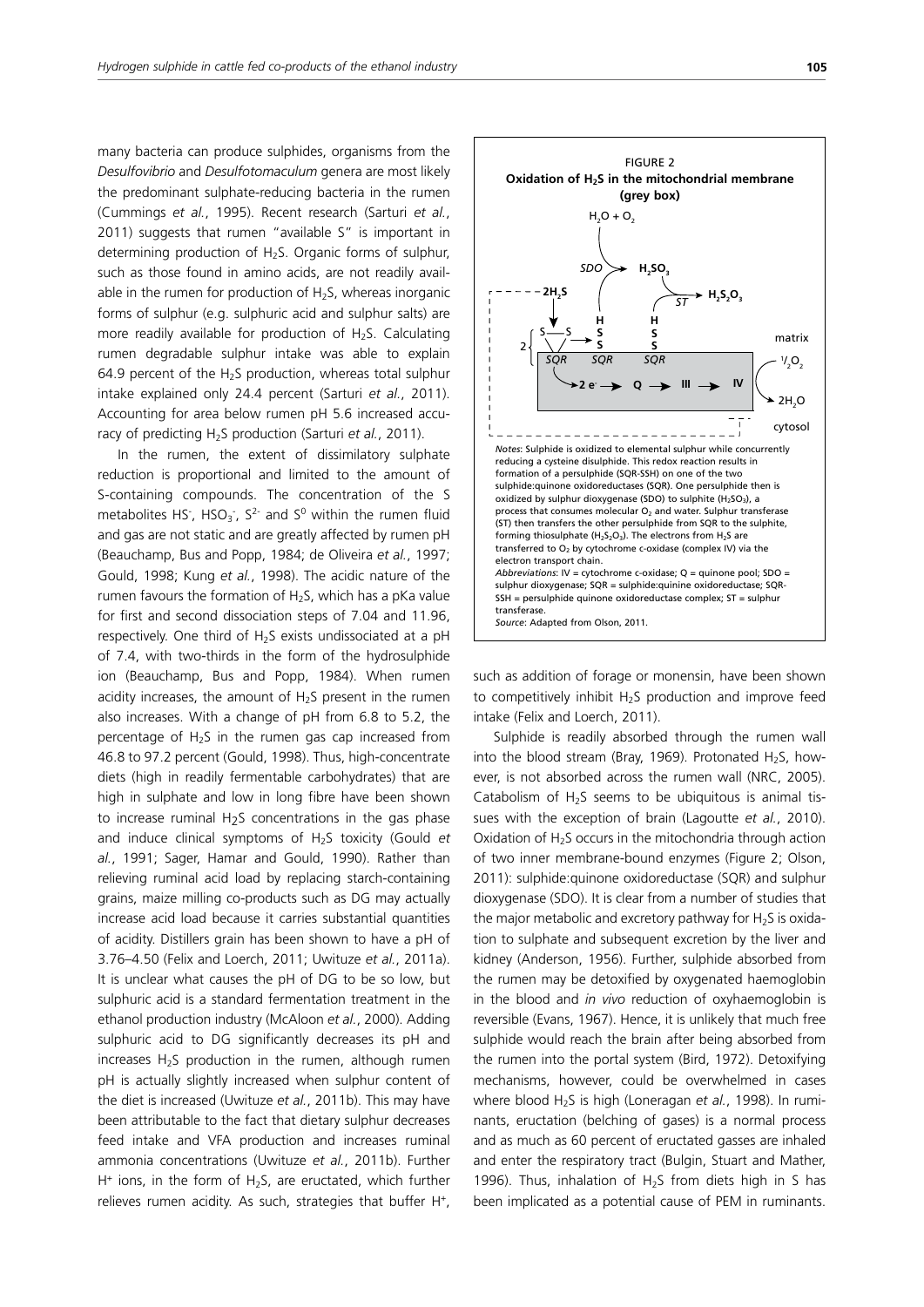In a classical demonstration of this process, Dougherty, Mullenax and Allison, 1965 infused  $H_2S$  into the rumen of sheep and reported that sheep with an open trachea collapsed after several eructations, whereas sheep with a blocked trachea produced no clinical signs of S toxicosis. As such, Bird (1972) stated that "the direct and shorter route to the heart and brain is afforded by the inspiration of  $H_2S$ and transfer into the pulmonary vein, which effectively bypasses the liver and enables  $H<sub>2</sub>S$  to exert its toxic effect on the respiratory-circulatory systems."

## **Manifestation of S toxicity**

On the basis of other gas sensors and gas-based signalling pathways, metalloproteins, particularly haem-containing proteins serve as target molecules and probably mediate effects of  $H_2S$ . Because of its small size relative to other thiols,  $H<sub>2</sub>S$  has easy access to the metal centres of metalloproteins. The  $H_2S$  may ligate reversibly to the ferric ion of haem. At higher concentrations (e.g. 20  $\mu$ M), the H<sub>2</sub>S reduces the ferric ion to ferrous and becomes oxidized to persulphide (HS-SH). Above-normal concentrations of  $H<sub>2</sub>S$  favour production of sulphhaemoglobin and sulphmyoglobin, both of which have lesser abilities to carry  $O<sub>2</sub>$  than haemoglobin. High concentrations of H<sub>2</sub>S also reduce methaemoglobin (Pietri, Roman-Morales and Lopez-Garriga, 2010).

Sulphide inhibits the functions of carbonic anhydrase, dopa oxidases, catalases, peroxidases, dehydrogenases and dipeptidases, thus affecting oxidative metabolism and the production of ATP (Short and Edwards, 1989). Specifically, H<sub>2</sub>S is also thought to block the enzyme cytochrome c oxidase (Collman *et al.*, 2009). Blockage of oxidative processes becomes particularly evident in the brain because of the numerous oxidative processes, low concentrations of antioxidants and the inability of the brain to repair itself (Olkowski *et al.*, 1992). At submicromolar concentrations, H<sub>2</sub>S seems to have a protective effect in nervous tissue because it can protect neurons against hypoxic injury, inhibit oxidative damage, increase glutathione production, scavenge reactive oxygen species and suppress mitochondrial oxidative stress (Bouillaud and Blachier, 2011). In fact, deficiency of  $H<sub>2</sub>S$  production may be associated with Alzheimer's disease in humans. At high concentrations,  $H_2S$  decreases cellular respiration and can substantially limit the amount of  $O<sub>2</sub>$  delivered to the brain and the rate of ATP generation in the brain. Such a severe restriction in ATP generation in the brain causes necrosis of the cerebral cortex and softening of the brain tissue (Gould, 1998). Mild cases of  $H<sub>2</sub>S$  toxicity in ruminants do not always, but can, result in decreased DM intake and average daily gain. Manifestations of S toxicosis include anorexia, weight loss, constipation, diarrhoea and depression. Severe cases of  $H_2S$  toxicity may result in PEM (Gould, 1998). Polioencephalomalacia literally means softening (malacia) of the gray matter (polio) of the brain (encephalo). Signs of PEM include separation from the group, head pressing, "star gazing" in which cattle stand with their head held back and upward, teeth grinding and have a staggered gait. More extreme and advanced signs may include seizures, blindness and coma, and may eventually lead to death.

In the cardiovascular system,  $H_2S$  apparently exerts vasodilation and vasoconstriction effects depending on oxygen concentrations and interaction with other gasotransmitters such as NO (Leschelle *et al.*, 2005). At low concentrations,  $H_2S$  can positively decrease blood pressure (Olson, 2011), however, at toxic concentrations,  $H_2S$  has a paralyzing effect on the carotid body, further inhibiting normal respiration (Bulgin, Stuart and Mather, 1996). Thus, elevated pulmonary arterial pressure with increasing S intake has been observed (Loneragan *et al.*, 1998) and others (Bulgin, Stuart and Mather, 1996; Coghlin, 1944) have noted pulmonary oedema and respiratory distress as a feature of H<sub>2</sub>S poisoning. Because H<sub>2</sub>S is so toxic (Truong *et al.*, 2006), damage to lung tissue could result even if clinical signs of PEM do not exist. Decreases in intake and gain have been reported for cattle fed diets containing as little as 0.22 percent S (Zinn *et al.*, 1997, 1999), and continued linear decreases have been observed up to 0.46 percent S by numerous authors (Bolsen, Woods and Klopfenstein, 1973; Loneragan *et al.*, 2001; Spears and Lloyd, 2005). Potential mechanisms of S toxicity in ruminants are illustrated in Figure 3.

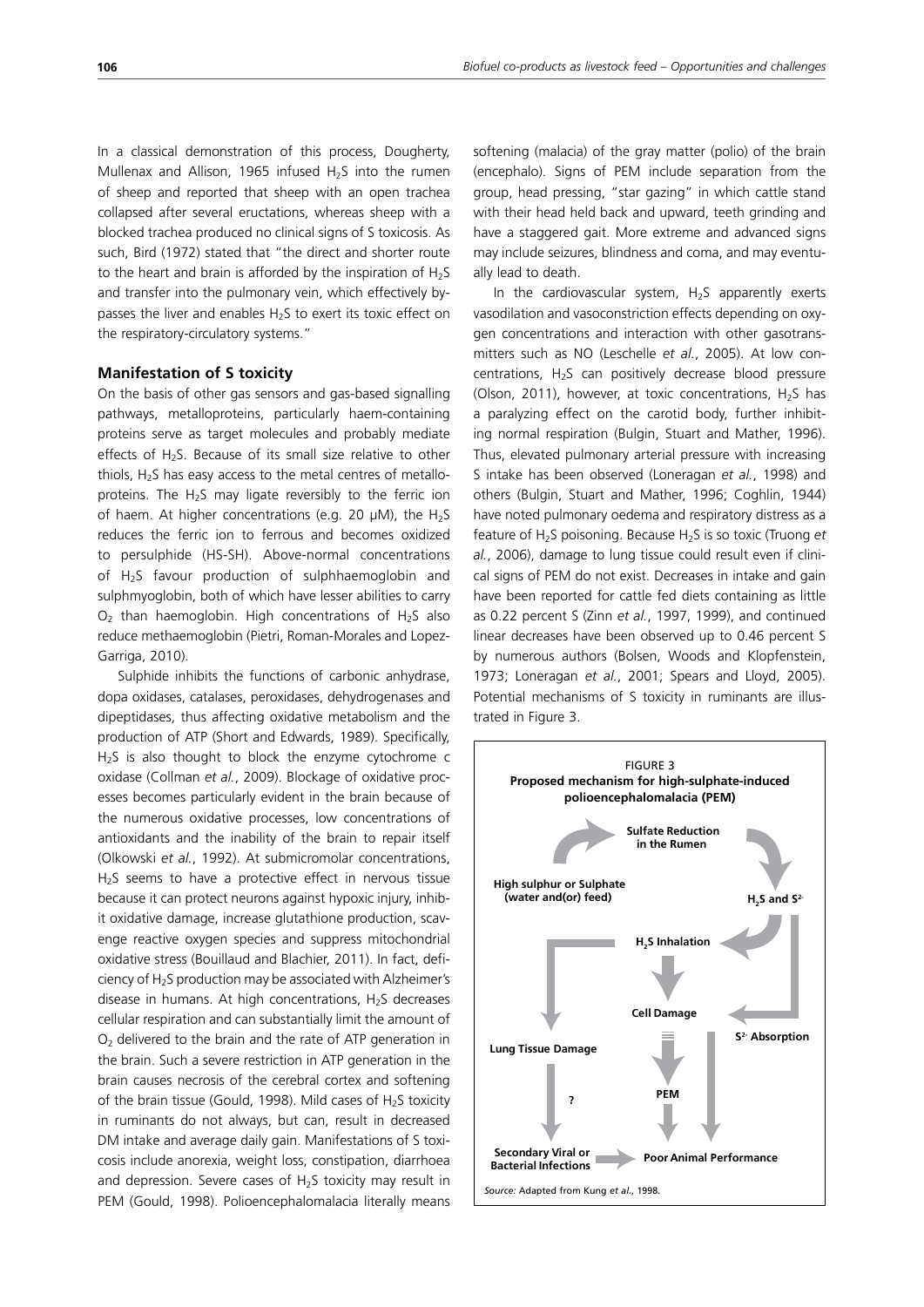Hydrogen sulphide relaxes smooth muscles from the stomach through the colon (Olson, 2011). Moreover,  $H_2S$ is thought to have anti-inflammatory effects in the colon because it enhances ulcer healing independent of nitric oxide synthase and ATP-sensitive K channel involvement (Olson, 2011). Further, in model systems, H<sub>2</sub>S protects against and promotes healing in colitis (Olson, 2011). In contrast, excessive sulphate entering the lower gastrointestinal tract can cause osmotic diarrhoea as the most significant observable clinical finding (NRC, 2005). This pro-inflammatory effect, in addition to cell cycle regulation effects, explains why  $H_2S$  can contribute to colo-rectal cancer in humans. Generally, non-ruminants respond to excessive S by decreasing feed intake (NRC, 2005).

## **Variability in PEM incidence**

Incidence of PEM can be highly variable and is not always associated with dietary S or measurable H<sub>2</sub>S. Signs of PEM have been induced in ruminants consuming diets with 0.4 percent S (Gould *et al.*, 1991), but in some studies animals have been fed more than 1.7 percent S without signs of toxicity (Chalupa *et al.*, 1971; Slyter *et al.*, 1986). Ruminal  $H_2S$  concentrations over 2000 ppm can precede the development of PEM (Gould, Cummings and Hamar, 1997). However, Drewnoski *et al.* (2011a) demonstrated that steers fed high S diets (0.60 percent) consistently produce  $H_2S$  above 2000 ppm, peaking between 6 and 10 hours post-feeding, without incidence of PEM. The biological availability of the S source, ruminal pH and interactions with dietary nutrients, such as divalent cations, may explain some of the conflicting results. However, duration of feeding a high S diet, variability in S concentrations of feed, development of rumen microflora, and size of the rumen and rumen gas cap may affect responses to high S as well.

Cattle consuming high S diets seem most susceptible during the first 15–30 days of being fed a full high concentrate finishing diet (Drewnoski, Richter and Hansen, 2011). Sager, Hamar and Gould, 1990 and Low *et al.* (1996) both observed clinical signs of PEM beginning on day 15 after adaptation to a high-concentrate diet with excess S. During this time, ruminal pH became increasingly more acidic. Increased incidence of PEM early on in the feeding period has been postulated to coincide with a spike in ruminal concentrations of  $H<sub>2</sub>S$  (Figure 4; McAllister *et al.*, 1997; Loneragan *et al.*, 2005). After this peak, H<sub>2</sub>S concentrations decreased and no further cases of PEM developed. Variability in S content of the diet, as is possible when receiving multiple batches of co-products from various plants, is also a factor in susceptibility of cattle to PEM. Spiehs, Whitney and Shurson (2002) reported a range for S content of DG from 12 ethanol plants of 0.33 to 0.74 percent and a within-plant coefficient of variation ranging

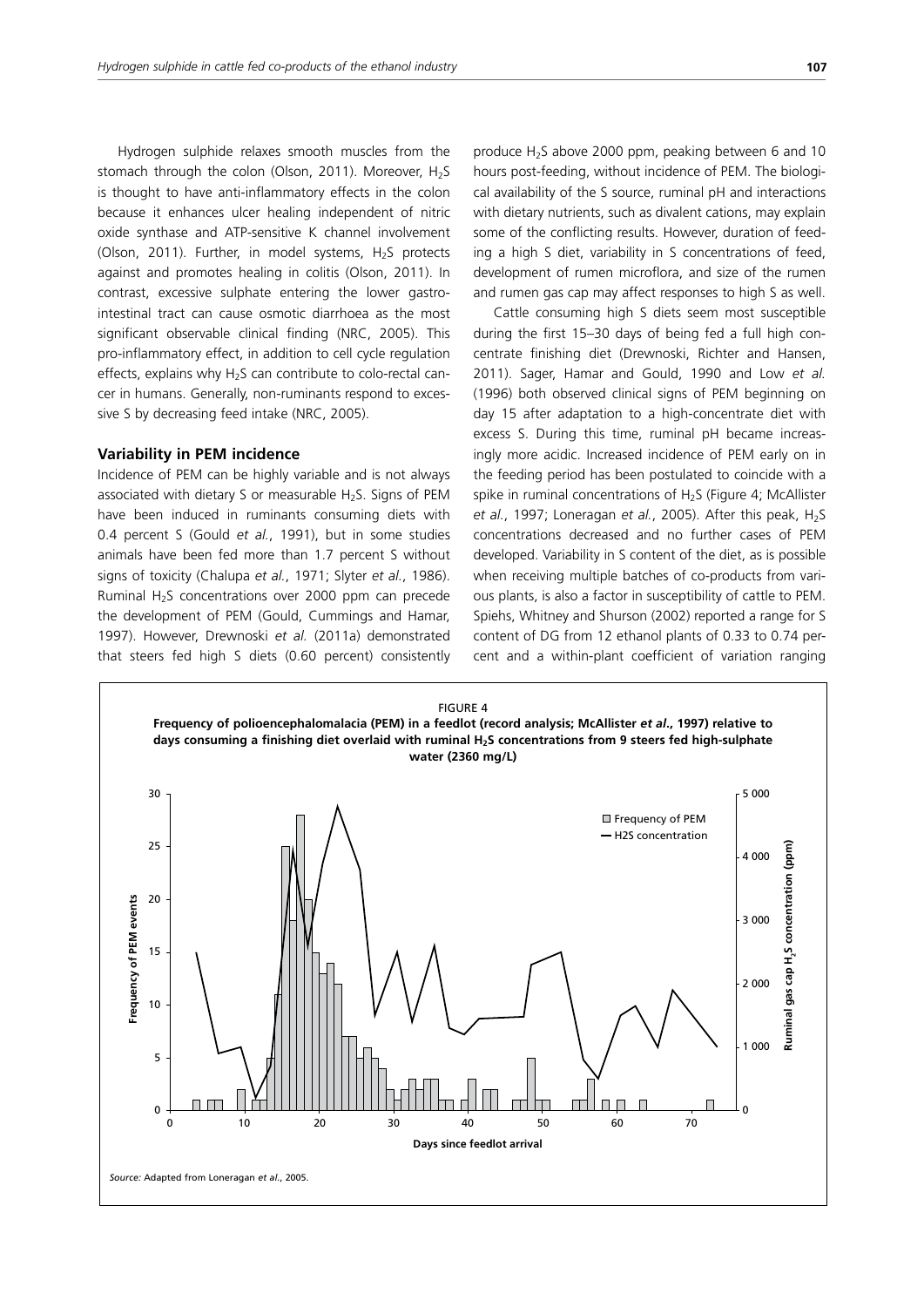from 6.4 to 40.8 percent. Buckner *et al.* (2011) reported a range for S content of DG from 6 ethanol plants of 0.71 to 0.84 percent and a within-plant coefficient of variation ranging from 2.2 to 12.9 percent. Loads of DG can be fed quickly in large feedlots, such that multiple batches could be fed in one day or could vary from day to day. When diets are high in S and vary significantly in S content from day to day (coefficient of variation of 15.7 percent), PEM incidence can increase (Domby *et al.*, 2011). Domby *et al.* (2011) observed that although performance and carcass characteristics were not affected by random changes in dietary S (a switch every 1–4 days between 0.48 and 0.60 percent S; sulphuric acid added to increase dietary S), mortality due to PEM was significantly increased (5.21 vs 0.67 percent) compared with diets that maintained a constant S concentration of 0.48 percent.

Previous research revealed a swift adaptation of sulphate-reducing bacteria to increased ruminal sulphate concentration (Lewis, 1954; Bird and Hume, 1971; Bird and Moir, 1971). Although ruminal organisms, in general, have a greater capacity to produce sulphide (Cummings *et al.*, 1995) and have a faster rate of sulphate reduction (de Oliveira *et al.*, 1997) after several days or weeks of high dietary S, changes in the dynamics of the ruminal microbial population may actually inhibit  $H_2S$  production and contribute to variability in PEM incidence. Development of a more stable combination of assimilatory and dissimilatory activities of sulphate-reducing bacteria (Huisingh, McNeill and Matrone, 1974) may decrease  $H_2S$  production and effectively incorporate more S into bacterial protein. Moreover, it has been suggested that dietary S increases propionate production by converting lactate to acryloyl-CoA, an S-containing intermediate (Russell, 2002), through the acrylate pathway (Whanger and Matrone, 1967). Increasing dietary concentration of DG (and S) will increase ruminal propionate concentrations in dry-rolled maize-based diets (Leupp *et al.*, 2009; Uwituze *et al.*, 2011b), which may compete with  $H_2S$  for H<sup>+</sup>, effectively lowering ruminal  $H_2S$  concentrations. Taken together, these reports are evidence that adaptive mechanisms for the increased activity by sulphate-reducing bacteria exist. Adaptation to high dietary S by other ruminal microorganisms, however, is unclear.

## **Thiamine and PEM**

The lack of adequate dietary thiamine will inhibit thiamindependent reactions of glycolysis and the trans-carboxylic acid cycle (Brent and Bartley, 1984) and can induce PEM. This activity seems to be caused by ruminal thiaminase production as a result of a shift in the ruminal environment from Gram-negative to Gram-positive bacteria, which commonly will occur during adaptation to a high-concentrate diet (Brent, 1976). The link between thiamine status and PEM, and the dramatic effect that intravenous thiamine administration can have has led to the often incorrect assumption that outbreaks of PEM are the result of altered thiamine status (Gould, 1998). Subsequently, the addition of 100 to 200 mg of thiamine per head daily is often added to diets of cattle perceived to be at risk of developing PEM. However, the results from efforts to treat or prevent PEM with thiamine are mixed. Much of the confusion surrounding thiamine therapy may be attributed to the fact that high sulphate intake may induce PEM through multiple mechanisms. High sulphate intake has been shown to decrease duodenal thiamine flow (Goetsch and Owens, 1987), and sulphite, a transient product of sulphate reduction, can destroy thiamine in the rumen resulting in thiamine deficiency (Brent and Bartley, 1984). These forms of sulphateinduced PEM may respond to thiamine therapy or may be prevented by thiamine supplementation. Olkowski *et al.* (1992) suggested that although sulphite is transient, it may be a significant contributor because the sulphite produced is absorbed, oxidized to sulphate and then recycled back to the rumen and available to be reduced again. It also has been suggested that sulphite could have a direct impact on the brain tissue itself, as sulphite-derived radicals have been postulated to cause lipid peroxidation and damage to biological membranes (de Oliveira *et al.*, 1996; Brent and Bartley, 1984; Olkowski *et al.*, 1992). Although ruminal thiamine status may not be affected by the occurrence of S-induced PEM, dietary thiamine concentrations should be monitored to ensure that adequate thiamine is available to cattle and supplemental thiamine should be considered to avoid thiaminase-induced PEM. Further, thiamine is the primary method of treatment for animals afflicted with PEM. An intravenous injection of thiamine (10 mg/kg of body weight; Cebra and Cebra, 2004) is suggested.

## **Managing high-S diets**

Possible strategies to manage high S concentrations include limiting the amount of high-S feedstuffs or water consumed, adapting cattle to high-S feeds in the diet, or offering feed additives that may combat high S intakes. Use of antibiotics that inhibit the Gram-negative bacteria responsible for  $H_2S$ , and adding dietary minerals that bind sulphide in the rumen are potential strategies that have been investigated. Kung, Bracht and Tavares (2000) analysed the effects of molybdenum, the antibiotics avoparcin, bacitracin, bambermycin, lasalocid, chlortetracycline and oxytetracycline, as well as an experimental compound, anthraquinone, on sulphide production *in vitro*. Anthraquinone, bambermycin, chlortetracycline, oxytetracycline and lasalocid all decreased *in vitro* H<sub>2</sub>S production, with the greatest decreases occurring with anthraquinone, chlortetracycline and oxytetracycline (Kung, Bracht and Tavares, 2000). The effect of these compounds on *in vivo* H<sub>2</sub>S production are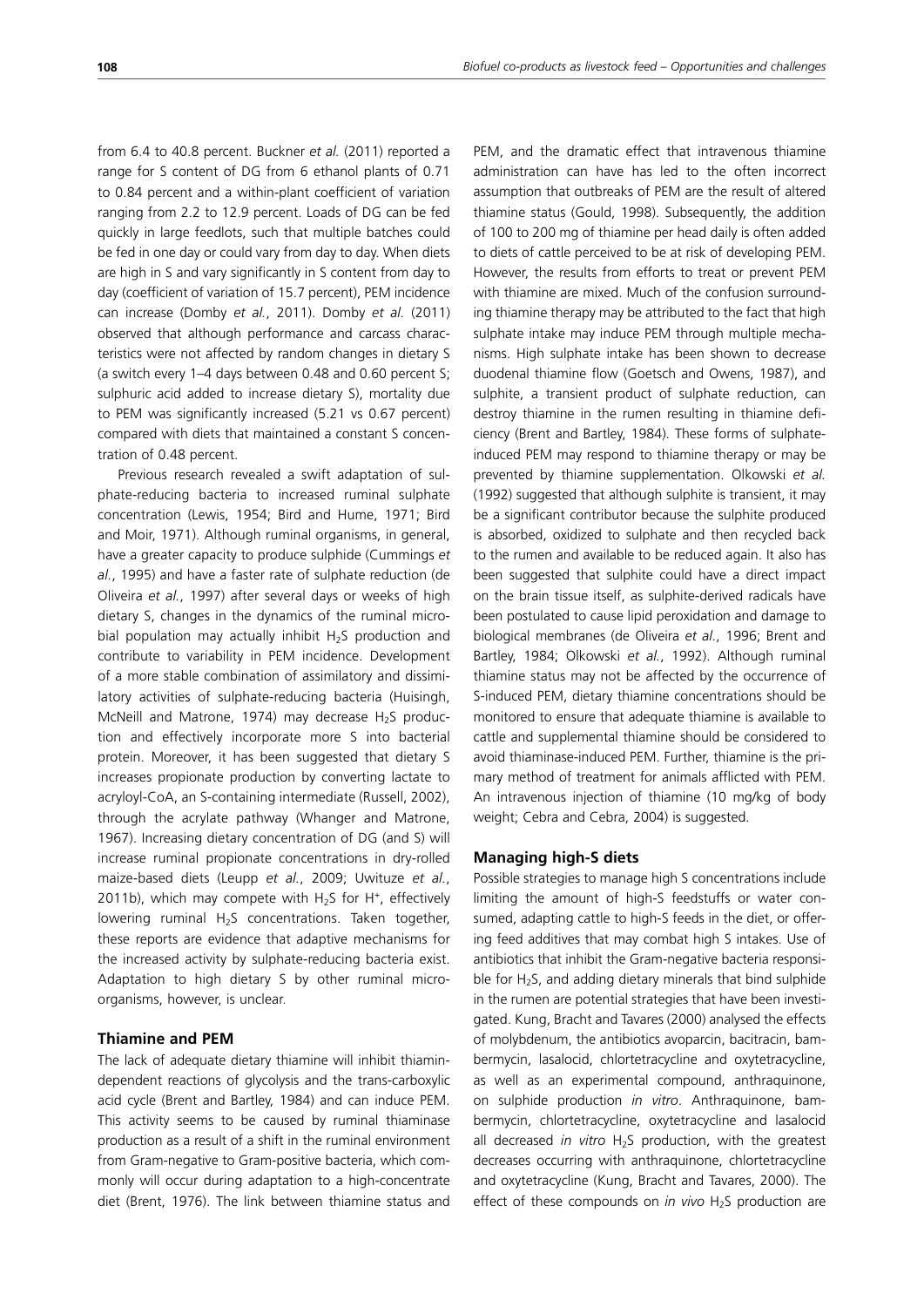unclear. *In vitro* studies evaluating the effect of monensin on H2S production have been inconclusive. Some researchers observed no change in *in vitro* H<sub>2</sub>S production when 5 mg/L monensin was added to rumen fluid cultures containing 0.20–0.80 percent S (Quinn *et al.*, 2009; Smith *et al.*, 2010), whereas Kung, Bracht and Tavares (2000) found an increase in *in vitro* H<sub>2</sub>S production with 5 mg/L monensin added to rumen fluid containing 1.09 percent S. *In vivo*, however, monensin supplementation at 33 mg/kg of feed (approximately 6.6 mg/L of rumen fluid) tended to decrease post-feeding ruminal H<sub>2</sub>S and  $S<sup>2</sup>$  concentrations when diets containing 0.5 percent S were fed (Felix *et al.*, 2011).

Inclusion of molybdate successfully inhibits  $H_2S$  production *in vitro* (Kung, Bracht and Tavares, 2000), but molybdate binds copper and can result in decreased copper bio-availability *in vivo* (Loneragan *et al.*, 1998). The use of copper salts in addition to molybdenum salts may increase copper availability, while decreasing H<sub>2</sub>S production. Cross, Rust and Powers (2010), however, demonstrated that the addition of 60 ppm copper and 6 ppm molybdenum did not decrease *in vivo* H<sub>2</sub>S emissions when high-S diets were fed. Dietary manganous oxide also has been investigated and may initially maintain higher ruminal pH, in cattle fed high-S diets, resulting in cumulative ruminal  $H<sub>2</sub>S$  concentration in feedlot cattle (Kelzer *et al.*, 2010). Ferric ions also show promise as a strategy to decrease ruminal  $H_2S$  production, potentially through competitive inhibition of ruminal sulphate reduction. Addition of 200, 300 or 400 mg iron/ kg diet DM as ferric ammonium citrate to the diet of steers produced a linear decrease in ruminal  $H<sub>2</sub>S$  concentration without affecting DM intake or ruminal pH (Drewnoski, Doane and Hansen, 2011).

Preliminary research has demonstrated that feeding high amounts of ammonium nitrate, molybdenum, or the zeolite clinoptilolite, often decreased  $H_2S$  concentration in the rumen gas cap but did not improve feedlot performance by steers consuming high-sulphate water (≥2000 ppm) in experiments conducted at Colorado State University (Wagner, 2008). Subsequent research, however, has demonstrated that clinoptilolite is ineffective at 2.5 or 5.0 percent of the diet DM at preventing or ameliorating PEM, or reduced nutritional status in feedlot steers fed a forage diet (Cammack *et al.*, 2010).

# **KNOWLEDGE GAPS AND FUTURE RESEARCH NEEDS**

Because some physiological roles of  $H<sub>2</sub>S$  have only recently been elucidated, much information regarding the biochemistry and biology of  $H_2S$  remains to be determined. The typical concentrations of  $H<sub>2</sub>S$  in the variety of tissues where it is synthesized needs to be determined so that associations with kinetic parameters of enzymes involved with synthetic and degradative pathways can be calculated. Moreover, nutritional and other environmental factors that control the concentration of  $H_2S$  need to be studied to provide basic information for determining the physiological functions of it as a metabolic signal molecule. Intracellular chemical regulators of synthetic and degradative reactions remain to be defined. Much information also is needed on the mechanism by which  $H_2S$  binds to target molecules to promote its cellular and physiological effects.

With regard to the livestock industry, substantial general information is available on effects of excess sulphate and other sulphate-containing compounds on feed intake, efficiency of growth, and indicators of development of toxicity because of excess  $H_2S$  production in the rumen. Much research, however, is needed to characterize the role of diet composition, and other environmental strategies to mitigate  $H_2S$  production in the rumen remain to be discovered. Moreover, better methods to diagnose, treat and prevent PEM are needed.

## **CONCLUSIONS**

Hydrogen sulphide has been shown to be a signal molecule in animal tissues and thus to have physiological effects on cellular and tissue functions. The question remains of whether cellular concentrations of  $H_2S$  are sufficient to exert the demonstrated effects. Metalloproteins and oxidized cysteine residues of proteins are postulated to serve as the target molecules for  $H_2S$  action in a cell. In fact,  $H_2S$ is suggested to be a third gasotransmitter in addition to NO and CO. Expansion of the maize ethanol industry and, to a lesser extent, the use of soybean for biodiesel production, has resulted in an unprecedented increase in costs of traditional feeds, leaving livestock producers searching for alternatives to maize and soybean. Maize ethanol co-products are exceptionally high in energy and protein and are economical and practical alternative feedstuffs. Because S toxicity is now recognized as having a major impact on health and performance of ruminants, one must consider not only the reported sulphate content in these co-products, but also the variability associated with batches of feed among plants as well as variability within a plant. In addition to accounting for S in feedstuffs, the importance of sulphate concentrations in water must also be recognized. For ruminants, total S intakes should not exceed 0.40 percent of DM. For feedlot cattle consuming diets with greater than 40 percent forage, total S intakes should not exceed 0.50 percent of DM. Cattle will vary considerably in their ability to handle excess S intake. Mild cases of H<sub>2</sub>S toxicity may result in decreased average daily gain and feed efficiency; severe cases of  $H_2S$  toxicity may result in PEM, which can cause seizures, blindness and coma and may eventually lead to death. For sulphide to have toxic effects, it must bypass hepatic detoxification (oxidation to sulphate). Hepatic detoxification is bypassed when sulphide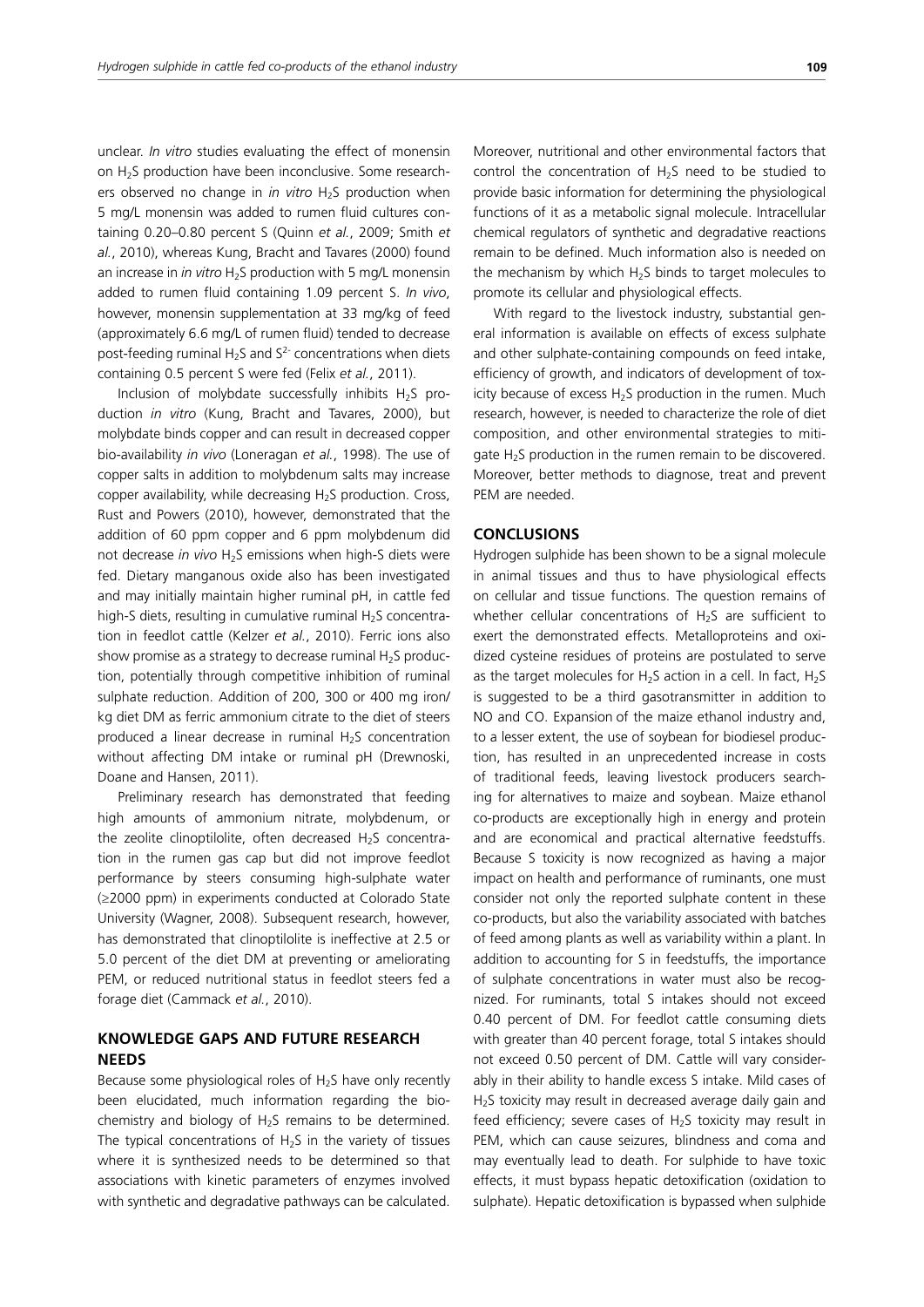is absorbed through the rumen wall and hepatic oxidation systems are potentially overwhelmed, or when eructated  $H<sub>2</sub>S$  is absorbed through the lungs, effectively bypassing hepatic circulation. Cattle fed high-concentrate diets are most susceptible and susceptibility is also increased when cattle are adapted to a high-concentrate diets and when diets are highly variable in S content. Through analysis of sulphate content and careful selection of feeds and batches of feed with acceptable S concentrations, diets can be formulated to limit the impact of variation in feedstuff S concentration. In addition to management practices specifically designed to combat high S, such as antibiotic and mineral supplementation, normal management practices such as proper feed mixing and feed-bunk management also may assist in preventing negative effects because of excess S intake.

# **BIBLIOGRAPHY**

- **Adams, R.S.** 1975. Symposium: New concepts and developments in trace element nutrition. *Journal of Dairy Science,* 58(10): 1538–1548.
- **Anderson, C.M.** 1956. The metabolism of sulphur in the rumen of sheep. *New Zealand Journal of Science and Technology,* 37: 379–394.
- **Beauchamp, R.O., Bus, J.S., Popp, J.A., Boreiko, C.J. & Andjelkovich, D.A.** 1984. A critical review of the literature on hydrogen sulfide toxicity. *CRC Critical Reviews in Toxicology*, 13(1): 25–97.
- **Bird, P.R.** 1972. Sulphur metabolism and excretion studies in ruminants. X. Sulphide toxicity in sheep. *Australian Journal of Biological Science,* 25: 1087–1098.
- **Bird, P.R. & Hume, I.D.** 1971. Sulphur metabolism and excretion studies in ruminants. IV. Cysteine and sulphate effects upon the flow of sulphur from the rumen and upon sulphur excretion by sheep. *Australian Journal of Agricultural Research,* 22: 443–452.
- **Bird, P.R. & Moir, R.J.** 1971. Sulphur metabolism and excretion studies in ruminants. I. The absorption of sulphate in sheep after intraruminal or intraduodenal infusions of sodium sulphate. *Australian Journal of Biological Science,* 24: 1319–1328.
- **Bolsen, K.K., Woods, W. & Klopfenstein, T.J.** 1973. Effect of methionine and ammonium sulfate upon performance of ruminants fed high corn rations. *Journal of Animal Science,* 36: 1186–1190.
- **Bouillaud, F. & Blachier, F.** 2011. Mitochondria and sulfide: A very old story of poisoning, feeding and signaling? *Antioxidants & Redox Signaling*, 15(2): 379–391.
- **Buckner, C.D., Wilken, M.F., Benton, J.R., Vanness, S.J., Bremer, V.R., Klopfenstein, T.J., Kononoff, P.J. & Erickson, G.E.** 2011. Nutrient variability for distillers grains plus solubles and dry matter determination of ethanol by-products. *Professional Animal Scientist,* 27: 57–64.
- **Bray, A.C.** 1969. Sulphur metabolism in sheep. *Australian Journal of Agricultural Research*, 20: 725–737.
- **Brent, B.E.** 1976. Relationship of acidosis to other feedlot ailments. *Journal of Animal Science,* 43: 930–935.
- **Brent, B.E. & Bartley, E.E.** 1984. Thiamin and niacin in the rumen. *Journal of Animal Science,* 59: 813–822.
- **Bulgin, M.S., Stuart, S.D. & Mather, G.** 1996. Elemental sulfur toxicosis in a flock of sheep. *Journal of the American Veterinary Medicine Association,* 208: 1063–1065.
- **Burrin, D.G. & Stoll, B.** 2007. Emerging aspects of gut sulfur amino acid metabolism. *Current Opinion in Clinical Nutrition and Metabolic Care,* 10: 63–68.
- **Cammack, K.M., Wright, C.L., Austin, K.J., Johnson, P.S., Cockrum, R.R., Kessler, K.L. &. Olson, K.C.** 2010. Effects of high-sulfur water and clinoptilolite on health and growth performance of steers fed forage-based diets. *Journal of Animal Science,* 88: 1777–1785.
- **Cebra, C.K. & Cebra, M.L.** 2004. Altered mentation caused by polioencephalomalacia, hypernatremia, and lead poisoning. *Veterinary Clinics of North America - Food Animal Practice,* 20(2): 287–302.
- **Chalupa, W., Oltjen, R.R., Slyter, L.L. & Dinius, D.A**. 1971. Sulphur deficiency and tolerance in bull calves. *Journal of Animal Science,* 33: 278.
- **Coghlin, C.L.** 1944. Hydrogen sulphide poisoning in cattle. *Canadian Journal of Comparative Medicine,* 8: 111–113.
- **Collman, J.P., Ghosh, S., Dey, A. & Decreau, R.A.** 2009. Using a functional enzyme model to understand the chemistry behind hydrogen sulfide-induced hibernation. *Proceedings of the National Academy of Sciences of the USA,* 106: 22090–22095.
- **Cross, L.D., Rust, S.R. & Powers, W.J.** 2010. Inclusion of molybdenum and copper with high distillers grain diets as a strategy to mitigate hydrogen sulfide emissions. *Journal of Animal Science,* 88(E. Suppl. 2): 511.
- **Cummings, B.A., Gould, D.H., Caldwell, D.R. & Hamar, D.W.** 1995. Ruminal microbial alterations associated with sulfide generation in steers with dietary sulfate-induced polioencephalomalacia. *American Journal of Veterinary Research,* 56: 1390–1395.
- **Curtis, C.G., Bartholomew, T.C., Rose, F.A. & Dodgson, K.S.** 1972. Detoxification of sodium <sup>35</sup>S-sulphide in the rat. *Biochemical Pharmacology*, 21: 2313–2321.
- **de Oliveira, L.A., Jean-Blain, C., Dal Corso, V., Benard, V., Durix, A. & Komisarczuk-Bony, S.** 1996. Effect of high sulfur diet on rumen microbial activity and rumen thiamine status in sheep receiving a semi-synthetic, thiamine-free diet. *Reproduction Nutrition Development* 36(1): 31–42.
- **de Oliveira, L.A., Jean-Blain, C., Komisarczuk-Bony, S., Durix, A. & Durier, C.** 1997. Microbial thiamin metabolism in the rumen simulating fermenter (RUSITEC): the effect of acidogenic conditions, a high sulfur level and added thiamin. *British Journal of Nutrition,* 78(4): 599–613.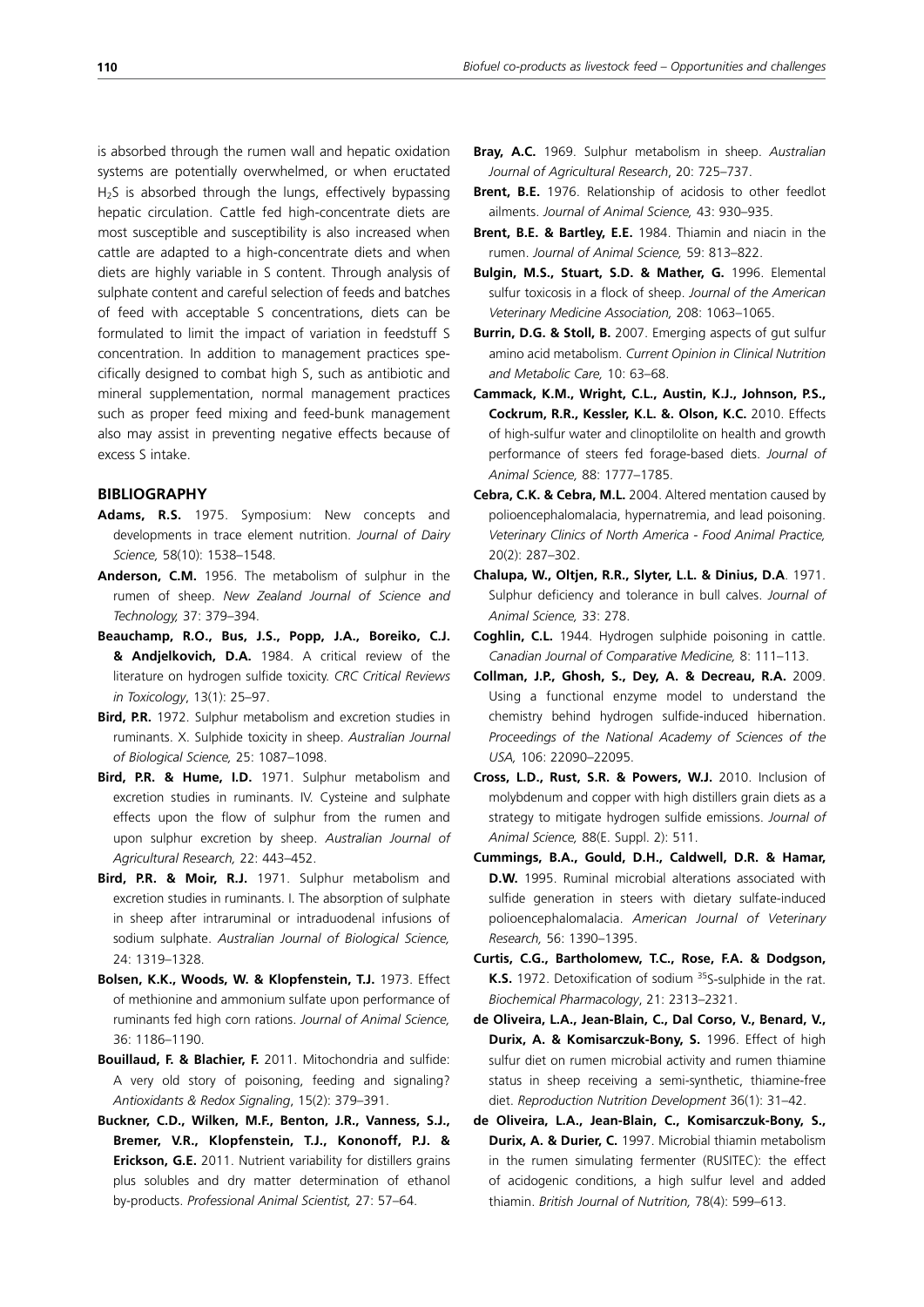- **Domby, E.M., Neuhold, K.L., Wagner, J.J., Engle, T.E. & Braninez, M.** 2011. The effect of feed additive program and dietary sulfur concentration in steam-flaked corn diets containing wet distillers grains on feedlot performance and carcass merit in yearling feedlot steers. *Journal of Animal Science,* 89(E. Suppl. 1): 361.
- **Dougherty, R.W., Mullenax, C.H. & Allison, M.J.** 1965. Physiological phenomena associated with eructation in ruminants. p. 159, *in:* R.W. Dougherty (editor). *Physiology of Digestion in the Ruminant*. Butterworths, Washington, D.C., USA.
- **Drewnoski, M., Beitz, D., Loy, D., Hansen, S. & Ensley, S.** 2011. Factors affecting ruminal hydrogen sulfide concentration of cattle. Iowa State University Animal Industry Report: AS Leaflet R2587.
- **Drewnoski, M., Richter, E. & Hansen, S.** 2011. Days on feed and dietary sulfur content affect rumen hydrogen sulfide concentrations in feedlot steers. Iowa State University Animal Industry Report: AS Leaflet R2588.
- **Drewnoski, M.E., Doane, P.H. & Hansen, S.L.** 2011. Ferric citrate decreases ruminal hydrogen sulfide production in feedlot cattle fed diets high in sulfate. *Journal of Animal Science,* 89(E. Suppl. 1): iii.
- **Evans, C.L.** 1967. Sulphur toxicity in ruminants. Physiological changes in tissues of lambs. *Queensland Journal of Experimental Physiology,* 52: 231–240.
- **Felix, T.L. & Loerch, S.C.** 2011. Effects of haylage and monensin supplementation on performance, carcass characteristics, and ruminal metabolism of feedlot cattle fed diets containing 60% dried distillers grains. *Journal of Animal Science,* 89(8): 2614–2623.
- **Florin, T., Neale, G., Gibson, G.R., Christl, J.J. & Cummings, J.H.** 1991. Metabolism of dietary sulphate: Absorption and excretion in humans. *Gut,* 32: 766–773.
- **Ganther, H.E. & Bauman, C.A.** 1962. Selenium metabolism. II. Modifying effects of sulfate. *Journal of Nutrition,* 77: 408–412.
- **Goetsch, A.L. & Owens, F.N.** 1987. Effect of supplement sulfate (Dynamate) and thiamine-HCl on passage of thiamine to duodenum and site of digestion in steers. *Archive of Animal Nutrition,* 37: 1075.
- **Gould, D.H.** 1998. Polioencephalomalacia. *Journal of Animal Science,* 76:309-314.
- **Gould, D.H., Cummings, B.A. & Hamar, D.W.** 1997. *In vivo* indicators of pathologic ruminal sulfide production in steers with diet-induced polioencephalomalacia. *Journal of Veterinary Diagnostic Investigation*, 9(1): 72–76.
- **Gould, D.H., McAllister, M.M., Savage, J.C. & Hamar, D.W.** 1991. High sulfide concentrations in rumen fluid associated with nutritionally induced polioencephalomalacia in calves. *American Journal of Veterinary Research,* 52: 1164–1169.
- **Huisingh, J., McNeill, J.J. & Matrone, G.** 1974. Sulphate reduction by a *Desulfovibrio* species isolated from sheep rumen. *Applied Microbiology,* 28: 489–497.
- **Ivancic, J. Jr. & Weiss, W.P.** 2001. Effect of dietary sulfur and selenium concentrations on selenium balance of lactating Holstein cows. *Journal of Dairy Science,* 84: 225–232.
- **Kabil, O. & Banerjee, R.** 2010. Redox biochemistry of hydrogen sulfide. *Journal of Biological Chemistry*, 285: 21903–21907.
- **Kandylis, K.** 1984. Toxicology of sulfur in ruminants: Review. *Journal of Dairy Science,* 67: 2179–2187.
- **Kelzer, J.M., Maddock, T.D., Ruiz-Moreno, M., DiCostanzo, A., Crawford, G.I. & Lamb, G.C.** 2010. Effects of supplemental manganese on ruminal pH and hydrogen sulfide concentrations in beef steers fed high-sulfur diets containing distillers grains plus solubles. *Journal of Animal Science,* 88(E. Suppl 2): 512.
- **Kerr, B.J., Ziemer, C.J., Weber, T.E., Trabue, S.L., Bearson, B.L., Shurson, G.C. & Whitney, M.H**. 2008. Comparative sulfur analysis using thermal combustion or inductively coupled plasma methodology and mineral composition of common livestock feedstuffs. *Journal of Animal Science,* 86: 2377–2384.
- **Kung, L., Bracht, J.P. & Tavares, J.Y.** 2000. Effects of various compounds on *in vitro* ruminal fermentation and production of sulfide. *Animal Feed Science and Technology,* 84(1- 2): 69–81.
- **Kung, L. Jr, Bracht, J.P., Hession, A.O. & Tavares, J.Y**. 1998. High sulfate induced polioencephalomalacia (PEM) in cattle – burping can be dangerous if you are a ruminant. Proceedings of the Chr. Hansen Technical Symposium. Pacific Northwest Nutrition Conference. 13–15 October 1998. Vancouver, BC, Canada. Available at: http://ag.udel.edu/ anfs/faculty/kung/H2S.htm. Accessed 9 November 2011.
- **Lagoutte, E., Mimoun, S., Andriamihaja, M., Chaumontet, C., Blachier, F. & Bouillaud, F.** 2010. Oxidation of hydrogen sulfide remains a priority in mammalian cells and causes reverse electron transfer in colonocytes. *Biochimica et Biophysica Acta – Bioenergetics,* 1797(8): 1500–1511.
- **Leschelle, X., Goubern, M., Andriamihaja, M., Blottiere, H.M., Couplan, E., Gonzalez–Barroso, M.D., Petit, C., Pagniez, A., Chaumontet, C., Mignotte, B., Bouillaud, F. & Blachier, F**. 2005. Adaptative metabolic response of human colonic epithelial cells to the adverse effects of the luminal compound sulfide. *Biochimica et Biophysica Acta – Bioenergetics,* 1725: 201–212.
- **Leupp, J.L., Lardy, G.P., Karges, K.K., Gibson, M.L. & Caton, J.S.** 2009. Effects of increasing level of corn distillers dried grains with solubles on intake, digestion, and ruminal fermentation in steers fed seventy percent concentrate diets. *Journal of Animal Science,* 87: 2906–2912.
- **Lewis, D.** 1954. The reduction of sulphate in the rumen of the sheep. *Biochemistry Journal,* 56: 391–399.
- **Loneragan, G.H., Gould, D.H., Callan, R.J., Sigurdson, C.J. & Hamar, D.W.** 1998. Association of excess sulfur intake and an increase in hydrogen sulfide concentrations in the ruminal gas cap of recently weaned beef calves with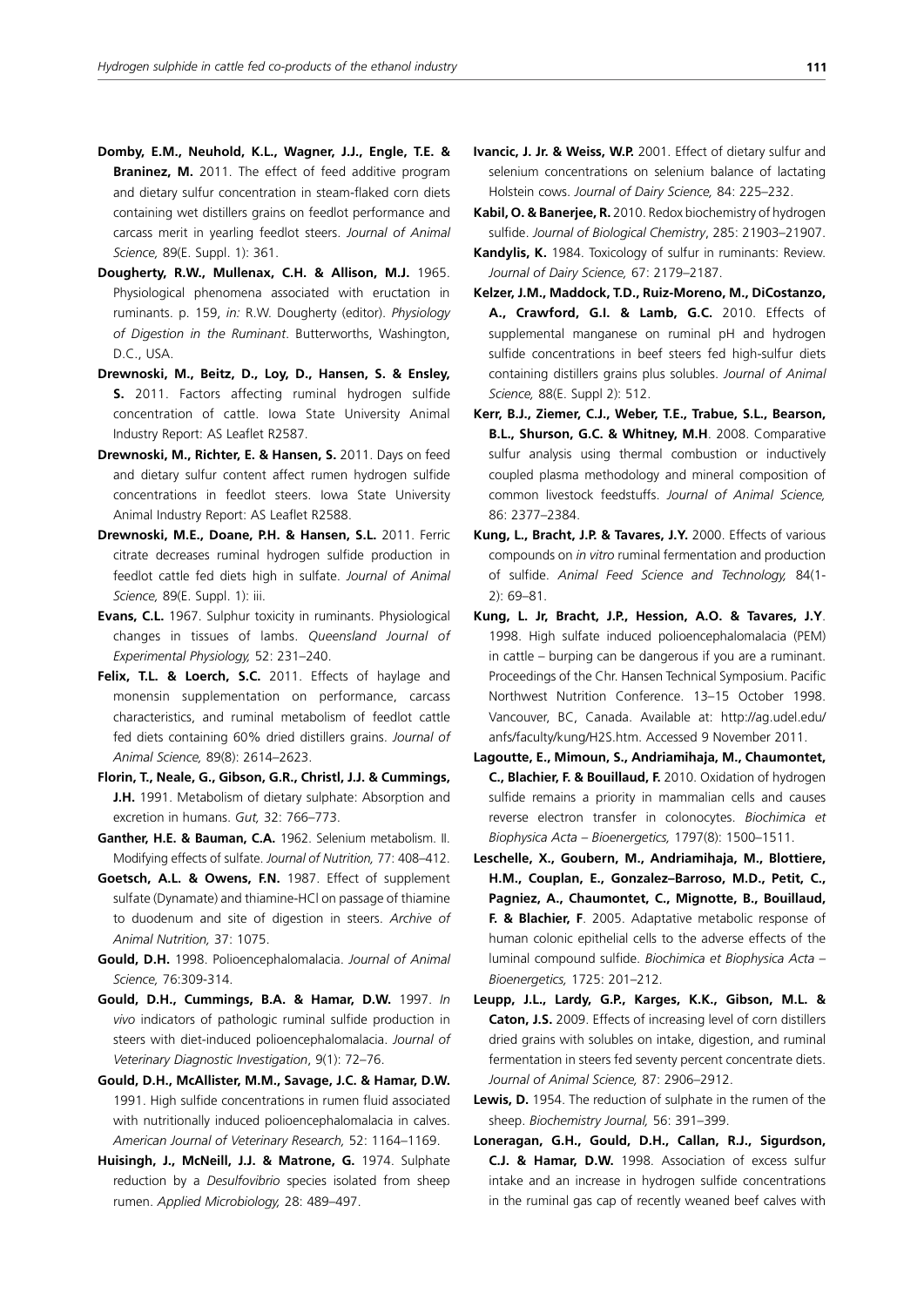polioencephalomalacia. *Journal of the American Veterinary Medicine Association,* 213: 1599–1604.

- **Loneragan, G.H., Gould, D.H., Wagner, J.J., Garry, F.B. & Thoren, M.A.** 2005. The magnitude and patterns of ruminal hydrogen sulfide production, blood thiamine concentration, and mean pulmonary arterial pressure in feedlot steers consuming water of different sulfate concentrations. *Bovine Practise*, 39: 16–23.
- **Loneragan, G.H., Wagner, J.J., Gould, D.H., Garry, F.B. & Thoren, M A.** 2001. Effects of water sulfate concentration on performance, water intake, and carcass characteristics of feedlot steers. *Journal of Animal Science,* 79: 2941–2948.
- **Low, J.C., Scott, P.R., Howie, F., Lewis, M., FitzSimmons, J. & Spence, J.A.** 1996. Sulphur-induced polioencephalomalacia in lambs. *Veterinary Record,* 138: 327–329.
- **McAloon, A., Taylor, F., Yee, W., Ibsen, K. & Wooley, R.** 2000. Determining the cost of producing ethanol from cornstarch and lignocellulosic feedstocks. Technical Report NREL/TP- 580–28893. National Renewable Energy Laboratory, Golden, CO, USA.
- **McAllister, M.M., Gould, D.H., Raisbeck, M.F., Cummings, B.A. & Loneragan, G.H.** 1997. Evaluation of ruminal sulfide concentrations and seasonal outbreaks of polioencephalomalacia in beef cattle in a feedlot. *Journal of the American Veterinary Medicine Association,* 211: 1275– 1279.
- **NAHMS [National Animal Health Monitoring System]**. 2000. Water quality in U.S. feedlots. USDA-APHIS, Washington DC, USA.
- **NRC [National Research Council]**. 1996. *Nutrient Requirements of Beef Cattle*. 7th Ed. National Academy Press, Washington, DC, USA
- **NRC.** 2000. *Mineral Tolerance of Domestic Animals*. National Academy Press, Washington, DC, USA.
- **NRC**. 2001. *Nutrient Requirements of Dairy Cattle*. 7th Ed. National Academy Press, Washington, DC, USA
- **NRC**. 2005. *Mineral Tolerance of Domestic Animals*. 2nd Ed. National Academy Press. Washington DC, USA.
- **Olkowski, A.A., Gooneratne, S.R. Rousseaux, C.G. & Christensen, D.A.** 1992. Role of thiamine status in sulphurinduced polioencephalomalacia in sheep. *Research in Veterinary Science,* 52(1): 78–85.
- **Olkowski, A.A.** 1997. Neurotoxicity and secondary metabolic problems associated with low to moderate levels of exposure to excess dietary sulphur in ruminants: A review. *Veterinary and Human Toxicology*, 39(6): 355–360.
- **Olson, K.R.** 2011. The therapeutic potential of hydrogen sulfide. Separating hype from hope. *American Journal of Physiology-Regulatory Integrative and Comparative Physiology,* 301(2): R297–R312.
- **Pietri, R., Roman-Morales, E. & Lopez-Garriga, J.** 2010. Hydrogen sulfide and hemoproteins: Knowledge and mysteries. *Antioxidants & Redox Signaling*, 15: 392–404.
- **Quinn, M.J., May, M.L., Hales, K.E., Di Lorenzo, N., Leibovich, J., Smith, D.R. & Galyean, M.L**. 2009. Effects of ionophores and antibiotics on *in vitro* hydrogen sulfide production, dry matter disappearance, and total gas production in cultures with a steam-flaked corn-based substrate with or without added sulfur. *Journal of Animal Science,* 87: 1705–1713.
- **RFA [Renewable Fuels Association].** No date [Online]. Industry Resources: Co-products. Available at http://www. ethanolrfa.org/pages/industry-resources-co-products Accessed 9 November 2011
- **Russell, J.B.** 2002. Rumen microbiology and its role in ruminant nutrition. Department of Microbiology, Cornell University, Ithaca, NY, USA.
- **Sager, R.L., Hamar, D.W. & Gould, D.H.** 1990. Clinical and biochemical alterations in calves with nutritionally induced polioencephalomalacia. *American Journal of Veterinary Research,* 51(12): 1969–1974.
- **Sarturi, J.O., Erickson, G.E., Klopfenstein, T.J., Vasconcelos, J.T., Benton, J.R. & Griffin, W.A.** 2011. Effects of sulphur concentration in distillers grains with solubles in finishing cattle diets. Nebraska Beef Cattle Report 62–64.
- **Short, S.B. & Edwards, W.C.** 1989. Sulfur (hydrogen sulfide) toxicosis in cattle. *Veterinary and Human Toxicology,* 31: 451–453.
- **Slyter, L.L., Chalupa, W., Oltjen, R.R., & Weaver, J.M.** 1986. Sulfur influences on rumen microorganisms *in vitro* and in sheep and calves. *Journal of Animal Science,* 63:1949-1959.
- **Smith, D.R., Di Lorenzo, J., Leibovich, N., May, M.L., Quinn, M.J., Homm, J.W. & Galyean, M.L.** 2010. Effects of sulfur and monensin concentrations on *in vitro* dry matter disappearance, hydrogen sulfide production, and volatile fatty acid concentrations in batch culture ruminal fermentations. *Journal of Animal Science,* 88: 1503–1512.
- **Spears, J.W. & Lloyd, K.** 2005. Effects of dietary sulfur and sodium bicarbonate on performance of growing and finishing steers. *Journal of Animal Science,* 83(Suppl. 1): 332.
- **Spiehs, M.J., Whitney, M.H. & Shurson, G.C.** 2002. Nutrient database for distiller's dried grains with solubles produced from new ethanol plants in Minnesota and South Dakota. *Journal of Animal Science,* 80(10): 2639–2645.
- **Suttle, N.F.** 1991. The interactions between copper, molybdenum, and sulfur in ruminant nutrition. *Annual Review of Nutrition*, 11: 121–140.
- **Stipanuk, M.H. & Ueki, I.** 2010. Dealing with methionine/ homocysteine sulfur:cysteine metabolism to taurine and inorganic sulfur. *Journal of Inherited Metabolic Disorders,* 34: 17–32.
- **Truong, D.H., Eghbal, M.A., Hindmarsh, W., Roth, S.H. & O'Brien, P.J.** 2006. Molecular mechanisms of hydrogen sulfide toxicity. *Drug Metabolism Review,* 38: 733–744.
- **Uwituze, S., Parsons, G.L., Schneider, C.J., Karges, K.K., Gibson, M.L., Hollis, L.C., Higgins, J.J. & Drouillard,**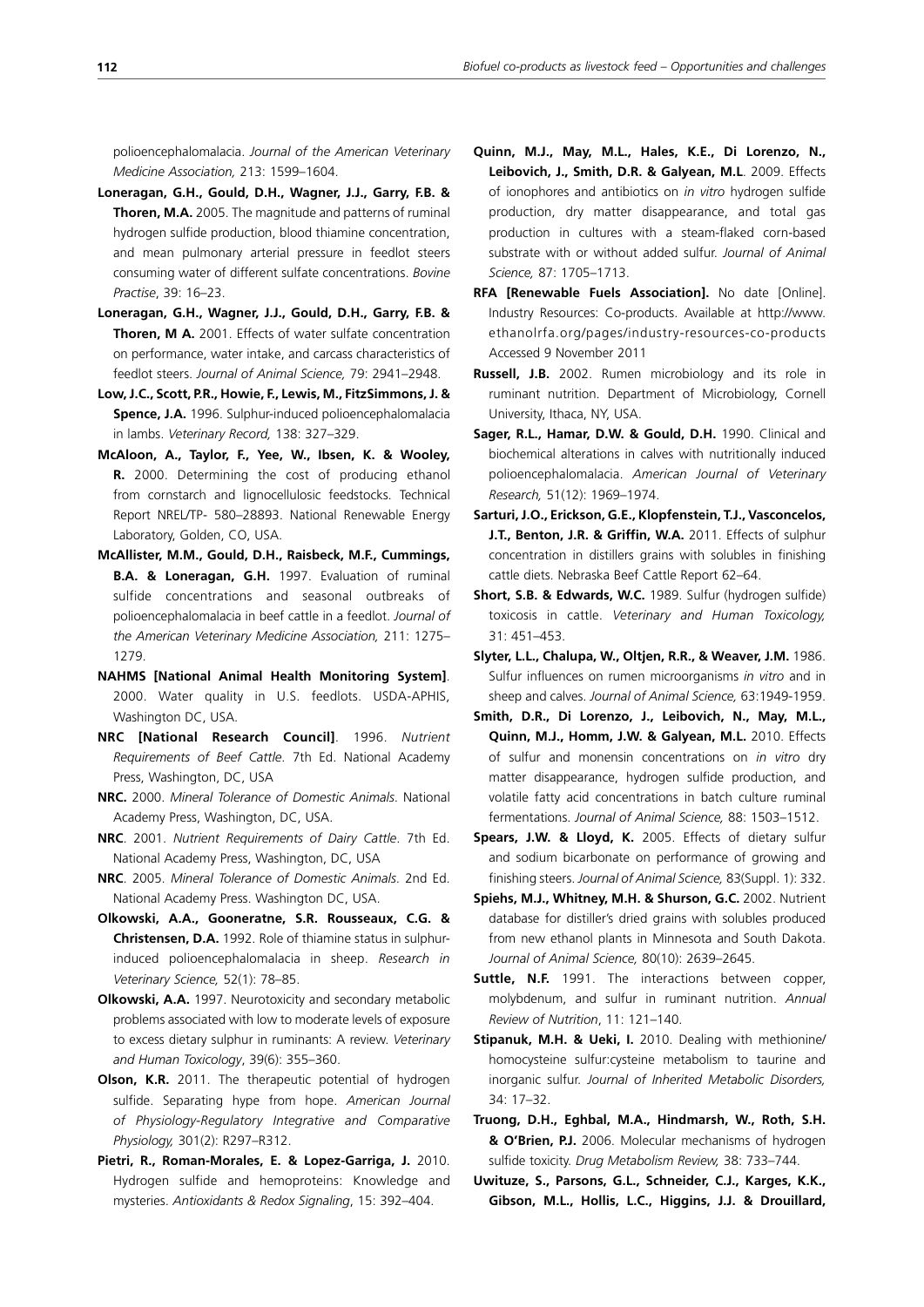**J.S.** 2011a. Evaluation of sulfur content of dried distillers grains with solubles in finishing diets based on steamflaked corn or dry-rolled corn. *Journal of Animal Science,* 89: 2582–2591.

- **Uwituze, S., Parsons, G.L., Karges, K.K., Gibson, M.L., Hollis, L.C., Higgins, J.J. & Drouillard, J.S.** 2011b. Effects of distillers grains with high sulfur concentration on ruminal fermentation and digestibility of finishing diets. *Journal of Animal Science,* 89: 2817–2828.
- **Vanness, S.J., Klopfenstein, T.J.**, **Erickson, G.E. & Karges, K.K.** 2009. Sulfur in distillers grains. Nebraska Beef Report, 79–80.
- **Wagner, J.J.** 2008. Sulfur toxicity in feedlot cattle. *In*: Use of Ethanol By-Products in Beef Cattle Operations. Proceedings of a workshop, 28 October 2008. Oklahoma Panhandle Research & Extension Center, Goodwell, OK, USA. Available at http://oaes.pss.okstate.edu/goodwell/ Publications/Animal%20Science/Distiller%27s%20

Conference/Sulfur%20Toxicity%20in%20Feedlot%20 Cattle.pdf Accessed 9 November 2011.

- **Whanger, P.D. & Matrone, G.** 1967. Metabolism of lactic, succinic, and acrylic acids by rumen microorganisms from sheep fed sulphur-adequate and sulphur-deficient diets. *Biochimica and Biophysica Acta,* 136: 27–35.
- Wright, C.L. 2007. Management of water quality for beef cattle. *Veterinary Clinics of North America – Food Animal Practice,* 23(1): 91–103.
- **Zinn, R.A., Alvarez, E., Mendez, M., Montano, M., Ramirez, E. & Shen, Y.** 1997. Influence of dietary sulfur level on growth performance and digestive function in feedlot cattle. *Journal of Animal Science,* 75: 1723–1728.
- **Zinn, R.A., Alvarez, E., Montano, M. & Ramirez, E.** 1999. Toxic effects of high dietary sulfur on growth performance of feedlot calves during the early growing phase. *Proceedings of the Western Section of American Society of Animal Science,* 50: 356–358.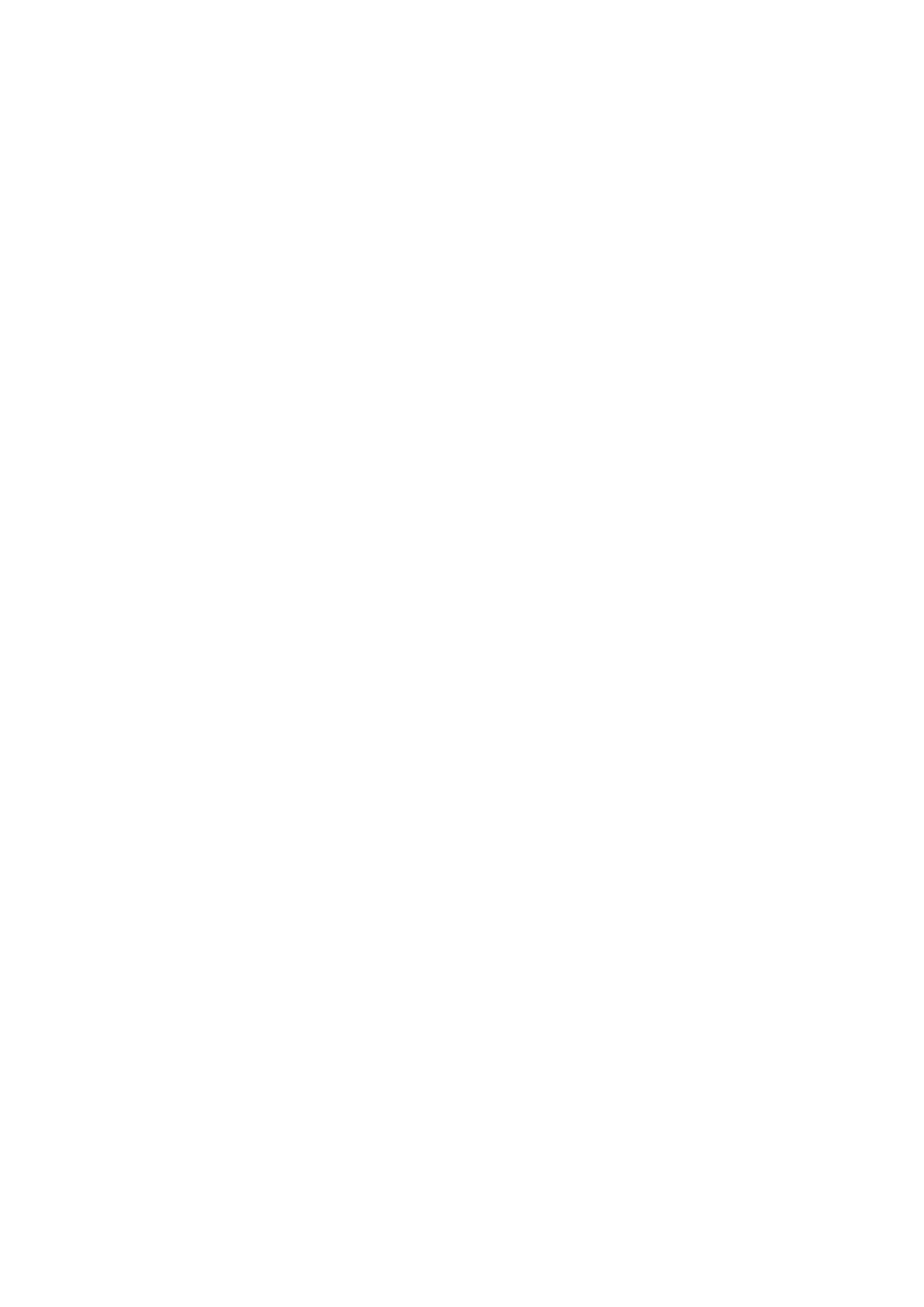# Chapter 7 **Feeding biofuel co-products to dairy cattle**

*Kenneth F. Kalscheur, Alvaro D. Garcia, David J. Schingoethe, Fernando Diaz Royón and Arnold R. Hippen* Dairy Science Department, South Dakota State University, Brookings, SD 57007, United States of America Email for correspondence: kenneth.kalscheur@sdstate.edu

#### **ABSTRACT**

The expansion of ethanol and biodiesel production as bio-renewable fuel sources has resulted in increased availability of numerous co-products as livestock feeds. The growth of the bio-ethanol industry in the United States over the past decade has been rapid and has resulted in large quantities of distillers grain and other ethanol co-products becoming available for dairy cattle diets. While many types of grains can be used for ethanol production, maize grain is the grain most commonly used in the United States. Distillers grain is often added to dairy cow diets to provide a source of rumen-undegraded protein, energy and minerals. Distillers grain can be provided dried, wet, or in a modified wet form. In addition to distillers grain, condensed distillers solubles is a product of the ethanol industry. Pre-fermentation fractionation and post-fermentation processes produce other co-products, such as high-protein distillers grain, maize germ, maize bran and reduced-fat distillers grain, all which can be utilized in dairy cattle diets. From the biodiesel industry, glycerol has been investigated to determine its use in dairy cattle diets. Storage of wet co-products on the farm is challenging because wet feedstuffs will spoil quickly unless they are stored anaerobically. Ensiling co-products alone or in combination with complementary feedstuffs have been successful. In the near future it is likely that new biofuel products will become available in the market as a result of separation of the different nutrient fractions. Ruminant nutrition research will need to parallel these new product developments to ensure maximum economic return to livestock producers.

#### **INTRODUCTION**

In 1797, and just before retiring from office, George Washington had a farm manager from Scotland who started a distillation plant (DISCUS, 2007). The byproduct of this distillery, called "slop", was already considered a valuable food source for livestock, allowing the president to feed cattle and pigs with it. The advantages of using distillers grain with solubles (DGS) as a feedstuff for dairy cattle were already being tested halfway through the 20th century. Loosli and Warner (1957) studied the effects of maize [corn] and sorghum [milo] DGS on milk production. In their experiment, they compared the value of maize dried distillers grain with solubles, maize dried distillers solubles, sorghum dried distillers grain with solubles and sorghum dried solubles. They found no significant differences between DGS sources, although diets that contained DGS products resulted in greater 4 percent-fat-corrected milk (FCM) production, as well as a greater milk fat percentage.

Any grain that stores starch in its endosperm can be used to produce ethanol. The advantages of one cereal crop over the next rely on its alcohol yield per unit area, which depends upon the adaptation of that plant to its environment. Regardless of the grain, the process is basically the same. Ground cereal grain is fermented in water by the yeast *Saccharomyces cerevisiae*, with added co-factors. The starch-spent mash is separated from the liquid, and ethanol is extracted from the supernatant liquid by distillation. The nutrients remaining in the mash are concentrated to an extent determined by the amount of starch removed. The three energy-yielding nutrient fractions that remain for digestion by livestock are protein, structural carbohydrates and fat. Each of the first two yields essentially the same amount of energy as the starch removed; fat in contrast yields 2.25 times more energy by weight than either of the other two fractions. The net result of starch removal is a feedstuff that releases more energy when catabolized in the organism.

Of the United States bio-refineries that use cereal grain as substrate, maize is used as the sole cereal in 95.4 percent of them (Table 1). In the European Union and Canada, however, maize is used exclusively by only 34.6 and 50 percent of the plants, respectively (RFA, 2011; ePURE, 2010; CRFA, 2010). Because of its more intense agricultural practices, maize is a less sustainable cereal as substrate for ethanol production in

#### TABLE 1 **Number of operational ethanol plants that use grain as substrate**

|               | <b>Maize</b> | Wheat | Other grain | <b>Total</b> |
|---------------|--------------|-------|-------------|--------------|
| <b>USA</b>    | 186          | 0     | 9           | 195          |
| EU            | 9            | 9     | 8           | 26           |
| <b>CANADA</b> | 8            | 5     | 3           | 16           |
| Total         | 203          | 14    | 20          | 237          |

*Sources*: Adapted from: RFA, 2011; ePURE, 2010; CRFA, 2010.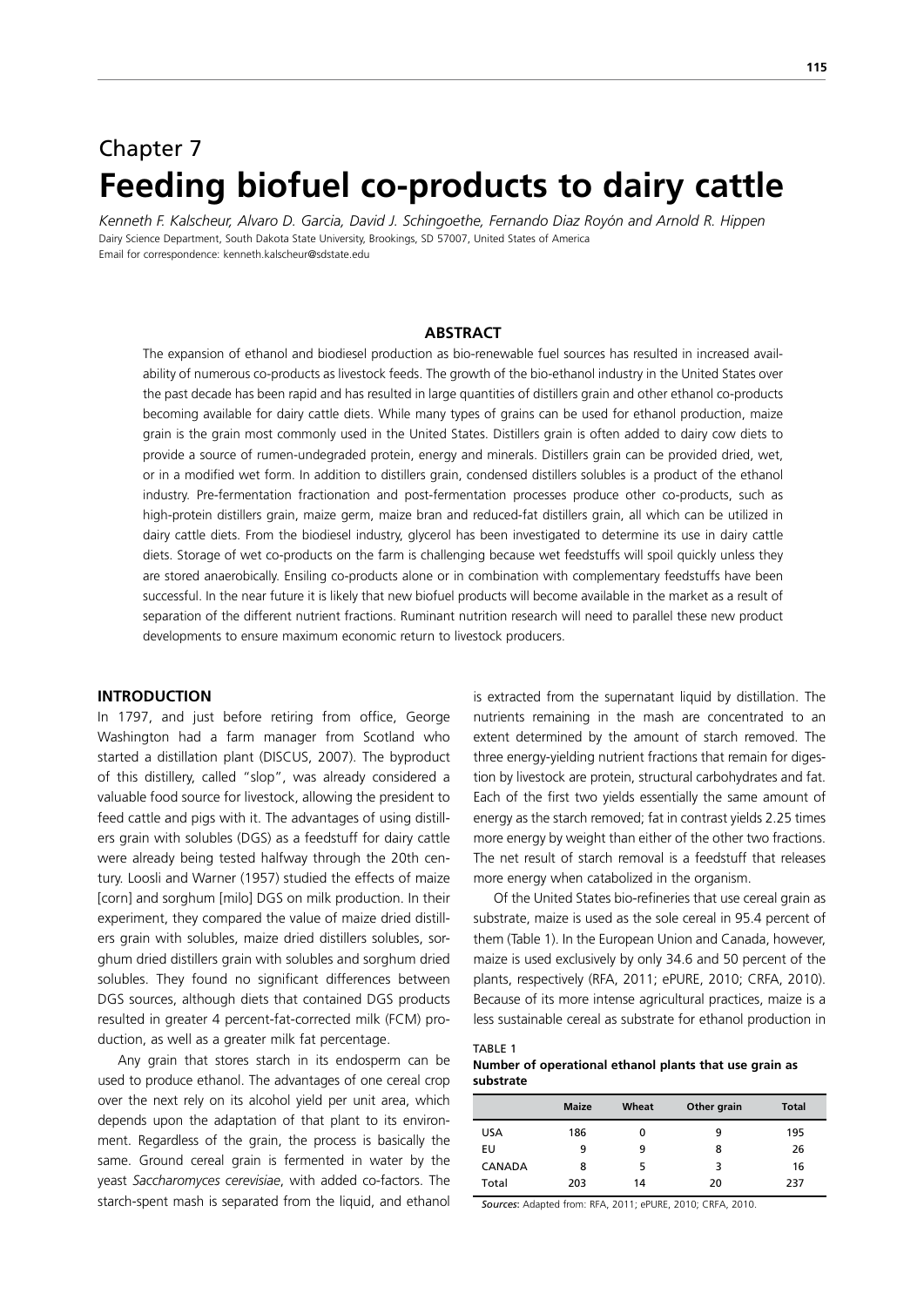#### **MAIN MESSAGES**

- **• With the expansion of the biofuel industry, numerous biofuel coproducts have become available. The primary co-products from ethanol production include dried distillers grain with solubles, wet distillers grain with solubles, and condensed distillers solubles. The primary co-product from biodiesel production is glycerol.**
- **• Ethanol can be produced from any of the cereal grains, but is predominantly produced from maize in the United States. The resulting co-product, distillers grain with solubles, is recognized as a good source of ruminally-undegraded protein, energy (from fat and fibre) and minerals for dairy cow diets.**
- **• Nutrient composition of biofuel co-products can vary. Diets that are not properly formulated can result in reduced dry matter intake, milk production losses and altered milk composition. It is highly recommended to**

many parts of the world. In parts of the world where the cool weather is not adequate for maize production, wheat is the main grain used for ethanol production. Cyclic fluctuations in the price of wheat also create opportunities for other starch sources for ethanol production, such as barley, triticale and rye (Mustafa *et al.*, 2000).

The economic viability of a bio-refinery depends on factors such as ethanol yield, efficiency of fermentation and DGS quality (Wang *et al.*, 2008). This efficiency of fermentation, calculated as the ratio between expected and actual ethanol yields, usually varies between 90 and 95 percent (Wu *et al.*, 2006).

Linn and Chase (1996) suggested that the major factors that affect DGS variability are grain type and quality, milling and fermentation processes, drying temperature, and proportion of solubles added back to the DGS. There is less information available about the nutrient content of DGS produced from the fermentation of other crops such as wheat, barley or sorghum. However, data available indicate that composition usually reflects the nutrient content of the original grain once starch is fermented to ethanol. Thus, the concentrations of all remaining nutrients in DGS from different grain sources should increase proportionally to the amount of starch removed (Schingoethe, 2006). For example, if the grain has approximately 66 percent starch on a dry basis, nearly 2/3 of its constituents will be removed during fermentation and the remaining nutrients will be concentrated threefold.

## **NUTRIENT COMPOSITION OF BIOFUEL CO-PRODUCTS**

As can be observed from Table 2, the low variability observed in the concentrations of CP in sorghum, wheat **obtain a nutrient composition profile of the co-product when formulating diets for dairy cattle.**

- **• Wet co-products are challenging to store on the farm because they can spoil rapidly. If used fresh, they should be used within a few days of arrival, or they can be stored anaerobically. They can be stored for months if ensiled, either alone or in combination with other feeds.**
- **• Glycerol can be included in dairy cow diets as an energy source or as a preventative for ketosis. Recommended inclusion levels as an energy source in lactating dairy cow diets is 15 percent of the diet.**
- **• Maximum recommended levels of distillers grain with solubles for pre-weaned calves, growing heifers, dry cows and lactating dairy cows are 25, 30, 15 and 20 percent of the diet on a DM basis, respectively.**

and barley (standard deviation  $(SD) = 0.7$ , 1.1 and 0.5, respectively) translated into larger variations when the CP concentration of DGS from these same grains was compared (Table 3;  $SD = 5.3$ , 6.7 and 6.9, respectively). These results demonstrate that table values published in the literature often do not reflect actual values. Therefore, it is advisable to formulate diets based on chemical analysis of the product being used rather than on table values (Pritchard, 2006; Holt and Pritchard, 2004).

#### **Sorghum distillers grain**

Sorghum is a tropical heat- and drought-tolerant grass grown primarily in parts of the world that are too dry to grow maize (Corredor *et al.,* 2006). According to the Renewable Fuel Association, of the 195 United States ethanol bio-refineries that use grain as their main substrate, only 6 use sorghum-maize blends (RFA, 2011). As of 2011, there are no plants that utilize exclusively sorghum to produce ethanol. A report published by the United States Sorghum Checkoff Program (Agri-energysolutions, 2009) stated that 43 percent of the sorghum produced in Kansas and 23 percent of that produced in Texas is used for ethanol production. The report also noted some advantages of sorghum, including that sorghum requires less water and input costs than growing maize, that it can be grown in marginal lands, that yield per hectare can potentially be similar to maize, and that ethanol plants paid only slightly less for sorghum than for maize.

Sorghum grain is 84 percent endosperm, half of it flinty, characterized by smaller starch granules, tightly enveloped by a continuous protein matrix composed of highly insoluble glutelin and prolamin. As a result, sorghum is the grain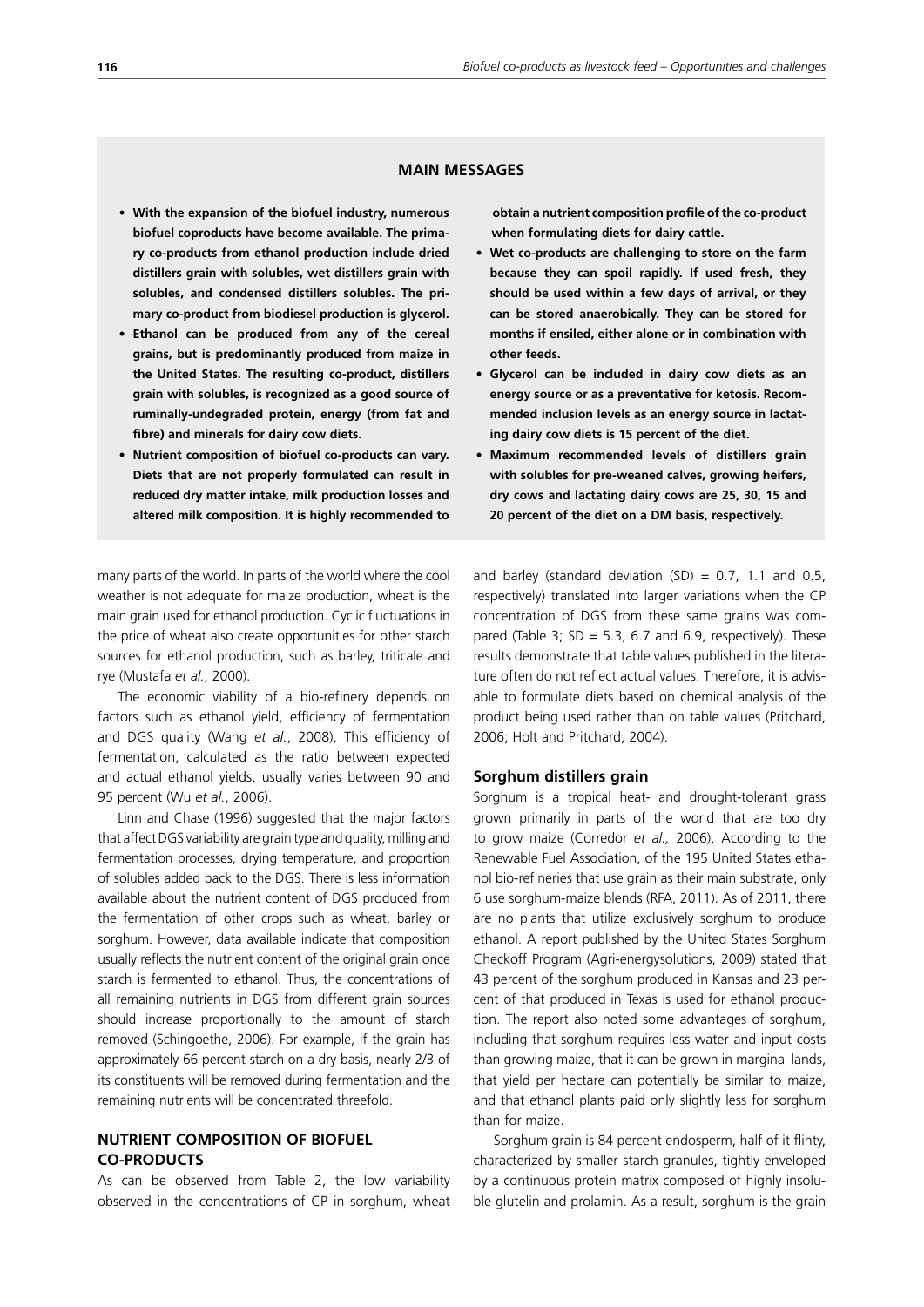|                             | <b>Maize</b>    | Sorghum         | Wheat           | <b>Barley</b>   | <b>Triticale</b> | Rye             |
|-----------------------------|-----------------|-----------------|-----------------|-----------------|------------------|-----------------|
| Nutrients (% of DM)         |                 |                 |                 |                 |                  |                 |
| <b>NDF</b>                  | $9.9 \pm 1.3$   | $13.8 \pm 6.2$  | $12.9 \pm 1.1$  | $19.8 \pm 1.6$  | $14.3 \pm 0.2$   | $16.5 \pm 2.3$  |
| <b>ADF</b>                  | $3.5 \pm 0.4$   | $5.2 \pm 0.9$   | $4.0 \pm 0.4$   | $6.9 \pm 0.4$   | $3.9 \pm 0.2$    | $5.2 \pm 2.4$   |
| Lignin                      | $0.7 \pm 0.4$   | $1.1 \pm 0.3$   | $1.2 \pm 0.4$   | $1.8 \pm 0.4$   | $1.1 \pm 0.2$    | $1.1 \pm 0.1$   |
| Starch                      | $73.8 \pm 1.0$  | $67.7 \pm 9.9$  | $66.9 \pm 2.3$  | $57.0 \pm 2.8$  | $64.9 \pm 3.4$   | $59.8 \pm 1.9$  |
| CP                          | $9.1 \pm 0.3$   | $10.9 \pm 0.7$  | $13.2 \pm 1.1$  | $12.3 \pm 0.5$  | $12.4 \pm 1.2$   | $11.1 \pm 1.8$  |
| Crude fat                   | $4.5 \pm 0.6$   | $3.3 \pm 0.3$   | $2.0 \pm 0.2$   | $2.1 \pm 0.1$   | $1.7 \pm 0.1$    | $1.6 \pm 0.2$   |
| Ash                         | $1.50 \pm 0.08$ | $1.8 \pm 0.26$  | $1.9 \pm 0.1$   | $2.9 \pm 0.3$   | $2.0 \pm 0.1$    | $1.9 \pm 0.2$   |
| Ca                          | $0.04 \pm 0.01$ | $0.04 \pm 0.02$ | $0.06 \pm 0.02$ | $0.07 \pm 0.01$ | $0.07 \pm 0.01$  | $0.07 \pm 0.03$ |
| P                           | $0.24 \pm 0.13$ | $0.34 \pm 0.01$ | $0.40 \pm 0.03$ | $0.41 \pm 0.03$ | $0.37 \pm 0.03$  | $0.36 \pm 0.02$ |
| S                           | $0.13 \pm 0.02$ | $0.11 \pm 0.01$ | $0.26 \pm 0.19$ | $0.14 \pm 0.02$ | $0.16 \pm 0.01$  | $0.14 \pm 0.04$ |
| Energy parameters (Mcal/kg) |                 |                 |                 |                 |                  |                 |
| <b>NEM</b>                  | $2.13 \pm 0.05$ | $1.98 \pm 0.04$ | $2.11 \pm 0.06$ | $2.15 \pm 0.18$ | 2.01             | 2.02            |
| <b>NEG</b>                  | $1.45 \pm 0.04$ | $1.31 \pm 0.01$ | $1.45 \pm 0.03$ | $1.35 \pm 0.01$ | 1.37             | 1.34            |
| <b>NEL</b>                  | $1.97 \pm 0.15$ | $1.85 \pm 0.09$ | $1.91 \pm 0.16$ | $1.80 \pm 0.17$ | $1.85 \pm 0.20$  | $1.89 \pm 0.12$ |

TABLE 2 **Composition of different cereal grains**

*Notes:* Nutrients: NDF = neutral-detergent fibre; ADF = acid-detergent fibre; CP = crude protein. Energy parameters: NEM = net energy for maintenance; NEG = net energy for gain; and NEL = net energy for lactation. Data are reported as means ± the standard deviation. *Sources*: Adapted from NRC, 2001; FEDNA, 2003; INRA, 2004; CNCPS, 2009.

most resistant to microbial fermentation (FEDNA, 2003). Consequently, this results in the lowest effective protein degradability of all cereal grains (INRA, 2004). Its concentration of starch and fat (67.7 and 3.3 percent, respectively) are slightly less than that of maize, which, together with greater fibre concentration, results in a lower net energy for lactation (NEL) content (1.85 Mcal/kg NEL) compared with maize DGS (1.97 Mcal/kg NEL).

Although with great variability between experiments, there has been more CP reported in sorghum DGS compared with maize DGS (34.1 vs 31.2 percent; Table 3), with a range between 24.4 and 45 percent. These variations were also observed among DGS produced in the same plant, albeit with different moisture contents. Depenbusch *et al.* (2009) reported CP contents of 45 percent for dried (92 percent DM) and 34 percent wet (36 percent DM) sorghum DGS. In the same experiment, however, the CP concentration between wet and dried maize DGS varied by only 3 percent.

The average fat values in sorghum DGS studied were similar to that of maize (11.3 vs 11.9 percent) in spite of a 26 percent lower fat content in sorghum than maize, which resulted in similar NEL values between both types of DGS (2.24 Mcal/kg). The percentage of starch and aciddetergent fibre (ADF) of sorghum DGS were greater than in maize DGS as a result of the greater resistance to degradation of the protein matrix that encapsulates the starch granules of the sorghum endosperm.

Wang *et al.* (2008) compared ethanol production characteristics of 70 sorghum varieties with different nutrient composition and physical properties. The average starch content varied between 64 and 74 percent, and had an efficiency of conversion to ethanol of 86 to 93.8 percent.

The authors also determined that variations in ethanol yields could be as high as 7.4 percent, particularly due to negative effects on fermentation efficiency caused by high amylose concentration in some varieties. There were no significant differences due to grain colour, except for brown tannin-containing varieties. Results with those varieties confirmed that high-tannin genetic lines are not suitable for ethanol production. These experiments demonstrate the importance for ethanol plants of adequate selection of the substrate to be used for fermentation. The darker colour of sorghum DGS, often mistakenly identified with excessive heating during drying (Maillard reaction), is frequently due to the darker colour of the variety of sorghum, which can reduce their acceptability in the market.

#### **Wheat distillers grain**

Wheat is considered as one of the main ethanol-producing crops in the EU (FAOSTAT data) with almost one-third of the bio-refineries using it as the sole substrate (Table 1). In North America, western Canada produces over 500 million litres of ethanol each year from over 1.3 million tonnes of wheat or wheat-maize blends (University of Saskatchewan, 2009). Half of the bio-refineries located in Canada, use wheat as the sole substrate or together with other cereal grains (Table 1). In contrast, the United States has only one ethanol plant that uses wheat as part of its substrates, located in Texas (RFA, 2011).

Wheat is classified as hard or soft, depending on the physical hardness of the endosperm and its resistance to grinding (Hruskova and Svec, 2009; Saunders, 2009). Grain hardness does not affect ethanol yield (Swanston *et al.,* 2007), but wheat varieties with harder endosperm are associated with processing problems (Dexter and Edwards,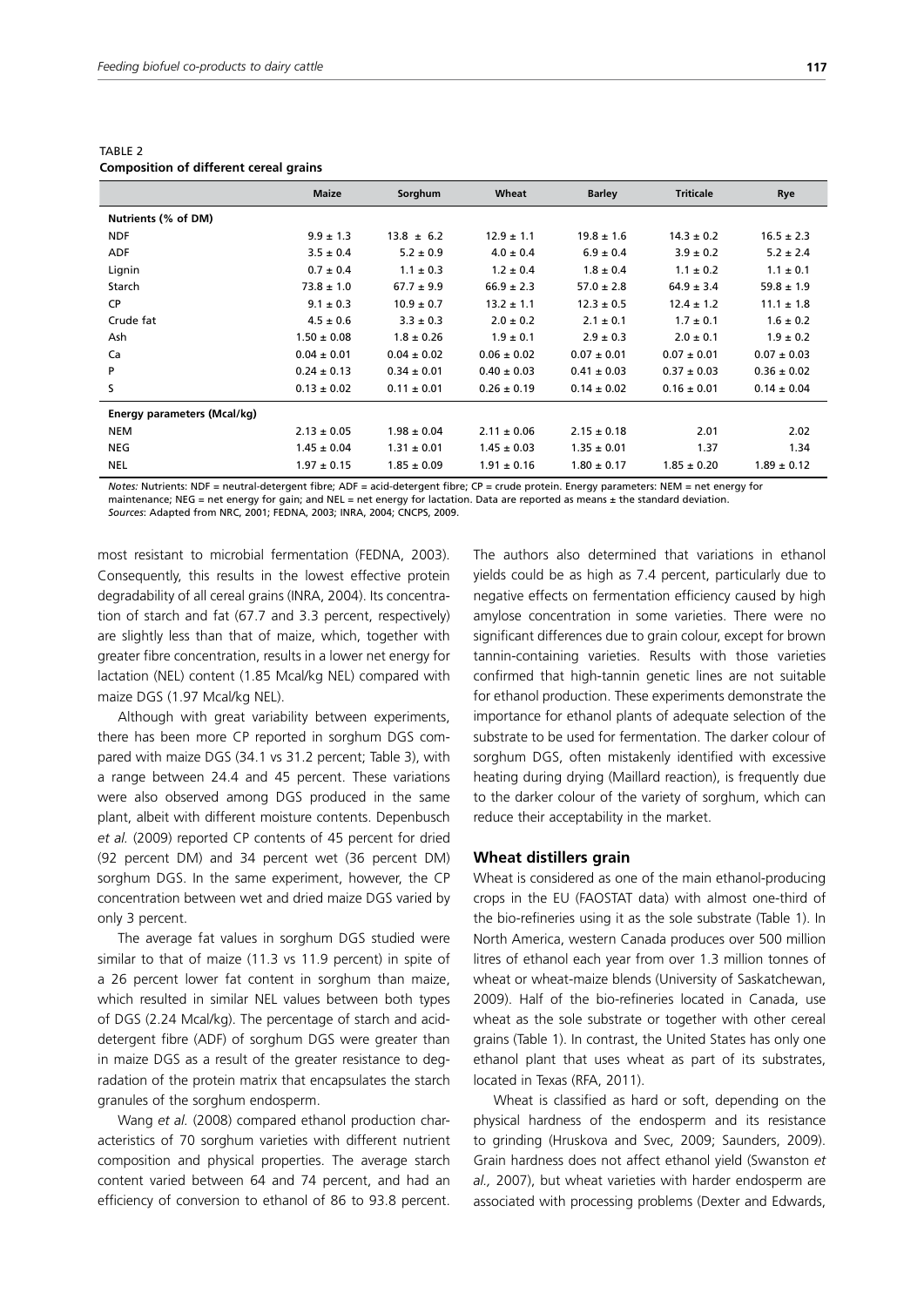| <b>Item</b>         | <b>Maize</b><br><b>DDGS</b> | Sorghum<br><b>DDGS</b> | Wheat<br><b>DDGS</b> | <b>Barley</b><br><b>DDGS</b> | <b>Triticale</b><br><b>DDGS</b> | Rye<br><b>DDGS</b> |
|---------------------|-----------------------------|------------------------|----------------------|------------------------------|---------------------------------|--------------------|
|                     |                             |                        |                      |                              |                                 |                    |
| Nutrients (% of DM) |                             |                        |                      |                              |                                 |                    |
| <b>NDF</b>          | $40.1 \pm 26.1$             | $38.3 \pm 10.7$        | $43.4 \pm 17.3$      | $60.9 \pm 17.9$              | $40.6 \pm 17.4$                 | 70.C               |
| <b>ADF</b>          | $18.9 \pm 7.5$              | $22.7 \pm 7.9$         | $18.0 \pm 4.7$       | $28.5 \pm 3.8$               | $15.6 \pm 3.2$                  | $19.8 \pm 0.1$     |
| Lignin              | $3.8 \pm 4.8$               | <b>NA</b>              | $5.8 \pm 1.5$        | $7.0 \pm 1.6$                | $5.5 \pm 0.3$                   | 7.10               |
| Starch              | $5.0 \pm 3.5$               | $8.8 \pm 2.0$          | $3.6 \pm 1.7$        | $1.1 \pm 0.7$                | $5.1 \pm 3.4$                   | 9.70               |
| CP                  | $31.2 \pm 1.1$              | $34.1 \pm 5.3$         | $38.6 \pm 6.7$       | $24.7 \pm 6.9$               | $30.6 \pm 0.5$                  | $29.3 \pm 0.7$     |
| ADICP (%CP)         | $9.9 \pm 1.0$               | <b>NA</b>              | $7.1 \pm 2.3$        | $16.5 \pm 2.0$               | $10.7 \pm 6.4$                  | 6.5                |
| Crude fat           | $11.9 \pm 2.1$              | $11.3 \pm 2.1$         | $5.4 \pm 1.8$        | $5.7 \pm 0.5$                | $7.0 \pm 2.0$                   | $3.9 \pm 0.9$      |
| Ash                 | $4.9 \pm 3.8$               | $2.3 \pm 0.5$          | $4.3 \pm 1.4$        | $4.2 \pm 0.2$                | $4.0 \pm 1.9$                   | $3.4 \pm 1.7$      |
|                     |                             |                        |                      |                              |                                 |                    |

 $\rm Ca$  0.10  $\pm$  3.46 0.10 0.10  $\pm$  0.03 0.20 0.10  $\pm$  0.90 0.16 P 0.78  $\pm$  0.06 0.78  $\pm$  0.31 0.96  $\pm$  0.10 0.80 0.81 0.80 0.81 0.80 S 0.59 ± 0.18 0.66 0.44 ± 0.06 NA NA NA

NEM 2.38 2.49 2.23 ± 0.21 1.87 2.48 2.26 NEG 1.69 ± 0.01 1.73 1.56 ± 0.21 1.24 1.75 1.58 NEL 2.28 ± 0.02 2.24 2.08 ± 0.20 1.73 2.10 2.12

## TABLE 3

**Energy parameters (Mcal/kg)**

*Notes:* Nutrients: NDF = neutral-detergent fibre; ADF = acid-detergent fibre; CP = crude protein; ADICP = acid-detergent-insoluble CP. Energy parameters: NEM = net energy for maintenance; NEG = net energy for gain; and NEL = net energy for lactation. Data are reported as mean ± the standard deviation. NA= not available.

*Sources:* For maize distillers grain data adapted from Shelford and Tait, 1986; Weiss *et al.*, 1989; Lodge *et al.,* 1997; Al-Suwaiegh *et al.,* 2002; Greter *et al.,* 2008; Urriola *et al.,* 2009; Depenbusch *et al.,* 2009; Nuez-Ortin and Yu, 2009; May *et al.,* 2010; McKeown *et al.,* 2010; Oba *et al.,* 2010; Van De Kerckhove, 2010. For sorghum distillers grain data adapted from Lodge *et al.,* 1997; Al-Suwaiegh *et al.,* 2002; Urriola *et al.,* 2009; Depenbusch *et al.,* 2009; and May *et al.,* 2010. For wheat distillers grain data adapted from Boila and Ingalls, 1994; Ojowi *et al.,* 1997; Mustafa *et al.,* 2000; Beliveau and McKinnon, 2008; Gibb, Hao and McAllister, 2008; Nuez-Ortin and Yu, 2009; Penner, Yu and Christensen, 2009; Au *et al.,* 2010; McKeown *et al.,* 2010; Zhang, 2010; Van De Kerckhove, 2010. For barley distillers grain data adapted from Wu, 1986; Weiss *et al.,* 1989; Sosulski *et al.,* 1997; Mustafa, McKinnon and Christensen, 2000; and Mustafa *et al.,* 2000. For triticale distillers grain adapted from Mustafa *et al.,* 2000; Greter *et al.,* 2008; Au *et al.,* 2010; McKeown *et al.,* 2010; and Oba *et al.,* 2010. For rye distillers grain data adapted from Shelford and Tait, 1986; Wang *et al.,* 1998; Mustafa *et al.,* 2000.

1998). Higher starch content (not hardness) in soft compared with hard wheat (even greater than 6 percent; INRA, 2004), is the main reason for higher ethanol yield. This was further demonstrated by Zhao *et al.* (2009) in research with 30 American wheat cultivars of different types. These authors found that soft had proportionately greater starch content than hard wheat, with averages of 65.2 and 61.1 percent, respectively, resulting in greater ethanol yields for soft compared with hard wheat (433 vs 408 litres per ton, respectively). In addition, yields per hectare are generally greater for soft wheat varieties (ERS, 2008), making them ideal substrates for ethanol production.

The lower concentration of fat in wheat DGS compared with maize and sorghum has resulted in lower NEL values in several experiments (Table 3). The average CP concentration was variable, with a range between 26.4 and 45.8 percent. This reflects differences in protein concentration of the original grain. From analyses of seven commercial soft wheat cultivars, Zhao *et al*. (2009) found CP values between 9.6 and 14.7 percent. These differences in protein concentration of the original grain were carried over to the resultant wheat DGS, where CP content ranged from 28.2 to 37.6 percent.

In addition to the grain texture (soft or hard), there are other factors that influence the CP content of wheat, such as season (winter or spring) and amount of nitrogen fertilizer used. Slaughter, Norris and Hruschka (1992) evaluated the differences between United States Hard Red Winter (HRW) and United States Hard Red Spring (HRS) wheat over a threeyear period, and found that HRS had less CP (12.7 percent) than HRW (15.4 percent). Kindred *et al.* (2008) noted that protein concentration in the grain increased by 4.9 percent and starch decreased by 2.3 percent when the cultivar was fertilized with 240 kg N/ha, and this is the main reason why CP concentration in wheat DGS is highly variable.

#### **Barley distillers grain**

Barley ranks fourth among all cereal grains produced in the world, with nearly 6 percent of the total (FAOSTAT data). In spite of its importance, there are no bio-refineries that use it as the single grain (Table 1). Of the 237 ethanol plants in North America and the EU that use cereal grains, only five use barley as part of their substrate (RFA, 2011; ePURE, 2010; CRFA, 2010).

Barley has an external fibrous coating (pericarp) that constitutes 18 percent of the total weight of the grain, and is three times greater than the fibrous coating in maize or sorghum (FEDNA, 2003). Barley's pericarp is lignified and abrasive because of the presence of silica in the epidermis. The high fibre concentration of barley results in lower starch and NEL concentration than most other cereals. Most of the fibre in barley is bound by β-glucans in concentrations that vary between 3 and 7 percent (Griffey *et al.*, 2010) depending on the cultivar, region of origin and climate. The average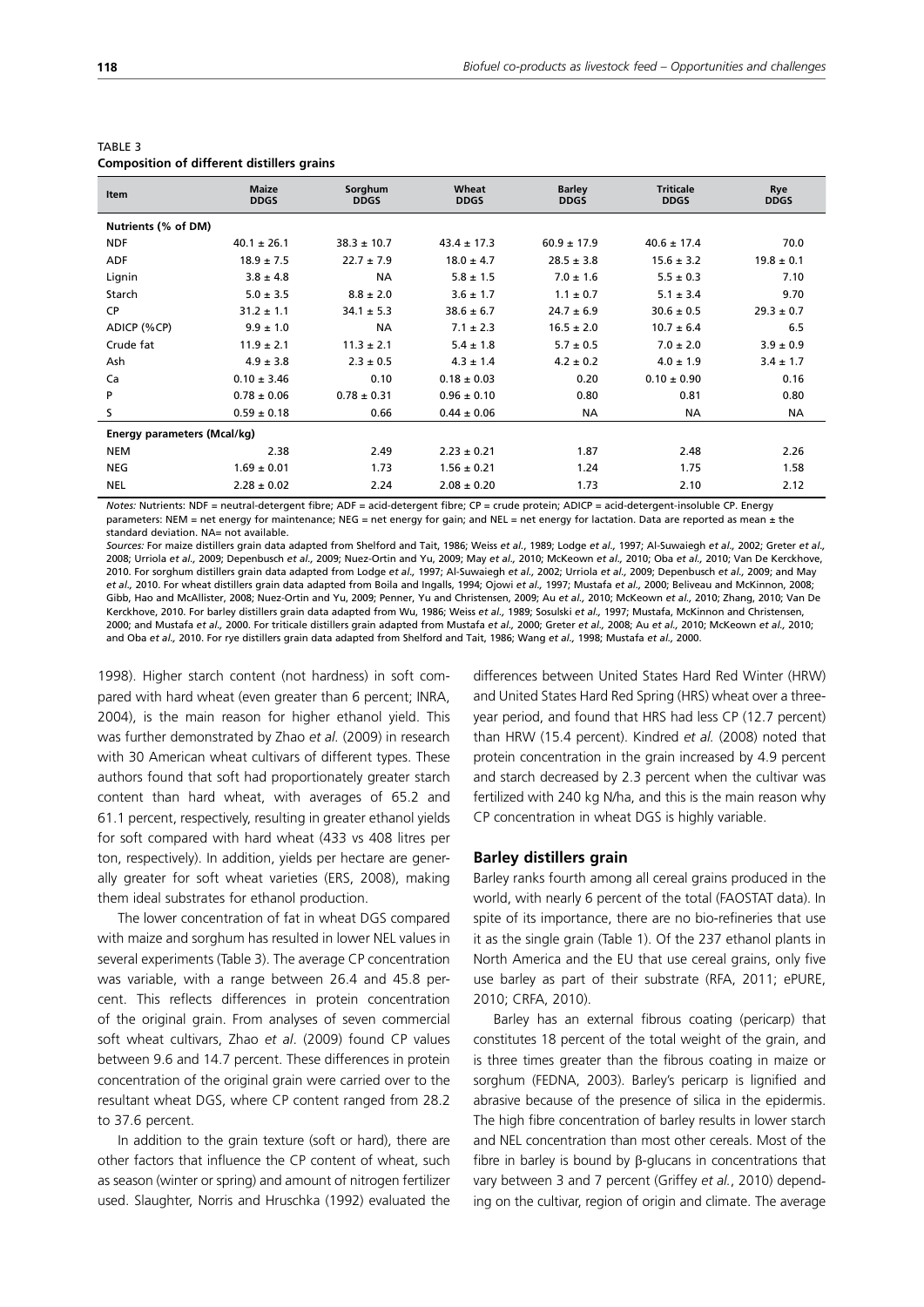concentration of β-glucans in barley is higher than in wheat, maize and rye (FEDNA, 2003). In ethanol production, while the mash is being prepared, β-glucans solubilize and increase viscosity considerably. A combination of two enzymes, β-glucanase and β-glucosidase, has been used to reduce this problem (Nghiem *et al.*, 2010). The former hydrolyses soluble β-glucans into oligosaccharides and reduces the overall viscosity of the mash. The latter converts non-fermentable oligosaccharides formed during β-glucans hydrolysis to glucose, allowing an ethanol yield of 402 litres per ton.

Barley genotypes can be classified as hull-less or hulled based on the ease of removal of the outer coating. Hullless or "naked barley" differs from traditional hulled barley in that the loose outer protective cover (husk) is easily removed during combine threshing and cleaning of the grain (Griffey *et al.*, 2010). The use of "hulled barley" as an alternative to maize in ethanol production has been limited due to its low starch content, high fibre content, abrasive nature of its hull due to high silica content, and the presence of β-glucans (Hicks *et al.* 2005). In fact, of the five research studies from which information on DGS from barley was obtained (Table 3), none utilized DGS produced exclusively from barley in commercial bio-refineries. Mustafa, McKinnon and Christensen (2000) and Weiss *et al.* (1989) used barley DGS originating in commercial biorefineries but blended them with other cereals to avoid flow problems at the ethanol plant. The remaining studies (Mustafa *et al.*, 2000; Wu, 1986; Sosulski *et al.*, 1997) used laboratory-scale fermenters. The lack of homogeneity in the fermentation process resulted in high variability in DGS composition, particularly for fibre and protein, with values ranging from 38.0 to 79.2 percent for NDF and 15.2 to 32.6 percent for CP.

The high fibre content in "hulled barley" dilutes the overall starch concentration to between 50 and 55 percent (Sohn *et al.*, 2007). The removal of the fibre coating in the "hull-less varieties" results in a greater starch content (60– 75 percent; Bhatty, 1999), making them more profitable for the ethanol industry. Similarly, their protein and β-glucans contents are also greater. Ingledew *et al.* (1995) showed that the DGS from hull-less varieties had 34.5–36.4 percent CP, while the hulled had 24.2 percent and wheat DGS had 34.3 percent. Unfortunately, when the hull-less varieties lose the hull, they yield less tonnage of grain per hectare, reason enough to be viewed less favourably by grain producers (Hicks *et al.* 2010).

One alternative when using hull-less barley is to process the grain to eliminate hull and bran before fermentation, and by doing so reduce the non-fermentable components. Sosulski *et al.* (1997) obtained a 10 percent increase in the starch concentration of the flour and a reduction in more than 17 percent in the production of DGS by eliminating 21.7 percent of the hull and bran. In addition, the CP concentration increased by 24 percent in DGS obtained from unprocessed barley, and up to 32.3 percent in DGS derived from pre-processed grain. These experiments demonstrated that barley could be considered as a potential substrate for ethanol if high-starch varieties are used, together with preprocessing and enzyme addition during the process. Thus, barley could result in DGS with higher protein concentration and with an amino acid profile different from maize DGS.

#### **Triticale distillers grain**

First bred experimentally in Europe during the late 19th century, triticale is a hybrid of wheat (*Triticum)* and rye (*Secale*). The initial objective was to combine the high energy and protein concentration of wheat grain with the agronomic rusticity and protein quality of rye (FEDNA, 2003). The cultivars tolerate acid soils and drought, and have been grown with success almost any place where the parental species are cultivated (Varughese, Pfeiffer and Pena, 1997). World production of triticale is led by Poland, Germany and France, and is the least of all cereal grains under consideration, representing only 0.63 percent of the total (FAOSTAT data). Two of the four plants that use triticale are in Germany, and one each in Czechoslovakia and Sweden.

Similar to rye, triticale has high pentosan content, although the studies that evaluated its fermentation to ethanol (Wang *et al.,* 1997, 1998) did not include enzymes to reduce the viscosity of the fermentation mash. In spite of lower starch concentration, triticale's greater content of free sugars can make up for the difference during fermentation, with similar ethanol yields similat to wheat.

The average concentration of NDF, fat, starch and protein in triticale is midway between those for wheat and rye, although tending to be more similar to wheat (Table 2). The average protein concentration of triticale DGS obtained from the five experiments reported (Table 3) shows very little variability and is very close to rye DGS and quite different from wheat DGS. In spite of the crude fat concentration of triticale being intermediate between wheat and rye, the fat concentration of triticale DGS (7.0 percent) is higher than that of the DGS from these two grains.

#### **Rye distillers grain**

Rye originated in Asia, but due to its great resistance to frost and drought it has primarily been cultivated in northern Europe. World production of rye represents only 0.73 percent of the world production of cereal grain. This crop has always been important in countries such as Germany, which produced almost one-fourth of total world production (FAOSTAT data). In fact, two of the four plants in the world that use rye as part of its substrate for ethanol production are located in Germany, with the remaining two in Lithuania and Canada (RFA, 2011; ePURE, 2010; and CRFA, 2010).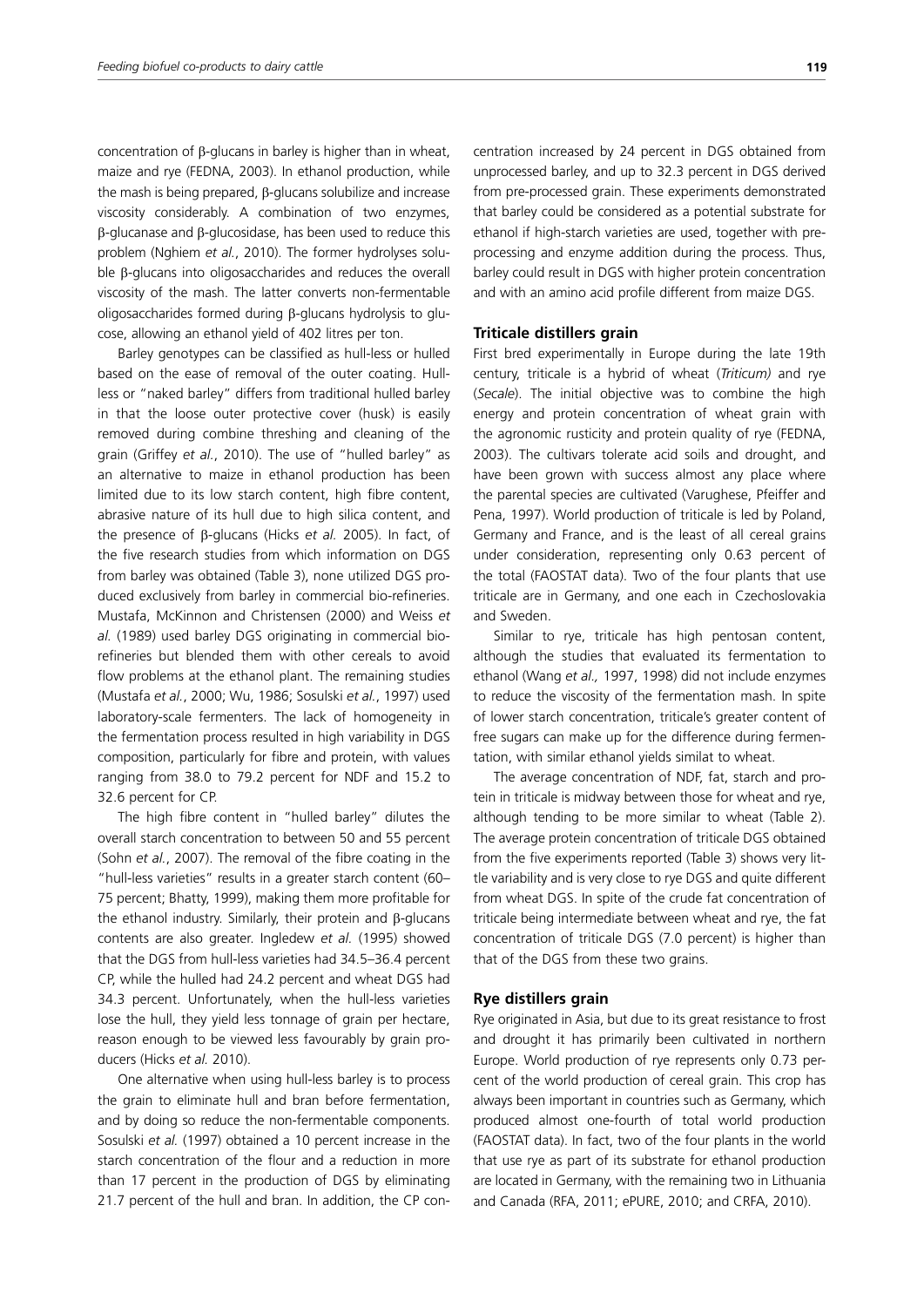Rye has 11–13 percent pericarp, so although not as much as barley it is nevertheless more than twice (6 percent) that of sorghum or maize (FEDNA, 2003). This results in NDF and starch concentrations of 16.5 percent and 59.8 percent, respectively (Table 1). Its protein content is higher than both sorghum and maize, although lower compared with the other grains. Compared with other grains, rye has a higher concentration of soluble and insoluble pentosans (8.7 percent vs 6 percent in barley, wheat and oats) and an average concentration of β-glucans (2.4 percent). In addition, rye pentosans differ from those of other grains in their chemical structure, such as greater proportions of soluble pentosans, β-1-3 links and molecular weights (FEDNA, 2003). This results in a greater tendency to form solutions of high viscosity in concentrated flour-water slurries, which leads to stirring and pumping problems during mashing and fermentation (Wang *et al.,* 1997, 1998).

There are very few studies where the viability of rye as a substrate for ethanol production has been tested. Four trials performed at the University of Saskatchewan (Wang *et al.*, 1997, 1998; Sosulski *et al.,* 1997; Sosulski and Sosulski, 1994) studied the parameters of fermentation of several cereal grains and published values for efficiency of fermentation and ethanol yields of rye and triticale similar to those obtained for wheat, and superior to those obtained for barley. The protein concentration of rye DGS is higher than that of barley DGS (29.3 vs 24.6 percent) but slightly lower than those obtained from triticale and maize DGS (Table 3). Rye DGS has the advantage of being very uniform. The value reported for NDF (Table 3) is derived exclusively from the work of Mustafa *et al.* (2000), where they analysed the composition of wheat, rye, triticale and barley DGS. The NDF concentration from triticale, wheat and barley DGS observed in this experiment were more than 20 percentage points lower than for rye DGS.

#### **Maize distillers grain**

Ethanol co-products commonly fed to dairy cattle include dried distillers grain with solubles (DDGS), wet distillers grain with solubles (WDGS), modified wet distillers grain with solubles (MWDGS), and condensed distillers grain solubles (CDS). When formulating diets for dairy cattle, accurate chemical composition analysis of ethanol coproducts is critical. Laboratory testing of purchased DGS is highly recommended because nutrient profiles of DGS can vary considerably between and within ethanol plants.

Chemical composition of maize ethanol co-products can be influenced by factors such as grain quality, milling process, fermentation process, drying temperature and amount of solubles blended back into wet DGS before drying. The chemical composition of DDGS and CDS varies considerably (Table 4). Therefore, depending on the ratio of distillers grain to CDS in the final product, the nutrient profiles of DDGS, WDGS and MWDGS can also vary considerably (Cao, Anderson and Kalscheur, 2009). In addition, ethanol has been produced from many types of grains (maize, barley, wheat, triticale and sorghum) and this can significantly alter the nutrient profile of the DGS produced, reflecting the nutrient profile of the original feedstock.

Currently, the DGS commonly fed has a greater protein concentration than what was reported 20 years ago (NRC, 1989). The latest edition (7th) of the Nutrient Requirements of Dairy Cattle (NRC, 2001) lists crude protein (CP) at 29.7 percent for maize DDGS, a number similar to values reported by commercial laboratories. According to data reported by Dairy One Forage Labs (Table 4), the average CP for DDGS is around 31 percent, but ranges from 27 to 35 percent.

Of particular interest to dairy nutritionists is that DDGS is a good source of rumen-undegraded protein (RUP). Rumen-undegraded protein values can vary depending on the method used to evaluate degradability, which needs to be considered when comparing RUP values of various feed sources. *In situ* reported RUP values for distillers grain ranged from 40 percent to 67 percent (Kleinschmit *et al.* 2007a; Cao, Anderson and Kalscheur, 2009; Mjoun *et al.,* 2010b). In these trials, DDGS had greater RUP than did WDGS (62.0 vs 46.9 percent), and RUP decreased as solubles inclusion in the final product increased (Cao, Anderson and Kalscheur, 2009). Kleinschmit *et al.* (2007a) evaluated five different sources of DDGS and found that RUP varied from 59.1 to 71.7 percent. Mjoun *et al.* (2010b) evaluated 3 types of DDGS and found RUP varied from 52.3 to 60.4 percent. Both studies (Kleinschmit *et al.* 2007a; Mjoun *et al.* 2010b) included DDGS and WDGS samples and both confirmed that WDGS had greater protein degradability. Some of the rumen degradable protein (RDP) in maize is altered in the fermentation process to produce ethanol; therefore the protein remaining in DDGS is expected to have greater RUP than the original maize. The lower RUP values observed for WDGS were probably due to the absence of drying and possibly greater quantities of solubles returned to the WDGS compared with DDGS.

Protein quality in DDGS can be good, although as with most maize products, lysine is the first limiting amino acid for milk production under many dietary situations. Very high RUP (e.g. >80 percent of CP) in DDGS usually results from heat damaged, indigestible protein. Heat damaged protein may be indicated by a high acid-detergent insoluble CP value, although in DDGS there is no clear relationship between acid-detergent insoluble CP and protein digestibility as in some other feeds. This is more than likely due to the fact that the Maillard reaction is a function not only of temperature and moisture, but also length of time during which the feed is exposed to high temperatures. Extensive heating creates darker DDGS and is believed to decrease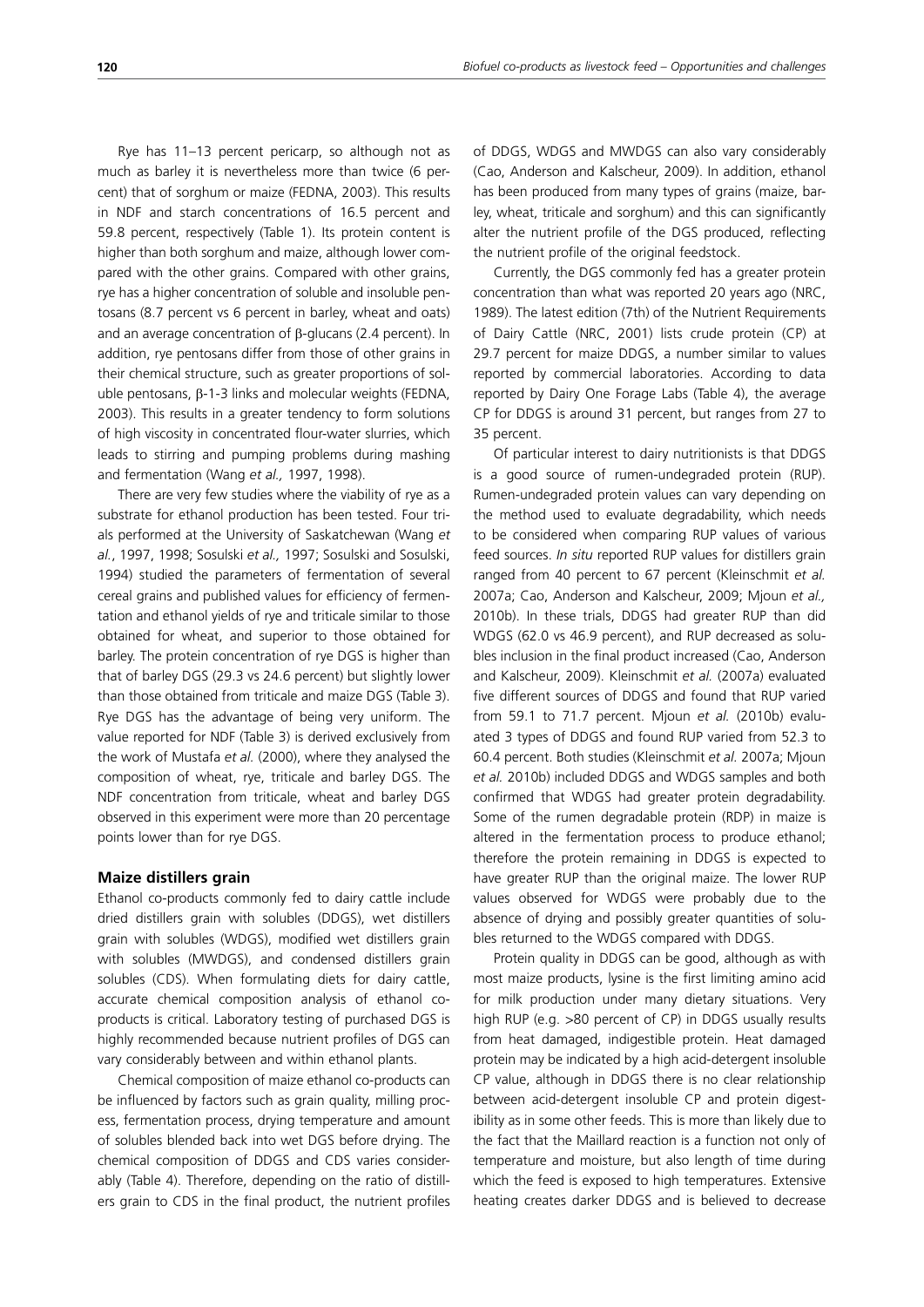| TABLE |  |
|-------|--|
|-------|--|

**Composition of dried distillers grain with solubles (DDGS), wet distillers grain with solubles (WDGS), modified wet distillers grain with solubles (MWDGS) and condensed distillers solubles (CDS)**

|                                    | DDGS (1989) <sup>(1)</sup> | DDGS (2001) <sup>(2)</sup> | DDGS <sup>(3)</sup> | WDGS <sup>(4)</sup> | MWDGS <sup>(5)</sup> | CDS <sup>(6)</sup> |
|------------------------------------|----------------------------|----------------------------|---------------------|---------------------|----------------------|--------------------|
| Nutrients (% of DM)                |                            |                            |                     |                     |                      |                    |
| DM $(%$ $\mathcal{A}$ as is)       | 92                         | 90.2                       | $88.1 \pm 6.18$     | $33.4 \pm 12.98$    | 48.3                 | 31.9               |
| CP                                 | 25                         | 29.7                       | $31.2 \pm 4.3$      | $30.1 \pm 9.4$      | 28.2                 | 20.2               |
| SP (% of CP)                       |                            | —                          | $16.7 \pm 7.1$      | $22.4 \pm 14.6$     | 16.1                 | 63.8               |
| <b>ADICP</b>                       |                            | 5.0                        | $4.4 \pm 2.1$       | $3.7 \pm 2.1$       | 1.3                  | 0.6                |
| <b>NDICP</b>                       |                            | 8.6                        | $9.5 \pm 2.9$       | $8.3 \pm 3.6$       | 1.9                  | 1.8                |
| <b>NDF</b>                         | 44                         | 38.8                       | $34.0 \pm 4.7$      | $31.2 \pm 8.9$      | 24.4                 | 4.0                |
| <b>ADF</b>                         | 18                         | 19.7                       | $16.8 \pm 3.5$      | $15.4 \pm 5.2$      | 8.6                  | 1.9                |
| Lignin                             | 4                          | 4.3                        | $5.1 \pm 1.7$       | $4.8 \pm 1.6$       | 5.3                  | 0.4                |
| Starch                             |                            |                            | $5.3 \pm 4.1$       | $5.5 \pm 8.5$       | 7.3                  | 5.3                |
| Crude fat                          | 10.3                       | 10.0                       | $12.6 \pm 3.2$      | $12.7 \pm 3.8$      | 12.0                 | 17.9               |
| Ash                                | 4.8                        | 5.2                        | $5.9 \pm 1.1$       | $5.5 \pm 1.6$       | 5.9                  | 9.6                |
| Ca                                 | 0.15                       | 0.22                       | $0.08 \pm 0.19$     | $0.08 \pm 0.17$     | 0.06                 | 0.10               |
| P                                  | 0.71                       | 0.83                       | $0.88 \pm 0.17$     | $0.85 \pm 0.18$     | 0.88                 | 1.55               |
| Mg                                 | 0.18                       | 0.33                       | $0.32 \pm 0.07$     | $0.32 \pm 0.09$     | 0.41                 | 0.68               |
| Κ                                  | 0.44                       | 1.10                       | $1.05 \pm 0.26$     | $0.99 \pm 0.30$     | 1.25                 | 2.23               |
| Na                                 | 0.57                       | 0.30                       | $0.19 \pm 0.20$     | $0.17 \pm 0.13$     | 0.36                 | 0.36               |
| S.                                 | 0.33                       | 0.44                       | $0.64 \pm 0.18$     | $0.58 \pm 0.15$     | 0.79                 | 1.07               |
| <b>TDN</b>                         | 88                         | 79.5                       | $83.0 \pm 5.0$      | $84.8 \pm 5.1$      |                      | 101.9              |
| <b>Energy parameters (Mcal/kg)</b> |                            |                            |                     |                     |                      |                    |
| <b>NEL</b>                         | 2.04                       | 1.97                       | 2.06                | 2.10                |                      | 2.58               |
| <b>NEM</b>                         | 2.18                       | 2.07                       | 2.17                | 2.22                |                      | 2.78               |
| <b>NEG</b>                         | 1.50                       | 1.41                       | 1.49                | 1.53                |                      | 1.99               |

*Notes:* Nutrients: DM = dry matter; NDF = neutral-detergent fibre; ADF = acid-detergent fibre; CP = crude protein; SP = soluble protein; ADICP = acid-detergent-insoluble CP; NDICP = neutral-detergent-insoluble CP; TDN = total digestible nutrient. Energy parameters: NEM = net energy for maintenance: NEG = net energy for gain; and NEL = net energy for lactation. Data are reported as mean  $\pm$  the standard deviation *Sources:* (1) NRC, 1989. (2) NRC, 2001. (3) Analysed by Dairy One Forage Lab (http://www.dairyone.com) from May 2000 to April 2011. Number of samples from 2501 to 6702 depending on nutrient analysed. (4) Analysed by Dairy One Forage Lab (http://www.dairyone.com) from May 2000 to April 2011. Number of samples of WDGS from 1035 to 2206 depending on nutrient analysed. (5) MWGS analysis is from two samples evaluated at South Dakota State University. (6) Analysed by Dairy One Forage Lab (http://www.dairyone.com) from May 2000 to April 2011. Number of samples of CDS from 103 to 757 depending on nutrient analysed.

the concentration of digestible lysine as this amino acid is very sensitive to high temperatures (Boucher *et al.,* 2009). It should be noted that the type of grain and the amount of solubles added back to distillers grain can also create darker products without necessarily reducing amino acid availability. Recently, Mjoun *et al.* (2010b) evaluated the intestinal digestibility of protein of four distillers grain products (conventional DDGS, reduced-fat DDGS, high-protein DDG and MWDGS) and found that, while these products were slightly less digestible than soybean products (92.4 and 97.7 percent, respectively), their digestibility values were greater than the 80 percent RUP digestibility used in feed formulation models such as NRC (2001). Intestinal digestibility of the essential amino acids exceeded 92 percent across all feedstuffs, with the exception of lysine, where distillers grain were less (84.6 percent) compared with soybean feedstuffs (97.3 percent) (Mjoun *et al.*, 2010b).

Neutral-detergent fibre (NDF) concentrations in maize DDGS are often between 30 and 40 percent of DM, but can vary considerably between individual ethanol plants. Some newer DDGS samples have been reported to have concentrations of NDF considerably lower than NRC values (NRC, 2001; Robinson, Karges and Gibson, 2008). Although DDGS contains a considerable amount of NDF, this fibre should not be considered a source of physicallyeffective fibre in diets. Because the maize is ground prior to fermentation to produce ethanol, the resulting DDGS has very small particle size (Kleinschmit *et al.,* 2007a). Replacing forage fibre with non-forage fibre provided by DDGS can create unfavourable fermentation in the rumen and potentially result in milk fat depression (Cyriac *et al.,* 2005). While fibre provided by DDGS is a good source of energy, it should not replace forage fibre in diets of high producing dairy cows.

Maximizing the fermentation of starch to ethanol is always the goal of ethanol production; however, there is usually some starch remaining in distillers grain. During the 1980s and 1990s, starch in DDGS was determined to be 10–15 percent (Belyea *et al.,* 1989; Batajoo and Shaver, 1998). Most samples from newer fuel ethanol plants contained 4–6 percent starch, with some samples greater than 8 percent (Mjoun *et al.*, 2010b). Improved processes to ferment starch to ethanol is most likely the reason for decreased starch concentrations in DDGS.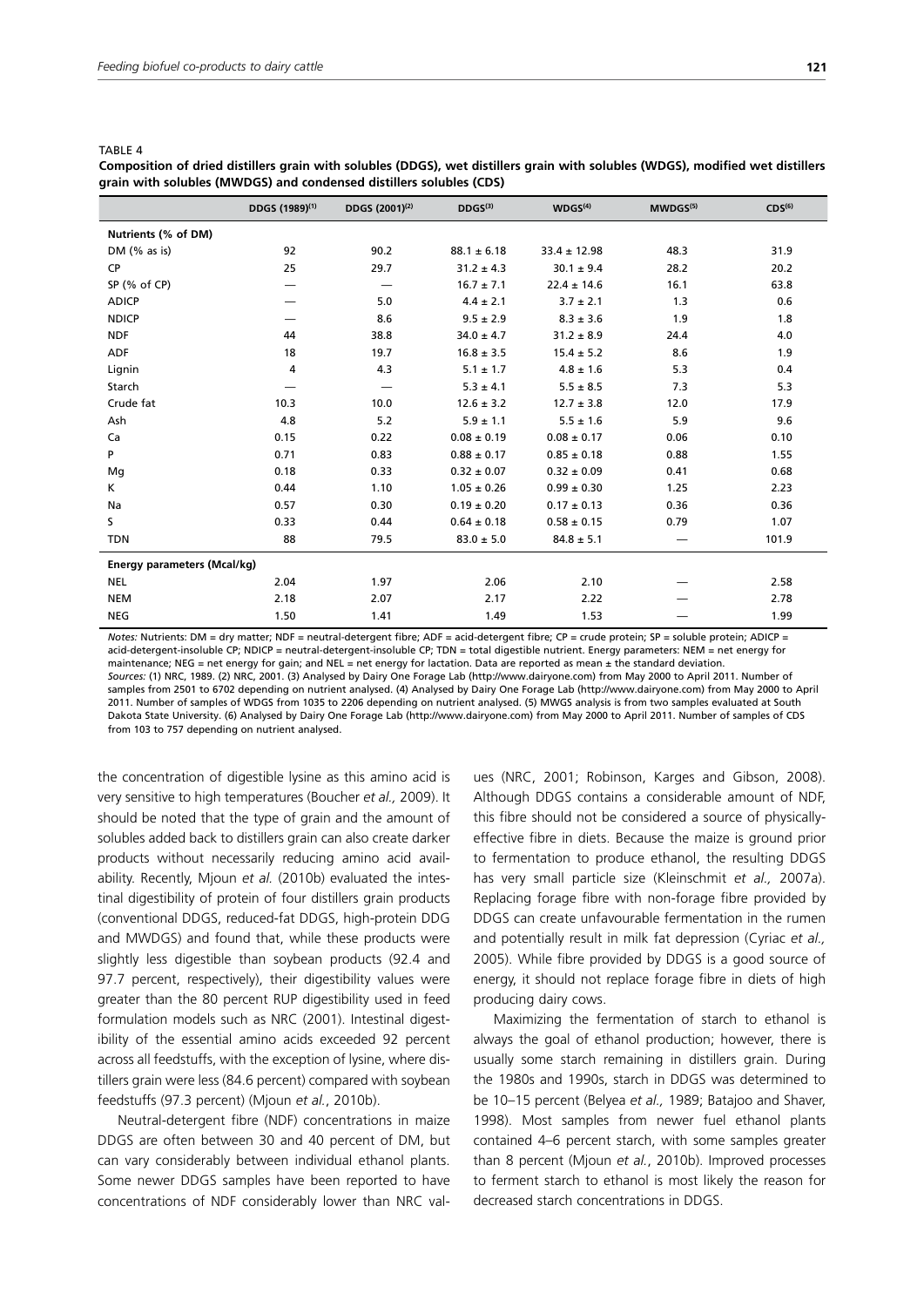One concern of nutritionists is that the concentration of fat in distillers grain can vary greatly, and potentially exceed 12 percent, which is much greater than values reported in NRC (2001). The fat in DDGS is high in unsaturated fatty acids, predominantly linoleic acid (C18:2), reflecting the composition of maize oil (Elliot *et al.,* 1993). Dried or wet distillers grain that contain greater proportions of CDS result in greater concentrations of fat in the final product (Cao, Anderson and Kalscheur, 2009). Also, the method of analysis can significantly affect the crude fat value (Cao, Anderson and Kalscheur, 2009). A recent study that evaluated methods for crude fat analysis recommended the use of petroleum ether when analysing DDGS (Thiex, 2009).

High concentrations of unsaturated fatty acids are a concern when including DDGS in diets for lactating dairy cows because the presence of unsaturated fatty acids can increase incomplete biohydrogenation in the rumen, which has been related to observed milk fat depression. However, if diets are formulated to provide sufficient amounts of physically-effective fibre, increasing the concentration of polyunsaturated fatty acids will not necessarily result in milk fat depression (Ranathunga *et al.,* 2010).

Environmental concerns regarding excessive phosphorus (P) has increased the awareness of phosphorus concentrations in DDGS. Most DDGS contain between 0.65 and 0.95 percent P and this value increases with the amount of CDS added to the distillers grain with no solubles (Table 4). Even though DDGS protein is relatively undegraded in the rumen, phosphorus has been shown to be highly available (Mjoun *et al.,* 2008). Fortunately, high producing dairy cows often need some supplemental P, therefore inclusion of DDGS can replace more expensive inorganic sources. The greatest concern of feeding DDGS will be in regions of the United States where soils are already high in P. In order to minimize excess P in manure, diets should be formulated close to the animal's requirement (NRC, 2001). The other mineral that can be highly variable is sulphur (S). Although an average S concentration in DDGS is about 0.64 percent (Table 4), it has exceeded 1.0 percent in some samples. Distillers grain products with greater concentrations of CDS often contain greater S concentrations (Cao, Anderson and Kalscheur, 2009). Though rarely reported in dairy cattle, excessive S concentrations in feed and water can result in central nervous system disorders, which can lead to poor performance or death.

Distillers grain available today usually contain more energy than indicated by the NRC reference values. Birkelo, Brouk and Schingoethe (2004) determined the energy value of WDG for lactating cows. In this study, digestible energy, metabolizable energy and NEL of WDG were 4.09, 3.36, and 2.27 Mcal/kg, respectively, which were 7 to 11 percent, and 10 to 15 percent higher than previously published values reported in NRC (1989) and NRC (2001) (Table 4). These higher energy values are probably attributable to increased fat concentration, as well as greater digestible fibre measured in DGS products than assumed by NRC (2001).

## **Amino acid composition of distillers grain from different grains**

Tables 5 and 6 show the essential amino acid (EAA) composition of cereal grains and distillers grain obtained from them as a percent of the CP (values for rye distillers grain could not be found at the time of writing). The extent of heating during drying affects the availability of the amino acids in the co-products. Lysine is particularly affected because of the greater exposure and susceptibility to the Maillard reaction of the epsilon amino group of this amino acid. These effects were corroborated experimentally with greater total amino acid concentration (particularly lysine) in wet compared with dried distillers grain derived from both barley (Weis *et al.*, 1989) and maize (Kleinschmit *et al.,* 2007a).

The amino acid composition of milk protein can be used as an indicator of the ideal dietary amino acid balance for the

| Amino acid composition (% of CP) of different cereal grains |  |
|-------------------------------------------------------------|--|

|                  | <b>TMP</b> | <b>Maize</b> | Sorghum | Wheat | <b>Barley</b> | <b>Triticale</b> | Rye  |
|------------------|------------|--------------|---------|-------|---------------|------------------|------|
| Arginine         | 3.6        | 4.7          | 4.0     | 5.1   | 4.8           | 5.4              | 5.0  |
| Histidine        | 2.7        | 2.9          | 2.2     | 2.3   | 2.2           | 2.4              | 2.1  |
| Isoleucine       | 5.9        | 3.7          | 4.2     | 3.6   | 3.6           | 3.8              | 3.4  |
| Leucine          | 9.7        | 12.5         | 13.6    | 6.8   | 6.8           | 6.4              | 6.0  |
| Lysine           | 8.1        | 3.0          | 2.3     | 2.9   | 3.8           | 4.0              | 3.9  |
| Methionine       | 2.6        | 2.1          | 1.6     | 1.6   | 1.7           | 1.8              | 1.6  |
| Phenylalanine    | 4.9        | 4.9          | 5.3     | 4.7   | 4.9           | 4.3              | 4.4  |
| Threonine        | 4.6        | 3.7          | 3.3     | 3.1   | 3.4           | 3.4              | 3.4  |
| Valine           | 6.6        | 5.0          | 5.4     | 4.4   | 5.1           | 4.9              | 4.8  |
| <b>Total EAA</b> | 48.7       | 42.5         | 41.9    | 34.5  | 36.3          | 42.3             | 34.6 |
| <b>MPS</b>       |            | 0.37         | 0.28    | 0.36  | 0.47          | 0.49             | 0.48 |

*Notes and sources:* Unless otherwise indicated, data are adapted from INRA, 2004. TMP = Total milk protein. Adapted from Jacobson, Van Horn and Sniffen, 1970. Total EAA = Total essential amino acids. MPS = Milk protein score (concentration of first AA in protein supplement / AA concentration in milk protein) from Schingoethe, 1996.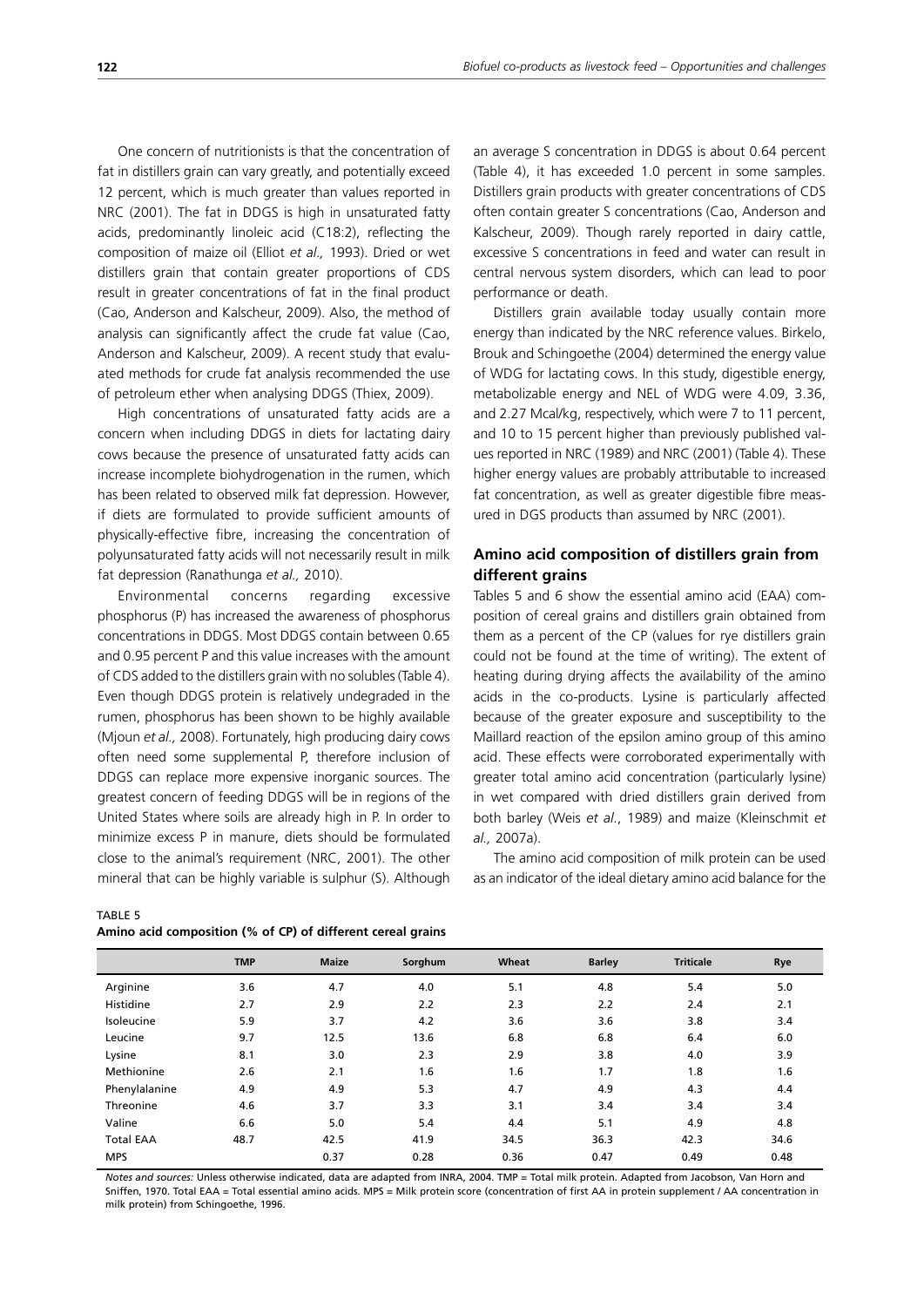|                  | <b>TMP</b> | <b>Maize</b><br><b>DDGS</b> | Sorghum<br><b>DDGS</b> | Wheat<br><b>DDGS</b> | <b>Barley</b><br><b>DDGS</b> | <b>Triticale</b><br><b>DDGS</b> |
|------------------|------------|-----------------------------|------------------------|----------------------|------------------------------|---------------------------------|
| Arginine         | 3.6        | 4.1                         | 3.6                    | 3.7                  | 5.2                          | 4.3                             |
| Histidine        | 2.7        | 2.6                         | 2.3                    | 1.9                  | 0.9                          | 2.6                             |
| Isoleucine       | 5.9        | 3.4                         | 4.4                    | 2.4                  | 2.4                          | 3.5                             |
| Leucine          | 9.7        | 8.6                         | 13.6                   | 5.9                  | 6.0                          | 8.8                             |
| Lysine           | 8.1        | 1.9                         | 2.2                    | 2.0                  | 1.1                          | 2.1                             |
| Methionine       | 2.6        | 1.7                         | 1.7                    | 1.8                  | 0.8                          | 1.8                             |
| Phenylalanine    | 4.9        | 4.6                         | 5.5                    | 4.3                  | 3.3                          | 4.6                             |
| Threonine        | 4.6        | 3.6                         | 3.5                    | 2.7                  | 2.8                          | 3.5                             |
| Valine           | 6.6        | 4.5                         | 5.4                    | 3.2                  | 3.2                          | 4.5                             |
| <b>Total EAA</b> | 48.7       | 34.9                        | 42.3                   | 27.9                 | 25.8                         | 35.5                            |
| <b>MPS</b>       |            | 0.23                        | 0.27                   | 0.25                 | 0.14                         | 0.26                            |

TABLE 6 **Amino acid composition of dried distillers grain with solubles (% of CP) derived from different cereal grains**

*Notes and sources:* (1) TMP = Total milk protein. Adapted from Jacobson, Van Horn and Sniffen, 1970. (2) Maize dried distillers grain with solubles data adapted from Greter *et al.,* 2008. (3) Sorghum dried distillers drains with solubles data adapted from Urriola *et al.,* 2009. (4) Wheat dried distillers grain with solubles data adapted from Boila and Ingalls, 1994. (5) Barley dried distillers grain with solubles data adapted from Weiss *et al.,* 1989, based on a mix 65% barley and 35% maize. (6) Triticale dried distillers grain with solubles data adapted from Greter *et al.,* 2008. (7) Total EAA = Total essential amino acids. (8) MPS = Milk protein score (concentration of first AA in protein supplement / AA concentration in milk protein) from Schingoethe, 1996.

high-producing cow. Following this thought, Schingoethe (1996) suggested the use of the milk protein score (MPS) as a good indicator of protein quality for high-producing cows. The MPS is calculated as the amino acid content of the most limiting amino acid in a protein supplement relative to that amino acid in milk. When calculating the MPS, both in the original grain and in the DDGS, the first limiting EAA is lysine. The second limiting amino acid with regards to milk protein both in cereal grain and their co-products is isoleucine. The exception is barley DGS, where methionine is second in MPS values. Similar to the total EAA value, the MPS value for the DDGS derived from cereal grains is lower than the MPS of the original grains. The greatest decrease in this index is observed for barley, which goes from being one of the cereal grains with the greatest MPS value (0.47; lysine = 3.8 percent of CP) to a barley DGS with very low MPS  $(0.14; \text{lysine} = 1.1 \text{ percent CP})$ .

Sorghum DDGS has a greater concentration of total EEA (Table 6) than maize and triticale DDGS, which in turn have more than wheat and barley DDGS. However, with the possible exception of barley DDGS, the MPS values of all DDGS evaluated are similar, due to the similar lysine concentration (approximately 2 percent). These results suggest that sorghum DDGS has a more desirable EEA profile and MPS score, whereas barley DDGS would be the poorest for both parameters.

## **DEGRADABILITY OF DISTILLERS GRAIN FROM DIFFERENT CEREAL GRAINS**

Tables 7 and 8 show there is very little relationship between protein degradability in the cereal grain of origin and the resulting DGS (sorghum DGS data not available at the time of writing). The effective protein degradability of the majority of DGS is lower than that of cereal grains, decreasing by 17.8, 18.4, 31.5 and 26.7 percentage points in wheat,

barley, triticale and rye DGS, respectively. One exception is maize, in which the effective protein degradability of the DGS increased by 5 percentage units (reaching 48 percent) compared with the kernels. Similar results were observed for the speed of degradation of the protein, which decreased in all DGS compared with the grain. In addition it can be observed that triticale DGS had less degradable protein (47.5 percent) and the lowest degradation rate (3.6 percent/hour).

## **Wet distillers grain with solubles or modified wet distillers grain with solubles**

Wet distillers grain with solubles (WDGS) is sold for feeding without drying. Traditional wet distillers grain contains 30 to 35 percent DM (Table 4) and is similar in nutrient composition to DDGS. These wet co-products are often lower in price on a DM basis compared with DDGS, but the producer must determine if WDGS can be successfully used in their operation. There are benefits from using WDGS, particularly because of the high palatability, and because of how it can condition diets that are particularly dry. Total mixed rations that contain 10–20 percent WDGS on a DM basis maintain greater homogeneity as dry particles stick together. From a practical standpoint, this results in less particle separation and less sorting by livestock. Producers face two primary challenges: methods to conserve WDGS; and equipment to handle WDGS.

Modified wet distillers grain with solubles (MWDGS) is distillers grain that have either undergone partial drying or have been completely dried to DDGS and had CDS added back to achieve a higher moisture product. MWDGS DM is typically between 45 and 55 percent. Nutrient composition is typically similar to that reported for WDGS and DDGS (Table 4), but can vary depending on processing factors, especially the amount of solubles added back to the wet grain to make the final product. Nutrient composition of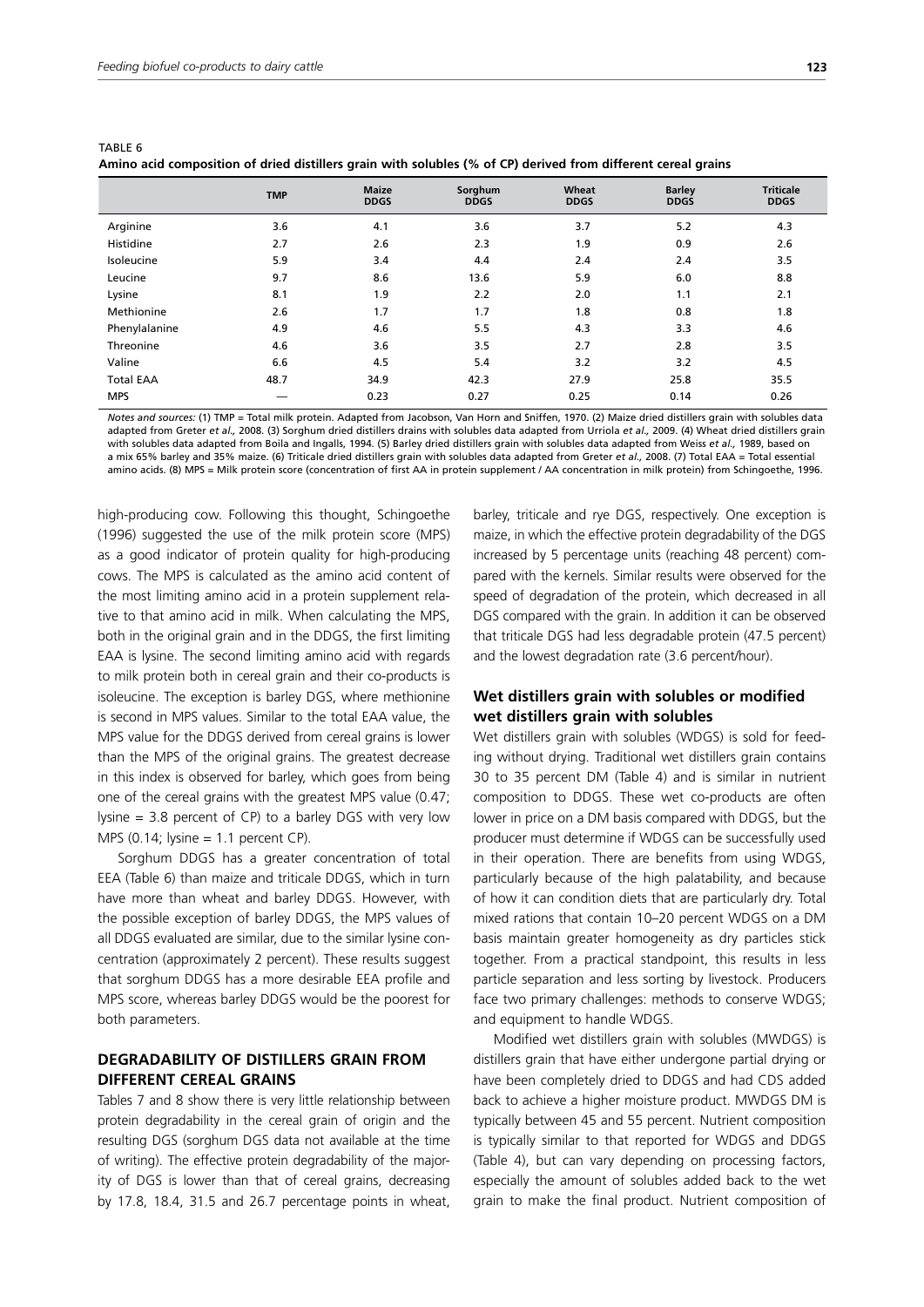| <u>   proton:  paramotes and ontother avgradually of antoront torum grants</u> |              |         |       |               |                  |      |
|--------------------------------------------------------------------------------|--------------|---------|-------|---------------|------------------|------|
|                                                                                | <b>Maize</b> | Sorghum | Wheat | <b>Barley</b> | <b>Triticale</b> | Rye  |
| $a^{(1)}$                                                                      | 11.0         | 5.0     | 27.0  | 29.0          | 34.0             | 27.0 |
| $b^{(2)}$                                                                      | 82.0         | 73.0    | 67.0  | 65.0          | 56.0             | 69.0 |
| $C^{(3)}$                                                                      | 4.0          | 5.5     | 16.0  | 11.0          | 23.0             | 16.0 |
| ED <sup>(4)</sup>                                                              | 43.0         | 39.0    | 76.0  | 71.0          | 79.0             | 77.0 |

TABLE 7 *In situ* **ruminal protein kinetic parameters and effective degradability of different cereal grains**

*Notes and sources:* Adapted from INRA, 2004. The kinetics parameters were estimated according to the equation P =  $a + b$  (1 - e<sup>-ct</sup>) from Ørskov and McDonald, 1979. (1) a = soluble fraction (%). (2) b = potentially degradable fraction (%). (3) c = rate of degradation (%/hour). (4) ED = Effective Degradability (%). The ED at assumed rates of passage k = 0.06/h was calculated according to the equation ED =  $a + bc/(k + c)$  from Ørskov and McDonald, 1979.

TABLE 8

*In situ* **ruminal protein kinetic parameters and effective degradability of distillers grain products derived from different cereal grains**

|           | <b>Maize DDGS</b> | <b>Wheat DDGS</b> | <b>Barley DDGS</b> | <b>Triticale DDGS</b> | <b>Rye DDGS</b> |
|-----------|-------------------|-------------------|--------------------|-----------------------|-----------------|
| $a^{(6)}$ | 18.4              | 27.2              | 17.3               | 17.4                  | 14.6            |
| $b^{(7)}$ | 75.2              | 66.5              | 68.5               | 80.3                  | 78.6            |
| $C^{(8)}$ | 3.9               | 5.6               | 6.4                | 3.6                   | 5.0             |
| ED        | 48.0              | 58.2              | 52.6               | 47.5                  | 50.30           |

*Notes and sources:* The kinetics parameters were estimated according to the equation P = a + b (1 - e<sup>-ct</sup>) from Ørskov and McDonald. 1979. (1) Maize distillers grain data adapted from Mjoun *et al.,* 2010b. (2) Wheat distillers grain data adapted from Boila and Ingalls, 1994; Ojowi *et al.,* 1997; Mustafa, McKinnon and Christensen, 2000; and Mustafa *et al.,* 2000. (3) Barley distillers grain data adapted from Mustafa, McKinnon and Christensen, 2000; and Mustafa *et al.,* 2000. (4) Triticale distillers grain data adapted from Mustafa *et al.,* 2000. (5) Rye distillers grain data adapted from Mustafa *et al.,* 2000. (6) a = soluble fraction (%). (7) b = potentially degradable fraction (%). (8) c = rate of degradation (%/hour). (9) ED = Effective Degradability (%). The ED at assumed rates of passage k = 0.06/h was calculated according to the equation ED =  $a + bc/(k + c)$  from Ørskov and McDonald, 1979.

MWDGS can vary significantly from plant to plant and within plant; therefore, nutrient analysis is highly recommended prior to use in specific diets.

#### **Condensed distillers solubles**

Condensed distillers solubles (CDS) is also sometimes referred to as "syrup". It has a similar DM content to that of WDG (27–35 percent). Compared with other distillers products, CDS is higher in fat (and consequently energy), lower in fermentable carbohydrates (such as fibre), but much higher in minerals (Table 4). Minerals such as phosphorus, potassium and sulphur are proportionally greater in CDS compared with the solids portion of the grain. Thus, as more CDS is added back to the grain, fat and minerals increase, but CP decreases in the final co-product. This syrup can be sold separately, but often most ethanol plants add it back to the distillers grain during WDG and/or DDGS processing. CDS can also be dried to create dried distillers solubles.

#### **Reduced-fat distillers grain with solubles**

There has been interest in removing fat from DDGS for use in biodiesel production or as a feed-grade fat source. One such strategy is solvent extraction of DDGS. The resulting co-product, reduced-fat DDGS, has a much lower crude fat concentration (Table 9), but slightly greater concentrations of the remaining nutrients compared with conventional DDGS. Mjoun *et al.* (2010b) reported that RUP was higher in reduced-fat distillers grain with solubles compared with traditional DDGS (60.4 vs 52.3 percent).

Recently, ethanol plants have been installing centrifuges to remove fat from wet DGS. This process removed approximately 2 to 3 percentage units of fat from the final distillers grain product. This type of distillers grain has not yet been evaluated in dairy cow feeding studies, but it may allow a slightly greater dietary inclusion compared with traditional DDGS.

#### **High-protein distillers grain**

Until recently, most co-products resulted from either traditional maize dry-grind ethanol plants or from the maize wet-milling industry. As new processes have been developed, new co-products from these ethanol plants have resulted. In one such example, maize is milled into several fractions prior to fermentation such that the resulting products can be directed into different processing streams (Gibson and Karges, 2006). This fractionation results in new end products, such as high-protein DDG, dehydrated maize germ and maize bran. Furthermore, syrup can be added to the bran, resulting in a product being marketed as bran cake (Gibson and Karges, 2006). Examples of these feeds are shown in Table 9. These products are proprietary and therefore specific to individual companies. As a result, the nutrient composition of these streams may vary considerably and will be quite different from that of traditional DDGS.

High-protein DDG (HPDDG) is an example of a prefermentation fractionated DDG product. As a result of the fractionation process, HPDDG is higher in CP and lower in fibre compared with traditional DDGS (Table 9). The germ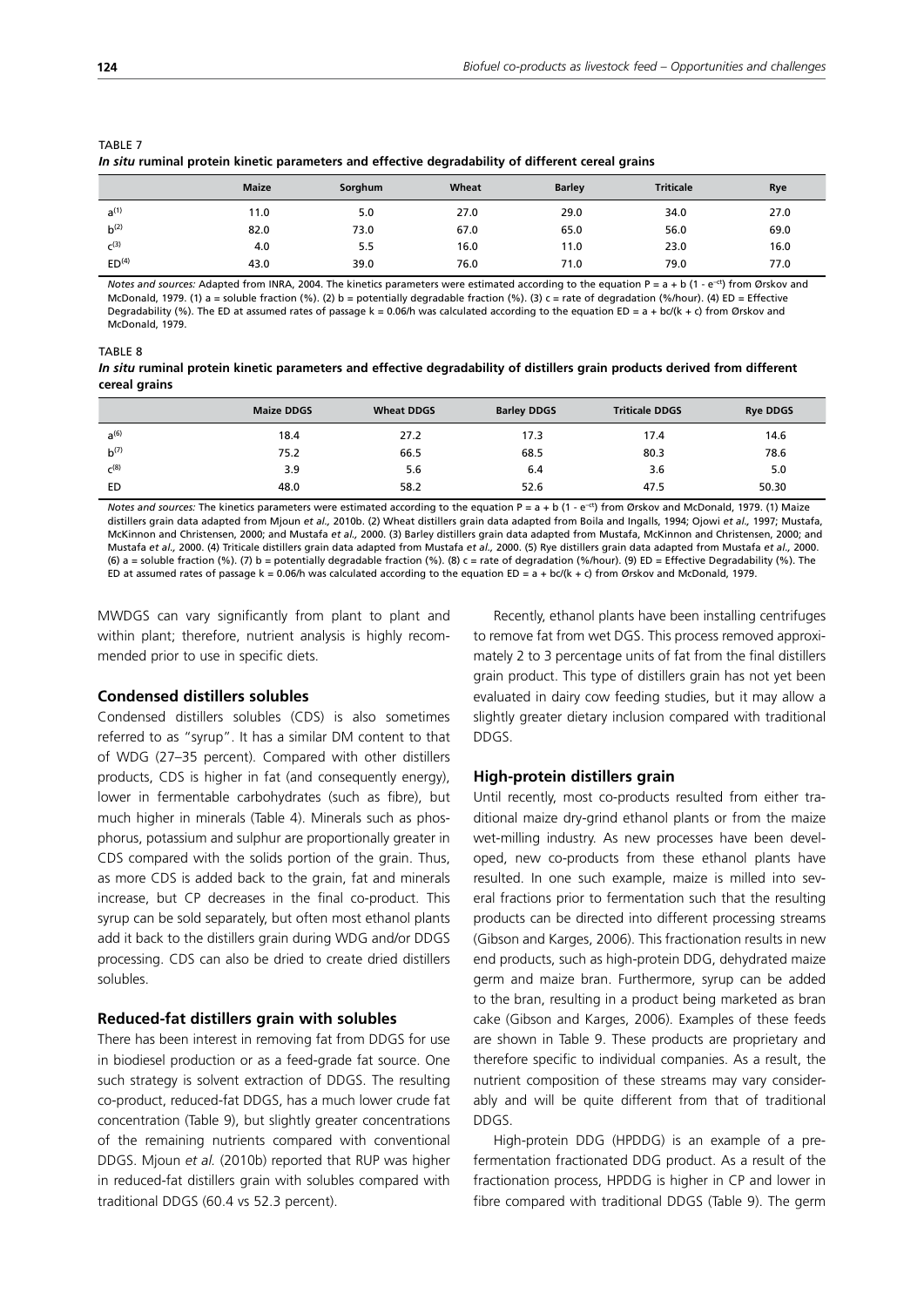TABLE 9

| ï |  | I<br>$\sim$ |
|---|--|-------------|
|---|--|-------------|

|                                                                                                                                                                                                                                                                                                                                                                                                                                                        | Product       |                 |                  |             |  |  |
|--------------------------------------------------------------------------------------------------------------------------------------------------------------------------------------------------------------------------------------------------------------------------------------------------------------------------------------------------------------------------------------------------------------------------------------------------------|---------------|-----------------|------------------|-------------|--|--|
|                                                                                                                                                                                                                                                                                                                                                                                                                                                        | <b>RFDDGS</b> | <b>HPDDG</b>    | Germ             | <b>Bran</b> |  |  |
| Nutrients (% of DM)                                                                                                                                                                                                                                                                                                                                                                                                                                    |               |                 |                  |             |  |  |
| DM $(%$ $\mathcal{A}$ $\rightarrow$ $\mathcal{A}$ $\rightarrow$ $\mathcal{A}$ $\rightarrow$ $\mathcal{A}$ $\rightarrow$ $\mathcal{A}$ $\rightarrow$ $\mathcal{A}$ $\rightarrow$ $\mathcal{A}$ $\rightarrow$ $\mathcal{A}$ $\rightarrow$ $\mathcal{A}$ $\rightarrow$ $\mathcal{A}$ $\rightarrow$ $\mathcal{A}$ $\rightarrow$ $\mathcal{A}$ $\rightarrow$ $\mathcal{A}$ $\rightarrow$ $\mathcal{A}$ $\rightarrow$ $\mathcal{A}$ $\rightarrow$ $\mathcal$ | 86.9          | $92.1 \pm 1.35$ | $94.1 \pm 1.25$  | 90.3        |  |  |
| <b>CP</b>                                                                                                                                                                                                                                                                                                                                                                                                                                              | 34.3          | $43.4 \pm 2.2$  | $16.1 \pm 1.0$   | 15.3        |  |  |
| SP (% of CP)                                                                                                                                                                                                                                                                                                                                                                                                                                           | 10.9          | $7.63 \pm 2.67$ | $53.4 \pm 1.5$   |             |  |  |
| <b>ADICP</b>                                                                                                                                                                                                                                                                                                                                                                                                                                           | 4.5           | $2.75 \pm 0.95$ | $0.33 \pm 0.05$  | 0.30        |  |  |
| <b>NDF</b>                                                                                                                                                                                                                                                                                                                                                                                                                                             | 43.8          | $26.5 \pm 2.6$  | $26.2 \pm 3.2$   | 21.4        |  |  |
| ADF                                                                                                                                                                                                                                                                                                                                                                                                                                                    | 12.7          | $12.5 \pm 4.4$  | $9.26 \pm 3.63$  | 7.36        |  |  |
| Lignin                                                                                                                                                                                                                                                                                                                                                                                                                                                 |               | $2.99 \pm 1.55$ | $2.23 \pm 0.83$  | 2.63        |  |  |
| Starch                                                                                                                                                                                                                                                                                                                                                                                                                                                 | 4.7           | $9.60 \pm 1.61$ | $23.8 \pm 2.48$  | ٠           |  |  |
| Crude fat                                                                                                                                                                                                                                                                                                                                                                                                                                              | 3.5           | $4.00 \pm 0.77$ | $19.0 \pm 1.1$   | 9.49        |  |  |
| Ash                                                                                                                                                                                                                                                                                                                                                                                                                                                    | 5.2           | $2.13 \pm 0.28$ | $5.90 \pm 0.24$  | 3.84        |  |  |
| Ca                                                                                                                                                                                                                                                                                                                                                                                                                                                     | 0.12          | $0.02 \pm 0.01$ | $0.02 \pm 0.01$  | ۰           |  |  |
| P                                                                                                                                                                                                                                                                                                                                                                                                                                                      | 0.81          | $0.44 \pm 0.05$ | $1.21 \pm 0.10$  |             |  |  |
| Mg                                                                                                                                                                                                                                                                                                                                                                                                                                                     | 0.36          | $0.12 \pm 0.02$ | $0.50 \pm 0.02$  |             |  |  |
| K                                                                                                                                                                                                                                                                                                                                                                                                                                                      | 0.98          | $0.42 \pm 0.06$ | $1.49 \pm 0.06$  |             |  |  |
| Na                                                                                                                                                                                                                                                                                                                                                                                                                                                     |               | $0.13 \pm 0.04$ | $0.01 \pm 0.001$ |             |  |  |
| s                                                                                                                                                                                                                                                                                                                                                                                                                                                      | 0.78          | $0.80 \pm 0.05$ | $0.17 \pm 0.01$  |             |  |  |
| Energy parameters (Mcal/kg)                                                                                                                                                                                                                                                                                                                                                                                                                            |               |                 |                  |             |  |  |
| <b>NEL</b>                                                                                                                                                                                                                                                                                                                                                                                                                                             | 1.58          | 198             | 2.27             | 1.89        |  |  |

NEL 1.58 1.98 2.27 1.89 *Notes and sources: Data are reported as means plus or minus the standard deviation. DM = dry matter; CP = crude protein; SP = soluble protein; ADICP* = acid-detergent-insoluble CP; NDF = neutral-detergent fibre; ADF = acid-detergent fibre. (1) RFDDGS = reduced-fat dried distillers grain. Compilation of values reported by Mjoun *et al.,* 2010b, 2010c. (2) HPDDG = high-protein dried distillers grain. Dakota Gold HP Dried distillers Grain. Poet Nutrition, Sioux Falls, SD. Compilation of values reported by Robinson, Karges and Gibson, 2008; Abdelqader *et al.,* 2009b; Kelzer *et al.,* 2009; Mjoun *et al.,* 2010b; Tedeschi *et al.,* 2009; and Christen *et al.,* 2010. (3) Germ = Dakota Germ Maize Germ Dehydrated, Poet Nutrition, Sioux Falls, SD. Compilation of values reported by Robinson, Karges and Gibson, 2008; Abdelqader *et al.,* 2009a; Abdelqader *et al.,* 2009b; Kelzer *et al.,* 2009; and Tedeschi *et al.,* 2009. (4) Bran = Dakota Bran, Poet Nutrition, Sioux Falls, SD. Compilation of values from Janicek *et al.,* 2007; Tedeschi *et al.,* 2009; and Poet Nutrition, pers.

comm. (5) NEL = Net energy for lactation, calculated from NRC, 2001, at  $3\times$  maintenance.

has been removed prior to grinding for ethanol production, so the HPDDG is much lower in fat and minerals. In addition, CDS is not added back to this product, making it a DDG rather than a DDGS.

#### **Maize germ**

Maize germ can be produced from traditional wet-milling practices or, more recently, by dry-milling fractionation processes. For wet milling, after the kernel is steeped, the germ and fibre fractions are removed by differences in density and particle size, respectively (Rausch and Belyea, 2006). However, for dry milling, the germ is not subjected to the steeping process and therefore retains more soluble protein, phosphorus, starch and fat from the kernel.

Maize germ from dry milling contains about 26 percent NDF and 24 percent starch on a DM basis, making it a highly fermentable feedstuff (Table 9). Tedeschi *et al.* (2009) found that maize germ has the fastest rate of fermentation compared with bran or DDGS. In addition, Abdelqader *et al.* (2009a) demonstrated greater DM degradation rates for maize germ compared with two different types of DDGS and soybean meal. When feeding dairy cows increasing amounts of maize germ, predicted NEL energy content of germ was calculated to be 2.39 Mcal/kg compared with an NRC (2001) prediction of 2.27 Mcal/kg (Abdelqader *et al.,* 2009c). The authors hypothesized that the greater energy prediction in the feeding study compared with the NRC estimations was due to greater digestibility of the fibre fraction compared with values predicted by NRC (2001).

Dry maize grain contains most of the fat in the embryo or germ portion (Moreau, Johnston and Hicks, 2005). Therefore, maize germ will have greater fat concentrations compared with DDGS. Dry-milling maize germ is typically 17–20 percent fat compared with wet-milling maize germ, which is 40–50 percent fat (Rausch and Belyea, 2006). Small portions of the pericarp and endosperm remain attached to the germ in dry milling resulting in lower fat concentration. The amount of fat in the germ is 5 to 7 times greater than in maize grain and about double the fat of maize DDGS. The major fatty acids in maize gem are similar to other maize co-products (Abdelqader *et al.,* 2009b, c).

Because there is no steeping in the dry-milling process, soluble proteins are not lost. As a result, the maize germ is considerably higher in soluble protein (Table 9) compared with wet-milling maize germ. Using *in situ* methods, Abdelqader *et al.* (2009a) determined the RDP fraction of maize germ to be 71.8 percent compared with RDP of 44–48 percent for DDGS.

#### **Maize bran**

Maize bran is a co-product of the fractionation technology described above, and is currently produced by adding maize CDS to the bran fraction of the kernel. Most of the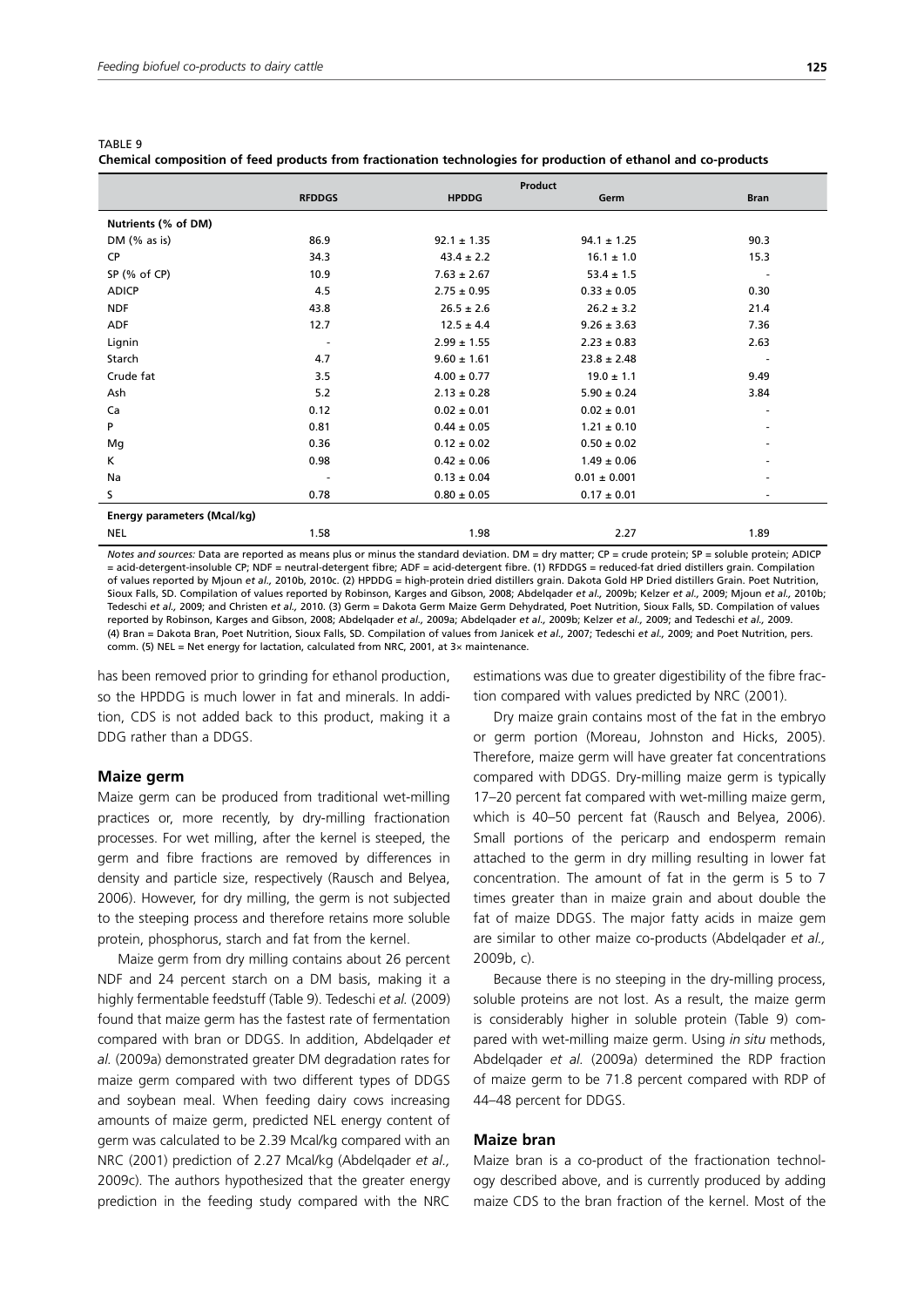fat and protein fractions are contributed by CDS whereas most of the fibre comes from the maize grain pericarp. Its high content of fibrous carbohydrates and very little starch makes maize bran a good fit for ruminant diets. The chemical composition of maize bran is presented in Table 9.

*In vitro* disappearance of the NDF fraction is approximately 87 percent (DeHaan, 1983). This suggests that in spite of its high fibre content, the energy supplied by this carbohydrate fraction is high. One of the advantages of high fibre supplements such as maize bran is that, although highly digestible, their pattern of rumen fermentation shifts towards more acetate rather than lactate, and as a result does not acidify rumen contents as much, and is less conducive to negative associative effects. Lignin in maize bran has a range of values from 1.60 to 3.66 percent of DM (Tedeschi *et al.,* 2009) which might suggest significant variation in this energy content. Tedeschi *et al.* (2009) suggested that the most influential variables that affect the rate of degradation of NDF also affect the predicted TDN values.

The relatively low protein concentration of maize bran has an advantage for nutritionists as the overall protein amino acid balance can be improved through the inclusion of other feeds with higher lysine concentration. Protein in maize bran has lower lysine concentrations than many other feeds, which needs to be taken into account at higher inclusion levels and when milk production amounts require limiting amino acids to be considered.

#### **FEEDING DGS TO DAIRY CALVES**

Distillers grain have not been widely examined as a feedstuff for pre- and post-weaned dairy calves. Traditional concentrates contain easily digestible carbohydrates that promote rumen development in contrast to the low soluble carbohydrate and high fibre content in DDGS. Distillers grain with a protein concentration of 28–32 percent provides a good replacement for the traditional maize+soybean meal combination in calf starters. One concern may be the lower protein quality of DDGS compared with soybean meal when included in starter diets. Abe, Iriki and Funaba (1997) demonstrated that lysine is the first limiting amino acid in calves fed maize and maize gluten meal diets in the first 3 months. Because maize DDGS has a similar amino acid profile to other maize products, low lysine concentrations may be a concern. In calves less than 11 weeks old, soybean-based diets were first limiting in methionine, followed by lysine (Abe *et al.*, 1998). Consequently, DDGS and soybean meal may provide an ideal protein combination for young calves.

There is limited research investigating the use of DDGS in young calves. Thomas *et al.* (2006a, b) evaluated the inclusion DDGS at 0, 28 or 56 percent of the diet DM in starter diets of young dairy calves. Calves were weaned at 6 weeks and fed starter feeds for ad libitum consumption until 12 weeks old. Although calves fed starter containing 56 percent DDGS had greater dry matter intake (DMI) after weaning when compared with the 0 or 28 percent DDGS, body weight changes did not differ throughout the experiment (Thomas *et al.,* 2006a). Feed efficiencies of calves fed the 56 percent DDGS diet decreased slightly compared with calves fed 0 percent DDGS. The decreased feed efficiency may have been attributable to decreased concentrations of lysine in the starter as first limiting amino acid for support of lean body mass accretion. Development of the digestive tract and the rumen, specifically, was not different when comparing empty organ weights (Thomas *et al.,* 2006b). Calves fed DDGS, however, exhibited shorter, wider and denser rumen papillae, with less total surface area, indicating a shift in ruminal volatile fatty (VFA) patterns for calves fed DDGS. Though differences in pH were not observed, short papillae and mucosal proliferations are adaptive changes to low pH (Zitnan *et al.,* 2005). Darker colours of the papillae, greater papillae density and shorter papillae length in calves fed 56 percent DDGS may be indicative of parakeratosis, though the health status of calves did not differ between treatments.

Recently, Suarez-Mena *et al.* (2011) conducted a series of studies to determine the effect of DDGS in calf diets. When DDGS was included at higher levels (39–49 percent of the diet), average daily gain (ADG) was reduced by 6–10 percent and DM digestibility also fell. In a separate study, starter diets containing up to 20 percent DDGS had no effect on ADG and feed efficiency in calves less than 2 months old. It was also demonstrated that inclusion of DDGS at 20 percent of the diet DM had no effect on rumen development in 35-day old calves compared with the control diet. However, in calves 2 to 3 months old, the inclusion of DDGS at 20 percent of the diet decreased ADG by 4 percent. The authors concluded that DDGS could be included up to 20 percent of the starter diet in calves less than 2 months old, but less than 20 percent of the diet for calves 2 to 3 months old.

Overall, DDGS provides an excellent protein supplement in starter feeds for dairy calves. Feeding greater than 25–30 percent of DM as DDGS should be approached with caution. Data on feeding DDGS at greater concentrations is limited and there are indications of parakeratosis at higher inclusion levels. In addition, the amino acid profile of DDGS may well serve to balance the low methionine content typical of soybean meal-based supplement while decreasing cost of gain.

## **FEEDING DGS TO DAIRY HEIFERS**

Zanton and Heinrichs (2005), based on a meta-analysis of heifer research, suggest body weight (BW) gains for large-breed dairy heifers should be around 0.8 kg per day. Excessive or restrictive weight gains caused by unbalanced rations may negatively affect the development of mammary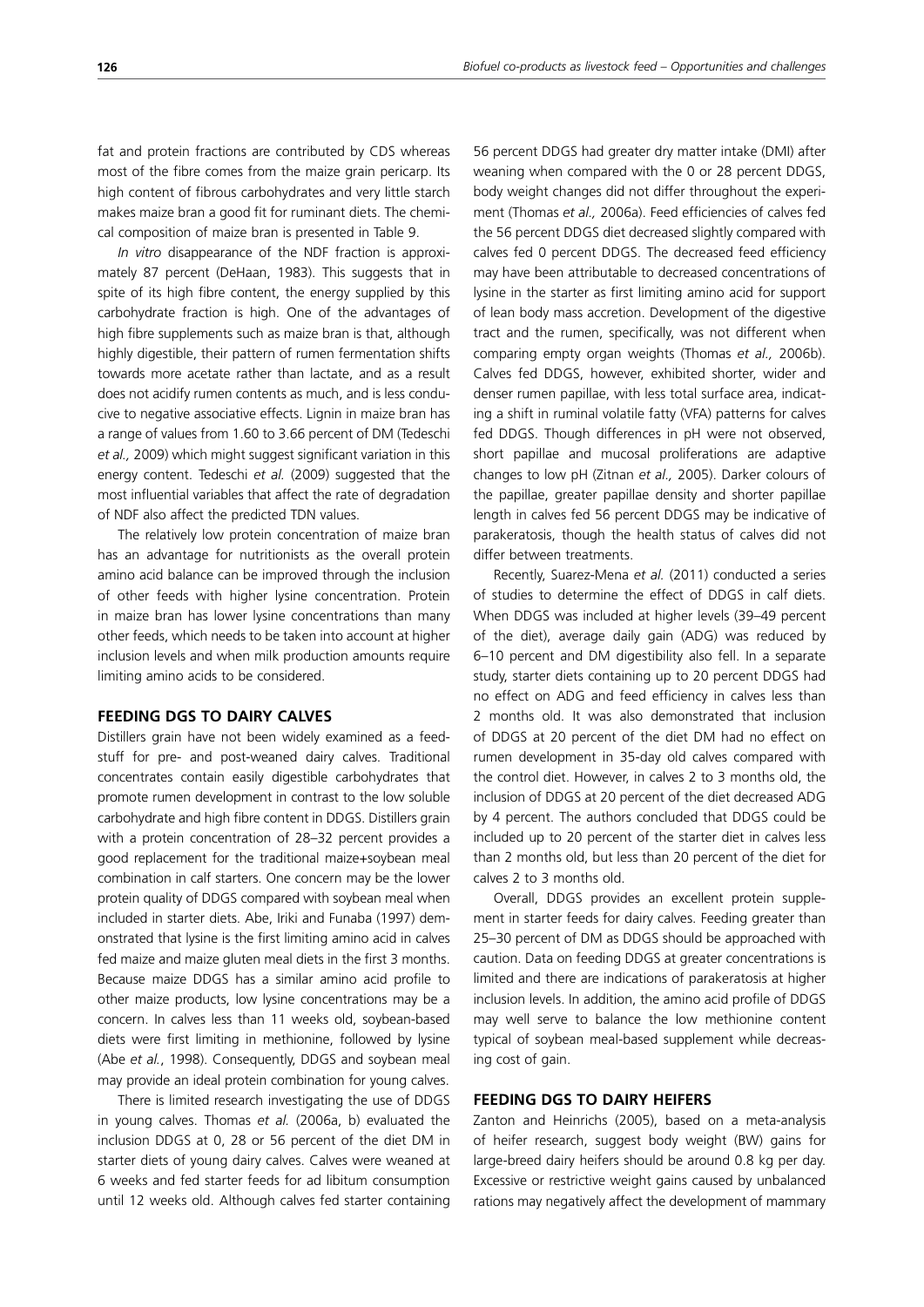tissue and may compromise milk production. Since DGS has relatively high concentrations of protein and energy it can be a challenge to incorporate them at high inclusion rates in rations for growing heifers and maintain the recommended rate of gain. In order to accomplish this rate of gain with the inclusion of DGS, lower quality forages can be utilized to balance the diet. In this feeding scheme, DGS products complement high-fibre forages because of the high concentration in energy and protein in DGS products. Maintaining homogeneous mixes between dry forages and other dry feedstuffs is often challenging as smaller particles tend to separate and settle towards the bottom of the mixed ration. This leads to uneven intake of nutrients by growing heifers with resultant differences in growth. Instead of DDGS, inclusion of WDGS, due to its stickiness, reduces this problem and results in more uniform ration consumption (Klopfenstein, Erickson and Bremer, 2008). As previously mentioned, WDGS provide more protein, fat and P than is required by growing dairy heifers. Matching it with low quality, high-fibre feeds such as crop residues is a good low-cost feeding strategy that, when blended appropriately, meets the heifer's recommended nutritional requirements. Maize stalks or small grain straws are excellent alternatives to high protein- and high energy-containing forages such as maize silage and alfalfa hay. Also, ensiling crop residues with WDGS may improve nutrient digestibility of the crop residues and improve ease of feeding. For this reason, research at South Dakota State University with DGS in diets for growing dairy heifers has mostly used WDGS. Wet distillers grain has been evaluated in combination with other agricultural by-products such as soybean hulls (SH) and maize stalks (Anderson *et al.,* 2009, 2010).

Anderson *et al.* (2009) conducted a study to determine if the dietary energy supplied as fermentable fibre and fat from wet DGS with SH versus starch from maize grain would result in similar performance in growing heifers. WDGS was ensiled with SH at a ratio of 70 percent WDGS to 30 percent SH, on an as-fed basis, for 3.5 months in sealed silage bags before the start of the study. This blend (WDGS+SH) was used in heifer diets, replacing maize and soybean meal. Diets were: (1) control diet with 50 percent of the diet (dry basis) as grain mix, which was composed of maize, soybean meal and minerals; (2) low inclusion (24.4 percent) of the WDG+SH blend; and (3) high inclusion (48.7 percent) of the WDG+SH blend. The inclusion of the blend resulted in greater concentrations of NDF, ADF and ether extract (EE) and lesser concentrations of non-fibrous carbohydrates and starch in diets. Heifers were fed ad libitum. DMI decreased as the amount of the WDGS+SH blend increased in the diets, while average daily gain, which at 1.25 kg/day was much greater than recommended, did not differ among diets. Body frame measures such as wither and hip heights, body length and heart girth were also similar across treatments. Studies reviewed by Klopfenstein, Erickson and Bremer (2008) also found improved feed conversion in growing beef cattle as WDGS increased in the diet. There is speculation that more fat and protein in the wet DGS bypass the rumen and are used to a greater extent in the small intestine. Conversely, maize and soybean particles are subject to greater degradation and fermentation in the rumen, resulting in a less efficient conversion of feed for growth (Klopfenstein, Erickson and Bremer, 2008). Anderson *et al.* (2009) concluded that a 70:30 (as fed) blend of WDGS and SH when fed in replacement of one-half or all of a traditional concentrate mix for growing dairy heifers maintained performance and improved feed efficiency.

In a second study, Anderson *et al.* (2010) evaluated the palatability and digestibility of WDGS ensiled with maize stalks. Mixes of 67 percent WDGS and 33 percent maize stalks (as-fed) were ensiled in silage bags and fed in the study. One bag was left untreated and the other was treated with a preservative. Treatment diets included: (1) Control with 30 percent (DM basis) as maize-soybean meal grain mix and 70 percent hay; (2) 99 percent untreated blend and 1 percent mineral mix; or (3) 99 percent treated blend and 1 percent mineral mix. No differences were detected for DM intakes or average daily gain (1.11 kg/ day) of dairy heifers. Total tract digestibility was similar for the control and blend of WDGS and maize stalks treated with a silage preservative, but the untreated blend was less digestible compared with the other two treatments. Overall, the study demonstrated that when treated with silage preservative, ensiled WDGS mixed with maize stalks can be just as well-utilized as a traditional heifer ration. The study also demonstrated that, based on similar intakes to a control diet, WDGS ensiled with low quality forage is very palatable to heifers.

In a follow-up study, Anderson *et al.* (2011) evaluated the effect of dietary fat from DDGS in diets of growing heifers. It was hypothesized that feeding fat and fermentable fibre instead of starch as the energy source might affect heifer growth. Thirty-three Holstein heifers were used in a 24-week experiment, fed one of three diets: (1) control diet containing ground maize (15.9 percent of diet DM) and soybean products (17.9 percent); (2) low-fat diet containing low-fat, high-protein DDGS (21.9 percent) and ground maize (11.9 percent); and (3) high-fat diet using traditional DDGS (33.8 percent). All diets contained 33.8 percent concentrate mix, 39.8 percent grass hay, 24.8 percent maize silage, and 1.5 percent vitamins and minerals. Diets were formulated for 16.3 percent CP (DM basis) and balanced for 9.8 percent RDP and 6.5 percent RUP. The high-fat diet contained 4.8 percent fat compared with 2.8 percent in the control and low-fat diets, which were greater in non-fibrous carbohydrates. Diets were 1.0 Mcal/kg of DM and limit-fed at 2.45 percent of BW. Dry matter intakes, body weights,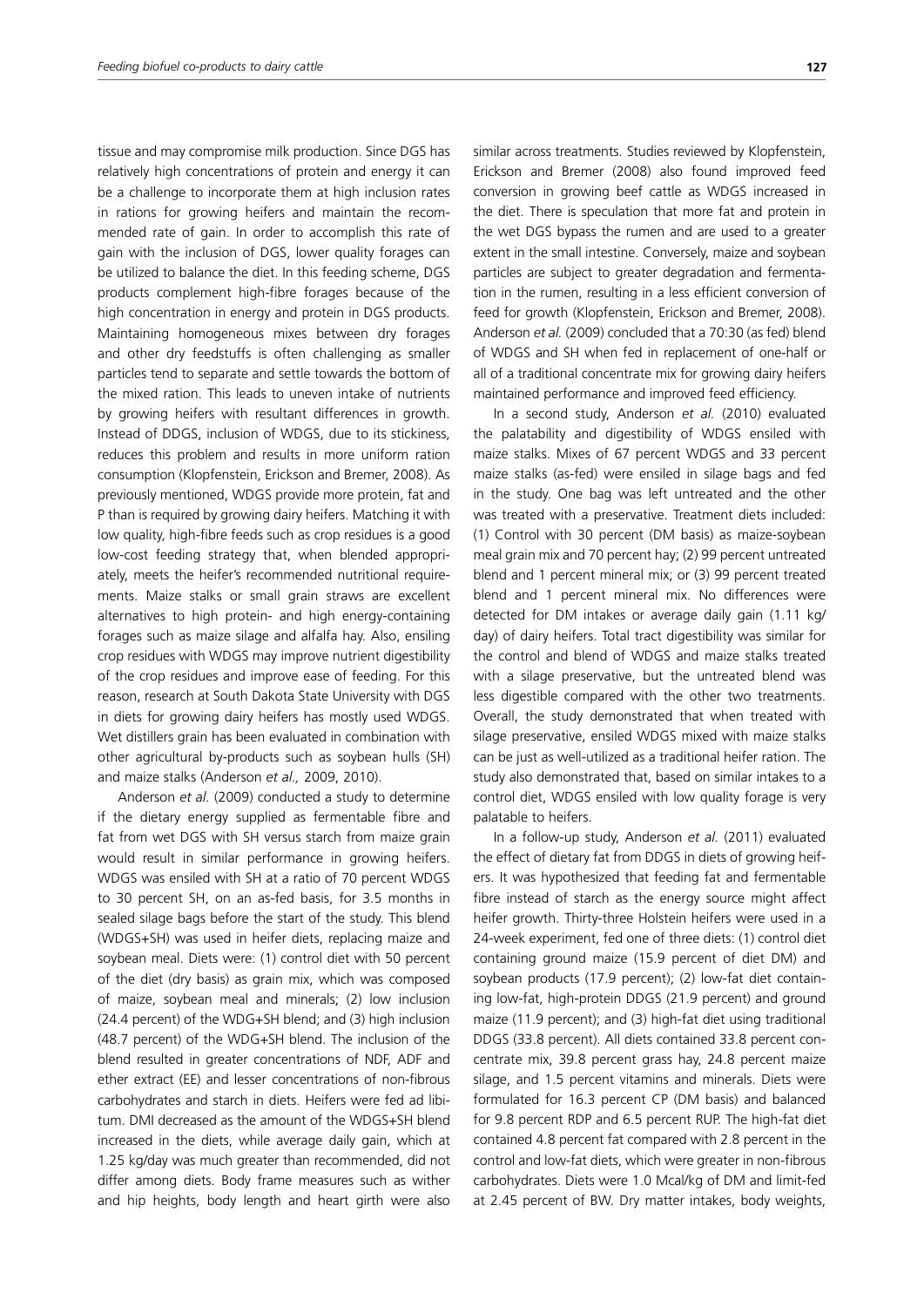and average daily gains (0.9 kg/day) were similar across all diets. Whereas heart girth was similar among treatments, hip height was less for heifers fed high-fat diet compared with those fed the control and low-fat diets. Wither height was greater for heifers fed the low-fat compared with highfat diet, and tended to be greater compared with heifers fed the control diet. Body length was longest for heifers fed the control diet, shortest for heifers fed the high-fat diet, with heifers fed the low-fat diet in between. Feeding diets with additional fat from including DDGS compared with diets with low-fat DDGS or maize and soybean products to growing heifers may result in slightly greater body condition scores and slightly smaller body frame sizes.

Other groups have also conducted research on feeding distillers grain to growing heifers. Schroer *et al.* (2009) compared feeding a control diet that contained maize and soybean meal in the concentrate mix to diets with 20 percent DDGS, 20 percent de-oiled DDGS or 36 percent deoiled DDGS to growing Holstein heifers. Average daily gain was similar among treatments (1.14 kg/day). Body growth measurements, DMI, and feed efficiency were also similar among treatments. The study demonstrated that high levels of deoiled DDGS as well as traditional DDGS can be included in growing heifer diets. Suarez-Mena, Lascano and Heinrichs (2011) fed four levels (0, 7, 14 and 21 percent) of DDGS in diets with high (75 percent) or low (50 percent) forage. They did not report growth parameters but focused on rumen and digestibility measures. Apparent digestibility was highest when DDGS was included at 14 percent of the ration. Ruminal ammonia and propionate increased, while acetate and protozoa numbers decreased with increasing DDGS inclusion levels.

In summary, distillers grain can be included in heifer diets under a variety of scenarios. Distillers grain can replace all or some of the maize and soybean meal from traditional heifer diets while maintaining growth performance. It can be combined as WDGS with low quality crop residues or forages that have complementary nutrient profiles, and be fed at high inclusion levels. However, it is recommended that because of the high energy and high palatability of distillers grain it should be limit-fed or diluted with high bulklow energy feeds to prevent excessive body weight gains.

#### **FEEDING DGS TO DRY COWS**

Distillers grain has not been extensively evaluated as a feedstuff for dry dairy cows. Distillers grain is of lower cost relative to traditional protein and energy sources, allowing opportunities for including it into dry-cow diets. As described in the section on feeding distillers grain to dairy heifers, distillers grain nutritional profile is complementary to low energy, low protein forages commonly fed in drycow diets. The nutritional goals of diets for dry cows are to provide adequate energy for maintenance of body weight and foetal growth, while avoiding overfeeding energy. The relatively high S content may be beneficial for balancing the dietary cation-anion difference in dry-cow diets.

The only research reported on the use of distillers grain in dry dairy cow diets was conducted by Mpapho *et al.* (2007a, b). This research investigated the use of WDGS at an inclusion rate of 15 percent of the diet DM. Cows were fed WDGS for 4 weeks prior to calving until 70 days in milk (DIM) replacing maize grain, soybean meal, and extruded and expeller soybean meal from the control diet. DM intake, both pre- and post-partum did not differ for cows fed WDGS compared with the control diet. During the subsequent lactation, feed efficiency and yields of milk, FCM and milk components were similar for the two diets. The percentage of protein in milk was, however, increased for cows fed WDGS. During the pre-partum period, concentrations of glucose, urea nitrogen, cholesterol, ß-hydroxybutyrate (BHBA) and non-esterified fatty acids (NEFA) in blood were not affected by treatments., However, post-partum cows fed WDGS had decreased concentrations of urea nitrogen, NEFA and BHBA, and tended to have greater concentration of glucose in blood than did cows fed the control diets. The authors concluded that feeding WDGS at 15 percent of the ration DM improved energy balance and resistance to ketosis and metabolic disorders post-partum as indicated by primary metabolic indicators in blood. Although research is limited, there is potential for the use of distillers grain in the diets of dry dairy cows.

#### **FEEDING DGS TO LACTATING DAIRY COWS**

More than 35 research trials with more than 140 treatment comparisons were conducted between 1982 and 2010 in which maize distillers grain, either wet or dried, was fed to lactating cows. Kalscheur (2005) conducted a meta-analysis of the data up to early 2005, which is similar to the recent meta-analysis of Hollmann, Allen and Beede (2011a) that summarized much, but not all, of the same data, but included only studies using maize DGS, and included some studies up to 2008. Other studies conducted since those summaries are also discussed, especially if results differ. The lactational response to feeding various amounts of DGS, as well as the response to feeding wet versus dried DGS, is covered below.

Amounts of DGS fed ranged from 4.2 percent of total diet DM (Broderick, Ricker and Driver, 1990) to 42 percent of DM (Van Horn *et al.,* 1985). Milk production was the same or higher for cows fed DGS compared with cows fed control diets in virtually all experiments, except when fed very large amounts (i.e. 30 percent or more of diet DM) as wet DGS (Kalscheur, 2005). A number of studies (Schingoethe *et al.,* 2009) and confirmed by the review of Hollmann, Allen and Beede (2011a) indicated that milk yield response was related to increasing concentrations of DGS in diets and peaked at approximately 21 percent DGS,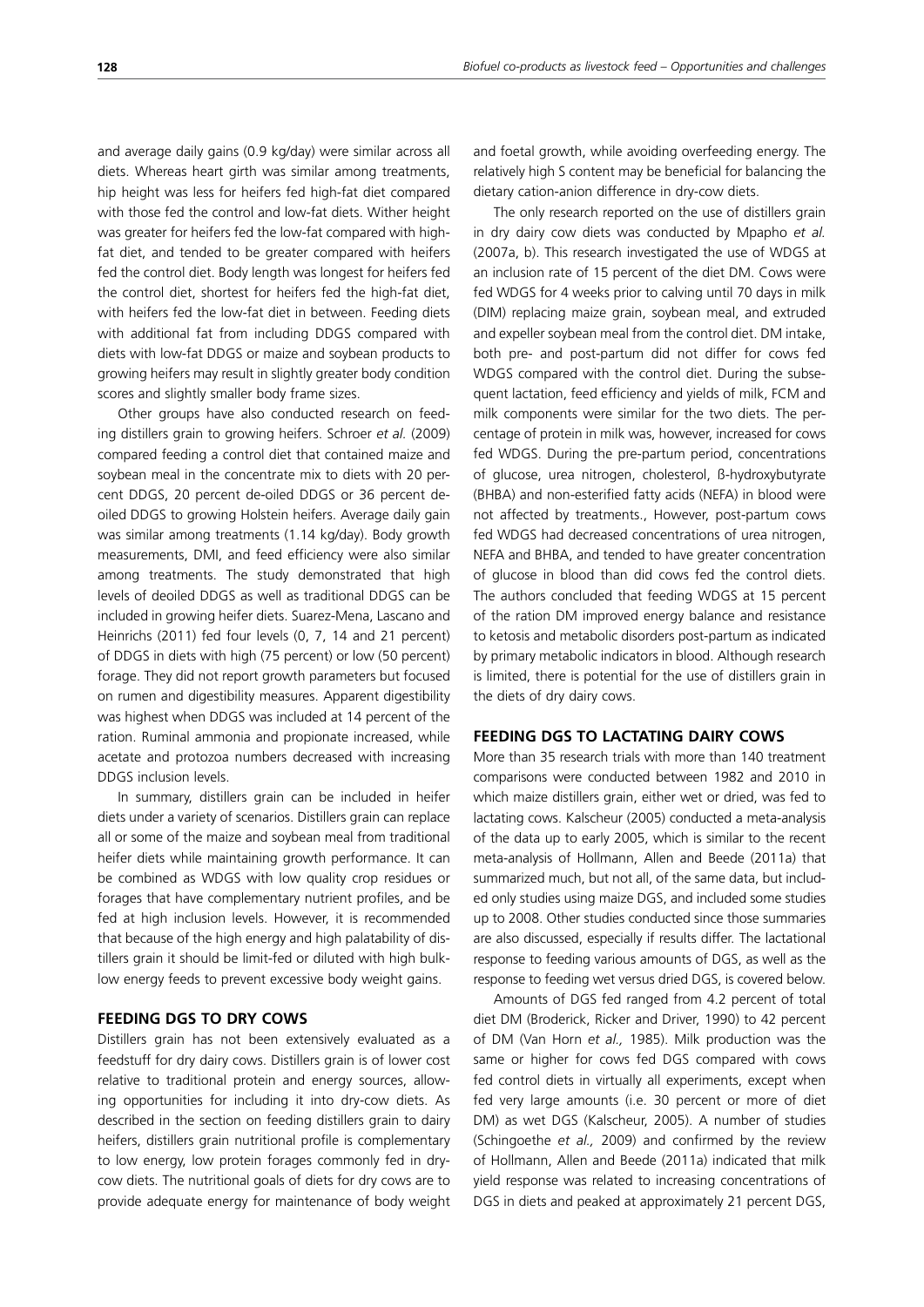although Janicek *et al.* (2008) reported a linear increase in milk production when going from 0 percent to 30 percent DDGS in diets

Part of the additional production due to DGS may have been attributable to slightly more energy from a slightly higher fat content in DGS diets because fat contents of diets was not always balanced across diets in all experiments. However, in experiments such as by Pamp *et al.* (2006) that compared DGS to soybean protein as the protein supplement in isolipidic diets, production was similar or higher, even when DGS and soybean-based diets were formulated to be equal in RUP and fat. Birkelo, Brouk and Schingoethe (2004) indicated that new generation DGS contain more energy than older "book" values listed in the dairy NRC (2001).

Diet fermentability may be associated with responses to DGS. Hollmann, Allen and Beede (2011a) indicated that the greatest milk yield response to DGS was with 24 percent maize silage or 23 percent starch; concentrations greater than 47 percent maize silage or 32 percent starch resulted in negative milk yield responses. The recent report by Owens *et al.* (2009) supports this observation. In their study, when diets contained monensin – a compound known to slightly decrease milk fat percentages under some situations (Dubuc *et al.,* 2009) – feeding DGS in combination with high moisture maize decreased milk fat content and yield. Such decreases did not occur when the DGS was fed with dry maize or when high-protein dried distillers grain was fed with dry or high-moisture maize. Because all diets were balanced for fat content using a saturated fat source for the non-distillers diets, the milk fat depression with the high-moisture maize-DGS combination implies a possible interaction of increased ruminal starch fermentability with unsaturated fatty acids from the DGS, at least when in the presence of monensin. One must also be cognizant of the total fat in the diet, not just fat from DGS (NRC, 2001). Concentrations of maize silage and starch may need to be moderate to optimize lactational responses to DGS.

Milk production was higher when DGS products were fed than with the soybean meal-based control diet (Kleinschmit *et al.,* 2006). In that trial, two specially-processed DGS products intended to have higher quality were evaluated. Only small differences in response because of improved DGS quality were detected. The feeding of heat-damaged DGS can decrease production responses (Powers *et al.,* 1995); however, in general, the DGS available today is of better quality with less heat damage and other quality problems than the DGS used in some older research studies (University of Minnesota, Department of Animal Science, 2010).

Many research trials are of relatively short duration such as 3 or 4 week periods in Latin square designed experiments. Dairy producers are likely to be more concerned about long-term responses rather than shorter-term research experiments that may not accurately reflect the response expected when feeding DGS continuously for long periods. Therefore, an experiment was conducted in which cows were fed wet DGS at 15 percent of diet DM for the entire lactation, during the dry period and into the second lactation. After the first year, there were no differences in production (31.7 and 33.6 kg/day for control and wet DGS diets, respectively), while fat percent (3.75 and 4.07), protein percent (3.29 and 3.41) and feed efficiency (1.30 and 1.57 kg FCM/kg DMI) were greater for cows fed wet DGS (Mpapho *et al.,* 2006). Reproductive efficiency and cow health were similar for both dietary groups; however, the response in feed intake and milk production tended to be more consistent when DGS was fed, possibly reflecting fewer digestive problems. Response during the dry period and first 70 days of the next lactation was similar for control and wet DGS fed cows (Mpapho *et al.,* 2007a).

Milk production responses to DGS are usually similar when fed with all forages (Kalscheur, 2005), although Kleinschmit *et al.* (2007b) observed slightly greater production when 15 percent dried DGS was fed in high alfalfa versus high maize silage diets. This probably reflected an improved amino acid status from the blend of alfalfa and DGS proteins versus a diet containing predominantly maize-based proteins. The summary by Hollmann, Allen and Beede (2011a) likewise showed a greater response to DGS with alfalfa-based than with maize silage-based diets. While there may be differences in protein quality of various sources of DGS (Kleinschmit *et al.,* 2007a), differences in yields of milk and milk protein are likely to be slight, unless a product is greatly heat-damaged.

Milk production is usually similar or higher when DGS replaces some of the starch in diets of dairy cattle. The starch content of diets is decreased from the typically 23 to 26 percent starch to sometimes less than 20 percent starch when fed DGS. Ranathunga *et al.* (2010) demonstrated that replacing incremental amounts of starch in diets from 29 percent starch in a diet that did not contain DGS to only 19.9 percent starch in a diet containing 21 percent dried DGS had no effect on milk production or composition but tended to improve feed efficiency. All diets contained 49 percent forage and were balanced for fat content (4.7 percent of DM) in that stud,y such that the response measured was a response to DGS fibre versus maize starch.

## **Milk composition when feeding distillers grain with solubles**

Milk composition is usually not affected by feeding DGS unless routinely recommended ration formulation guidelines are not followed, such as feeding sufficient amounts of functional (effective) fibre. Field reports of milk fat depression when diets contained more than 10 percent of ration DM as wet DGS are not supported by research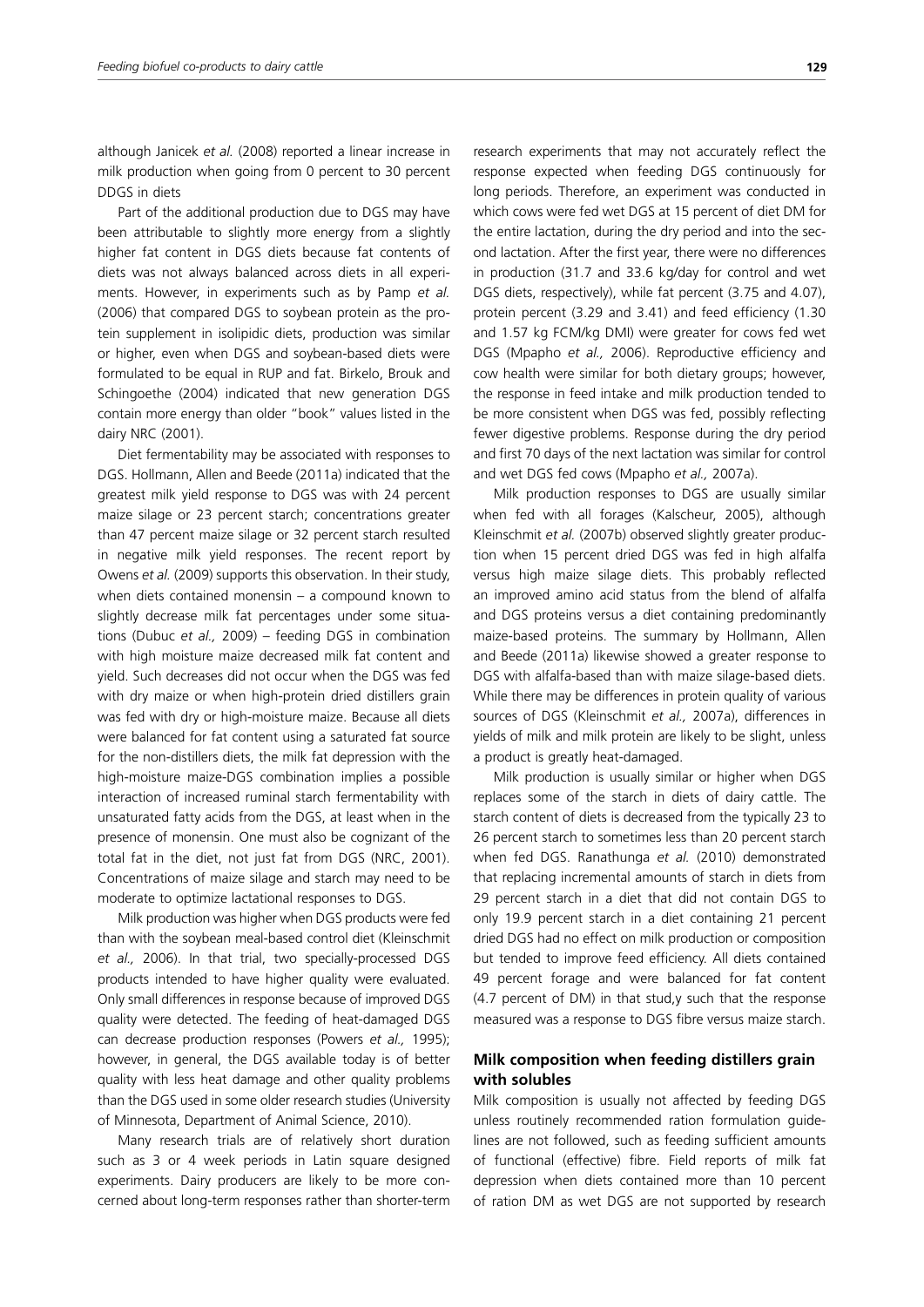results. Research showed no decreases in milk fat concentration when diets contained wet or dried DGS at any level, even as high as 40 percent of DM intake (Schingoethe *et al.,* 2009). In fact, the milk fat concentration was usually numerically highest for diets containing DGS. Most of the research studies were conducted during early to

mid-lactation, thus the milk fat data was typical for cows during these stages of lactation but may be lower than the average for the entire lactation. Studies that fed DGS throughout the lactation (Mpapho *et al.,* 2006), showed milk fat tests averaging 4.07 percent for both Holstein and Brown Swiss cows. Typical lower fat percentages occurred during times of greater milk production in early lactation, with higher fat tests in later lactation. Kleinschmit *et al.* (2006) and Pamp *et al.* (2006) observed fat percentages in Holstein cows of 3.54 to 3.60 percent during mid-lactation, whereas Kleinschmit *et al.* (2007b) observed an average of 3.72 percent fat during late-lactation. Partially replacing high-moisture maize with DGS increased milk fat concentration by 0.16 percentage units compared with that from dry maize (Hollmann, Allen and Beede , 2011a), and including monensin with the high-moisture maize may further aggravate the milk fat situation (Owens *et al.,* 2009). This may be due to increased fermentability of the diet and possibly partially due to the unsaturated fatty acids in the DGS.

Kalscheur's (2005) meta-analysis pointed out that milk fat content was lower only when cows were fed DGS in diets that contained less than 50 percent forage and 22 percent forage NDF. That result suggests why field observations of milk fat depression may have occurred. Because DGS contains an abundance of NDF, one may be tempted to decrease the amounts of forage fed when formulations indicate more than sufficient amounts of NDF. However, the small particle size of DGS means that its "effective fibre" – as measured by ability to stimulate chewing and/or rumination as well as measured by the ability to maintain milk fat (Grant, 1997) – is not as great as that of the forage fibre it replaced. Research by Leonardi, Bertics and Armentano (2005), Cyriac *et al.* (2005) and Hippen *et al.* (2010) supports observations from the meta-analysis by Kalscheur (2005). Cyriac *et al.* (2005) observed a linear decrease in milk fat concentration while milk production remained unchanged when cows were fed 0, 7, 14 and 21 percent of DM as dried DGS in place of maize silage, even though dietary NDF content remained unchanged at 32 percent of DM. The control diet contained 40 percent maize silage, 15 percent alfalfa hay and 45 percent concentrate mix. Thus, the key to maintaining good milk fat tests is to feed sufficient amounts of effective fibre. When diets contain insufficient forage fibre, and if the fermentability of the diet is high, some milk fat depression may occur.

The fatty acid content of milk fat when cows are fed DGS has been evaluated in a few studies. Because fat in DGS, especially maize DGS, is quite unsaturated, with typically more than 60 percent linoleic acid, it is logical to expect a modest increase in concentrations of unsaturated fatty acids in milk as observed by Schingoethe, Brouk and Birkelo (1999). Leonardi, Bertics and Armentano (2005) and Anderson *et al.* (2006) also reported modest increases in cis-9, trans-11 conjugated linoleic acid (CLA) and its precursor vaccenic acid (trans-11 C18:1) that are beneficial to humans for improved health status (Bauman *et al.,* 2006). Little change was observed though in fatty acids often associated with milk fat depression, such as trans-10, cis-12 CLA (Baumgard *et al.,* 2002).

Milk protein content is seldom affected by feeding DGS unless protein is limiting in the diet. Lower lysine concentrations in diets formulated with DGS may also cause a slight decrease in milk protein content (Nichols *et al.,* 1998; Kleinschmit *et al.,* 2007b). This effect may be more noticeable in diets that contain more than 30 percent DGS (Kalscheur, 2005), which reflects the high RUP and lysine limitation in DGS. In the meta-analysis of Hollmann, Allen and Beede (2011b), milk yield and milk true protein yield responses to added DGS were maximized when approximately 8.5 percent of the total dietary DM was non-maizebased CP. Milk yield response peaked for higher-producing cows (i.e. >30.0 kg/cow daily) at 4.3 percent dietary maizebased CP, This summary agrees with the meta-analysis of Kalscheur (2005), which indicated slightly higher milk protein percentages when blends of alfalfa and maize silage were fed with DGS than with either forage alone, but milk protein yields were the same for all forage combinations. Kleinschmit *et al.* (2007b) observed no differences in milk protein content or yield when feeding 15 percent dried DGS in diets where the forage varied from all alfalfa to all maize silage. However, amino acid balance was improved with the alfalfa diet indicating a more desirable blend of amino acids in the diet versus a high maize-based product diet with maize silage, DGS and maize, which was limiting in lysine. It may be logical to speculate that the energy in DGS may also stimulate milk protein synthesis by increasing EAA available to the mammary gland as the result of increased ruminal microbial protein synthesis; however, we are not aware of research testing this specific point.

One thing that cannot be evaluated by the metaanalyses cited above (Kalscheur, 2005; Hollmann, Allen and Beede (2011a, b) is the improvement in quality of the protein available in today's DGS versus DGS of only a few years ago. For instance, a recent survey of DDGS available from a large number of ethanol plants in the Midwest and elsewhere in the United States (University of Minnesota, Department of Animal Science, 2010) indicated higher concentrations of lysine (3.66 percent of CP) versus 2.24 percent of CP listed in the latest dairy recommendations (NRC, 2001). The higher lysine content in today's DGS may indicate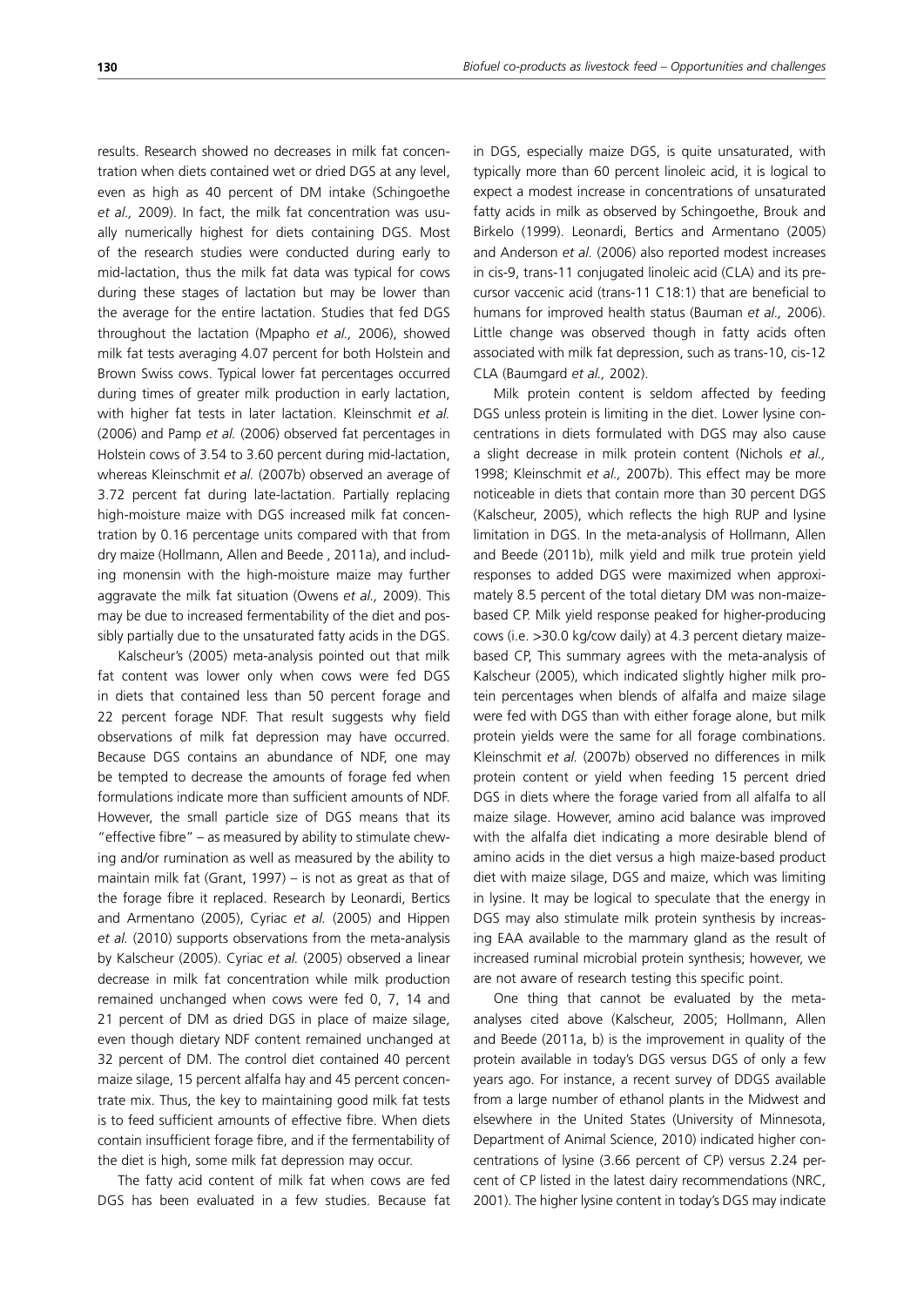an overall improvement in the ethanol industry processing methods that minimize heat damage to DGS. This concept is supported by data of Kleinschmit *et al.* (2006, 2007a, b) that indicate that higher quality DGS products may contain more available lysine than do lower quality products.

Feeding distillers products probably does not affect milk flavour or processing parameters for the various dairy products. The authors are not aware of any research evaluating the effects of feeding DGS on milk quality; however, there is no reason to expect problems.

## **WET VERSUS DRIED DISTILLERS GRAIN WITH SOLUBLES**

The response to wet or dried DGS is usually considered to be equal. However, few experiments actually compared wet versus dried DGS; most experiments simply compared DGS to a control diet. When Al-Suwaiegh *et al.* (2002) compared wet versus dried maize or sorghum DGS for lactating cows, they observed similar production for both wet and dried DGS but a tendency for more milk with maize versus sorghum DGS. Anderson *et al.* (2006) observed greater production when either wet or dried DGS were fed compared with the control diet (maize+soybean meal), a tendency for greater production with wet DGS instead of dried DGS, and a tendency for greater production with wet or dried DGS at 20 percent versus 10 percent of the ration DM.

The meta-analysis of Kalscheur (2005), which included 17 wet DGS treatment and 52 dried DGS treatment comparisons, showed absolutely no difference in milk fat content between wet DGS, dried DGS or control diets. In the two studies that directly compared wet versus dried DGS, milk fat percentages were not different (Al-Suwaiegh *et al.,* 2002), and actually higher (Anderson *et al.,* 2006) when fed wet versus dried DGS.

The main considerations regarding the use of wet versus dried DGS are handling and costs. Dried products can be stored for extended periods, can be shipped greater distances more economically and conveniently than wet DGS, and can be easily blended with other dietary ingredients. Feeding wet DGS avoids the costs of drying the product and will mix well directly into a total mixed ration (TMR). Wet DGS, though, will not remain fresh and palatable for extended periods; 5 to 7 days is the norm, possibly less in hot weather and a little longer in cooler weather. Some silage additives are claimed to extend the storage time of wet DGS (Schingoethe *et al*., 2009).

Researchers at South Dakota State University and elsewhere have successfully stored wet DGS for more than six months in silo bags when the wet DGS was stored alone or blended with SH (Anderson *et al.,* 2009), with maize silage (Mjoun, Kalscheur and Garcia, 2011) or with beet pulp (Kalscheur *et al.,* 2004). Some field reports indicate successful preservation of wet DGS for more than a year in silo bags. Storage of wet DGS will be discussed in greater detail later in the chapter.

## **FEEDING DIFFERENT CEREAL TYPES OF DISTILLERS GRAIN WITH SOLUBLES**

There was no effect on milk production, DMI and rumen activity in eight research experiments with lactating dairy cows fed maize DGS substituted by other cereal DG. Weiss *et al.* (1989) compared the effect of partial or total substitution of soybean meal with barley DDGS in 60 mid-lactation cows. The authors did not find effects of the different protein meals on milk production, butterfat yield and DMI, but there was a trend towards a decrease in milk protein as DDGS increased in the diet. Digestibility coefficients of DM, NDF, ADF, lignin and CP of each diet were not affected by the protein meal in the diet.

Al-Suwaiegh *et al.* (2002) did not find significant differences in milk production, DMI, ruminal pH, rumen VFA and total ADF and NDF digestibility between early lactation diets that contained sorghum or maize DGS at an inclusion level of 15 percent of diet DM. Similar results were observed by Shelford and Tait (1986) with mid-lactation diets that included rye or maize DDGS at similar inclusion levels to Al-Suwaiegh *et al.* (2002).

When Greter *et al.* (2008) fed 21 percent of diet DM as triticale DDGS or maize DDGS as the sole protein supplement to mid-lactation cows, they observed that, although the plasma concentration of some EAAs and the milk urea nitrogen were higher in cows fed maize DDGS than those fed triticale DDGS, DM intake and milk yield were unaffected by DDGS type. These authors found significant interactions between parity and treatment for milk yield, milk fat concentration and 4 percent FCM. Multiparous cows fed triticale DDGS had greater milk fat concentration and FCM when compared with primiparous cows, but these differences were not found in cows fed maize DDGS. In another experiment (Oba *et al.,* 2010), diets evaluated triticale DDGS, maize DDGS, canola meal and soybean meal as the primary source of protein in lactating dairy cow diets. The type of DDGS (maize vs triticale) in the diets did not affect DMI, milk yield or composition, metabolites and plasma amino acids nor digestibility of DM, OM, CP, starch and NDF of the diet. Protein concentration in milk was less in cows fed either DDGS than in those supplemented with soybean meal. The diet with maize DDGS yielded less milk protein than the diet with canola meal. Plasma concentrations of arginine, lysine and threonine were greater in cows fed canola meal and soybean meal than those fed maize DDGS, however, the concentration in plasma leucine and phenylalanine was greater in cows fed maize DDGS. In general, the experiments suggest triticale DDGS can replace maize DDGS, canola meal and soybean meal in dairy cow diets without adverse effects on milk production.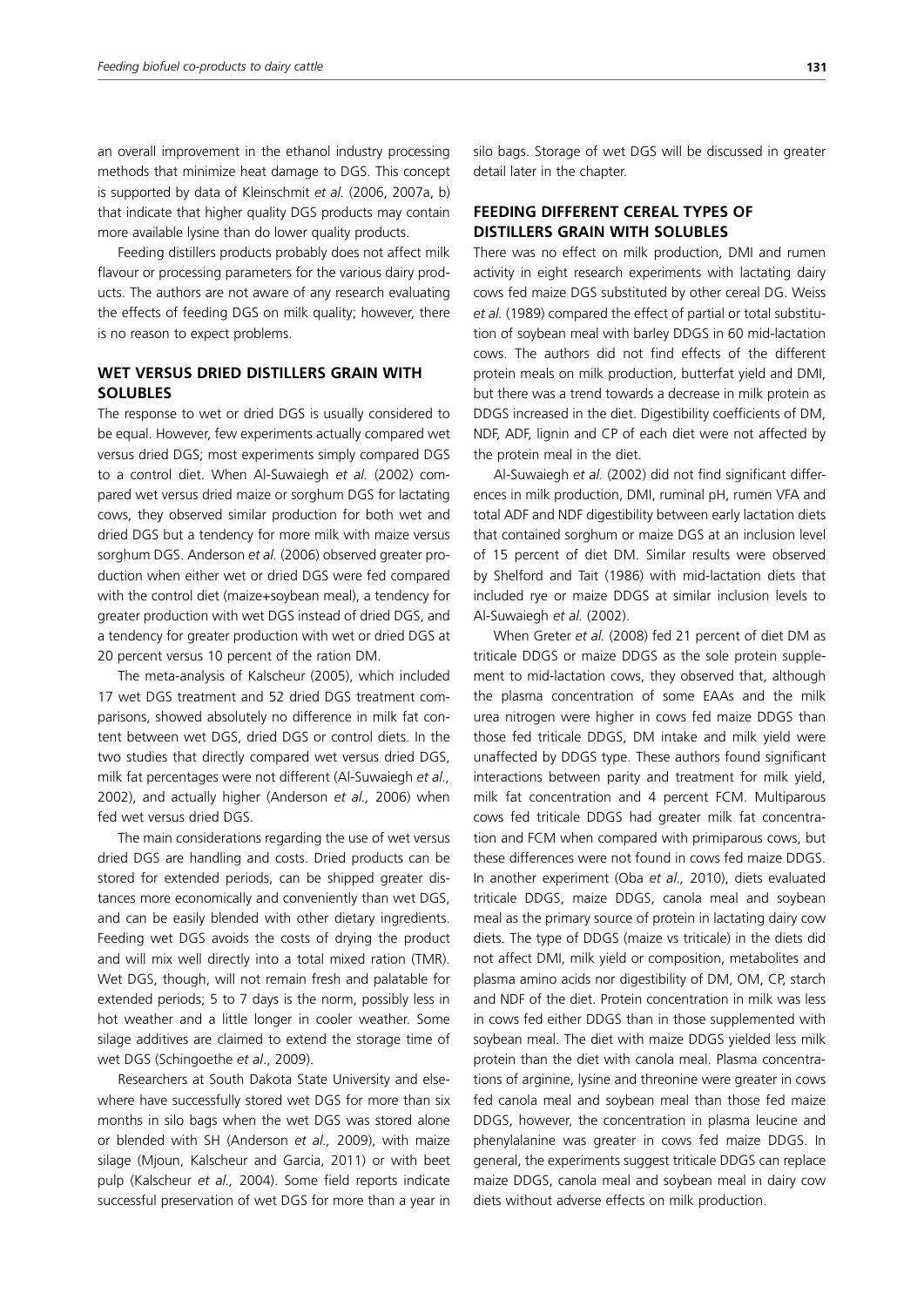Two recent experiments were conducted in Canada to evaluate the effect of a partial substitution of barley silage with wheat DDGS as a forage substitute. In the experiment by Zhang *et al.* (2010) three experimental diets were evaluated: (1) a control diet (50 percent barley silage + 50 percent concentrate; DM basis); (2) a diet where the barley silage was substituted with wheat DDGS at 20 percent of the diet DM; and (3) a diet where the barley silage was substituted with wheat DDGS and alfalfa hay (20 and 10 percent of the DM of the diet, respectively). Even though cows fed DDGS spent less time ruminating, had lower rumen pH and reduced acetate:propionate ratios than the cows fed the control diet, DMI, milk yield, milk protein and lactose were higher in cows fed DDGS. Milk fat concentration was higher for the control diet and lower for the diet that contained alfalfa hay; however, there were no differences in milk fat yield. Penner, Yu and Christensen (2009) found identical results in both production and rumen activity when comparing a control diet with a diet where they replaced 10 percent of the barley silage with a blend of wet maize and wheat DDGS. This study also tested two diets that included wheat or maize DDGS in substitution for 10 percent of the protein meal in the control diet. Partial substitution of the protein meal with DDGS had no effect on milk yield, components or rumen activity, and the type of DDGS – wheat or maize – had no effect on production parameters.

Urdl *et al.* (2006) also observed similar DMI, milk yield, and milk composition when maize or wheat DDGS replaced a blend of canola meal and soybean meal. Similar to Penner, Yu and Christensen (2009), they found no differences attributable to DDGS type.

#### **Feeding distillers grain to grazing dairy cows**

Investigation into the use of DDGS in grazing dairy cattle has been limited. Ideally, DDGS should be an excellent supplement to pasture grasses because of its RUP concentration and higher energy content. In a report by Shaver *et al.* (2009), DDGS was supplemented to dairy cows grazing ryegrass on Chilean dairy farms. On one farm, DDGS was fed at 2 kg/day in 5 kg of concentrate, replacing maize and soybean meal. Supplementation of DDGS varied by season of the year, but it tended to increase milk production by 1.8 to 1.9 kg/day across the year. Milk fat percentage decreased during the spring when grass quality was the highest. On 5 other farms where DDGS was mixed with maize silage to provide 2.5 kg/day and replaced a variety of concentrate feedstuffs, the inclusion of DDGS increased milk production 0.9 kg/day in the winter, but had no effect on milk production in the spring.

Distillers grain was also evaluated as part of a supplement for dairy cows grazing alfalfa pasture in a study by Nyoka, Hippen and Kalscheur (2007). Supplements were mixed with stored forages and concentrates to supply one-half of their daily requirements. The treatment supplements were: (1) DDGS at 15 percent of estimated daily DMI; (2) DDGS replaced by soybean meal and extruded soybean; or (3) DDGS replaced by fishmeal and soy oil. Cows averaged 31.5 kg/day of milk and there were no differences because of supplement. Cows fed the fish meal and soy oil supplement produced milk with the highest milk fat concentrations and protein yields, with the DDGSsupplemented cows having the next greatest milk fat concentrations and protein yields. Results indicate that though protein quality of DDGS may limit production responses compared with fish meal when fed to grazing cattle, DDGS appear preferable as a protein supplement for grazing dairy cows compared with soybean meal.

## **Optimal inclusion amounts of distillers grain with solubles**

The meta-analysis by Kalscheur (2005) indicated that milk production was maintained with increasing amounts of DGS in the diet and was actually numerically the highest when DDGS was fed as much as 30 percent of diet DM. This was further illustrated by the study of Janicek *et al.* (2008), which reported a linear increase in milk production when going from 0 percent to 30 percent DGS in diets. However, for inclusion of WDGS in dairy cow diets, the highest production was at 20 percent of diet DM (Hippen *et al.,* 2003; Kalscheur, 2005). Intake often declines when inclusion of WDGS is greater than 20 percent of the diet (Hippen *et al.,* 2003; Kalscheur, 2005).

Distillers grain is easily incorporated into diets at 10 percent of the diet DM and this is considered a safe inclusion rate. Numerous studies (Nichols *et al.,* 1998; Anderson *et al.,* 2006; Kleinschmit *et al.,* 2006) have demonstrated that dairy cows can easily consume 20 percent of their ration DM as distillers grain. With typical feed intakes of lactating cows, this is approximately 4.5 to 5.5 kg of dried DGS or 13.6 to 16.7 kg of wet DGS per cow daily (if WDGS is 33 percent DM). There have been no palatability problems and one can usually formulate nutritionally balanced diets with up to that proportion of DGS in the diet using most combinations of forages and concentrates. For instance, with diets containing 25 percent of the DM as maize silage, 25 percent as alfalfa hay and 50 percent as concentrate mix, the DGS can replace most – if not all – of the protein supplement, such as soybean meal, and a significant amount of the maize that would normally be in the concentrate mix. This was illustrated in the experiment by Anderson *et al.* (2006) in which feeding 20 percent of the diet DM as wet or dried DGS replaced 25 percent of the maize and 87 percent of the soybean meal that was fed in the control diet. This diet supported the highest milk production and feed efficiency of any of the diets evaluated in that study, while containing slightly more maize-based protein than Hollmann, Allen and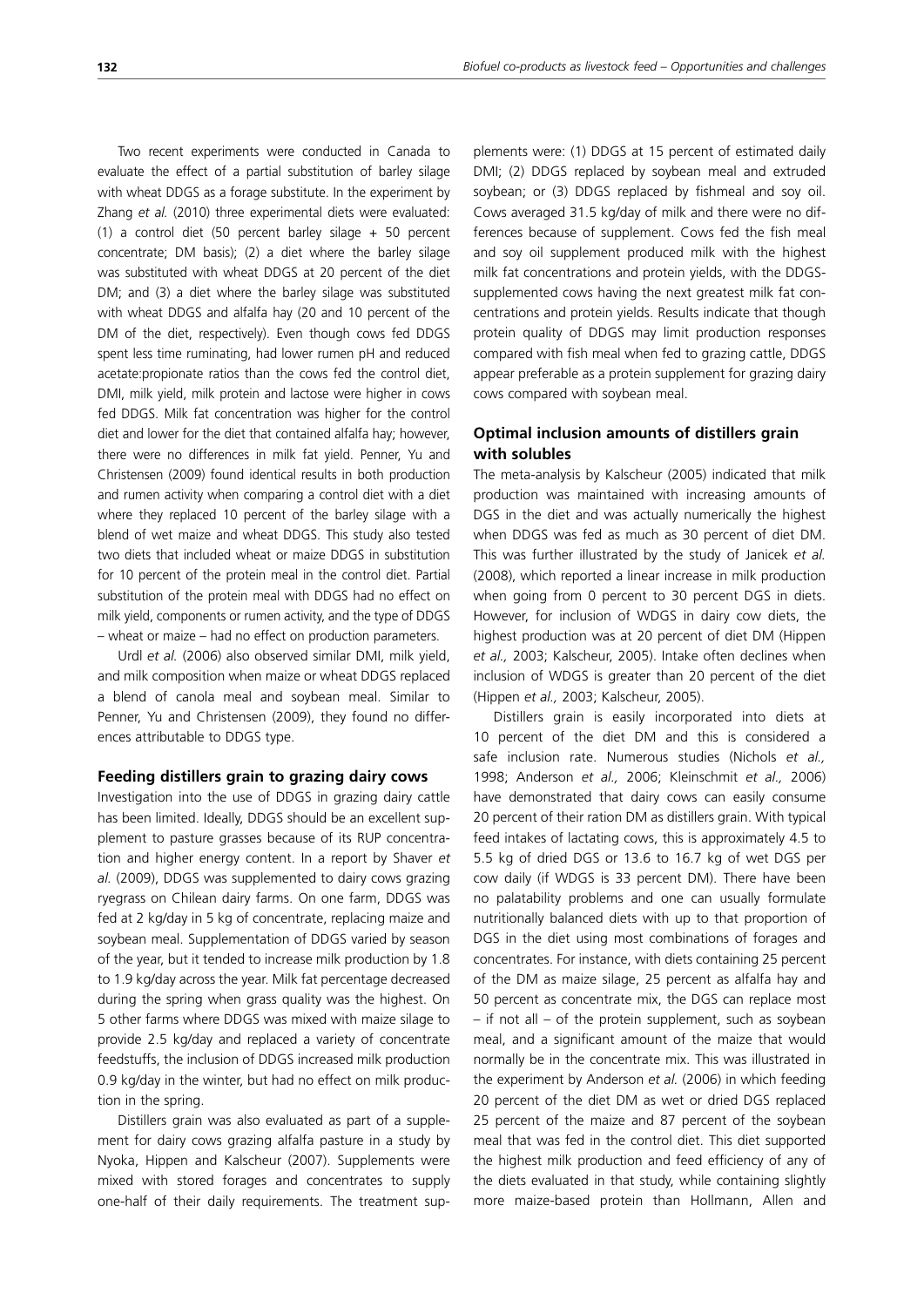Beede (2011a) indicated as ideal. With diets that contain higher proportions of maize silage, even greater amounts of DDGS may be used; however, the need for some other protein supplement, protein quality (e.g. lysine limitation), total supplemented fat and phosphorus concentration may become factors to consider. With diets containing higher proportions of alfalfa, less than 20 percent DGS may be needed to supply the protein required in the diet. No strong nutritional advantages occur from feeding more than 20 percent distillers grain, but the possibility of feeding excess protein, fat or phosphorus may occur.

The economics of ration formulation often indicates that it is most profitable to feed as much DGS as possible. Indeed, beef cattle have been successfully fed 50 percent or more of diet DM as wet or dried DGS (Klopfenstein, Erickson and Bremer, 2008). Admittedly, feeding very large amounts of DGS may mean excessive amounts of nitrogen and phosphorus to dispose of in manure; however, this manure may be a cheaper source of these soil fertility nutrients than commercial sources of fertilizer.

## **FEEDING OTHER ETHANOL CO-PRODUCTS TO DAIRY CATTLE**

In addition to wet and dried DGS, other co-products from the production of fuel ethanol have been evaluated in dairy cow diets. These are addressed in the following sections.

#### **Condensed distillers solubles**

Condensed distillers solubles (CDS) are usually blended with distillers grain to make distillers grain with solubles, which are marketed as WDGS or DDGS. CDS are a good source of protein, and fat (Rust, Newbold and Metz, 1990), and therefore energy when expressed on a dry basis. So far, only a few studies have been conducted evaluating the use of CDS in dairy cow diets. Udedibie and Chase (1988) showed that milk production increased slightly when cows were fed CDS processed from a mash blend of 60 to 70 percent maize, 16 to 18 percent rye and 12 to 14 percent barley. Huhtanen and Miettinen (1992) reported more protein but less fat content in Finnish CDS than generally measured in the United States product.

Huhtanen and Miettinen (1992) observed increased production when cows were fed 5.9 percent of their diet DM as CDS, but no difference when CDS was raised to 17.5 percent of the ration. It is likely that the increased milk production was a result of the added fat, as has been observed in previous research (Palmquist and Jenkins, 1980). Da Cruz, Brouk and Schingoethe (2005) investigated the inclusion of CDS in dairy cow diets at 0, 5 or 10 percent of total diet DM as substitution for a portion of rolled maize and soybean meal. DMI tended to decrease when cows were fed CDS compared with the control diet. Milk production was higher (34.1 vs 35.5 kg/day) when CDS was fed at 5 percent of the diet compared with the control, but there was no advantage when CDS was increased to 10 percent. The milk fat profile was altered by the inclusion of CDS, resulting in milk with higher concentrations of stearic and oleic acids (Da Cruz, Brouk and Schingoethe, 2005). Unsaturated fatty acids in the milk of cows fed the 10 percent CDS diet increased compared with cows supplemented with 5 percent CDS, with a trend for more unsaturated fatty acids in CDS-supplemented diets compared with the control. Rumen acetate decreased in diets that contained CDS, and tended to be less for cows fed 10 percent CDS compared with 5 percent CDS. Butyrate concentration increased with increased CDS concentration in the diet. Lower acetate concentration in the rumen fluid in CDS-supplemented diets may be the result of long-chain unsaturated fatty acid inhibition of fibre digestion. Da Cruz, Brouk and Schingoethe (2005) concluded that CDS may be an economical source of energy and protein for lactating dairy cattle that can increase production, milk protein, and lactose. Although milk fat percentage was slightly decreased this was offset by the greater fat yield due to increased milk production.

In a more recent study, Sasikala-Appukuttan *et al.* (2008) fed CDS and DDGS in total mixed rations of lactating dairy cows to evaluate the optimal amount to include in diets, and determine whether CDS is better to be fed alone or in combination with DDGS. Their experimental diets were (1) 0 percent distillers grain products (control); (2) 18.5 percent DDGS; (3) 10 percent CDS; (4) 20 percent CDS; and (5) a combination diet of 18.5 percent DDGS with 10 percent CDS. In diets 2 and 3 there was 2 percent fat from DDGS or CDS, whereas diet 4 contained 4 percent fat from CDS and diet 5 contained 4 percent fat from the blend of DDGS and CDS. Although treatments did not affect DMI, milk production tended to be greater for the diets that contained maize co-products compared with the control. Concentrations of long-chain fatty acids as well as polyunsaturated fatty acids in milk were greater and medium-chain fatty acid concentrations less for the maize co-product diets compared with the control diet. Concentrations of cis-9, trans-11 CLA, as well as trans-10, cis-12 CLA, were greater for the maize co-product diets compared with the control diet. Molar proportions of rumen VFA were similar to those reported by Da Cruz, Brouk and Schingoethe (2005) for all diets that contained maize co-products. Sasikala-Appukuttan *et al.* (2008) concluded that CDS can replace up to 20 percent of the soybean meal and maize grain of the diet DM in the total mixed ration without adversely affecting milk production or DMI provided the overall diet has less than 7 percent total fat. Although not addressed by research in this study, another concern in research investigating the inclusion of CDS is the utilization of P. Because CDS contain about 1.5 percent P on DM basis, inclusion of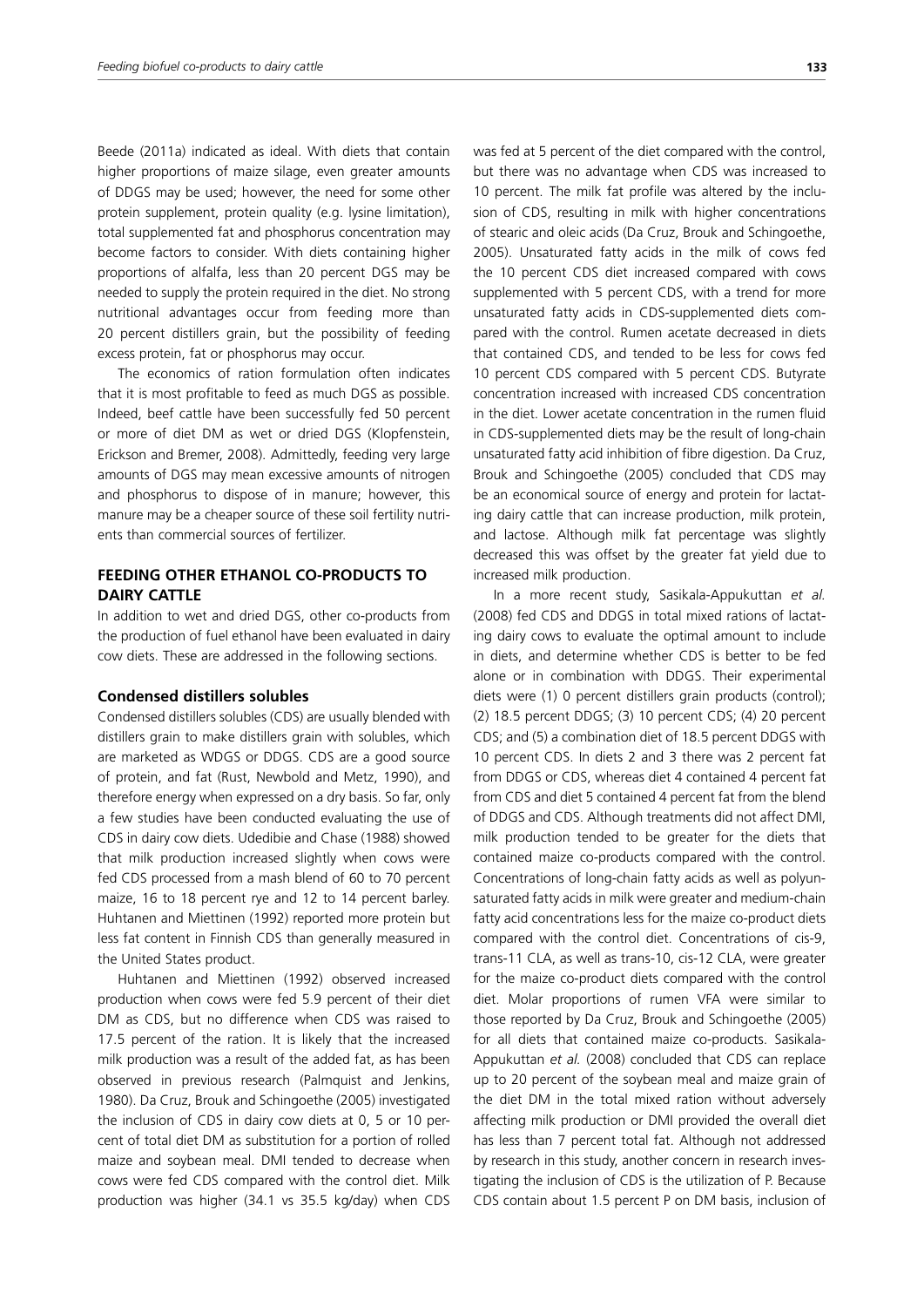CDS in dairy cow diets may need to be limited so that P does not exceed the cow's requirement, resulting in excessive excretion of P in the manure.

#### **Reduced-fat DDGS**

Two feeding studies have evaluated reduced-fat DDGS (RFDGS) in dairy cow diets. Mjoun *et al.* (2010c) concluded that RFDGS could successfully replace soy-based ingredients at inclusions of 10, 20 or 30 percent of diet DM. Cows had similar DMI and milk production across inclusion levels. Milk from cows fed 30 percent RFDGS had the highest fat percentages, whereas milk from cows fed 10 and 20 percent had the greatest milk protein percentages. Mjoun *et al.* (2010a) also evaluated the inclusion of 20 percent RFDGS and 22 percent DDGS in early lactation diets. In this experiment, cows fed either DDGS diet had similar DMI and milk production to cows fed soybean meal diets. Cows fed the DDGS diets produced milk higher in protein percentage and yield even though lysine was determined to be limiting. These studies concluded that RFDGS are a good source of metabolizable amino acids and that, at 20 percent of the diet, RFDGS did not limit milk or milk protein production.

#### **High-protein DDG**

High-protein DDG (HPDDG) has been evaluated in three lactating dairy cow feeding studies (Hubbard *et al.,* 2009; Kelzer *et al.,* 2009; Christen *et al.,* 2010). Kelzer *et al.* (2009) evaluated diets formulated with 14.4 percent HPDDG and 15 percent traditional DDGS to a control, soybean-based diet. Cows fed HPDDG produced similarly to cows fed the soybean-based control or the DDGS-based diets. Hubbard *et al.* (2009) evaluated the inclusion of 20 percent HPDDG as replacement for soybean meal and soybean expeller meal. In this study, cows fed the HPDDG diet had greater milk, fat and protein yields than cows fed the soybean-based control diet. In addition, cows fed HPDDG had greater feed efficiency (milk/DMI) compared with control-fed cows. Christen *et al.* (2010) compared HPDDG at 12 percent of diet DM to three other protein supplement diets: soybean meal, canola meal or DDGS. Each supplement provided 38 percent of the protein fed in each diet. Diets were formulated to be deficient in CP (15.0 to 15.6 percent CP) to determine if amino acids provided by each supplement were limiting milk production. Cows had similar DMI and milk production regardless of the supplement. Fat and protein concentrations in milk of cows fed HPDDG was similar to that from cows fed soybean meal, but higher than for those fed DDGS. Although lysine was determined to be the first limiting amino acid for HPDDG, as with DDGS, it was concluded that HPDDG can successfully replace soybean meal and canola meal without reducing performance of lactating dairy cows.

#### **Maize germ**

Abdelqader *et al.* (2009c) investigated the inclusion of maize germ at 7, 14 and 21 percent of diet DM in dairy cow diets. Milk production and fat yields increased when maize germ from dry milling was fed at 7 and 14 percent of diet DM. Feeding at 21 percent of the DM, however, decreased the concentration and yield of milk fat and tended to decrease DMI. In this experiment, the diet with 21 percent germ had a total fat concentration of 8 percent because of inclusion of a basal amount of fat to the diet in addition to the germ. The negative effects of feeding 21 percent maize germ in the diet more likely resulted from total dietary fat rather than excessive contribution of fat from maize germ alone (NRC, 2001).

To determine the effects of fat contribution from germ on milk fat composition, Abdelqader *et al.* (2009b) evaluated four isolipidic diets formulated at 6 percent ether extract: (1) control diet with 2.5 percent supplemental fat from ruminally inert fat; (2) a diet containing 14 percent maize germ; (3) diet containing 30 percent DDGS; or (4) a diet containing 2.5 percent maize oil. DMI was greater for diets containing germ (27.2 kg/day) than for the control diet (24.8 kg/ day), but similar to those that contained DDGS or maize oil (26.2 kg/day). In this experiment, milk fat concentration was not decreased when maize germ was fed, although milk fat concentration decreased for cows fed maize oil and tended to decrease for cows fed DDGS. Concentrations of transfatty acids and CLA, in particular cis-9, trans-11 CLA, in milk fat were significantly increased by feeding the DDGS or the maize oil diet compared with the control diet, whereas maize germ was not different from the control. These results indicate that the fat in the maize germ from dry milling has a degree of ruminal "inertness" compared with that in traditional DDGS or free maize oil. This is probably because the fat in maize germ is still located within the cell and cell has not been ruptured, thereby preventing ready access of the fat for ruminal biohydrogenation. As a result, a greater proportion of fat from maize germ escapes the rumen without being bio-hydrogenated.

A recent experiment (Kelzer *et al.*, 2009) compared a control diet (with soybean meal) with diets containing maize germ, DDGS or a high-protein DDG, all at 15 percent of diet DM. The greatest DMI and milk yield were observed when cows were fed the diet containing maize germ. Rumen fermentation parameters did not differ between maize co-product treatments; however, cows fed all maize co-products had lower concentrations of acetate in rumen fluid than those fed the control diet. Data to date indicate that maize germ from dry milling may be fed to lactating dairy cattle at concentrations of at least 15 percent of DM. Furthermore, Tedeschi *et al.* (2009) concluded that when energy is limiting, maize germ would be a preferable supplement to DDGS in dairy cattle diets.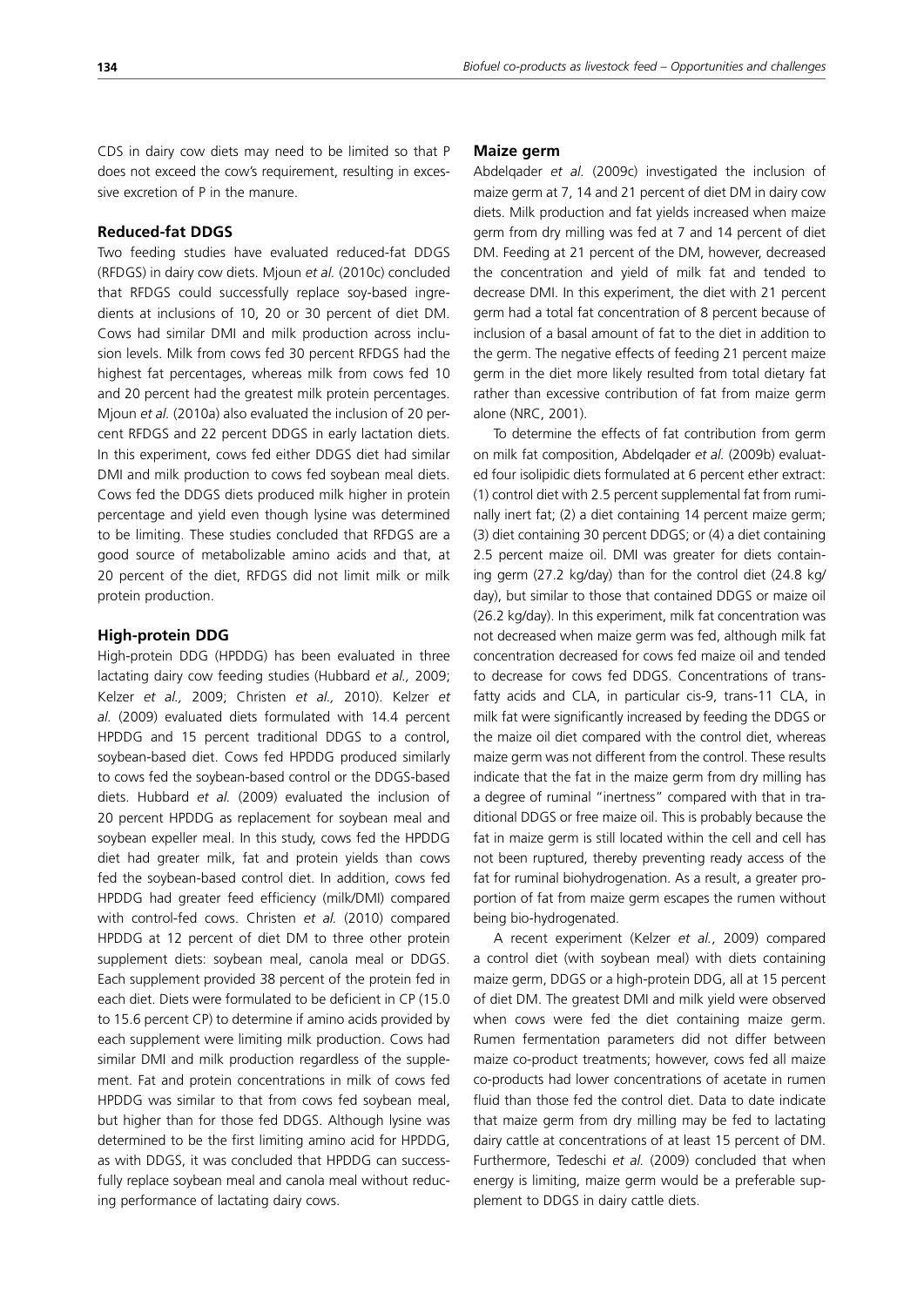#### **Maize bran**

Because maize bran has fat concentrations similar to DDGS, the inclusion of maize bran should be similar to that recommended for DDGS. When both DDGS and maize bran are included in the diet their combination should probably not exceed 20 percent of the diet DM to avoid milk fat depression. This is supported by results from Janicek *et al.* (2007) where maize silage and alfalfa was replaced with maize bran at 10, 17.5 and 25 percent of DM in lactating dairy cow diets. Milk yield also tended to increase, but no differences were observed on 3.5 percent FCM. When maize bran was increased from 10 to 25 percent of the diet DM, milk fat percentage decreased by 0.26 percent, but total fat yield was unaffected. Maize bran also increased milk protein by 0.12 kg/day when its concentration in the diet DM was increased from 10 to 25 percent. One important aspect of their findings was that feed conversion improved with the inclusion of maize bran in the diet reaching 1.55 kg of milk/ kg of DMI at 25 percent inclusion rate. Inclusion of maize bran in dairy cattle diets will be limited by the total fat present in the diet. Its high fibre content together with the unfavourable amino acid profile suggests that it should be limited to diets for growing animals with functional rumens. As with some feeds with high fat content, it is possible that this product might undergo lipid oxidation after prolonged storage periods and possibly develop some palatability issues.

#### **FEEDING GLYCEROL TO DAIRY CATTLE**

Glycerol (glycerin) is a viscous liquid co-product of biodiesel production (Donkin and Doane, 2007) which is colourless, odourless, hygroscopic and sweet tasting. During biodiesel production, fatty acids are hydrolysed from the glycerol backbone of the triglyceride molecule by a transesterification process that uses methanol. After separation of the fatty acid esters, glycerol is removed, containing excess methanol and salts from the reactions. Separation or purification of the glycerol can be variable depending upon the plant and the processes used. Greater discussion on the nutritional composition and contaminants can be found in the chapter by Südekum in this volume.

Glycerin is generally recognized as safe when used in accordance with good manufacture and feeding practices (FDA, 2007, 21 C.F.R. 582.1320). Concerns have been expressed relative to contaminant levels in crude glycerol from residual methanol. The methanol content of crude glycerol should be less than 0.5 percent. A regulatory letter issued by FDA indicates that methanol levels higher than 150 ppm could be considered unsafe for animal feed (Donkin and Doane, 2007). The Office of the Texas State Chemist has established guidelines for labelling, with minimal levels of glycerol and maximal levels of moisture, sulphur, ash and methanol. Methanol is not to exceed 1 percent in crude glycerol targeted for ruminants (*Feedstuffs,* 2007).

Drenched glycerol has been used since the 1950s as an effective treatment for lactation ketosis in dairy cattle and it may even be more efficacious because it enters into the metabolic pathway much closer to glucose than other glucose precursors. Johnson (1954) reported 2000 grams of glycerol *per os* was the most effective means of supplying large quantities of glucose when compared with propylene glycol; however, its use was cost prohibitive until the recent availability of glycerol from biodiesel production. Data regarding the use of glycerol for treatment of ketosis was largely absent for many years because of its high cost.

#### **Fermentation characteristics**

Glycerol has been determined to be rapidly fermented by ruminal microbes. Garton, Lough and Vioque (1961) conducted *in vitro* incubations of glycerol and found that nearly 25 percent of the glycerol had disappeared at 2 hours, and by 8 hours nearly 90 percent was undetectable. Remond, Souday, and Jouany (1993) demonstrated that glycerol addition decreased pH more in fermenters fed starch when compared with those fed cellulose. Furthermore, the addition of glycerol led to a VFA mixture rich in butyrate, which became as high as 31 percent of the molar proportion of VFA. According to data from Remond, Souday and Jouany (1993), butyrate molar percentages were higher in fermenters fed starch versus those fed cellulose. Results of both *in vitro* and *in vivo* fermentation studies indicate glycerol is rapidly fermentable and, depending on the diet, will increase propionate and butyrate within ruminal fluid.

#### **Glycerol feeding as a preventative for ketosis**

Glycerol as a feed supplement preventative for ketosis in dairy cows was evaluated by Fisher *et al.* (1973). Fifty-two Holstein cows were randomly assigned at calving and over an 8-week period fed concentrates supplemented with 3 percent propylene glycol, 3 percent glycerol, 6 percent glycerol or a control containing no supplement. Cows fed glycerol supplemented at 6 percent lost less body weight and remained in a more positive energy balance than with the other treatments. Because treatment differences in metabolites and performance were quite minimal, Fisher *et al.* (1973) concluded that glycerol's effectiveness in the feed as an anti-ketogenic agent was questionable.

Researchers at South Dakota State University have been experimenting with glycerol in dairy cow diets since 2002. The first experiment was designed to test glycerol as a TMR top-dress for its ability to prevent ketosis (DeFrain *et al.,* 2004). Twenty-one multiparous and 9 primiparous Holstein cows were fed diets with top-dresses of: (1) 0.86 kg/day of maize starch; (2) 0.43 kg/day maize starch + 0.43 kg/day glycerol; or (3) 0.86 kg/day glycerol. Dosages of glycerol were selected based upon amounts shown to be effective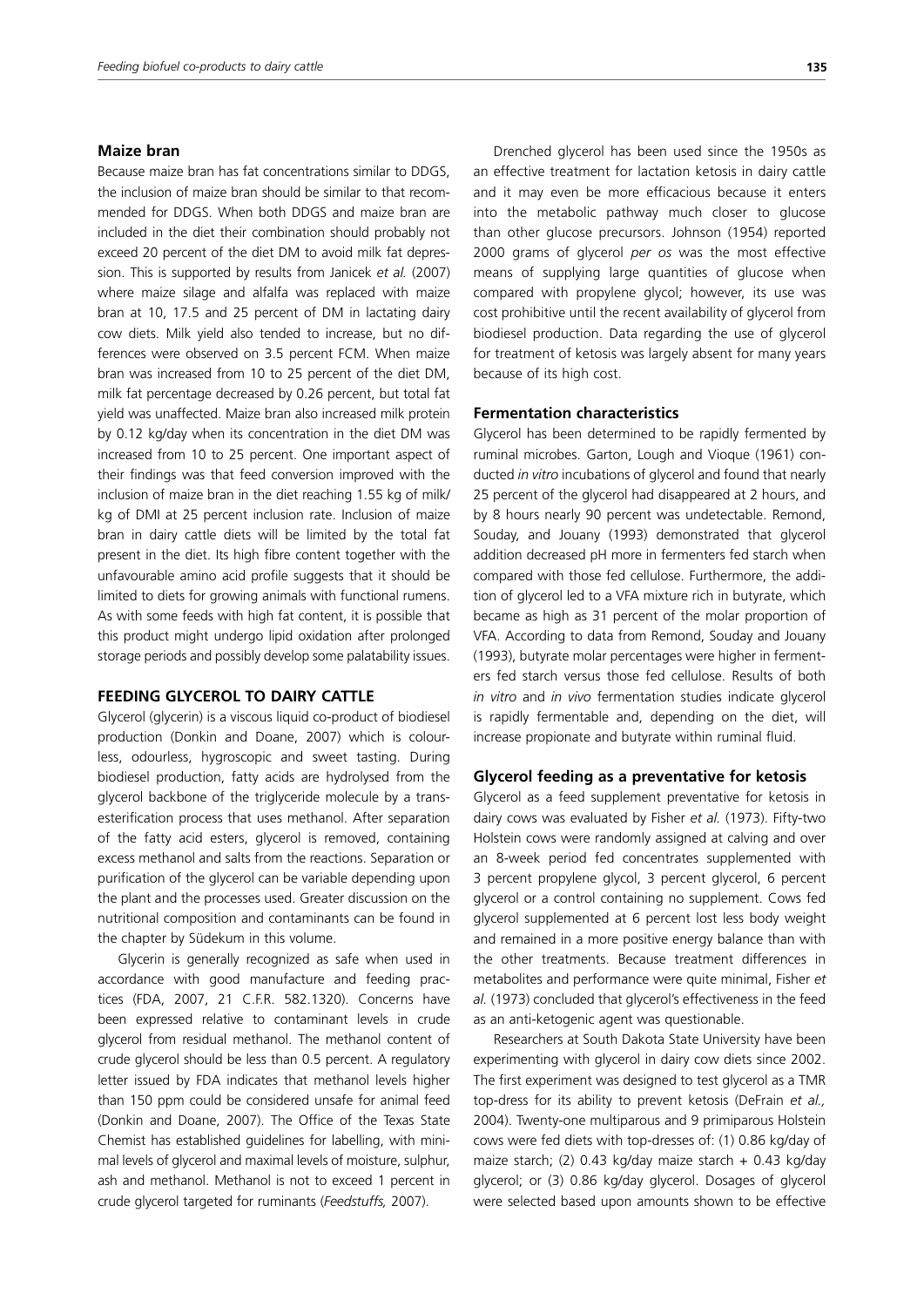in drenching studies (Goff and Horst, 2001). Treatments were top-dressed and hand-mixed into the upper one-third of the daily ration from 21 days pre-partum until 21 days after calving. Pre-partum DMI was greater for control cows compared with those fed glycerol (13.3, 10.8 and 11.3  $\pm$ 0.5 kg/day for 0, 0.43 and 0.86 kg of glycerol, respectively). Rumen fluid collected post-partum showed cows fed glycerol had greater total VFA, greater molar proportions of propionate and a decreased ratio of acetate to propionate. Butyrate tended to be greater for cows fed glycerol postpartum. Glucose concentrations in plasma were actually greatest for cows fed the control diet compared with those fed glycerol, discounting the perception of the glucogenic effects of glycerol. DMI, body weight, body condition and liver lipid during the first 21 DIM were similar among treatments. There were no cows that exhibited signs of ketosis in any of the treatments. Yield of energy-corrected milk during the first 70 DIM tended to be greatest for cows fed the control diet. Cows fed glycerol had decreased milk urea nitrogen (MUN) concentrations. It was concluded that increased energy in glycerol supplemented diets may have been beneficial to the cows, but feeding glycerol did not provide an increase in gluconeogenic precursors.

In a transition cow experiment, a dry glycerol product (food grade, 65 percent glycerol) was fed from calving until 21 DIM in an experiment with 39 multiparous Holstein cows (Chung *et al.*, 2007) with 250 g of product, supplying 163 g/day of glycerol. Researchers observed no differences in feed intake or milk yield during the first 3 weeks of lactation. There was a tendency toward greater milk yield for dry glycerol-supplemented cows during week 6 of lactation (51.7 vs 45.8 kg/day) after the supplementation period had ended, suggesting a potential benefit of dry glycerin on energy status and subsequent milk production.

The effects of replacing high moisture maize with glycerol were determined in diets for transition dairy cows from 28 days pre-partum to 56 days pot-partum (Carvalho *et al.,* 2011). Multiparous Holstein cows were fed diets containing either high-moisture maize or glycerol. Glycerol was included at 11.5 and 10.8 percent of the diet DM for pre- and post-partum diets, respectively. Feed intake, milk yield, milk composition and energy balance were not different with glycerol feeding. Blood glucose content was decreased and BHBA concentration was increased in cows fed glycerol during the pre-partum period. Cows fed glycerol had decreased acetate:propionate ratio at 56 DIM. These data indicate that glycerol is a suitable replacement for maize grain in diets for transition dairy cows.

#### **Glycerol drenching as a treatment for ketosis**

Goff and Horst (2001) evaluated an oral glycerol drench as an aid in the treatment of ketosis in two experiments. In the first, cows were administered 1, 2 or 3 L of glycerol via esophageal pump. Thirty minutes after dosing, concentrations of blood glucose increased by 16, 20 and 25 percent for cows treated with 1, 2 or 3 L, respectively. Similar to observations by Schröder and Südekum (1999), Goff and Horst (2001) indicated that drenching with glycerol had no effect on ruminal pH. In the second experiment, two cows diagnosed with clinical ketosis were treated with 1 L of a glycerol drench. Both cows responded with higher concentrations of glucose in blood, decreased urinary ketone body excretion, and an increased milk production. These data further support the potential role glycerol could play as a glucose precursor in diets for transition dairy cows.

Researchers at Iowa State University have investigated the usefulness of drenching glycerol in combination with glucagon, a hormone to stimulate gluconeogenesis, in prevention of ketosis and fatty liver (Osman *et al.,* 2008), administering 400 mL of glycerol diluted with 100 mL of water for 14 days post-partum to 12 cows with or without glucagon treatment. Glucagon plus glycerol treatment increased plasma glucose concentrations on days 1, 7 and 13 post-partum by more than 40 mg/dL greater than that of the control group, and maintained it at an elevated concentration for longer than other treatments. Glycerol alone increased blood glucose on days 7 and 13. Plasma NEFA concentration was decreased by glucagon plus glycerol and glycerol treatments on all three sampling days. Glycerol treatment alone maintained lower plasma NEFA for longer than glucagon plus glycerol treatment on days 7 and 13 post-partum. However, no significant effect was observed for the glycerol-alone treatment in a later study using the same doses of glycerol for 14 days after calving in 8 cows with or without glucagon treatment (Osman *et al.,* 2010). Glycerol alone did not significantly affect plasma insulin, glucose, NEFA or BHBA concentration at any point during the treatment, except for a significant decrease in plasma BHBA concentration at day 9. However, co-administration of glucagon and glycerol increased plasma glucose and insulin and decreased plasma NEFA concentrations in both treatment weeks. Glycerol alone or in combination with glucagon did not significantly affect daily milk production, body condition score or liver composition. Researchers at Iowa State University determined drenching glycerol was an effective tool for prevention of fatty liver and ketosis, particularly when combined with hormonal therapy.

To better explain discrepancies in results obtained from feeding and drenching studies, Linke *et al.* (2004) at South Dakota State University used four high-producing Holstein dairy cows in a Latin square design with 1-week periods to evaluate the effect of methods of oral delivery versus feeding of glycerol on ruminal VFA and plasma concentrations of glucose, BHBA, NEFA and insulin. Cows were 132 DIM and producing an average of 59.9 kg of milk per day. To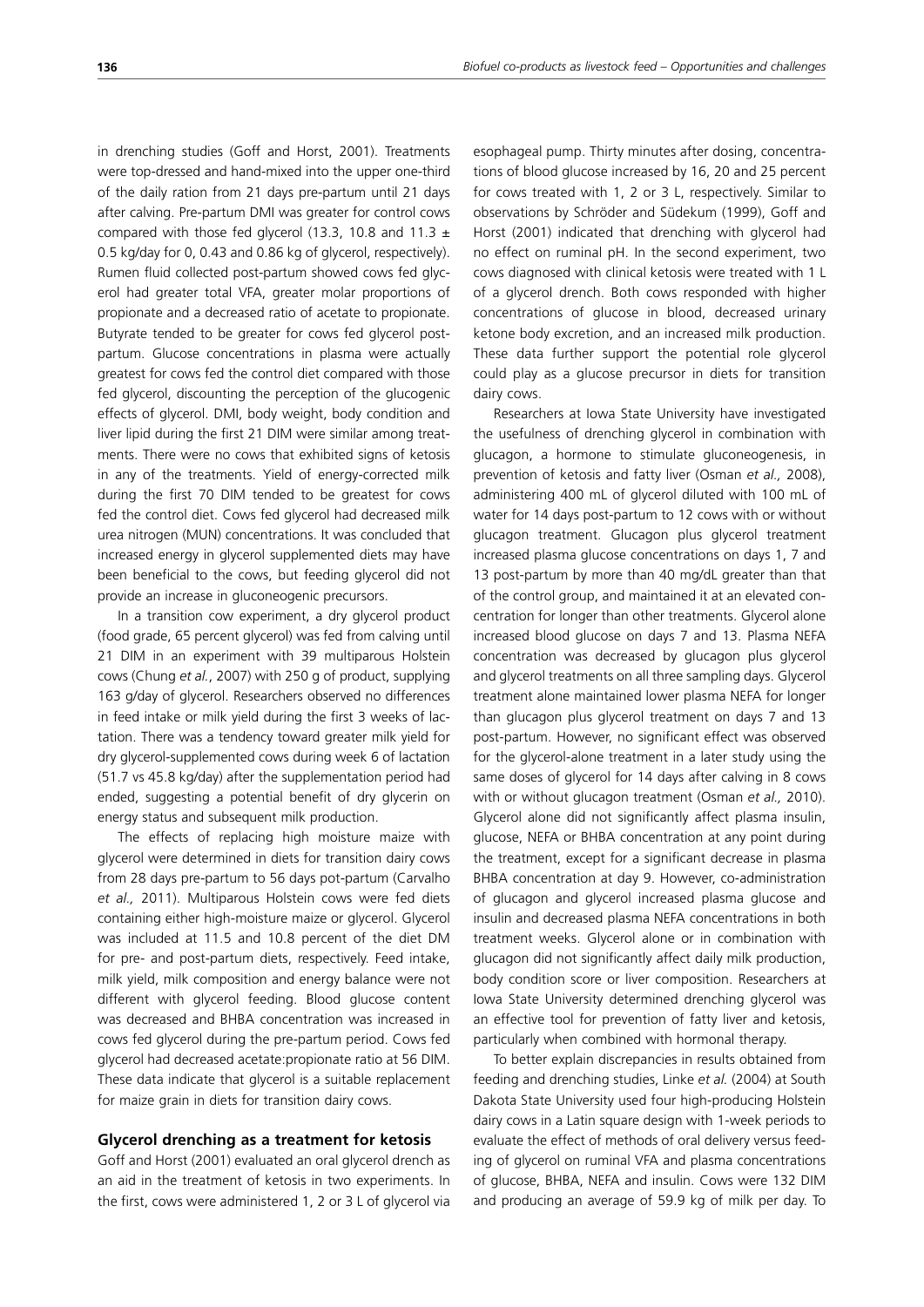create a mild negative energy balance, all cows were fed only grass hay for ad libitum consumption for 12 hours before the experiment. This regimen was successful at elevating plasma NEFA concentrations similar to that observed in cows during the first 2 days after calving. At 0800 the next morning (time 0) all cows were fed 5 kg of cracked maize. Re-feeding reduced NEFA concentrations in all cows. Treatments administered at time 0 were: (1) control, maize alone with no glycerol; (2) 1.0 kg of glycerol solution (80 percent glycerol) added to the maize; (3) 1.0 kg of glycerol solution in 0.5 L of water and delivered as oral drench with a drenching bottle; and (4) 1.0 kg of glycerol in 9 L of water and delivered into the rumen via a McGraff pump and an esophageal tube. Blood samples were collected at -1, -0.5, 0, 0.25, 0.5, 0.75, 1, 1.5, 2, 4, 6, 8, 12 and 24 hours relative to administering glycerol. Rumen samples were collected at 0, 2, 4 and 6 hours. After administration of glycerol, concentrations of acetate decreased in rumens of all cows given glycerol, regardless of method of delivery. Likewise, propionate and butyrate were increased by glycerol in all forms, with peak concentrations at 4 hours. Glucose concentrations in plasma increased in cows that were drenched with glycerol or received tube delivery of glycerol into the rumen compared with both the control and glycerol-fed cows. For drenching and tubing, respectively, glucose reached peak concentrations at 1.5 and 3 hours. Compared with the control, glucose response, expressed as area under the curve over baseline, at 6 h was greater for drenching or tube delivery but not feeding glycerol. Insulin concentrations in plasma were also increased for drenching and tubing, reaching peak concentrations at 1.4 and 1.1 hours, respectively. Finally, BHBA was increased in plasma of all cows receiving glycerol, reaching peak concentrations at 2.5, 2.4 and 1.6 for drenching, tubing and feeding, respectively. Conclusions from this research are that to be glucogenic, glycerol must either be delivered in water to associate with the liquid fraction of the rumen content, or be able to "bypass' the rumen in some form to be absorbed as glycerol and converted to glucose by the liver.

Glycerol is an efficient glucogenic substrate because it enters the gluconeogenesis pathway at the triose phosphate level and therefore is not affected by two of the rate-limiting gluconeogenic enzymes. Logically, the dairy cow in negative energy balance has pathways activated for utilization of glycerol liberated from mobilization and hydrolysis of triglycerides from body fat. This activity is dependent upon absorption of glycerol rather than fermentation to propionate and butyrate, which is somewhat counterproductive in view of the ketogenic nature of butyrate. If absorbed intact, glycerol is a highly efficient glucogenic substrate. Glycerol that is available to rumen microbes will be converted to propionic and butyric acids.

The fraction converted to butyrate is metabolized to BHBA by the ruminal epithelium, thus glycerol that is fed in the diet instead of dosed is actually ketogenic rather than glucogenic.

## **Glycerol during lactation as an energy supplement**

Schröder and Südekum (1999) determined the suitability of glycerol as an energy source in ruminant diets. Using wethers fed low- and high-starch concentrates, they added glycerol at 10, 15 or 20 percent of diet DM. With a lowstarch concentrate diet they observed no effect on digestibility of organic matter, starch or cell-wall components. Feeding the same concentrations of glycerol in high-starch concentrate diets resulted in a decrease in cell-wall digestibility with no effect on the digestion of organic matter or starch. It appears that glycerol would act similarly to a carbohydrate (as opposed to a fat) in the rumen when formulated into typical high-forage, dairy diets. The authors determined the energy density of glycerol to be 1.98 to 2.27 Mcal/kg NEL.

Schröder and Südekum (1999) also used four rumencannulated steers to evaluate the effects of feeding glycerol. Steers consumed an average of 13.3 kg/day, of which 2.1 kg/day of starch for those fed control diets was substituted with 1.09 kg/day of glycerol of differing purities along with 1.4 kg/day of starch for steers fed the treatment diets. Feeding glycerol did not affect diet digestibility, but decreased the acetate:propionate ratio, increased ruminal butyrate concentrations and stimulated more water intake. These changes would be beneficial to the dairy cow because (1) increasing ruminal propionate would increase the supply of this gluconeogenic substrate to the liver; and (2) increasing ruminal butyrate would support the growth of the ruminal epithelial tissue and perhaps increase nutrient absorption from the rumen, as indicated by Dirksen, Liebich and Mayer (1985).

Because of results from the DeFrain transition cow experiment at South Dakota State University, it was decided to test glycerol at similar feeding amounts in mid-lactation cows as an energy supplement (Linke *et al.*, 2006). Six primiparous Holstein and six primiparous Brown Swiss cows (192 DIM; SD  $\pm$  150), were assigned to one of three diets in a Latin square design with four-week periods. The diets were: (1) a control diet containing no glycerol; (2) low glycerol, with 0.5 kg/day of glycerol; and (3) high glycerol, with 1.0 kg/day of glycerol. Rumen VFA profiles showed that molar proportions of acetate were not changed in rumens of cows fed glycerol. Propionate tended to be increased for cows fed glycerol, and butyrate was increased linearly as the amount of glycerol fed increased. DMI intakes, milk yield and 4 percent FCM were not significantly changed by glycerol supplementation. Feed efficiency, however, was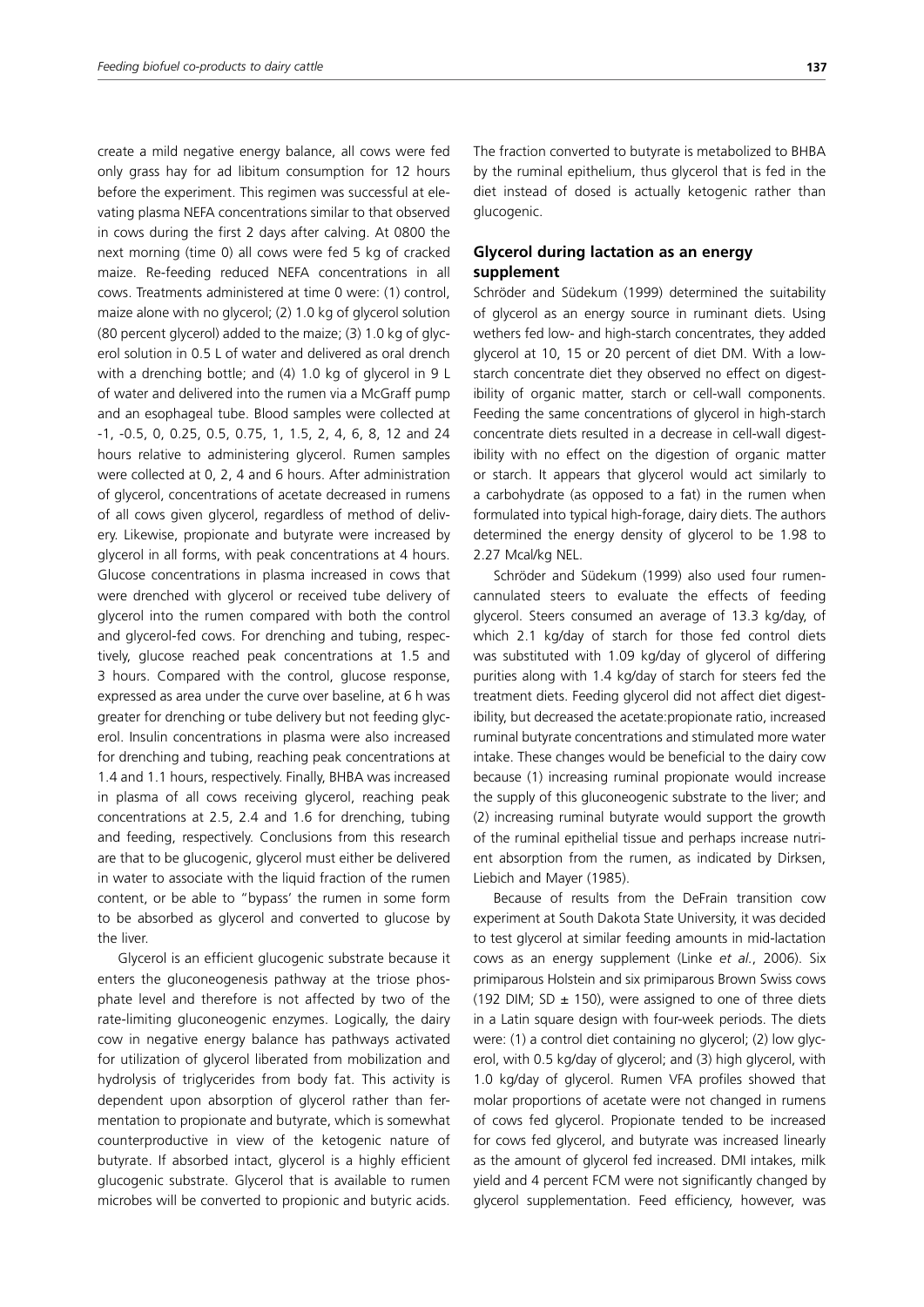increased by glycerol supplementation, with milk to feed ratios of 1.46, 1.59 and 1.60 kg of FCM/kg of DMI, for 0, 0.5 and 1.0 kg/day of glycerol, respectively. Milk composition was not changed except, as before, MUN concentrations were decreased with the addition of glycerol. We surmised by the increased feed efficiency and decreased MUN that the addition of glycerol may have improved rumen microbial efficiency. Based upon differences in feed efficiency, we calculated the energy value of glycerol to be about 20 percent greater than that of maize, yielding an NEL of about 2.31 Mcal/kg, similar to the estimate by Schröder and Südekum (1999).

More recently, Donkin *et al.* (2009) fed 0, 5, 10 and 15 percent glycerol (99.5% grade) of diet DM to lactating dairy cows replacing maize with glycerol and maize gluten feed. Feed intake was decreased with 15 percent glycerol during the first 7 days of the experiment, but recovered thereafter. Overall, feed intake was not affected by the addition of glycerol. Milk production and composition was not affected other than MUN, which decreased with the addition of glycerol. Cows fed 10 and 15 percent glycerol gained more weight after 8 weeks on the treatments than did cows fed other treatments. The researchers concluded that glycerol can be fed at up to 15 percent of diet DM to lactating dairy cows.

## **STORAGE OF BIOFUEL CO-PRODUCTS**

At the present time, DGS is sold in either dried (DDGS) or wet (WDGS) form. Wet distillers grain is the main co-product by volume that remains after fermentation of grain starch to ethanol. After the fermentation process, the thin stillage is separated from the wet cake and condensed, resulting in a nutrient-dense syrup that is also known as CDS or the "solubles fraction". This syrup is frequently sold locally for feeding purposes or it can be added back to the final product to obtain wet distillers grain with solubles (WDGS). An intermediate product, known in the ethanol industry as "modified WDGS", consist of a partial water removal through centrifugation which results in a co-product with approximately 50 percent moisture. Water needs to be removed from these co-products to make long-distance transportation economically feasible. Heatdrying WDG and WDGS at the ethanol plant transform them into DDG or DDGS. It is the high nutrient density that results from water evaporation that makes DDG a feed in high demand. But this high nutrient content, when combined with this variable water activity remaining in the products, can pose different challenges for both products from a conservation standpoint. For all practical purposes, DDGS would have conservation problems similar to dried ground shelled maize, with the additional constraint of having three times as much fat. Conversely, WDGS (65 percent moisture) and modified WDGS (50 percent moisture) have enough water activity to allow for mould and yeast growth.

#### **Storage of dried distillers grain with solubles**

Adequate storage and preservation of DDGS for moderate periods is possible provided certain environmental conditions are maintained. As mentioned earlier, with the exception of most of the starch that was fermented to ethanol, all the nutrients present in shelled maize grain are also present in DDGS, but concentrated approximately threefold. Conditions for the conservation of DDGS are then going to be similar to that of maize grain. The difference is that DDGS has undergone significant processing, including heating, grinding, and fermentation, during the ethanol production process, which has basically transformed the original seed into a collection of inert particles loaded with nutrients without the protection of the cuticle present in unprocessed kernels. At the same time, intact kernels allow for minute inter-kernel air spaces, whereas ground DDGS does not. This small particle size modifies DDGS density and, when combined with other physical characteristics, can have a negative effect on particle flow inside containers. Aside from particle size, other factors which affect flow are temperature, pressure, fat content and bulk density (Ganesan, Muthukumarappan and Rosentrater, 2007). Fresh DDGS loaded warm at the ethanol plant can be difficult to remove from the railroad cars at destination. This also holds true for conservation of DDGS in vertical structures, because the higher the column of particles the greater the pressure at the bottom, which reduces flow. It is thus not recommended to store DDGS in feed bins or use auger systems to load and unload or to feed animals. This situation is further compounded if DDGS has more moisture than desirable.

Recent research suggests that flow rates for DDGS containing 9 and 12 percent moisture were 631 and 390 kg/ min, respectively (Shurson, 2007). In this same study, calcium carbonate, zeolite and a commercial product were tested as flow-enhancing agents, but none was any different from the control (no additive). Density also influences degree of "caking" and flow ease. It is considered that DDGS should have an average density of 572  $\pm$  44.7 kg/m<sup>3</sup>, but the range goes from 493 to 630 kg/m<sup>3</sup> (Shurson, 2007). Decreasing particle size in maize ground for fermentation increases the surface area of the particles in relation to their mass, and reduces the distance to the particle core, allowing a more rapid and efficient fermentation of the yeast used in ethanol production. This is the reason why plants tend to grind shelled maize as much as possible before adding it to the fermentation vats. This particle size will affect the degree of compaction and thus density of the co-products obtained. The mean particle size for DDGS was approximately 1282  $±$  a standard deviation of 305  $µm$  with a range of 612 to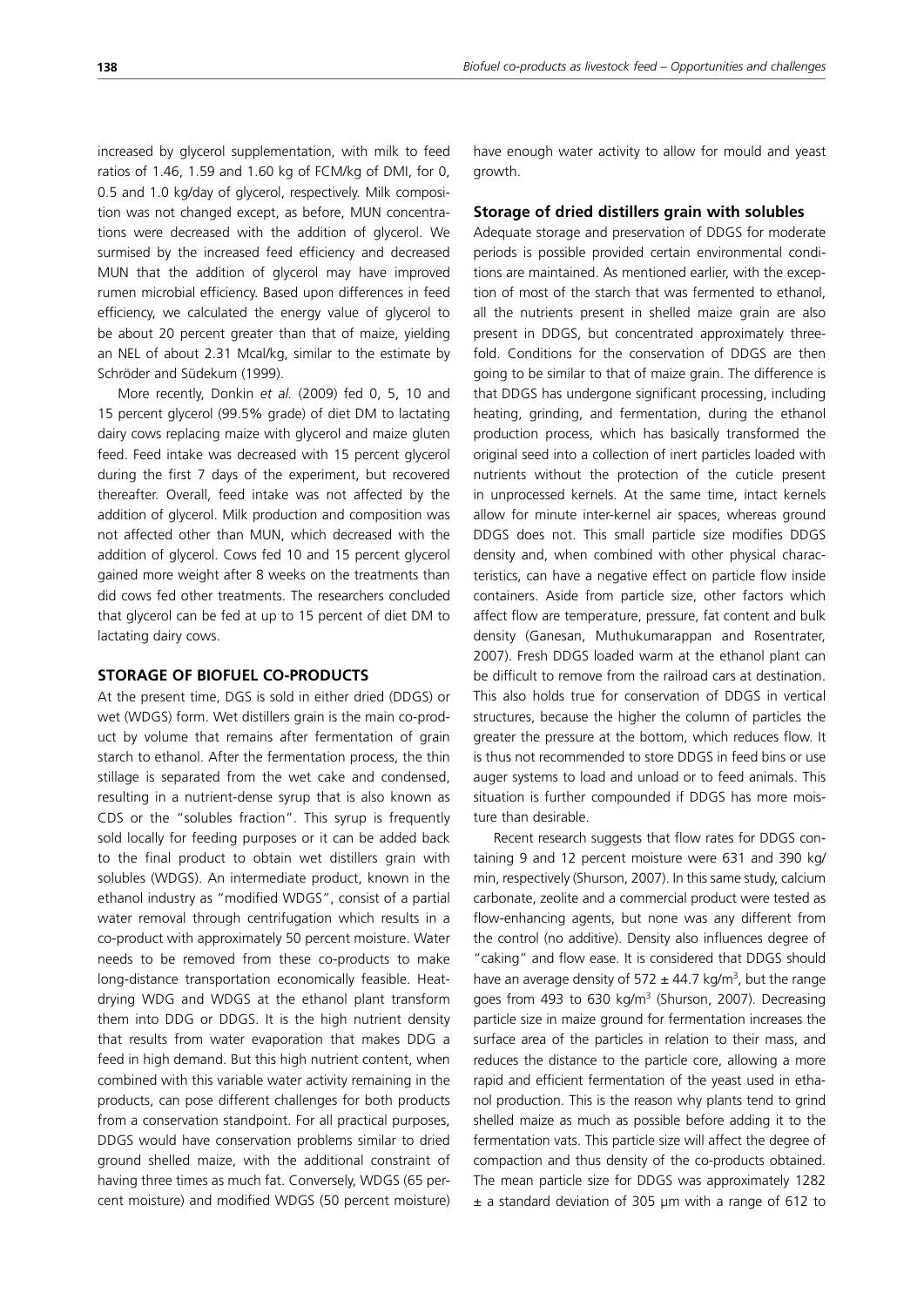2125 µm (Shurson, 2007). Particles on the lower end of the micron spectrum will be more prone to caking problems and reduced flow. In short, and in order to minimize "caking" problems, it is suggested to purchase DDGS from plants with particle size standardized towards the higher end of the spectrum (around 2000 microns), with fat contents not exceeding 10 percent, and that offer a co-product that consistently tests under 10 percent moisture.

Fat content in DDGS varies and it can be as high as 15 percent depending on the amount of solubles added back to the starch-expended mash before being dried to DDGS. During the normal ethanol production process, maize kernels are ground prior to fermentation. This allows for greater access of the yeast's (*Saccharomyces cerevisiae*) enzymes to the nutrients previously protected by the grain cuticle. Once WDGS is dried to DDGS, these non-starch nutrients remain exposed. The germ in particular is very rich in lipids that, when exposed to air, can undergo auto-oxidation at varied speed depending on environmental conditions. This process can consume natural antioxidants present in the original grain, such as tocopherols (vitamin E). In the presence of air, the conjugated dienes combine with oxygen to produce peroxyl radicals. These radical can further remove hydrogen from adjacent fatty acids, causing an autocatalytic chain reaction (propagation) to produce lipid peroxides. The termination stage requires the presence of an antioxidant such as  $\alpha$ -tocopherol (vitamin E), which is the chain-breaking molecule.

In addition to auto-oxidation, the fat in DDGS can undergo photo-oxidation, which is even faster than auto-oxidation. Light acts on the oxygen molecule to form a radical called "singlet oxygen", which reacts with double bonds of fatty acids in DDGS to produce hydroperoxides. From then on the propagation and termination stages will continue similar to the process described as auto-oxidation above (Cyberlipid Center, no date). After this process, the DDGS become rancid and the presence of these lipid peroxides leads to reduced palatability in ruminant animals. It is clear that exposure of DDGS and WDGS to sunlight and oxygen has to be reduced as much as practically possible.

One other aspect related to the conservation of distillers grain is the potential for mycotoxin contamination. Mycotoxins are not destroyed during the ethanol fermentation process or the distillers grain production processes, but instead augmented almost three-fold from their initial concentration in the original kernel. Inadequate storage conditions may also increase their concentration due to inoculation by mould spores present in the environment. The use of mycotoxin-contaminated distillers grain in dairy cattle diets poses a risk to human health because of the transfer to milk of the carcinogenic metabolite aflatoxin M1. Even when the toxin concentration is within acceptable standards for distillers grain, the additive nature of the mycotoxins does not preclude the potential for toxicity when other slightly affected feeds are also included in the diet. In the presence of borderline-acceptable levels of aflatoxin B1 in DDGS, testing the TMR and/or individual feeds is recommended to ensure milk will not be contaminated.

If a feed ration has been found to have high mycotoxin concentration, the producer could include various feed additives to bind mycotoxins, and reduce absorption by the animals. For example, β-glucans, zeolyte and other binders have been reported to be effective. At the time of writing, the United States Food and Drug Administration does not recognize the potential "binding" properties of these additives, which can only be commercialized by the respective companies as "anti-caking" agents.

#### **Storage of wet distillers grain with solubles**

When ethanol plants are relatively close to the farms, WDGS is usually an attractive alternative. They are usually priced around one-third to one-quarter the price of DDGS and, on a dry basis, their nutrient content is practically the same as DDGS. However, WDGS has advantages other than just a competitive price, as WDGS helps improve the overall diet, increasing its palatability and reducing feed sorting, particularly when dry forages and concentrates predominate. These advantages are not such when other fermented feeds are included at high levels in the diet (e.g. maize silage, high-moisture maize, hay crop silage) as the inclusion of WDGS may result in excessively wet or acidic, or both, rations that may reduce intake. An additional drawback in the field is that the term WDGS or "wet cake" is applied loosely to any wet product coming from the ethanol plant that is not DDGS, regardless of its moisture content. The DM content of WDGS ranges in most cases between 30 and 40 percent.

Another product that has become quite popular among ethanol plants is the "modified" WDGS, with reduced water compared with WDGS. Modified WDGS has a DM concentration between 45 and 55 percent. On a dry basis, the nutritive quality of WDGS can be affected by processing, handling and storage. Mishandling between production at the plant and utilization on the farm can turn an excellent product into a lower quality or even healththreatening feedstuff.

From processing at the ethanol plant to delivery on the farm, there are critical time constraints that may challenge WDGS quality. Granted, WDGS does not remain for extended periods at the plant before being shipped. Oftentimes it leaves the plant still warm from the fermentation process. Temporary storage at the plant is usually done on concrete surfaces, so these surfaces should be maintained clean and protected from the weather. In addition, WDGS is not only palatable to livestock but also to birds, vermin and even companion animals (including dogs), whose faeces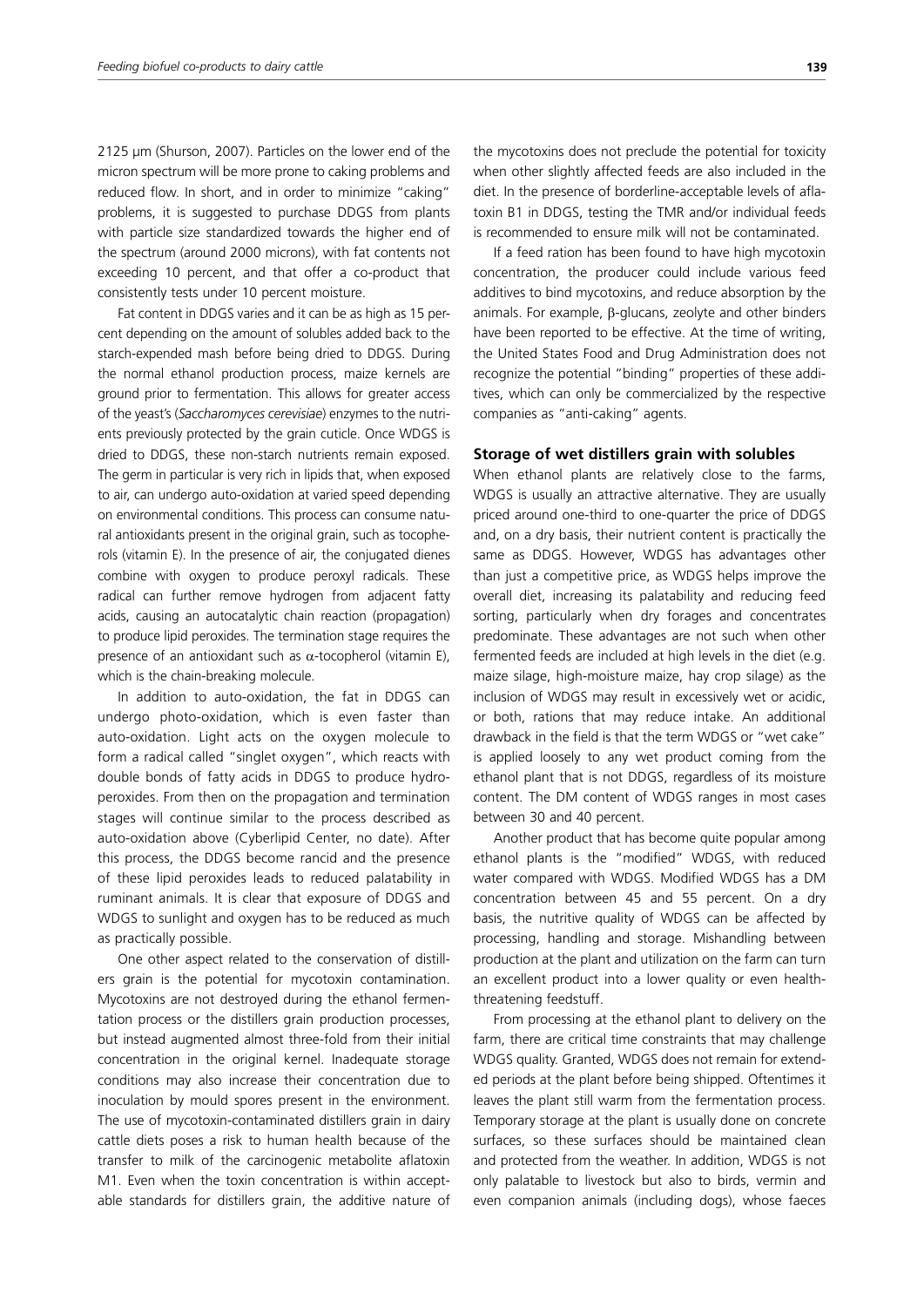can contaminate the product. Old material that remains from previous batches should be removed as it may have mould growth and can inoculate with spores fresh batches deposited on top. Similarly, WDGS that has been left outside with no cover can have been subject to precipitation, which modifies its moisture content and washes out soluble nutrients before inclusion in livestock diets.

If WDGS is not going to be fed to livestock within one week (3–4 days in summer), means of adequate storage need to be found. Covering with a weighted tarpaulin will protect WDGS from precipitation and exposure to light, but does not exclude air. Under these conditions WDGS will develop a dark crust approximately 5 cm thick on the surface, which it is advisable to discard upon feed-out. If WDGS is protected from air infiltration (e.g. in a silo bag), it will preserve well, either alone or blended with other feeds. Due to its high moisture content and density, it is not advisable to store WDGS in vertical structures such as silos. Storage can be easily accomplished in bunkers, covered piles, or in silo bags.

When storage is needed for prolonged periods (months), it is convenient to use silo bags to prevent extensive spoilage. Feeding out from bagged WDGS needs to follow similar guidelines as feeding silage from a bag. Removal needs to be approximately 30 cm in depth from the entire exposed surface at least every other day. Unloading WDGS at the farm on a firm surface, such as concrete or asphalt, prevents contamination with soil and seepage of minerals into the ground. The pile should be readily covered to protect it from precipitation and, eventually, seepage. Precipitation not only refers to rain but also snow in cold climates. When it leaves the ethanol plant, WDGS is usually still hot, with temperatures of around 60 °C not being unusual upon arrival at the farm. If during transportation or just after unloading WDGS is snowed-upon, this temperature will melt the snow and nutrients will be lost with the runoff.

The method of choice for preservation depends not only on the equipment available at the farm but also on the number of animals to be fed daily. Small- to mediumsized livestock operations benefit the most from silo bags because enough volume of WDGS can be removed from the exposed surface daily to keep ahead of potential spoilage losses. Producers need to be careful not to overstretch the bag as the lateral pressure can tear the bag open during the filling process.

#### **Storage of WDGS blended with forages**

The low pH of WDGS arriving from the ethanol plant is a positive factor when mixing WDGS with other feeds (Table 10). Studies conducted at the Dairy Science Department of South Dakota State University have shown that the pH of these blends drops proportionally to the buffer effect and/or original pH of the companion feedstuff. The pH of most dry feeds is neutral at best, and mixing them 50:50 on a dry basis with WDGS reduces the pH of the blend to approximately pH 4. When compaction and air exclusion are adequate, this acidity supports adequate preservation. In fact, WDGS preserves perfectly well on its own without the need for such blends, but the blends help preserve other feeds that otherwise would require an additional storage structure.

Feeds that can ideally be mixed with WDGS are those deficient in the nutrients that WDGS supplies in excess. Feeds low in protein, fat and phosphorus are desirable companions because those nutrients are concentrated in WDGS. Examples of such feeds are soybean hulls, beet pulp, citrus pulp and crop residues such as maize stalks and small-grain straws. One additional advantage of the blend with dry residues is that the moisture in WDGS softens the structural carbohydrates, allowing for faster colonization by rumen bacteria. In addition, a practical advantage of blending WDGS with fibrous residues is that the blend is more easily reduced to smaller particles during the winter, when chunks of frozen DDGS can be difficult to incorporate into a total mixed ration.

Research conducted by the Dairy Science Department of South Dakota State University has demonstrated that to be able to achieve adequate air exclusion through compaction those blends should not exceed 50 percent DM. If this recommendation is to be followed then using "modified" WDGS (50 percent DM) would only work in blends with high moisture feedstuffs such as green chopped forages (e.g. maize plants). At the same time, the original WDGS with 60 to 70 percent moisture would work better in blends with drier feeds. From this perspective, the generic term "wet cake" is not descriptive enough and producers

TABLE 10

|  | Wet distillers grain preserved in silo bags |  |  |
|--|---------------------------------------------|--|--|

|                  |              | Day  |      |      |      |                  |  |
|------------------|--------------|------|------|------|------|------------------|--|
| <b>Parameter</b> | $\mathbf{0}$ | 3    |      | 14   | 129  | SEM <sub>1</sub> |  |
| pH               | 3.1          | 3.1  | 3.2  | 3.2  | 3.1  | 0.04             |  |
|                  | as % DM      |      |      |      |      |                  |  |
| Acetic acid      | 0            | 0    | 0.11 | 0.30 | 0.23 | 0.16             |  |
| Propionic acid   | 0.30         | 0.30 | 0.32 | 0.30 | 0.33 | 0.02             |  |
| Lactic acid      | 0.90         | 0.95 | 0.97 | 1.02 | 0.98 | 0.02             |  |

*Notes:* SEM = Standard error of mean. *Source:* Mjoun, Kalscheur and Garcia, 2011.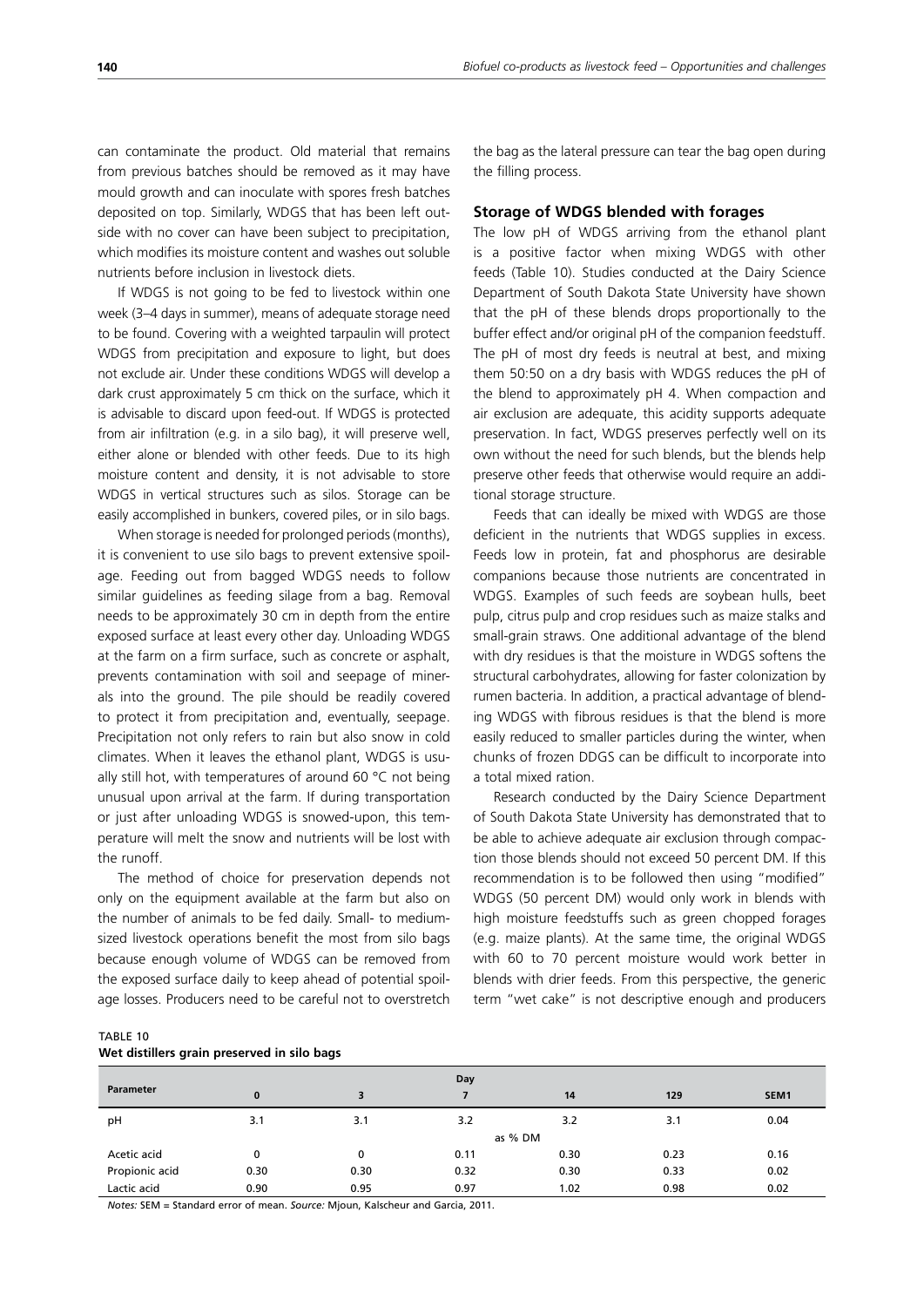need to be aware of which product they have purchased before even attempting to blend it with other feeds. Fibrous residues need to be chopped relatively finely, as particles in excess of 5 cm might not blend adequately, and will also allow for pockets of air to remain in the ensiled mass.

Research at South Dakota State University has also shown that blends of WDGS and fibrous residues (e.g. maize stalks, rye straw) stored in silo bags remained well preserved as long as the bag remained closed. However, when the bag was opened air rapidly infiltrated the ensiled mass, particularly in blends of modified WDGS, maize stalks and rye straw. This resulted in heating, yeast and mould growth, and non-enzymatic browning (Maillard reactions). These results have prompted producers to store blends of WDGS and roughages in silage piles rather than bag, with encouraging results. As with any ensiling procedure, the degree of compaction and air exclusion to be achieved is critical. When filling bags with bulky materials it is difficult to maintain enough pressure with the tractor without ripping the bag. In contrast, a pile can be driven over as often as needed to achieve adequate compaction.

Mjoun, Kalscheur and Garcia (2011) evaluated blends of whole-plant maize (WPC) and WDGS blends stored in silo bags. In this trial four experimental treatments were tested, which, on an as fed basis, were: (1) 100 percent WPC; (2) 75 percent WPC with 25 percent WDGS; (3) 50 percent WPC with 50 percent WDGS; and (4) 100 percent WDGS. Blend samples were analysed for fermentation parameters on days 3, 7, 14 and 129 of storage. Differences in the chemical composition among ensiled feeds were observed at day 129, but they were more related to differences in the initial chemical composition of WPC and WDGS than due to fermentation. After 3 days of fermentation in the bag the pH of 100 percent WPC was below 3.7, and without significant change thereafter. As mentioned earlier, the pH of the WDGS as it comes from the plant is low (typically 3.1 to 3.5). The low pH of WDGS is probably because of the sulphuric acid used to control fermentation. As a result, WDGS does not undergo a typical ensiling fermentation as the inherent acidity inhibits the growth of usual silagefermenting bacteria (homo-fermentative), "pickling" the product right from the start. Lactic acid prior to ensiling was greatest for 100 percent WDGS (0.9 percent of DM) and decreased as WPC concentration increased. Blends of WPC with WDGS resulted in silages with more acetic than lactic acids. It was interesting to note that the pattern of fermentation was not typical of that of normal silage.

The relative absence of water soluble carbohydrates (spent during ethanol-production) resulted in lower concentrations of acetic acid in WDGS ensiled alone (Mjoun, Kalscheur and Garcia, 2011). As WPC was added at both 25 percent and 50 percent of the blend, acetic acid increased to concentrations above 43.6 g/kg of DM. Past research has suggested that high acetic acid concentrations are associated with reduced animal performance. It is very likely for these observations to be somehow associated with fermented materials that have some sort of aerobic deterioration going on, with other fermentation products that reduce palatability and feed intake. Kung *et al.* (2003) reported that alfalfa silage fed at 16 percent of the diet DM and inoculated with *Lactobacillus buchneri* had high acetic acid concentration (57.0 g/kg of DM) and had no effects on DMI, but resulted in greater aerobic stability of the total mixed ration and milk production.

One thing that has to be considered is that when maize plants are ensiled, *Lactobacillus* organisms start to multiply and produce lactic acid until the decrease in the pH inhibits their proliferation. It is very likely that the low initial pH of WDGS inhibited the proliferation of homo-fermentative bacteria, which are responsible for lactic acid production (Woolford, 1984). When the pH of the feed is low from the start (such as with WDGS inclusion), homo-fermentative bacteria are inhibited, allowing for other groups (e.g. hetero-fermentative bacteria) to proliferate and produce ethanol and acetate. Although there was no ethanol detected prior to ensiling, it increased (*P* <0.05) with time in all treatments (Mjoun, Kalscheur and Garcia, 2011). Ethanol concentration was highest (2.36 percent of DM) for 50 percent WDGS on day 129. There was no change in DM content, but ammonia-nitrogen increased over time (*P* <0.05) in all silages. It is possible that ethanol was produced by the action of hetero-fermentative-type organisms in the presence of available fermentable substrates. It was concluded that ensiling WDGS with WPC can be used as an effective method of preserving both feeds. The low initial pH, coupled with the high acetic acid concentration on days 3 (2.77 percent), 7 (3.25 percent), 14 (3.34 percent) and 129 (4.32 percent), particularly for the 50:50 blend, suggested that preservation could be enhanced by combining both feedstuffs. The blend is easier to handle during the winter when compared with WDGS alone, the reason being that longer forage particles allow for easier breaking of the frozen mass. Aerobic stability of the blends was enhanced when compared with the original feedstuffs, particularly WPC. Aerobic stability was measured as the number of hours it took for the temperature in the feed to increase 4 °F above ambient temperature. The 50:50 WPC:WDGS blend had greater aerobic stability upon exposure to air in comparison with the other 3 treatments.

One of the advantages of high acetic acid in fermented feeds is the improvement of aerobic stability of the fermented material upon feed-out (Kleinschmit and Kung, 2006). In Mjoun, Kalscheur and Garcia's (2011) experiment, aerobic stability was enhanced in all silages that contained WDGS, despite acetic acid concentration being the lowest in silage with 100 percent WDGS. The authors could not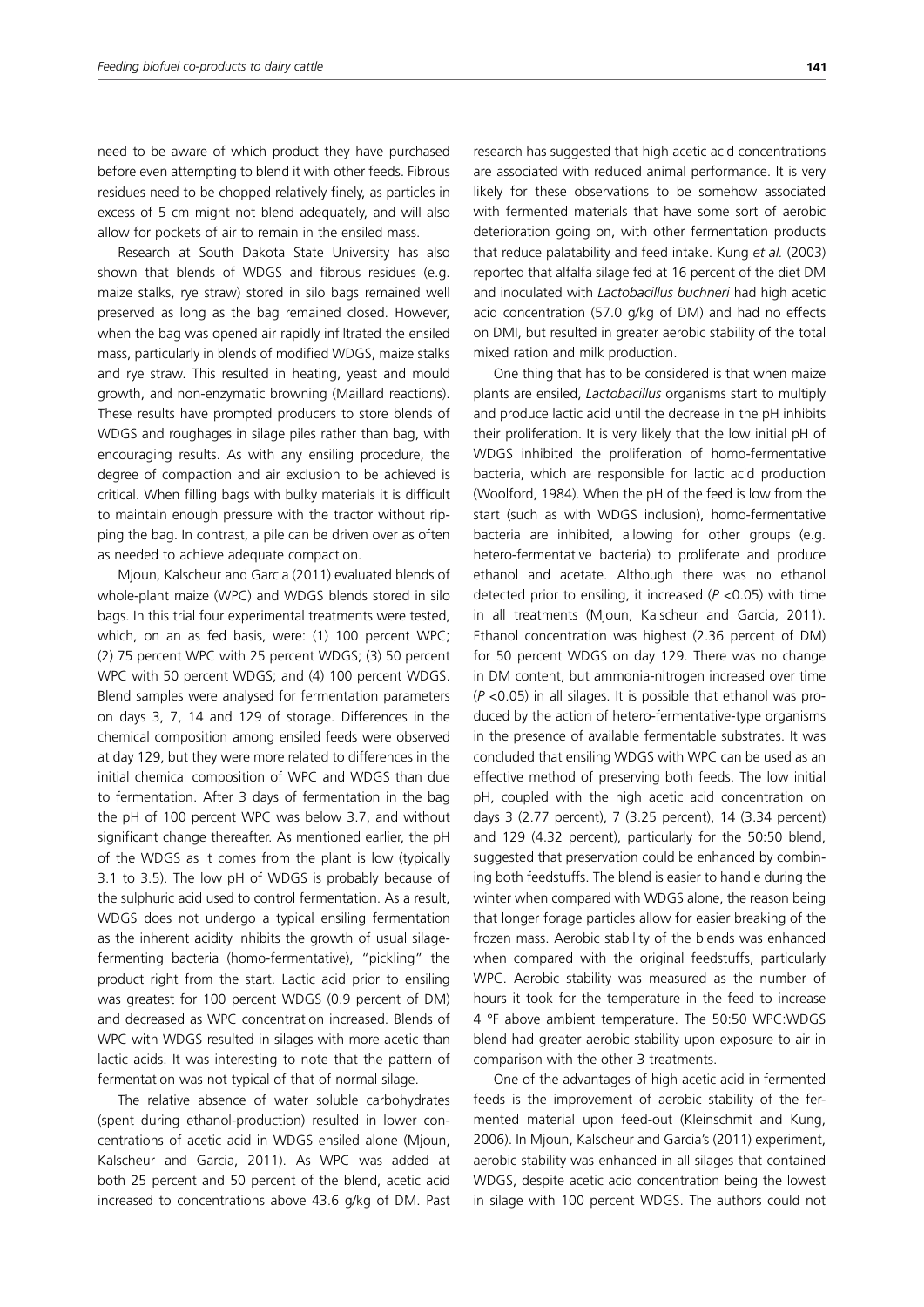offer a definitive explanation as of why this happened, although they hypothesized that lower pH and higher propionic acid concentration in 100 percent WDGS may have been partly responsible for the improved aerobic stability. Acetic acid concentration was greatest at 25 and 50 percent WDG in the blends, which also resulted in more prolonged aerobic stability. Improved aerobic stability for 100 percent WDGS contrasted with the findings of Nishino, Harada and Sakaguchi (2003) who reported that ensiling wet brewers' grain alone decreased aerobic stability when compared with a multiple-ingredient TMR.

Ramirez-Ramirez *et al.* (2011) evaluated the nature of ensiling WDGS alone or in combination with 50, 75 or 100 percent maize silage or brome hay on a DM basis. Mixtures were ensiled for 60 days in polyethylene silo bags prior to analysis. The pH of WDGS ensiled alone was less than 4, in agreement to observations of Anderson *et al.* (2009) and Mjoun, Kalscheur and Garcia (2011). In all mixtures, the addition of maize silage or brome hay to WDGS increased the pH of the stored material, especially with the addition of brome hay. The authors concluded WDGS can be successfully preserved on the farm in combination with other common feeds.

## **Storage of WDG with soybean hulls or wet beet pulp**

Among industry by-products, soybean hulls (SH) have nutrient characteristics that make them an ideal feed companion for WDGS. They also have excellent digestibility and contain less protein, fat, sulphur and phosphorus, providing excellent complementation with high concentrations of WDGS. The Dairy Science Department at South Dakota State University evaluated the fermentation of ensiled WDGS alone or combined with SH (Anderson *et al.,* 2009). Three treatments were evaluated, all on an as-fed basis: (1) 100 percent WDGS; (2) 85 percent WDGS+15 percent SH; and (3) 70 percent WDGS+30 percent SH. All straight feeds and feed blends were ensiled in laboratory silos opened at days 0, 3, 7 and 21 after ensiling. Feed samples were collected to evaluate fermentation characteristics.

DM concentration of the ensiled feeds increased from 35 to 43–49 percent as expected, through the treatments as WDGS inclusion was reduced (Table 11). As also expected, CP percentage declined as SH was added to the blend. The pH of 100 percent WDGS was the lowest (3.2; *P* <0.05) and was higher as WDGS in the blends decreased. This could also be expected due to the higher pH (close to neutral) of the SH. Lactic acid concentration was highest for 100 percent WDG and tended to decline as SH was included in the treatments (Table 11.). There was no difference across treatments for acetic acid, propionic acid and ammonia-N. No changes were observed in the ensiled treatments over time for DM, CP, pH, lactic acid, propionic acid or ammonia-N (*P* >0.05). In the treatments that combined WDGS with SH, acetic acid had increased by day 21. The production of ethanol increased with duration of ensiling, particularly when SH was added, which suggests that the blends supplied fermentation substrates. It could be speculated that the low pH in combination with the acetic acid observed by day 21 could have resulted in adequate preservation of the blends, even when SH was included at 30 percent.

Beet pulp (BP) is also a feedstuff oftentimes available to livestock producers. It is highly palatable due to its residual sugar content, and also rapidly fermented in the rumen, with a VFA pattern where acetate predominates. With a protein content that is relatively low (approximately 9 percent), it is nevertheless a good source of energy because of its highly fermentable fibre and remaining sugars. These nutrient characteristics make it an ideal feed companion for blends with WDGS, particularly when energy-dense diets are needed. Combining both feedstuffs results in blends easy to include in dairy cattle rations (Garcia *et al.,* 2004).

Kalscheur *et al.* (2004) evaluated the fermentation and preservation characteristics of ensiling WDGS with wet beet pulp (WBP). Different blends of WBP and WDGS were ensiled on an "as fed" basis as follows: (1) 100 percent WBP; (2) 67 percent WBP+33 percent WDGS; (3) 33 percent WBP+67 percent WDGS; and (4) 100 percent WDGS. Samples for analysis were collected at days 4, 8, 21 and 112 after ensiling. The pH of the WDGS+WBP blends decreased

TABLE 11

**Composition of wet distillers grain (WDG), soybean hulls (SH) and their blends, and dietary recommendations for a typical dairy cow diet** 

|                  | <b>WDG+SH Blend</b> |           |       |       |                            |  |
|------------------|---------------------|-----------|-------|-------|----------------------------|--|
| <b>Parameter</b> | <b>WDG</b>          | <b>SH</b> | 85:15 | 70:30 | Recommended dairy cow diet |  |
| DM(%)            | 32.0                | 91.0      | 40.9  | 49.7  | 50.0 to 60.0               |  |
| NEL (Mcal/kg DM) | 2.00                | 1.65      | 1.89  | 1.80  | 1.67 to 1.80               |  |
| $CP$ (% of DM)   | 32.0                | 11.0      | 25.0  | 20.5  | 16.0 to 20.0               |  |
| Fat (% of DM)    | 12.0                | 1.10      | 8.36  | 6.01  | 5.0 to 8.0                 |  |
| $P$ (% of DM)    | 0.70                | 0.21      | 0.54  | 0.43  | 0.38 to 0.42               |  |
| $S$ (% of DM)    | 0.33                | 0.09      | 0.25  | 0.20  | 0.18 to 0.22               |  |

*Notes:* DM = Dry matter; NEL = net energy for lactation; CP = crude protein. *Source:* Anderson *et al.*, 2009.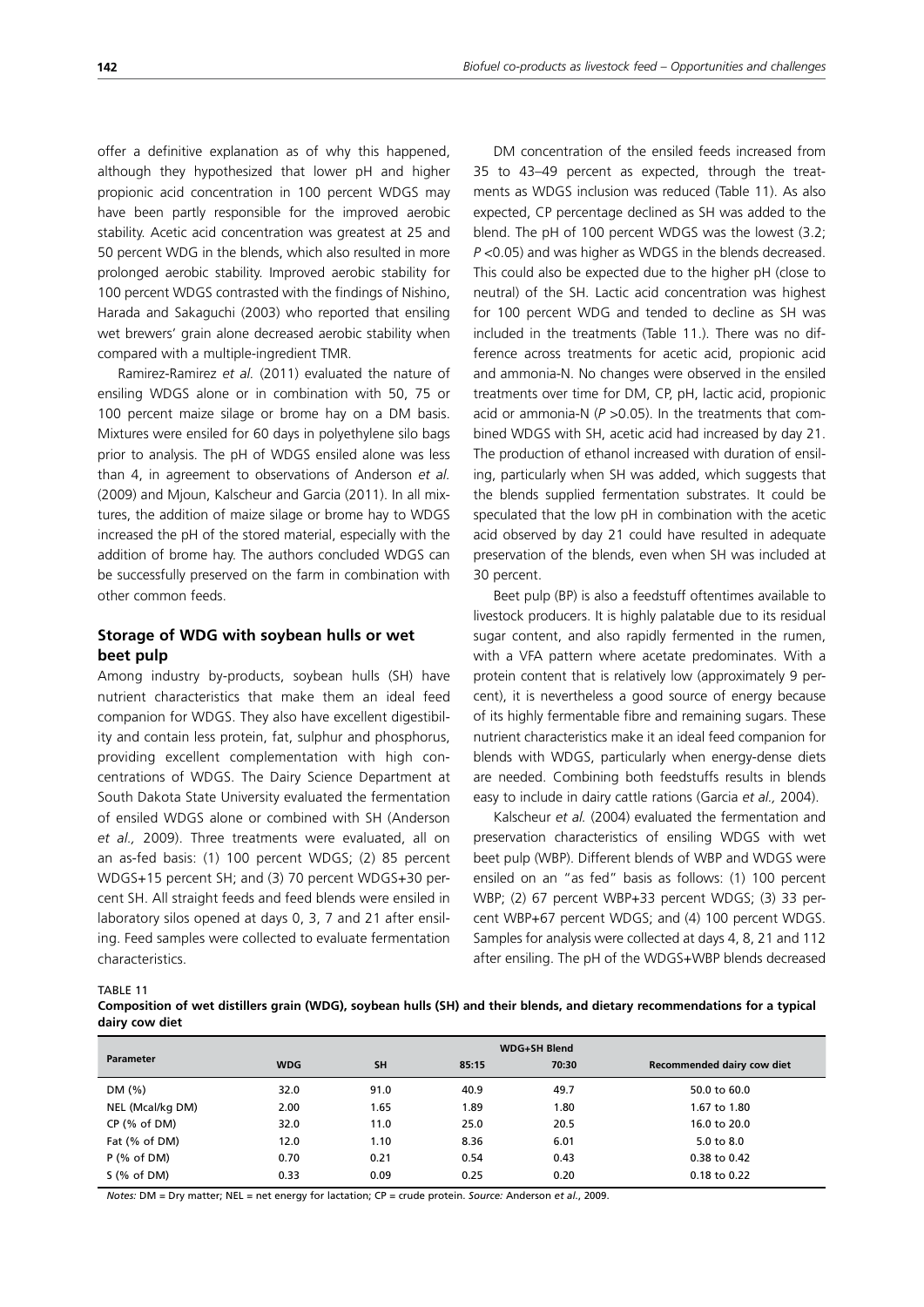| Parameter      | % WDG in the blend |      |      |          |  |  |  |
|----------------|--------------------|------|------|----------|--|--|--|
|                | 100                | 67   | 33   | $\bf{0}$ |  |  |  |
| DM (%)         | 33.0               | 30.2 | 26.5 | 23.1     |  |  |  |
| pH             | 3.3                | 3.6  | 3.9  | 4.2      |  |  |  |
|                | as % of DM         |      |      |          |  |  |  |
| CP             | 30.5               | 25.4 | 18.4 | 8.6      |  |  |  |
| $NH3-N$        | 1.08               | 0.93 | 0.48 | 0.15     |  |  |  |
| Total acids    | 6.53               | 4.81 | 2.98 | 2.37     |  |  |  |
| Acetic acid    | 0                  | 0.40 | 0.55 | 1.06     |  |  |  |
| Propionic acid | 0                  | 0    | 0    | 0        |  |  |  |
| Lactic acid    | 3.86               | 0.26 | 0.53 | 3.04     |  |  |  |
|                |                    |      |      |          |  |  |  |

TABLE 12 **Composition of ensiled blends of wet distillers grain (WDG) and wet beet pulp**

*Notes:* DM = Dry matter; CP = Crude protein. *Source:* Kalscheur *et al.,* 2004.

as the concentration of WDGS in the blends increased (Table 12). Lactic acid prior to ensiling was greatest for 100 percent WDG and decreased as WBP was included in the treatments (Table 12). Acetic acid was highest in 100 percent WBP prior to ensiling and decreased with the inclusion of WDGS in the treatments. By day 4 the pH of all feeds was below 4.0 and did not change thereafter. Acetic acid increased (*P* <0.05) over time in all treatments and was highest for the 100 percent WBP. It was concluded that ensiling WBP and WDGS is an effective method of preserving both wet co-products.

Although WDGS alone can be ensiled without the need of any additives, the low initial pH for all blends and the increased acetic acid over time suggested that preservation was enhanced by combining both feedstuffs. Preservation losses were measured by using ash as a marker to determine organic matter (OM) disappearance according to the formula: percent OM loss =  $1 - A/B \times 100$ , where A = initial ash and B = final ash (Garcia *et al.,* 1988). OM losses were 10 percent or greater for all treatments with the exception of 67 percent WDGS, which was 51.6 percent lower than for 0 percent WDGS.

#### **Recommendations for storing co-products.**

Dairy cattle nutritionists are oftentimes reluctant to include agricultural by-products in their ration formulations because of the challenges inherent in balancing nutrient deficiencies with the requirements of animals of high genetic potential. To obtain balance rations it is necessary to make use of feeds that are nutritionally complementary to each other, so that nutrient deficiencies in one feed are strengths that allow for greater inclusion of another price-competitive feed that may have excess nutrients. This is oftentimes the situation with DDGS and WDGS, where the presence of high quality forages such as alfalfa can limit their inclusion in order not to exceed the overall protein content of the diet. Before choosing a preservation method for ethanol co-products, it is important to consider their individual characteristics as well as the ease of handling on the farm. The increased demand for ethanol has resulted in increased availability of WDGS locally. The economic and practical feasibilities of transporting and storing WDGS on the farm need to be determined. The preservation of WDGS is excellent on its own due to the low initial pH, provided certain conditions are met. Similar to other ensiled feeds, the nutritive value can be maintained in time if air infiltration is avoided. When WDGS was bagged alone or in combination with soy hulls, beet pulp or green chopped maize, preservation went well. Advantages of the WDGS+green chopped maize blends are the improved aerobic stability at feed-out at higher WDGS inclusions, as well as the easier removal of WDGS during winter. These blends allow producers to stretch forage supplies during feed shortages, augment the energy density of the diet, and reduce the need for maize grain supplementation. In fact, with high maize prices and with feeding constraints described elsewhere in this chapter, producers are better off selling their maize for ethanol production and substituting it with DDGS in their cattle diets.

## **FUTURE BIOFUEL CO-PRODUCTS (NEXT GENERATION)**

It is becoming feasible to fractionate DGS into products that are, for example, higher in protein, lower in fat and NDF, and higher or lower in phosphorous. The availability and use of co-products of DGS processing such as condensed maize distillers solubles, maize germ, maize bran and high-protein distillers grain will increase in the future. Several of these co-products were discussed earlier in this chapter, as well as biodiesel co-products. Innovations in processing technology are likely to result in additional distillers co-products from which to choose as livestock feeds. This may include new co-products from grain (especially maize) fermentation, but also totally new co-products from cellulosic ethanol production. Some questions to be answered about potential new products include: (1) Will the fat in DGS go to biodiesel or be utilized in animal feeds? (2) Will the fibre in DGS go to cellulosic ethanol? and (3) What about the feeding value of the cellulosic co-products from high-fibre sources?

Cellulosic ethanol is considered to be a leading alternative to fossil-fuel based liquid fuels because it is renewable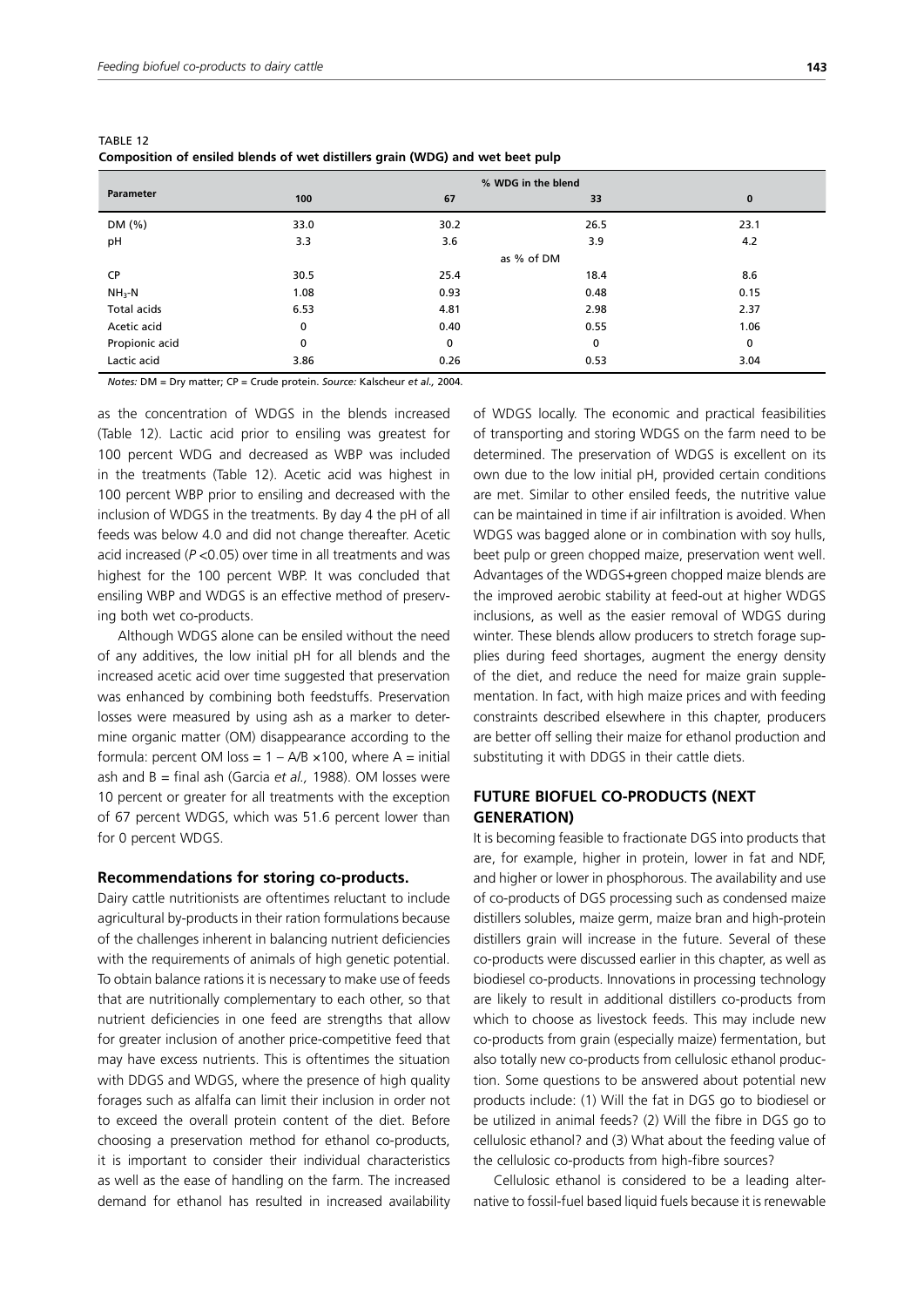and can be produced worldwide. While research on cellulosic ethanol has been ongoing for several decades, its commercial viability has only been demonstrated recently. Fibre and storage carbohydrates within grasses can be converted to alcohol by yeast after enzymatic hydrolysis, but the protein cannot be utilized for ethanol production. Therefore, the use of grass to produce ethanol, especially

species that contain appreciable amounts of protein, creates nitrogenous waste for bio-refineries. However, extraction of protein prior to enzymatic hydrolysis and concentrated as leaf protein can be utilized by livestock, thereby reducing protein costs and offsetting the land required for animal production (Dale *et al.,* 2009). Forage crops (e.g. reed canary grass, timothy and alfalfa, as well as barley, triticale, pearl millet and sweet sorghum hays) and crop residues (e.g. maize stover and bagasse, as well as wheat, barley, triticale and rice straws) have been identified as potential sources of lignocellulose for bio-ethanol production (Michaud, Bélanger and Surprenant, 1997).

Information concerning the feeding value of co-products from cellulosic ethanol or isobutanol production is currently quite limited. Isobutanol has potential because it can be produced in a similar manner to ethanol, but it can be directly blended with oil-based fuels, and efficiency of fermentation is identical to ethanol production. While the potential is great to develop a whole new series of possible feeds for animals, especially for ruminants, there remain a number of unknowns. To date, data available includes primarily *in vitro* or *in situ* data, with little animal performance data.

Treatment of fibrous materials is necessary to convert cellulose and other carbohydrates to forms that can be fermented to ethanol or to isobutanol. However, when cellulose-rich biomasses are used as an alternative to starchrich maize grain as a source of sugars for ethanol production, large quantities of co-products need to be disposed of, preferably in a value-added process, possibly as animal feed. Fortunately, these cellulosic ethanol co-products are usually high in CP.

Ammonia fibre expansion (AFEX) is a pre-treatment process for cellulosic ethanol and may also be used to improve ruminant digestibility of feedstuffs not traditionally used as forages. During AFEX, concentrated aqueous ammonia is contacted with biomass under moderate temperatures (80–150 °C) and pressure (200–400 psi). After a short (5–30 minute) dwell time, the pressure is explosively released. This process has several physical and chemical effects on the lignocellulosic material that improve its digestibility. AFEX results in cellulose depolymerization and partial solubilization of hemicellulose. Solubilized hemicellulose and lignin components appear to be moved to the exterior of the cell walls during the process, opening up the structure to facilitate access to cellulose by ruminal microbes and enzymes. These changes dramatically increase the rate and extent of

both glucan and xylan release during enzymatic hydrolysis compared with untreated material. For cellulosic ethanol production, AFEX treatment can increase ethanol production from high fibre sources. For livestock producers, the important consideration is the feeding value of the remaining coproducts, although AFEX treatment may also be a means of improving digestibility of high-fibre feed sources.

Bals *et al.* (2010) extracted 11 forages – including traditional forages, agricultural residues and dedicated energy crops (e.g. switchgrass) – using the AFEX process and digested *in vitro* with rumen inoculum. AFEX treatment improved 48-hour NDF digestion for several moderately indigestible forages compared with untreated samples, but showed no improvement for highly digestible samples such as alfalfa and maize silage. Of particular interest were maize stover and late-harvest switchgrass, as AFEX treatment improved digestibility by 52 percent and 128 percent over untreated material, whereas the improvement was 74 percent and 70 percent over conventional ammonia treatment, respectively. Weimer *et al.* (2003) included AFEX-treated rice straw at modest levels (70 g/kg DM) in a cattle diet and found improved milk yields and intake compared with untreated straw. An unknown at this time is whether feeding such products could support the high milk production needed to feed the world's future human population.

The CP content of all treated samples increased to more than 100 g/kg dry forage in the experiments by Bals *et al.* (2010). Scott *et al.* (2011) showed that AFEX + enzymatic hydrolysis of cellulose and hemicelluloses increased the N content and disappearance of plant constituents, but decreased the content of the major structural carbohydrates (ADF and NDF). The AFEX + enzymatic hydrolysistreated forages could therefore be considered for use as a non-protein N supplement in combination with highenergy diets low in ruminally degradable protein.

A practical consideration may be to extract much of the leaf protein prior to AFEX or other treatments for cellulosic ethanol production (Dale *et al.,* 2009). Leaf protein properly processed to concentrate it and remove anti-nutritional factors will probably be at least as valuable in livestock diets as soybean meal protein. Leaf protein produced as a co-product of cellulosic ethanol production can be utilized by livestock (Kammes *et al.*, 2011). The effects of conservation method on protein extraction efficiency from orchardgrass (OG) and switchgrass (SG) were evaluated by Kammes *et al.* (2011). Two maturities of OG and SG were harvested with CP concentrations of 171 and 44 g/kg DM (immature) and 131 and 24 g/kg DM (mature) for OG and SG, respectively. Leaf juice was extracted with a screw press from fresh, stored or wilted chopped grasses. The liquid obtained was pH adjusted with HCl, treated with or without zinc salts (chloride), with or without heat, and then centrifuged to precipi-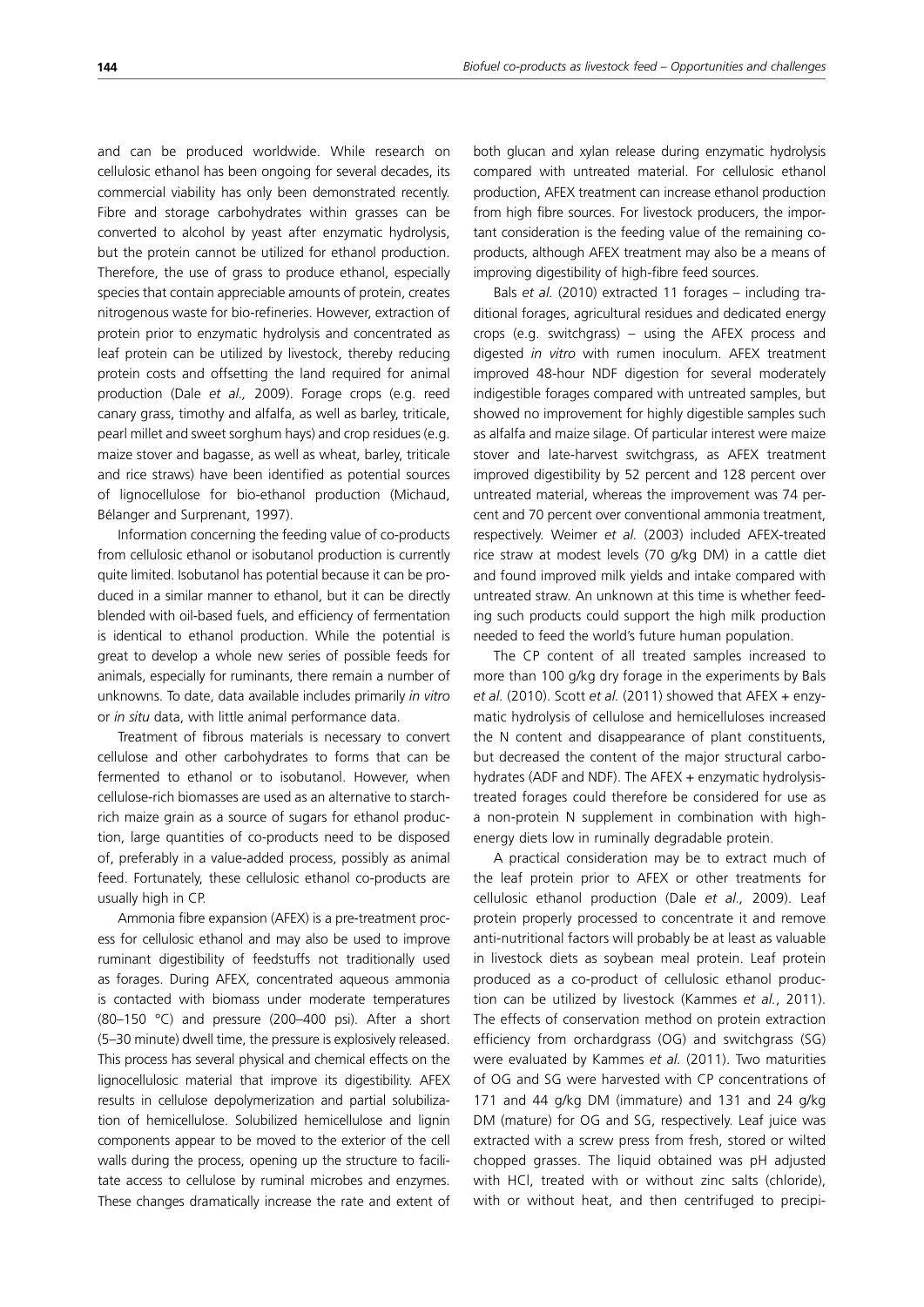tate leaf protein. Efficiencies of extraction were similar for fresh and stored grasses, which were both higher than for wilted grass. Leaf CP concentrations (g/kg DM) were approximately twice that of the original grass for all chemical and heat treatment combinations. *In vitro* degradation of OG leaf protein was evaluated using enzymes extracted from rumens of lactating dairy cows. Fresh OG leaf protein treated with HCl + Zn salts at 140  $^{\circ}$ C had the greatest reduction in degradation compared with HCl control. There was an effect of conservation method on HCl + Zn salts 140  $^{\circ}$ C treated OG leaf protein, with similar degradability for stored (51.5 g/kg CP) and wilted (83.0 g/kg CP), which were higher than fresh (16.8 g/kg CP) after incubation for 4 hours. The authors concluded that leaf protein from fresh grass is most suitable because proteolysis during storage or wilting probably decreases its recovery and increases ruminal degradation, and both zinc salts and heat treatments decrease degradability of OG leaf protein within the rumen.

Scott *et al.* (2011) recently demonstrated similar results of increased nitrogen content, decreased NDF and improved fibre digestibility of reed canary grass hay, timothy hay, alfalfa hay, maize stover and barley straw with the AFEX, or AFEX followed by enzymatic hydrolysis and separation of the soluble sugars for ethanol production. The remaining solid co-product contained increased N and improved degradability of DM, NDF and total N in the rumen, as demonstrated via *in sacco* experiments.

## **KNOWLEDGE GAPS AND FUTURE RESEARCH NEEDS**

Much research on new biofuel co-products has been conducted over the past decade. The goal of this research has been to determine optimal inclusion rates under various management and nutritional regimens. For practical application in the field, nutritionists and producers need additional information on how best to manage biofuel coproducts for dairy cattle. These knowledge gaps and future research needs include:

- What is the optimal inclusion rate of biofuel co-products with different types of forages? Much of the research has been conducted with stored maize silage and alfalfa hay, but many other forage combinations exist. Distillers grain has been demonstrated as an excellent complement to fibrous residues (Anderson *et al.,* 2010) in growing dairy heifer diets. Further investigation is needed around the world to determine how biofuel co-products supplement fibrous residues in different production systems.
- What is the effect of biofuel co-products on milk composition? Past research has demonstrated that biofuel co-products can have a significant impact on milk composition. Much of this is related to ruminal fermentation
- What is the impact of feeding biofuel co-products on nutrient digestion in dairy cattle? Limited research has been conducted to determine the impact on digestion of feeding biofuel co-products and subsequent excretion of nutrients to the environment. Excretion of certain minerals, such as phosphorus, is a concern in regions with intensive animal agriculture. Effects on greenhouse gas emissions also need investigation.
- Can variability of nutrient composition of co-products be reduced? Nutrient composition can vary considerably among different production plants. These differences can be attributed to factors such as the grain type, grain quality, milling process, fermentation process, water quality, drying temperature and the amount of solubles blended back to the distillers grain before drying. Lack of adjustment for changes in nutrient composition can result in diets not being formulated as intended. These changes can result in reduced animal performance.
- What is the effect on animal performance of interaction with other feeds of nutrients provided in ethanol co-products? High levels of polyunsaturated fat in combination with highly fermentable feeds and low effective fibre can negatively affect rumen fermentation. More work is needed to determine how biofuel co-products can be incorporated into diets without negatively affecting performance.
- What is the impact of feeding biofuel co-products on amino acid formulation? Diets high in maize co-products often result in a lysine deficiency. Further work is needed to determine amino acid availability from biofuel coproducts for improving diet formulation for high-production dairy cows. Fast and reliable methods to determine lysine availability need to be perfected.
- There is limited research in feeding biofuel co-products to young calves, heifers and dry cows. More work is needed to define optimal and maximal inclusion rates for these categories.
- On-farm research of wet co-products storage is needed to best determine how small farms can store and utilize these co-products.
- Further work is needed to determine which feeds can be replaced by biofuel co-products to improve animal productivity, reduce environmental impact and reduce the cost of producing milk and meat. While many of the co-products are used currently as protein sources, it will become more commonplace to use them to replace energy feeds.
- What will be the nutrient composition of future biofuel co-products? Currently, many plants are removing a por-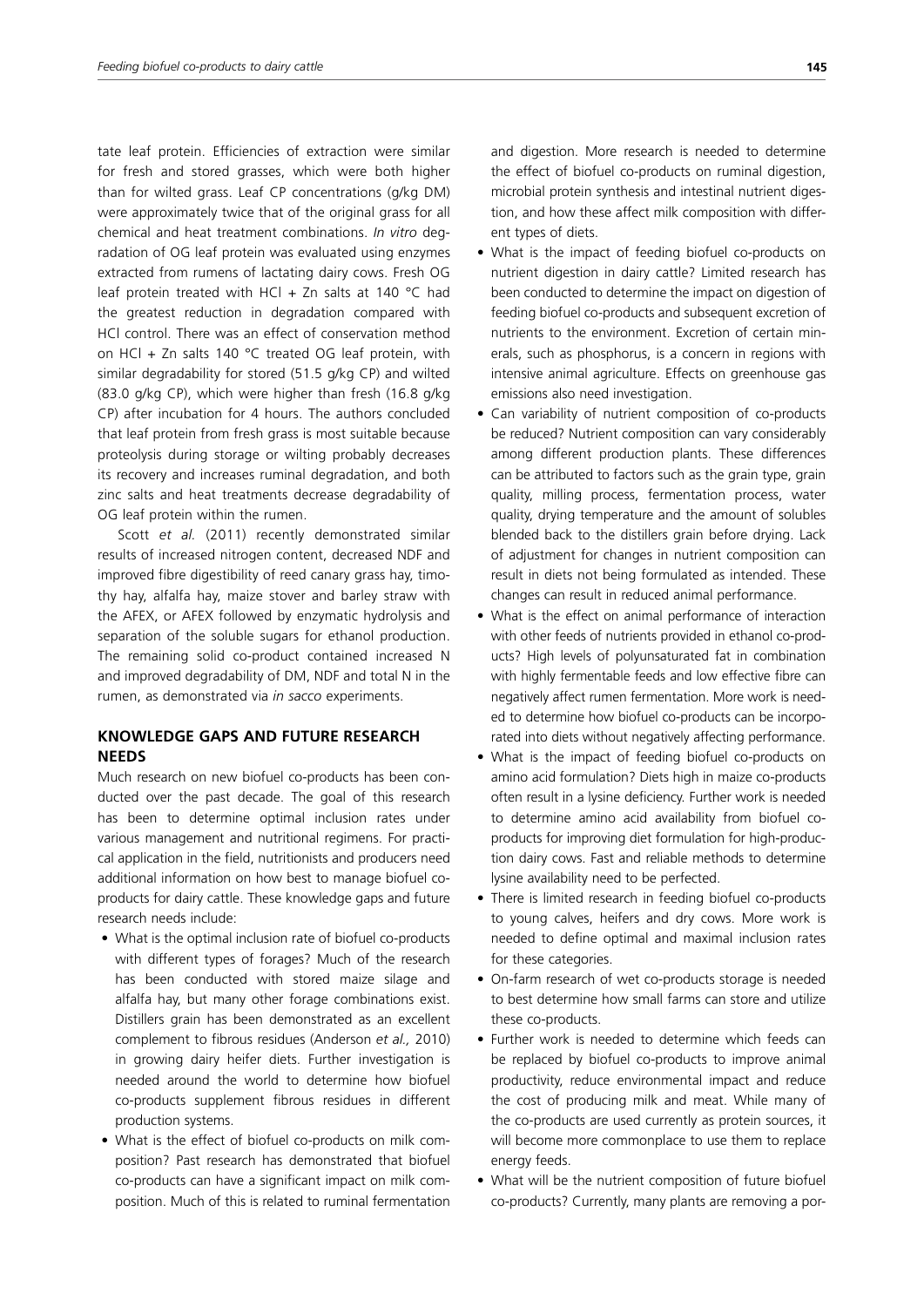tion of the oil by centrifugication, which is altering the composition of distillers grain. In addition, new biofuels will be developed, resulting in new co-products that potentially will be available for livestock feeding. Future work will be needed to determine how they best fit into dairy cattle diets.

## **CONCLUSIONS**

Biofuel co-products, such as distillers grain with or without solubles, fractionated co-products and glycerol are excellent sources of protein and energy for dairy cattle. Research suggests that these co-products can replace more expensive sources of protein, energy and minerals. Because biofuel co-products can be highly variable, it is recommended they be tested to determine precise nutrient compositions and properly formulate diets. When balancing diets with various co-products, care must be taken to provide sufficient physically effective fibre to maintain normal rumen function and prevent milk fat depression in lactating cows. Nitrogen and phosphorus concentrations in biofuel co-product-based diets also need to be monitored to prevent excessive losses to the environment.

Maximum recommended levels of distillers grain for pre-weaned calves, growing heifers and dry cows are 25, 30 and 15 percent of the diet on a DM basis, respectively. Current recommendations for feeding distillers grain to dairy cows would be to include it up to 20 percent of the diet DM for either DDGS and WDGS. Diets with greater than 10 percent of the diet as DDGS or WDGS should be formulated using sound nutritional principles for dairy cattle respecting nutrient requirements. Glycerol can replace maize up to 15 percent of the diet for lactating dairy cows. As technology improves, new biofuel co-products will be developed and become available to livestock producers. These new co-products need to be evaluated individually with consideration of their unique nutritional profiles to determine optimal inclusion in diets of dairy cattle.

#### **ACKNOWLEDGEMENTS**

The authors thank Jill Anderson for her valuable contributions to the manuscript.

#### **BIBLIOGRAPHY**

- **Abdelqader, M.M., Anderson, J.L., Hippen, A.R., Schingoethe, D.J. & Kalscheur, K.F.** 2009a. *In situ* ruminal degradability of dry matter and protein from corn germ, distillers grains, and soybean meal. *Journal of Dairy Science*, 92(5): 2362 (Abstract).
- **Abdelqader, M.M., Hippen, A.R., Kalscheur, K.F., Schingoethe, D.J. & Garcia, A.D.** 2009b. Isolipidic additions of fat from corn germ, corn distillers grains, or corn oil in dairy cow diets. *Journal of Dairy Science*, 92: 5523–5533.
- **Abdelqader, M.M., Hippen, A.R., Kalscheur, K.F., Schingoethe, D.J., Karges, K. & Gibson, M.L.** 2009c.

Evaluation of corn germ from ethanol production as an alternative fat source in dairy cow diets. *Journal of Dairy Science*, 92: 1023–1037.

- **Abe, M., Iriki, T. & Funaba, M.** 1997. Lysine deficiency in postweaned calves fed corn and corn gluten meal diets. *Journal of Animal Science*, 75: 1974–1982.
- **Abe, M., Iriki, T., Funaba, M. & Onda, S.** 1998. Limiting amino acids for a corn and soybean meal diet in weaned calves less than three months of age. *Journal of Animal Science*, 76: 628–636.
- **Agri-energysolutions.** 2009. Grain sorghum in ethanol. U.S. Sorghum Checkoff Program. Available at http://www. sorghumcheckoff.com/userfiles/USCP%20Study%20\_2\_. pdf Accessed 24 November 2011.
- **Al-Suwaiegh, S., Fanning, K.C., Grant, R.J., Milton, C.T. & Klopfenstein, T.J.** 2002. Utilization of distillers grains from the fermentation of sorghum or corn in diets for finishing beef and lactating dairy cattle.*Journal of Animal Science*, 80: 1105–1111.
- **Anderson, J.L., Schingoethe, D.J., Kalscheur, K.F. & Hippen, A.R.** 2006. Evaluation of dried and wet distillers grains included at two concentrations in the diets of lactating dairy cows. *Journal of Dairy Science*, 89: 3133–3142.
- **Anderson, J.L., Kalscheur, K.F., Garcia, A.D., Schingoethe, D.J. & Hippen, A.R.** 2009. Ensiling characteristics of wet distillers grains mixed with soybean hulls and evaluation of the feeding value for growing Holstein heifers*. Journal of Animal Science*, 87: 2113–2123.
- **Anderson, J.L, Kalscheur, K.F., Garcia, A.D., Hippen, A.R., Schingoethe, D.J., Kleinschmit, D.H. & Casper, D.P.** 2010. Ensiling wet distillers grains mixed with cornstalks and its feeding value for Holstein heifers. *Journal of Dairy Science*, 93(5): 2305 (Abstract).
- **Anderson, J.L., Kalscheur, K.F., Hippen, A.R. & Schingoethe, D.J.** 2011. Evaluation of dietary fat from dried distillers grains in the diet of Holstein heifers on growth and dry matter intake. *Journal of Dairy Science*, 94 (E-Suppl. 1): 626 (Abstract).
- **Au, F., McKeown, L.E., McAllister, T.A. & Chaves, A.V.** 2010. Fermentation characteristics of corn-, triticale-, and wheatbased dried distillers' grains with solubles in barley-based diets determined using continuous and batch culture systems. *Journal of the Science of Food and Agriculture*, 90: 2074–2082.
- **Bals, B., Murnen, H., Allen, M. & Dale, B.** 2010. Ammonia fibre expansion (AFEX) treatment of eleven different forages: Improvements to fibre digestibility *in vitro*. *Animal Feed Science and Technology*, 155: 147–155.
- **Batajoo, K.K. & Shaver, R.D.** 1998. *In situ* dry matter, crude protein, and starch degradabilities of selected grains and by-product feeds. *Animal Feed Science and Technology,* 71: 165–176.
- **Bauman, D.E., Mather, I.H., Wall, R.J. & Lock, A.L.** 2006. Major advances associated with the biosynthesis of milk. *Journal of Dairy Science*, 89: 1235–1243.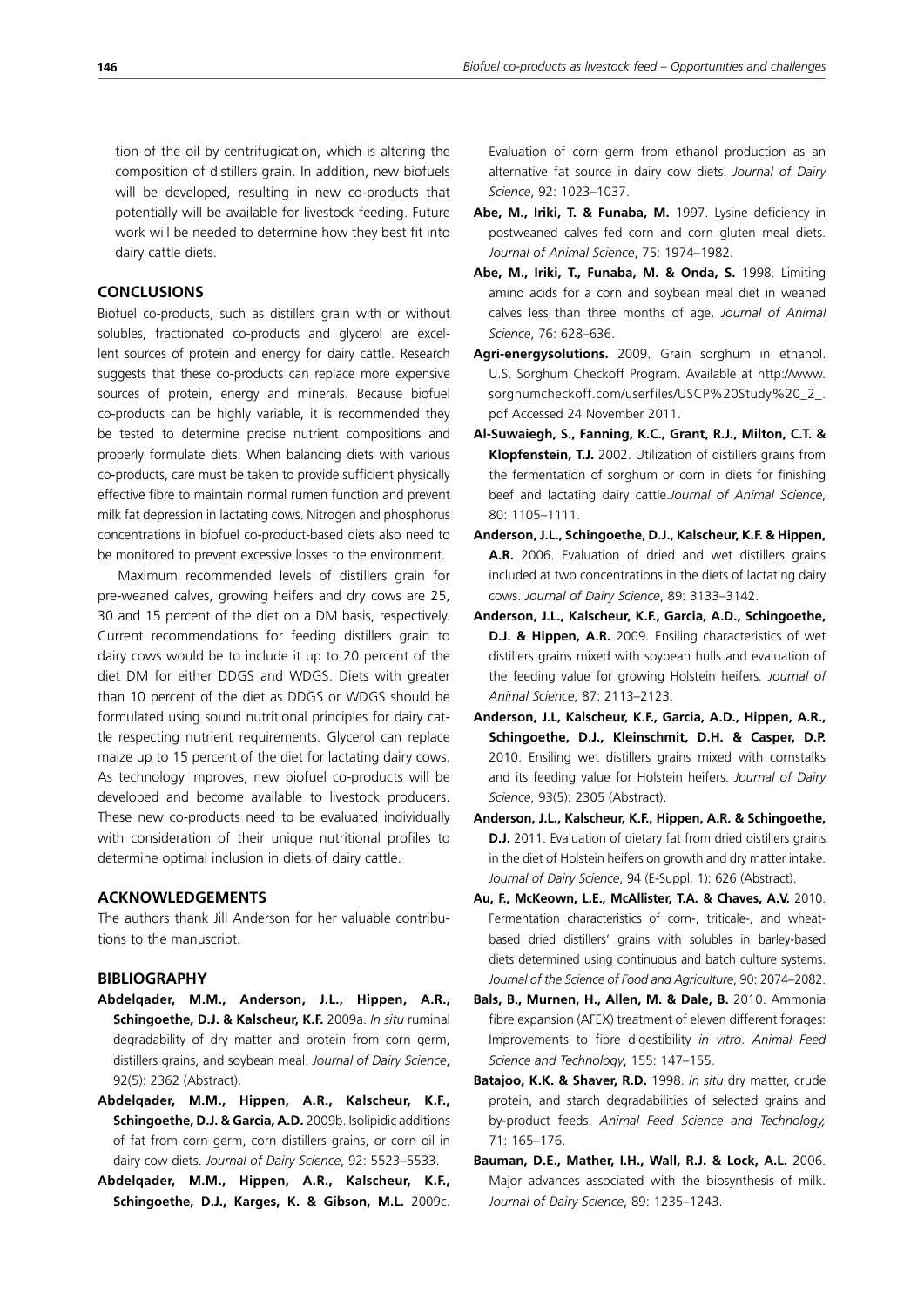- **Baumgard, L.H., Matitashvili, E., Corl, B.A., Dwyer, D.A. & Bauman, D.E.** 2002. Trans-10, cis-12 conjugated linoleic acid decreases lipogenic rates and expression of genes involved in milk lipid synthesis in dairy cows. *Journal of Dairy Science*, 85: 2155–2163.
- **Belyea, R.L., Steevens, B.J., Restrepo, R.J. & Clubb, A.P.** 1989. Variation in composition of by-product feeds. *Journal of Dairy Science*, 72: 2339–2345.
- **Beliveau, R.M. & McKinnon, J.J.** 2008. Effect of graded levels of wheat-based dried distillers' grains with solubles on performance and carcass characteristics of feedlot steers. *Canadian Journal of Animal Science*, 88: 677–684.
- **Bhatty, R.S.** 1999. The potential of hull-less barley. *Cereal Chemistry,* 76: 589–599.
- **Birkelo, C.P., Brouk, M.J. & Schingoethe, D.J.** 2004. The energy content of wet corn distillers grains for lactating dairy cows. *Journal of Dairy Science,* 87: 1815–1819.
- **Boila, R.J. & Ingalls, J.R.** 1994. The ruminal degradation of dry matter, nitrogen and amino acids in wheat-based distillers' dried grains *in sacco*. *Animal Feed Science and Technology*, 48: 57–72.
- **Boucher, S.E., Calsamiglia, S., Parsons, C.M., Stein, H.H., Stern, M.D., Erickson, P.S., Utterback, P.L. & Schwab, C.G.** 2009. Intestinal digestibility of amino acids in rumen-undegraded protein estimated using a precision-fed cecectomized rooster bioassay: II. Dried distillers grains with solubles and fish meal. *Journal of Dairy Science*, 92: 6056–6067.
- **Broderick, G.A., Ricker, D.B. & Driver, L.S.** 1990. Expeller soybean meal and corn byproducts versus solvent soybean meal for lactating dairy cows fed alfalfa silage as the sole silage. *Journal of Dairy Science*, 73: 453–462.
- **Cao, Z.J., Anderson, J.L. & Kalscheur, K.F.** 2009. Ruminal degradation and intestinal digestibility of dried or wet distillers grains with increasing concentrations of condensed distillers solubles*. Journal of Animal Science*, 87: 3013– 3019.
- **Carvalho, E.R., Schmelz-Roberts, N.S., White, H.M., Doane, P.H. & Donkin, S.S.** 2011. Replacing corn with glycerol in diets for transition dairy cows. *Journal of Dairy Science*, 94(2): 908–916.
- **Christen, K.A., Schingoethe, D.J., Kalscheur, K.F., Hippen, A.R., Karges, K. & Gibson, M.L.** 2010. Response of lactating dairy cows to high protein distillers grains or three other protein supplements. *Journal of Dairy Science*, 93: 2095–2104.
- **Chung, Y.H., Rico, D.E., Martinez, C.M., Cassidy, T.W., Noirot, N., Ames, A. & Varga, G.A.** 2007. Effects of feeding a dry glycerin to early post-partum Holstein dairy cows on lactational performance and metabolic profiles. *Journal of Dairy Science*, 90: 5682–5691.
- **CNCPS.** 2009. Cornell Net Carbohydrate and Protein System, v.6.1. AMTS Dairy. Agricultural Modeling and Training Systems, LLC.
- **Corredor, D.Y., Bean, S.R, Schober, T. & Wang, D.** 2006. Effect of decorticating sorghum on ethanol production and composition of DDGS. *Cereal Chemistry*, 83: 17–21.
- **CRFA.** 2010. Plant Locations updated November 4, 2010. Available at http://www.greenfuels.org/en/industryinformation/plants.aspx. Accessed 25 November 2011.
- **Cyriac, J., Abdelqader, M.M., Kalscheur, K.F., Hippen, A.R. & Schingoethe, D.J.** 2005. Effect of replacing forage fibre with non-forage fibre in lactating dairy cow diets. *Journal of Dairy Science,* 88(Suppl. 1): 252 (Abstract).
- **Da Cruz, C.R., Brouk, M.J. & Schingoethe, D.J.** 2005. Lactational response of cows fed condensed corn distillers solubles. *Journal of Dairy Science*, 88: 4000–4006.
- **Dale, B.E., Allen, M.S., Laser, M. & Lynd, L.R.** 2009. Protein feeds co-production in biomass conversion to fuels and chemicals. *Biofuels, Bioproducts & Biorefining* – BIOFPR, 3(2): 219–230
- **DeFrain, J.M., Hippen, A.R., Kalscheur, K.F. & Jardon, P.W.**  2004. Feeding glycerol to transition dairy cows: effects on blood metabolites and lactation performance. *Journal of Dairy Science*, 87: 4195–4206.
- **DeHaan, K.A.** 1983. Improving the utilization of fiber and energy through the use of corn gluten feed and alkali compounds. Ph.D. dissertation, University of Nebraska, Lincoln.
- **Depenbusch, B.E., Loe, E.R., Sindt, J.J., Cole, N.A., Higgins, J.J. & Drouilllard, J.S.** 2009. Optimizing use of distillers grains in finishing diets containing steam-flaked corn*. Journal of Animal Science*, 87: 2644–2652.
- **Dexter, J.E. & Edwards, N.M.** 1998. The implications of frequently encountered grading factors on the processing quality of common wheat. *In:* Proceedings of the 102nd Association of Operative Millers Trade Show, May 1998, Phoenix, Arizona, USA. Available at http://www. grainscanada.gc.ca/research-recherche/dexter/gfqdw-cfabd/ gfqdw-cfabd-eng.pdf Accessed 24 November 2011
- **Dirksen, G.U., Liebich, G.H. & Mayer, E.** 1985. Adaptive changes of the ruminal mucosa and their functional and clinical significance. *Bovine Practice*, 20: 116–120.
- **DISCUS [Distilled Spirits Council of the United States]**. 2007. George Washington's distillery. Available at http:// www.discus.org/heritage/washington.asp Accessed 24 November 2011.
- **Donkin, S. & Doane, P.** 2007. Glycerol as a feed ingredient for dairy cows. *In:* Tri-state State Dairy Nutrition Conference, 24–25 April 2007, Fort Wayne, IN, USA.
- **Donkin, S.S., Koser, S.L., White, H.M., Doan, P.H. & Cecava, M.J.** 2009. Feeding value of glycerol as a replacement for corn grain in rations fed to lactating dairy cows. *Journal of Dairy Science*, 92: 5111–5119.
- **Dubuc, J., DuTremblay, D., Brodeur, M., Duffield, T., Bagg, R., Baril, J. & DesCôteaux, L.** 2009. A randomized herdlevel field study of dietary interactions with monensin on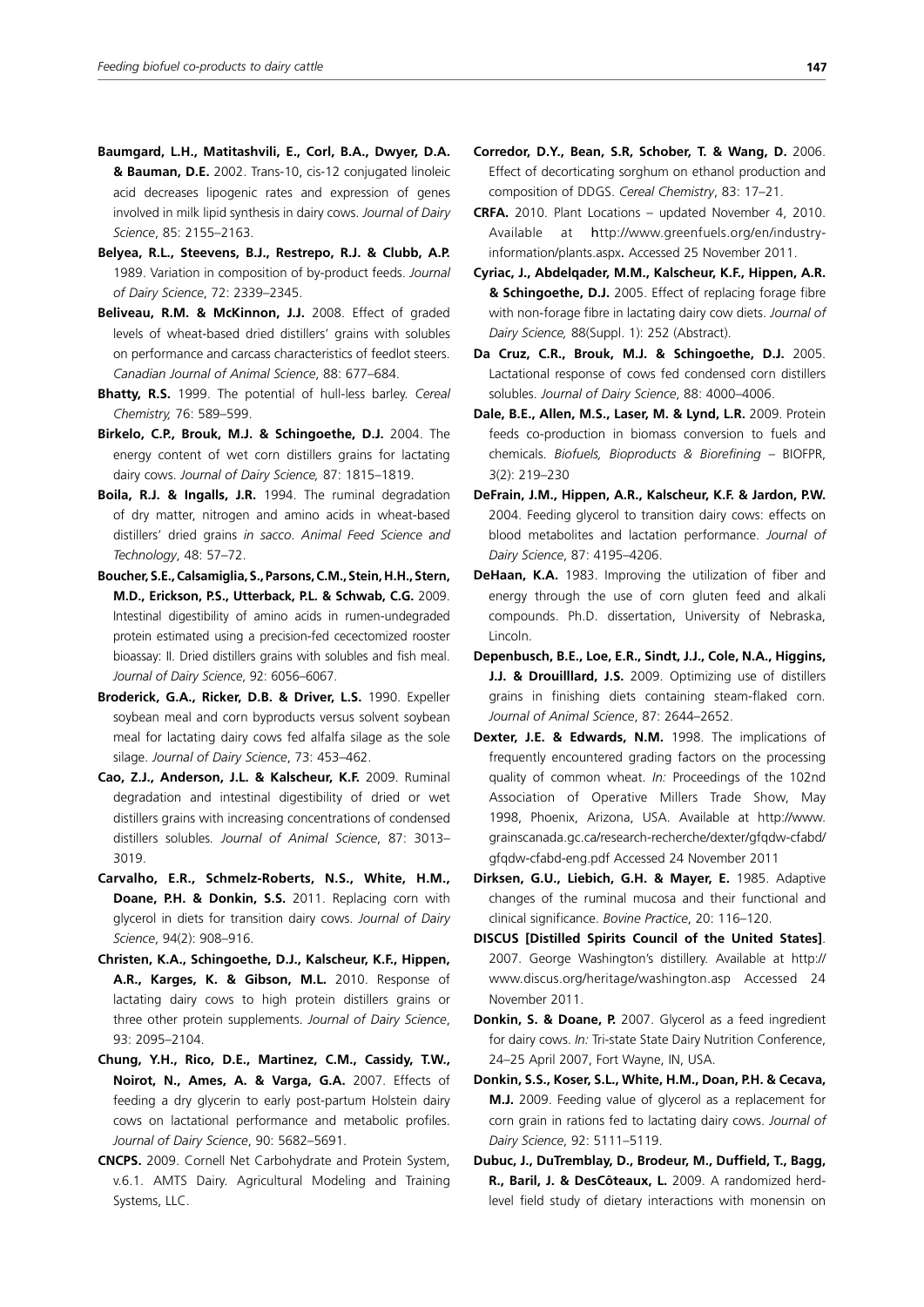milk fat percentage in dairy cows. *Journal of Dairy Science*, 92: 777–781.

- **Elliot, J.P., Drackley, J.K., Schauff, D.J. & Jaster, E.H.** 1993. Diets containing high oil corn and tallow for dairy cows during early lactation. *Journal of Dairy Science*, 76: 775–789.
- **ePURE [European Renewable Ethanol].** 2010. Production capacity installed [in Europe]. Available at http://www.epure. org/statistics/info/Productioncapacityinstalled Accessed 24 November 2011.
- **ERS [Economic Research Service of the USDA].** 2008. Wheat: Planted acreage, harvested acreage, production, yield, and farm price. United States Department of Agriculture (USDA). Available at: www.ers.usda.gov/Data/ Wheat/YBtable01.asp Acessed 24 November 2011.
- **FAOSTAT.** No date [Online]. Food and Agriculture Organization of the United Nations, Statistics Division. Available at http:// faostat.fao.org Accessed 24 November 2011.
- **FDA [US Food and Drug Administration].** 2007. Department of Health and Human Services, Subchapter E – Animal Drugs, Feeds, And Related Products: Part 582 -- Substances generally recognized as safe, Subpart B--General Purpose Food Additives Code of Federal Regulations, 21CFR582.1320. Available at http://www.accessdata.fda. gov/scripts/cdrh/cfdocs/cfcfr/CFRSearch.cfm?fr=582.1320 Accessed 24 November 2011.
- **FEDNA [Federacion Espanola para el Desarrollo de la Nutricion Animal]**. 2003. Tablas FEDNA de composición y valor nutritivo de alimentos para la fabricación de piensos compuestos (2ª edición). Madrid, Spain. 423 p.
- **Feedstuffs**. 2007. Texas puts crude glycerin policy in place. Newswatch. *Feedstuffs*, 80(01): 2 p.
- **Fisher, L.J., Erfle, J.D., Lodge, G.A. & Sauer, F.D.** 1973. Effects of propylene glycol or glycerol supplementation of the diet of dairy cows on feed intake, milk yield and composition, and incidence of ketosis. *Canadian Journal of Animal Science*, 53: 289–296.
- **Ganesan, V., Muthukumarappan, K. & Rosentrater, K.A.**  2007. Flow properties of dried distillers grains with varying soluble and moisture content using Jenike shear testing. Paper No. 076063, presented at the 2007 ASABE Annual International Meeting, Minneapolis, MN, USA.
- **Garcia, A.D., Olson, W.G., Otterby, D.E., Linn, J.G. & Hansen, W.P.** 1989. Effects of temperature, moisture, and aeration on fermentation of alfalfa silage. *Journal of Dairy Science*, 72: 93–103.
- **Garcia, A.D., Kalscheur, K.F., Hippen, A.R. & Schingoethe, D.J.** 2004. Replacement of alfalfa haylage with ensiled wet distillers grains and beet pulp in lactating dairy cows diets. *Journal of Dairy Science*, 87 (Suppl. 1): 465 (Abstract).
- **Garton, G.A., Lough, A.K. & Vioque, E.** 1961. Glyceride hydrolysis and glycerol fermentation by sheep rumen contents. *Journal of General Microbiology,* 25: 215–225.
- **Gibb, D.J., Hao, X. & McAllister, T.A.** 2008. Effect of dried distillers' grains from wheat on diet digestibility and performance of feedlot cattle. *Canadian Journal of Animal Science*, 88: 659–665.
- **Gibson, M.L. & Karges, K.** 2006. By-products from non-food agriculture: Technicalities of nutrition and quality. pp. 209– 227, *in:* P.C. Garnsworthy and J. Wiseman (editors). *Recent Advances in Animal Nutrition*. Nottingham University Press, Nottingham, UK.
- **Goff, J.P. & Horst, R.L.** 2001. Oral glycerol as an aid in the treatment of ketosis/fatty liver complex. *Journal of Dairy Science*, 84(Suppl. 1): 153 (Abstract).
- **Grant, R.J.** 1997. Interactions among forages and nonforage fibre sources. *Journal of Dairy Science*, 80: 1438– 1446.
- **Greter, A.M., Penner, G.B., Davis, E.C. & Oba, M.** 2008. Effects of replacing corn dry distillers' grains with triticale dry distillers' grains on lactation performance and plasma metabolites of dairy cows. *Canadian Journal of Animal Science*, 88: 129–132.
- **Griffey, C., Brooks, W., Kurantz, M., Thomason, W., Taylor, F., Obert, D., Moreau, R., Flores, R., Sohn, M. & Hicks, K.** 2010. Grain composition of Virginia winter barley and implications for use in feed, food, and biofuels production. *Journal of Cereal Science*, 51: 41–49.
- **Hicks, K.B., Flores, R.A., Taylor, F., Mcaloon, A.J., Moreau, R.A., Johnston, D., Senske, G.E., Brooks, W.S. & Griffey C.A.** 2005. Hulless barley – a new feedstock for fuel ethanol. *In:* Proceedings of the 15th Annual EPAC Ethanol Conference, Cody, Wyoming, USA.
- **Hicks, K.B., Nghiem, J.P., Johnston, D.B., Moreau, R.A., McAloon, A.J., Boateng, A.A., Mullen, C.A., Yee, W. & Kurantz, M.** 2010. Winter barley ethanol – a new advanced biofuel. pp. 60–64, *in:* Proceedings of the Science and Engineering for a Biobased Industry, Wyndmoor, Pennsylvania, USA.
- **Hippen, A.R., Linke, K.N., Kalscheur, K.F., Schingoethe, D.J. & Garcia, A.D.** 2003. Increased concentrations of wet corn distillers grains in dairy cow diets. *Journal of Dairy Science*, 87 (Suppl. 1): 340 (Abstract).
- **Hippen, A.R., Schingoethe, D.J., Kalscheur, K.F., Linke, P.L., Rennich, D.R., Abdelqader, M.M. & Yoon, I.** 2010. *Saccharomyces cerevisiae* fermentation product in dairy cow diets containing dried distillers grains plus solubles. *Journal of Dairy Science*, 93: 2661–2669.
- **Hollmann, M., Allen, M.S. & Beede, D.K.** 2011a. Diet fermentability influences lactational performance responses to corn distillers grains: A meta-analysis. *Journal of Dairy Science*, 94: 2007–2021.
- **Hollmann, M., Allen, M.S. & Beede, D.K.** 2011b. Dietary protein quality and quantity affect lactational responses to corn distillers grains: A meta-analysis. *Journal of Dairy Science*, 94: 2022–2030.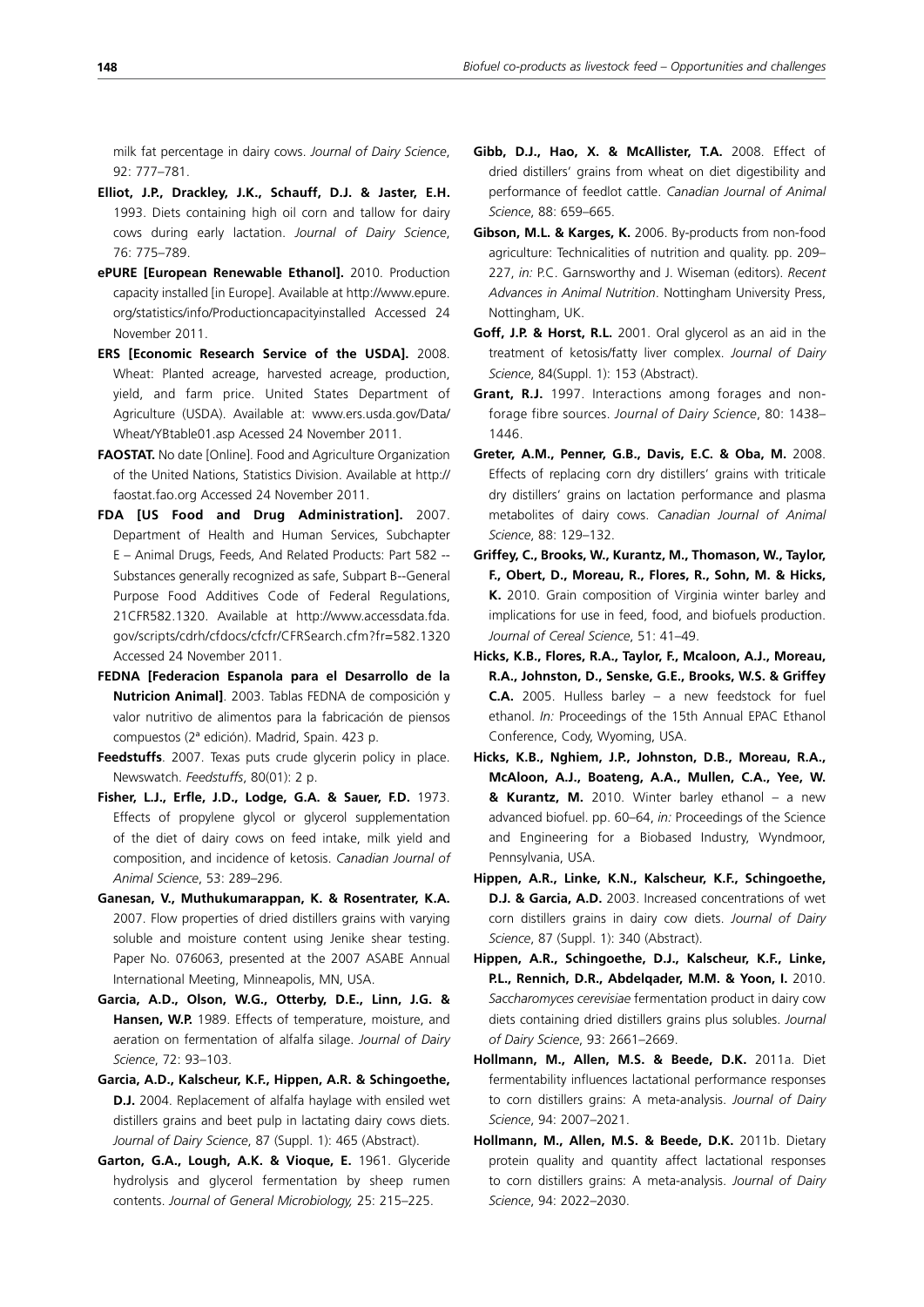- **Holt, S.M. & Pritchard, R.H.** 2004. Composition and nutritive value of corn co-products from dry milling ethanol plants. Beef 2004-01. SD Beef Report, pp. 1–7. SDAES, Brookings.
- **Hruskova, M. & Svec, I.** 2009. Wheat hardness in relation to other quality factors. *Czech Journal of Food Science*, 27: 240–248.
- **Hubbard, K.J., Kononoff, P.J., Gehman, A.M., Kelzer, J.M., Karges, K. & Gibson, M.L.** 2009. The effect of feeding high protein dried distillers grains on milk production. *Journal of Dairy Science*, 92: 2911–2914.
- **Huhtanen, P. & Miettinen, P.** 1992. Milk production and concentrations of blood metabolites as influenced by the level of wet distillers solubles in dairy cows receiving grass silage-based diet. *Agricultural Sciences in Finland*, 1: 279– 290.
- **Ingledew, W.M., Jones, A.M., Bhatty, R.S. & Rossnagel, B.G.** 1995. Fuel alcohol production from hull-less barley. *Cereal Chemistry*, 72: 147–150.
- **INRA [Institut National de la Reserche Agronomique].** 2004. Tables of composition and nutritional value of feed materials. Wageningen Academic Publishers, Wageningen, The Netherlands. 304 p.
- **Jacobson, D.R., Van Horn, H.H. & Sniffen, C.J.** 1970. Lactating ruminants. *Federation Proceedings,* 29: 35–40.
- **Janicek, B.N., Kononoff, P.J., Gehman, A.M., Karges, K. & Gibson, M.L.** 2007. Short Communication: Effect of increasing levels of corn bran on milk yield and composition. *Journal of Dairy Science*, 90: 4313–4316.
- **Janicek, B.N., Kononoff, P.J., Gehman, A.M. & Doane, P.H.** 2008. The effect of feeding dried distillers grains plus solubles on milk production and excretion of urinary purine derivatives. *Journal of Dairy Science*, 91: 3544–3553.
- **Johnson, R.B.** 1954. The treatment of ketosis with glycerol and propylene glycol. *Cornell Veterinarian,* 44: 6–21.
- **Kalscheur, K.F**. 2005. Impact of feeding distillers grains on milk fat, protein, and yield. Proc. Distillers Grains Technology Council, 9th Annual Symposium, Louisville, Kentucky, USA.
- **Kalscheur, K.F., Garcia, A.D., Hippen, A.R. & Schingoethe, D.J.** 2004. Fermentation characteristics of ensiling wet corn distillers grains in combination with wet beet pulp. *Journal of Dairy Science*, 87 (Suppl. 1): 53 (Abstract).
- **Kammes, K.L., Bals, B.D., Dale, B.E. & Allen, M.S.** 2011. Grass leaf protein, a co-product of cellulosic ethanol production, as a source of protein for livestock. *Animal Feed Science and Technology*, 164: 79–88.
- **Kelzer, J.M., Kononoff, P.J., Gehman, A.M., Tedeschi, L.O., Karges, K. & Gibson, M.L.** 2009. Effects of feeding three types of corn-milling co-products on milk production and ruminal fermentation of lactating Holstein cattle. *Journal of Dairy Science*, 92: 5120–5132.
- **Kindred, D.R., Verhoeven, T.M.O., Weightman, R.M., Swanston, J.S., Aguc, R.C., Brosnan, J.M. & Sylvester-Bradley, R.** 2008. Effects of variety and fertilizer nitrogen

on alcohol yield, grain yield, starch and protein content, and protein composition of winter wheat. *Journal of Cereal Science*, 48: 46–57.

- **Kleinschmit, D.H. & Kung, L. Jr.** 2006. The effects of *Lactobacillus buchneri* 40788 and *Pediococcus pentosaceus* R1094 on the fermentation of corn silage. *Journal of Dairy Science*, 89: 3999–4004.
- **Kleinschmit, D.H., Schingoethe, D.J., Kalscheur, K.F. & Hippen, A.R.** 2006. Evaluation of various sources of corn dried distillers grains plus solubles for lactating dairy cattle. *Journal of Dairy Science*, 89: 4784–4794.
- **Kleinschmit, D.H., Anderson, J.L., Schingoethe, D.J., Kalscheur, K.F. & Hippen, A.R.** 2007a. Ruminal and intestinal digestibility of distillers grains plus solubles varies by source. *Journal of Dairy Science*, 90: 2909–2918.
- **Kleinschmit, D.H., Schingoethe, D.J., Hippen, A.R. & Kalscheur, K.F.** 2007b. Dried distillers grains plus solubles with corn silage or alfalfa hay as the primary forage source in dairy cow diets. *Journal of Dairy Science*, 90: 5587–5599.
- **Klopfenstein, T.J., Erickson, G.E. & Bremer, V.R.** 2008. Board invited review: Use of distillers by-products in the beef cattle feeding industry*. Journal of Animal Science*, 86: 1223–1231.
- **Kung, L. Jr, Taylor, C.C., Lynch, M.P. & Neylon, J.M.** 2003. The effect of treating alfalfa with *Lactobacillus buchneri*  40788 on silage fermentation, aerobic stability, and nutritive value for lactating dairy cows. *Journal of Dairy Science*, 86: 336–343.
- **Leonardi, C., Bertics, S. & Armentano, L.E.** 2005. Effect of increasing oil from distillers grains or corn oil on lactation performance. *Journal of Dairy Science*, 88: 2820–2827.
- **Cyberlipid Center.** No date [online]. Mechanisms of fatty acid oxidation. Available at http://www.cyberlipid.org/perox/ oxid0006.htm Accessed 24 November 2011.
- **Linke, P.L., DeFrain, J.M., Hippen, A.R. & Jardon, P.W.**  2004. Ruminal and plasma responses in dairy cows to drenching or feeding glycerol. *Journal of Dairy Science*, 87(Suppl. 1): 343 (Abstract).
- **Linke, P.L., Hippen, A.R., Kalscheur, K.F. & Schingoethe, D.J.** 2006. Glycerol from soy diesel production as a feed supplement to lactating dairy cows. *Journal of Dairy Science,* 89(5): 1872 (Abstract).
- **Linn, J.G. & Chase, L.** 1996. Using distiller's grains in dairy cattle rations. pp. 1–11, *in:* Proceedings of the Professional Dairy Management Conference, Dubuque, Iowa, USA.
- **Lodge, S.L., Stock, R.A., Klolfenstein, T.J., Shain, D.H. & Herold, D.W.** 1997. Evaluation of corn and sorghum distillers byproducts*. Journal of Animal Science*, 75: 37–43.
- **Loosli, J.K. & Warner, R.G.** 1957. Value of corn and milo distillers feeds for milk production. *Journal of Dairy Science*, 40: 487–491.
- **May, M.L., DeClerck, J.C., Quinn, M.J., DiLorenzo, N., Leibovich, J., Smith, D.R., Hales, K.E. & Galyean, M.L.**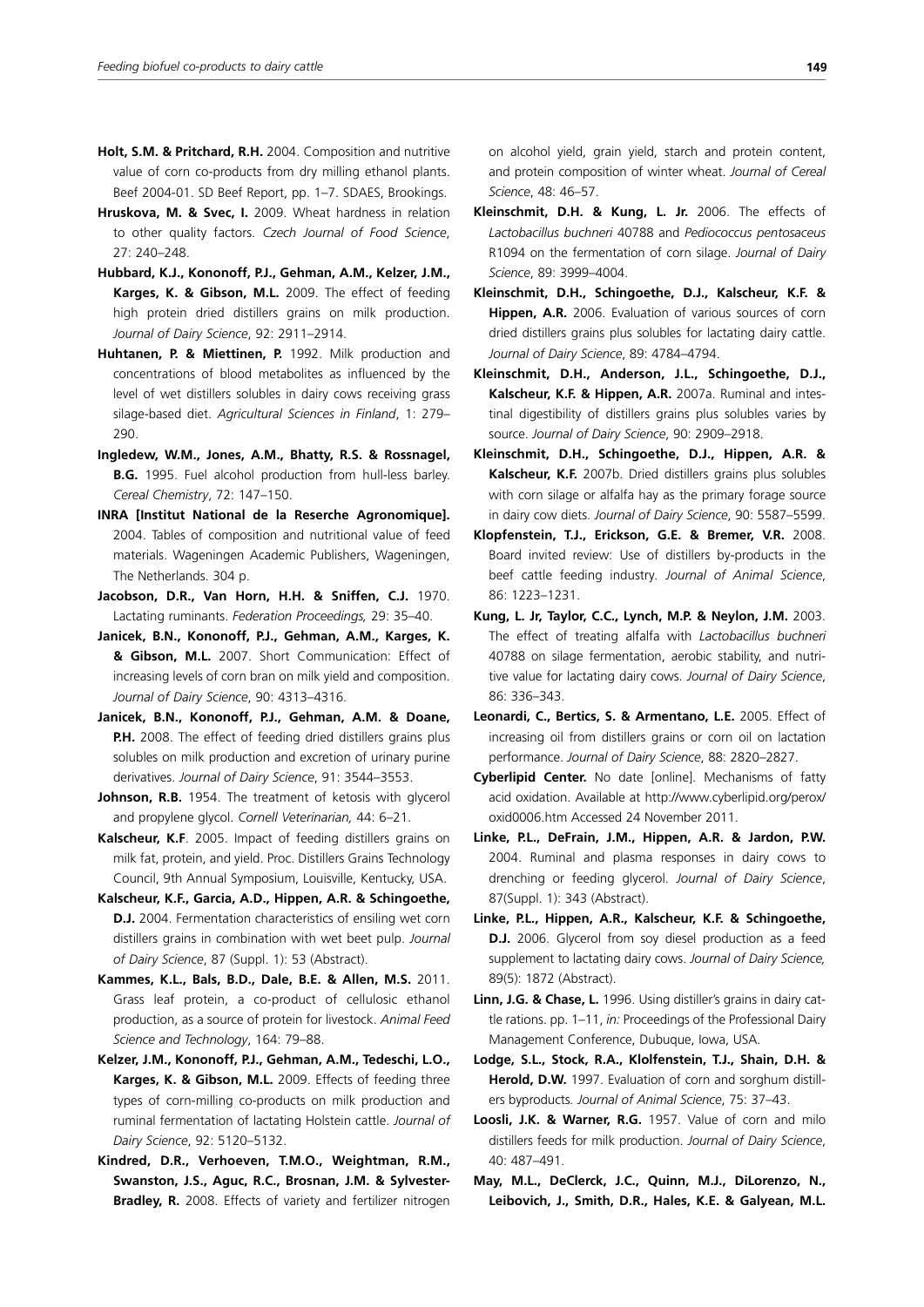2010. Corn or sorghum wet distillers grains with solubles in combination with steam-flaked corn: Feedlot cattle performance, carcass characteristics, and apparent total tract digestibility*. Journal of Animal Science*, 88: 2433–2443.

- **McKeown, L.E., Chaves, A.V., Oba, M., Dugan, M.E.R., Okine, E. & McAllister, T.A.** 2010. Effects of corn-, wheat- or triticale dry distillers' grains with solubles on *in vitro* fermentation, growth performance and carcass traits of lambs. *Canadian Journal of Animal Science*, 90: 99–108.
- **Michaud, R., Bélanger, G. & Surprenant, J.** 1997. Agronomic evaluation of different species and cultivars of forage crops as biomass for ethanol production. pp. 49–51, *in:* Ethanol R&D Workshop, Natural Resources Canada and Agriculture and Agri-Food Canada, Ottawa, ON, Canada.
- **Mjoun, K., Kalscheur, K.F., Hippen, A.R. & Schingoethe,. D.J.** 2008. Ruminal phosphorus disappearance from corn and soybean feedstuffs. *Journal of Dairy Science*, 91: 3938–3946.
- **Mjoun, K., Kalscheur, K.F., Hippen, A.R. & Schingoethe, D.J.** 2010a. Performance and amino acid utilization of early lactating cows fed regular or reduced-fat dried distillers grains with solubles. *Journal of Dairy Science*, 93: 3176–3191.
- **Mjoun, K., Kalscheur, K.F., Hippen, A.R. & Schingoethe D.J.** 2010b. Ruminal degradability and intestinal digestibility of protein and amino acids in soybean and corn distillers grains products. *Journal of Dairy Science*, 93: 4144–4154.
- **Mjoun, K., Kalscheur, K.F., Hippen, A.R., Schingoethe D.J. & Little, D.E.** 2010c. Lactation performance and amino acid utilization of cows fed increasing amounts of reduced-fat dried distillers grains with solubles. *Journal of Dairy Science*, 93: 288–303.
- **Mjoun, K., Kalscheur, K.F. & Garcia, A.D.** 2011. Fermentation characteristics and aerobic stability of wet corn distillers grains with solubles ensiled in combination with whole plant corn. *Journal of the Science of Food and Agriculture*, 91: 1336–1340.
- **Moreau, R.A., Johnston, D.B. & Hicks, K.B.** 2005. The influence of moisture content and cooking on the screw pressing and prepressing of corn oil from corn germ. *Journal of the American Oil Chemists Society,* 82: 851–854.
- **Mpapho, G.S., Hippen, A.R., Kalscheur, K.F. & Schingoethe, D.J.** 2006. Lactational performance of dairy cows fed wet corn distillers grains for the entire lactation. *Journal of Dairy Science*, 89: 1811 (Abstract).
- **Mpapho, G.S., Hippen, A.R., Kalscheur, K.F. & Schingoethe, D.J.** 2007a. Production responses of dairy cows fed wet distillers grains during the transition period and early lactation. *Journal of Dairy Science*, 90: 3080 (Abstract).
- **Mpapho, G.S., Hippen, A.R., Kalscheur, K.F. & Schingoethe, D.J.** 2007b. Blood metabolites profiles of dairy cows fed wet corn distillers grains during early lactation. *Journal of Dairy Science*, 90(Suppl. 1): 351 (Abstract).
- **Mustafa, A.F., McKinnon, J.J. & Christensen, D.A.** 2000. Chemical characterization and *in situ* nutrient degradability

of wet distillers' grains derived from barley-based ethanol production. *Animal Feed Science and Technology*, 83: 301–311.

- **Mustafa, A.F., McKinnon, J.J., Ingledew, M.W. & Christensen, D.A.** 2000. The nutritive value for ruminants of thin stillage and distillers' grains derived from wheat, rye, triticale and barley. *Journal of the Science of Food and Agriculture*, 80: 607–613.
- **Nghiem, N.P., Hicks, K.B., Johnston, D.B., Senske, G., Kurantz, M., Li, M., Shetty, J. & Konieczny-Janda, G.** 2010. Production of ethanol from winter barley by the EDGE (enhanced dry grind enzymatic) process. *Biotechnology for Biofuels*, 3: 8. Available at http://www.biotechnologyforbiofuels.com/content/3/1/8 Accessed 24 November 2011.
- **Nichols, J.R., Schingoethe, D.J., Maiga, H.A., Brouk, M.J. &**  Piepenbrink, M.S. 1998. Evaluation of corn distillers grains and ruminally protected lysine and methionine for lactating dairy cows. *Journal of Dairy Science*, 81: 482–491.
- **Nishino, N., Harada, H. & Sakaguchi, E.** 2003. Evaluation of fermentation and aerobic stability of wet brewers' grains ensiled alone or in combination with various feeds as a total mixed ration. *Journal of the Science of Food and Agriculture*, 83: 557–563.
- **NRC [National Research Council]**. 1989. Nutrient Requirements of Dairy Cattle, 6th Rev. Ed. National Academies Press, Washington, DC, USA.
- **NRC**. 2001. Nutrient Requirements of Dairy Cattle, 7th Rev. Ed. National Academies Press, Washington, DC, USA.
- **Nuez-Ortin, W.G. & Yu, P.** 2009. Nutrient variation and availability of wheat DDGS, corn DDGS and blend DDGS from bio-ethanol plants. *Journal of the Science of Food and Agriculture*, 89: 1754–1761.
- **Nyoka, R., Hippen, A.R. & Kalscheur, K.F.** 2007. Supplementation of grazing dairy cows with high-fat dietary protein sources. *Journal of Dairy Science*, 90(Suppl. 1): 103 (Abstract).
- **Oba, M., Penner, G.B., Whyte, T.D & Wierenga, K.** 2010. Effects of feeding triticale dried distillers grains plus solubles as a nitrogen source on productivity of lactating dairy cows. *Journal of Dairy Science*, 93: 2044–2052.
- **Ojowi, M., McKinnon, J.J., Mustafa, A.F. & Christensen, D.A.** 1997. Evaluation of wheat-based wet distillers' grains for feedlot cattle. *Canadian Journal of Animal Science*, 77: 447–454.
- **Ørskov, E.R. & McDonald, I.** 1979. The estimation of protein degradability in the rumen from incubation measurements weighted according to rate of passage. *Journal of Agricultural Science,* 92: 499–503.
- **Osman, M.A., Allen, P.S., Mehyar, N.A., Bobe, G., Coetzee, J.F., Koehler, K.J. & Beitz, D.C.** 2008. Acute metabolic responses of postpartal dairy cows to subcutaneous glucagon injections, oral glycerol, or both. *Journal of Dairy Science*, 91: 3311–3322.
- **Osman, M.A., Allen, P.S., Bobe, G., Coetzee, J.F., Abuzaid, A., Koehler, K.J. & Beitz, D.C.** 2010. Chronic metabolic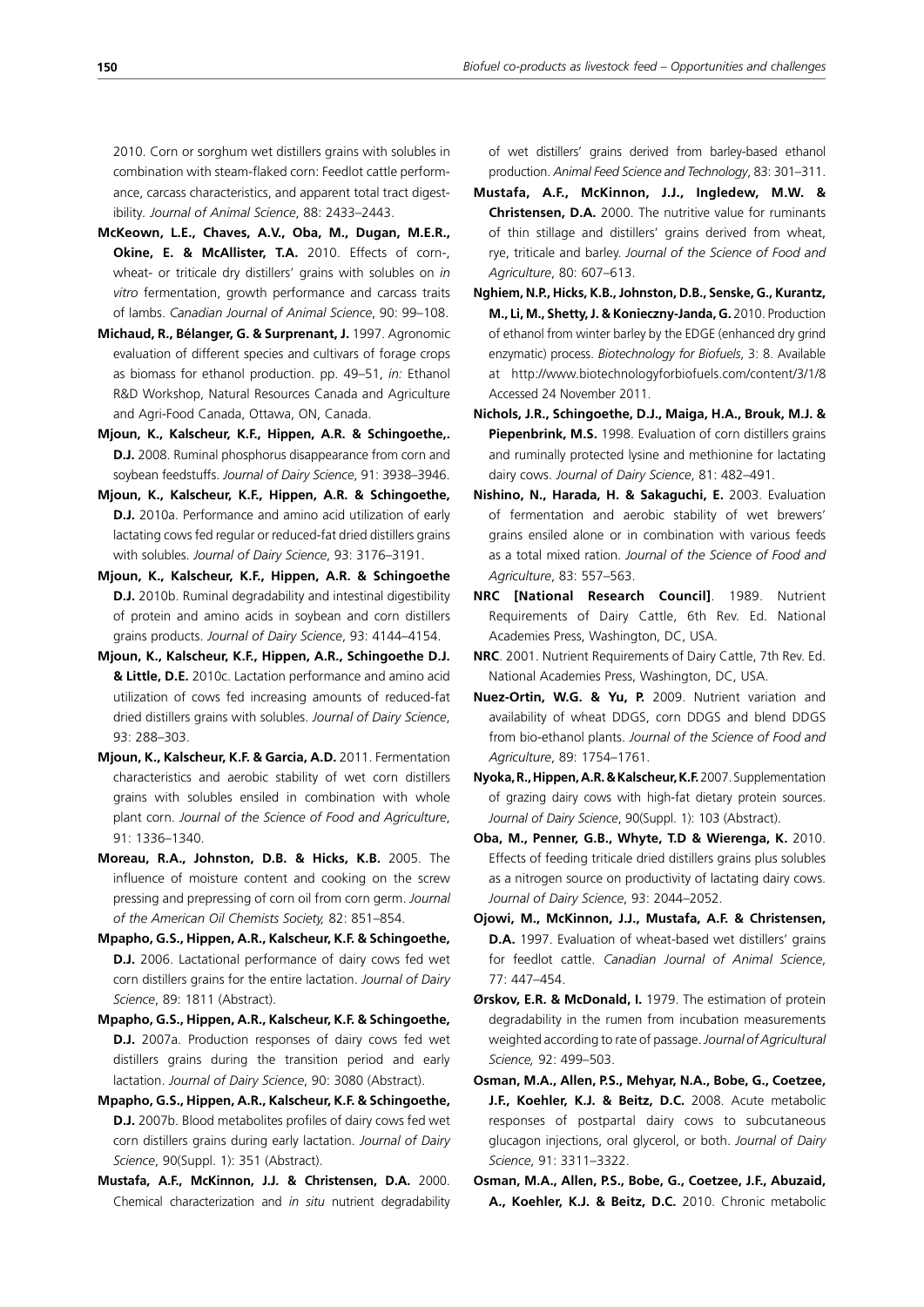responses of postpartal dairy cows to subcutaneous glucagon injections, oral glycerol, or both. *Journal of Dairy Science*, 93: 3505–3512.

- **Owens, T.M., Hippen, A.R., Kalscheur, K.F., Schingoethe, D.J., Prentice, D.L. & Green, H.B.** 2009. High-fat or low-fat distillers grains with dry or high-moisture corn in diets containing monensin for dairy cows. *Journal of Dairy Science*, 92(E-Suppl. 1): 377 (Abstract).
- **Palmquist, D.L. & Jenkins, T.C.** 1980. Fat in lactation rations: Review. *Journal of Dairy Science*, 63: 1–14.
- **Pamp, B.W., Kalscheur, K.F., Hippen, A.R. & Schingoethe, D.J.** 2006. Evaluation of dried distillers grains versus soybean protein as a source of rumen-undegraded protein for lactating dairy cows. *Journal of Dairy Science*, 89(Suppl. 1): 403 (Abstract).
- Penner, G.B., Yu, P. & Christensen, D.A. 2009. Effects of replacing forage or concentrates with wet or dry distillers' grains on the productivity and chewing activity of dairy cattle. *Animal Feed Science and Technology*, 153: 1–10.
- **Powers, W.J., Van Horn, H.H., Harris, B. Jr & Wilcox, C.J.**  1995. Effects of variable sources of dried distillers grains plus solubles or milk yield and composition. *Journal of Dairy Science*, 78: 388–396.
- **Pritchard, R.H.** 2006. Update on corn distillers co-products in ruminant diets. *In:* Proceedings of the 67th Minnesota Nutrition Conference. Minnesota, USA.
- **Ramirez-Ramirez, H.A., Geis, A.R., Heine, C.S., Clark, K.J., Gehman, A.M. & Kononoff, P.J.** 2011. Storage conditions of wet corn distillers' grains with solubles in combination with other feeds and understanding the effects on performance of lactating dairy cows. *Canadian Journal of Animal Science*, 91: 331–339.
- **Ranathunga, S.D., Kalscheur, K.F., Hippen, A.R. & Schingoethe, D.J.** 2010. Replacement of starch from corn with non-forage fibre from distillers grains and soyhulls in diets of lactating dairy cows. *Journal of Dairy Science*, 93: 1086–1097.
- **Rausch, K.D. & Belyea, R.L.** 2006. The future of co-products from corn processing. *Applied Biochemistry and Biotechnology*, 128(1): 47–86.
- **Remond, B., Souday, E. & Jouany, J.P.** 1993. *In vitro* and *in vivo* fermentation of glycerol by rumen microbes. *Animal Feed Science and Technology*, 41: 121–132.
- **RFA [Renewable Fuels Association].** 2011 [Online]. Biorefinery locations. Available at http://www.ethanolrfa. org/bio-refinery-locations Accessed 25 November 2011.
- **Robinson, P.H., Karges, K. & Gibson, M.L.** 2008. Nutritional evaluation of four co-product feedstuffs from the motor fuel ethanol distillation industry in the Midwestern USA. *Animal Feed Science and Technology,* 146: 345–352.
- **Rust, S.R., Newbold, J.R. & Metz, K.W.** 1990. Evaluation of condensed distillers' solubles as an energy source for finishing cattle. *Journal of Animal Science*, 68: 186–192.
- **Sasikala-Appukuttan, A.K., Schingoethe, D.J., Hippen, A.R., Kalscheur, K.F., Karges, K. & Gibson, M.L.** 2008. The feeding value of corn distillers solubles for lactating dairy cows. *Journal of Dairy Science*, 91: 279–287.
- **Saunders, J.** 2009. Physicochemical properties of wheat starches and their relationship to liquefaction and fermentative bioethanol performance. MSc thesis. Winnipeg, Manitoba, Canada. 143 p.
- **Schingoethe, D.J.** 1996. Balancing the amino acid needs of the dairy cow. *Animal Feed Science and Technology*, 60: 153–160.
- **Schingoethe, D.J.** 2006. Utilization of DDGS by Cattle. pp. 61–74, *in:* Proceedings of the 27th Western Nutrition Conference, Winnipeg, Manitoba, Canada.
- **Schingoethe. D.J., Brouk, M.J. & Birkelo, C.P.** 1999. Milk production and composition from cows fed wet corn distillers grains. *Journal of Dairy Science*, 82: 574–580.
- **Schingoethe, D.J., Kalscheur, K.F., Hippen, A.R. & Garcia, A.D.** 2009. Invited review: The use of distillers products in dairy cattle diets. *Journal of Dairy Science*, 92: 5802–5813.
- **Schröder, A. & Südekum, K.** 1999. Glycerol as a by-product of biodiesel production in diets for ruminants. *In:* Proceedings of the 10th International Rapeseed Congress. Canberra, Australia.
- **Schroer, R.C., Nennich, T.D., Little, D.E. & Donkin, S.S.** 2009. Intake and growth of dairy heifers fed deoiled dried distillers grains. *Journal of Dairy Science*, 92(5): 2360 (Abstract).
- **Scott, S.L., Mbifo, R.S., Chiquette, J., Savoiec, P. & Turcotted, G.** 2011. Rumen disappearance kinetics and chemical characterization of by-products from cellulosic ethanol production. *Animal Feed Science and Technology*, 165: 151–160.
- **Shaver, R., Ehrenfeld, R., Olivares, M. & Cuellar, J.** 2009. Feeding distiller's dried grains to lactating dairy cows in the pasture-region of Chile: Field trial results. Available at http://www.uwex.edu/ces/dairynutrition/documents/ cooprinsemnewsletterDDGS.pdf Accessed 25 November 2011.
- **Shelford, J.A. & Tait, R.M.** 1986. Comparison of distillers grains with solubles from rye and corn in production and digestibility trials with lactating cows and sheep. *Canadian Journal of Animal Science*, 66: 1003–1008.
- **Shurson, J.** 2007. Quality issues related to DDGS. Presentation. Department of Animal Science, University of Minnesota, USA. Available at http://www.ddgs.umn.edu/ppt-procstorage-quality/2007-Shurson-%20ACE%20conf.pdf Accessed 25 November 2011.
- **Slaughter, D.C., Norris, K.H. & Hruschka, W.R.** 1992. Quality and classification of hard red wheat. *Cereal Chemistry*, 69: 428–432.
- **Sohn, M., Himmelsbach, D.S., Barton, F.E. II, Griffey, C.A., Brooks, W.S. & Hicks, K.B.** 2007. Near-infrared analysis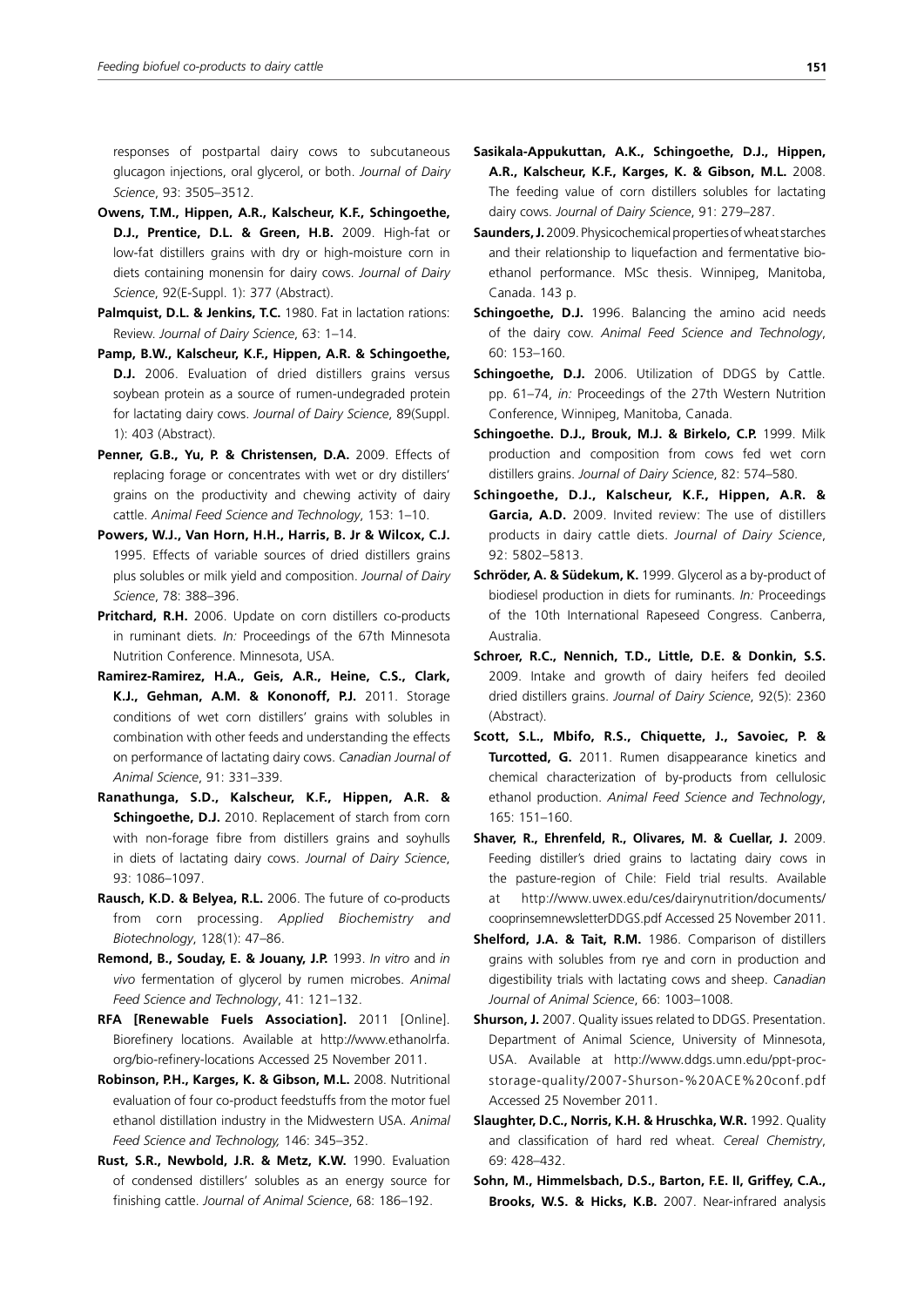of ground barley for use as a feedstock for fuel ethanol production. *Applied Spectroscopy*, 61: 1178–1183.

- **Sosulski, K. & Sosulski, F.** 1994. Wheat as a feedstock for fuel ethanol. *Applied Biochemistry and Biotechnology*, 45-46: 169–180.
- **Sosulski, K., Wang, S., Ingledew, W.M., Sosulski, F.W. & Tang, J.** 1997. Preprocessed barley, rye, and triticale as a feedstock for an integrated fuel ethanolfeedlot plant. *Applied Biochemistry and Biotechnology*, 63-65: 59–70.
- **Suarez-Mena, F.X., Lascano, G.J. & Heinrichs, A.J.** 2011. Digestion and rumen fermentation in precision-fed dairy heifers on low or high forage rations at four levels of dry distillers grains. *Journal of Dairy Science*, 94(E-Suppl. 1): 130–131 (Abstract).
- **Suarez-Mena, F.X., Hill, T.M., Heinrichs, A.J., Bateman, H.G. II, Aldrich, J.M. & Schlotterbeck R.L.** 2011. Effects of including corn dried distillers grains with solubles in dairy calf feeds. *Journal of Dairy Science*, 94: 3037–3044.
- **Swanston, J.S., Smith, P.L., Gillespie, T.L., Brosnan, J.M., Bringhurst, T.A. & Agu, R.C.** 2007. Associations between grain characteristics and alcohol yield among soft wheat varieties. *Journal of the Science of Food and Agriculture*, 87: 676–683.
- **Tedeschi, L.O., Kononoff, P.J., Karges, K. & Gibson, M.L.**  2009. Effects of chemical composition variation on the dynamics of ruminal fermentation and biological value of corn milling (co)products. *Journal of Dairy Science*, 92: 401–413.
- **Thiex, N.** 2009. Evaluation of analytical methods for the determination of moisture, crude protein, crude fat, and crude fibre in dried distillers grains with solubles. *Journal of AOAC International*, 92: 61–73.
- **Thomas, M., Hippen, A.R., Kalscheur, K.F. & Schingoethe, D.J.** 2006a. Growth and performance of Holstein dairy calves fed distillers grains. *Journal of Dairy Science*, 89(Suppl.1): 1864 (Abstract).
- **Thomas, M., Hippen, A.R., Kalscheur, K.F. & Schingoethe, D.J.** 2006b. Ruminal development in Holstein dairy calves fed distillers grains. *Journal of Dairy Science*, 89(Suppl. 1): 437 (Abstract).
- **Udedibie, A.B.I. & Chase, L.E.** 1988. The value of corn condensed distillers solubles (CCDS) for milk production in dairy cows. *Nigerian Agricultural Journal*, 23: 118–129.
- **University of Minnesota, Department of Animal Science.**  2010 [Online]. Distillers grains by-products in livestock and poultry feeds. Nutrient profiles—Comparison tables. Available at www.ddgs.umn.edu/profiles.htm Accessed 25 November 2011.
- **University of Saskatchewan**. 2009. Wheat-based DDGS Web site. Available at http://www.ddgs.usask.ca Accessed 25 November 2011.
- **Urdl, M., Gruber, L., Häusler, J., Maierhofer, G., & Schauer, A.** 2006. Influence of dried distillers grains with solubles (Starprot) in dairy cow feeding. *Slovak Journal of Animal Science*, 39: 43–50.
- **Urriola, P.E., Hoehler, D., Pedersen, C., Stein, H.H. & Shurson, G.C.** 2009. Amino acid digestibility of dried distillers grains with solubles, produced from sorghum, a sorghum-corn blend, and corn fed to growing pigs. *Journal of Animal Science*, 87: 2574–2580.
- **Van De Kerckhove, A.Y.** 2010. Effects of supplementing beef cows grazing forages with wheat-based dried distillers grains with solubles on animal performance, forage intake and rumen metabolism. MSc thesis. University of Saskatchewan, Saskatoon, Canada. 126 p.
- **Van Horn, H.H., Blanco, O., Harris, B. Jr & Beede, D.K.**  1985. Interaction of protein percent with caloric density and protein source for lactating cows. *Journal of Dairy Science*, 68: 1682–1695.
- **Varughese, G., Pfeiffer, W.H. & Pena, R.J.** 1997. Triticale: A reappraisal. Available at http://www.worldbank.org/html/cgiar/ newsletter/april97/8tritic.html Accessed 25 November 2011.
- **Wang, S., Thomas, K.C., Ingledew, W.M., Sosulski, K. & Sosulski, F.W.** 1997. Rye and triticale as feedstock for fuel ethanol production. *Cereal Chemistry*, 74: 621–625.
- **Wang, S., Thomas, K.C., Ingledew, W.M., Sosulski, K. & Sosulski, F.W.** 1998. Production of fuel ethanol from rye and triticale by very-high-gravity (VHG) fermentation. *Applied Biochemistry and Biotechnology,* 69: 157–175.
- **Wang, D., Bean, S., McClaren, J., Seib, P., Madl, R., Tuinstra, M., Shi, Y., Lenz, M., Wu, X. & Zhao, R.** 2008. Grain sorghum is a viable feedstock for ethanol production. *Journal of Industrial Microbiology and Biotechnology,* 35: 313–320.
- **Weimer, P.J., Mertens, D.R., Ponnampalam, E., Severin, B.F. & Dale, B.E.** 2003. FIBEX-treated rice straw as a feed ingredient for lactating dairy cows. *Animal Feed Science and Technology*, 103: 41–50.
- **Weiss, W.P., Erickson, D.O., Erickson, G.M. & Fisher, G.R.** 1989. Barley distillers grains as a protein supplement for dairy cows. *Journal of Dairy Science*, 72: 980–987.
- **Woolford, M.K.** 1984. *The Silage Fermentation.* Microbiological Series, No.14. Marcel Dekker, New York, USA, and Basle, Switzerland.
- **Wu, Y.V.** 1986. Fractionation and characterization of proteinrich material from barley after alcohol distillation. *Cereal Chemistry*, 63: 142–145.
- **Wu, X., Zhao, R., Wang, D., Bean, S.R., Seib, P.A., Tuinstra, M.R., Campbell, M. & O'Brien, A.** 2006. Effects of amylase, corn protein, and corn fibre contents on production of ethanol from starch-rich media. *Cereal Chemistry*, 83: 569–575.
- **Zanton, G.I. & Heinrichs, A.J.** 2005. Meta-analysis to assess effect of prepubertal average daily gain of Holstein heifers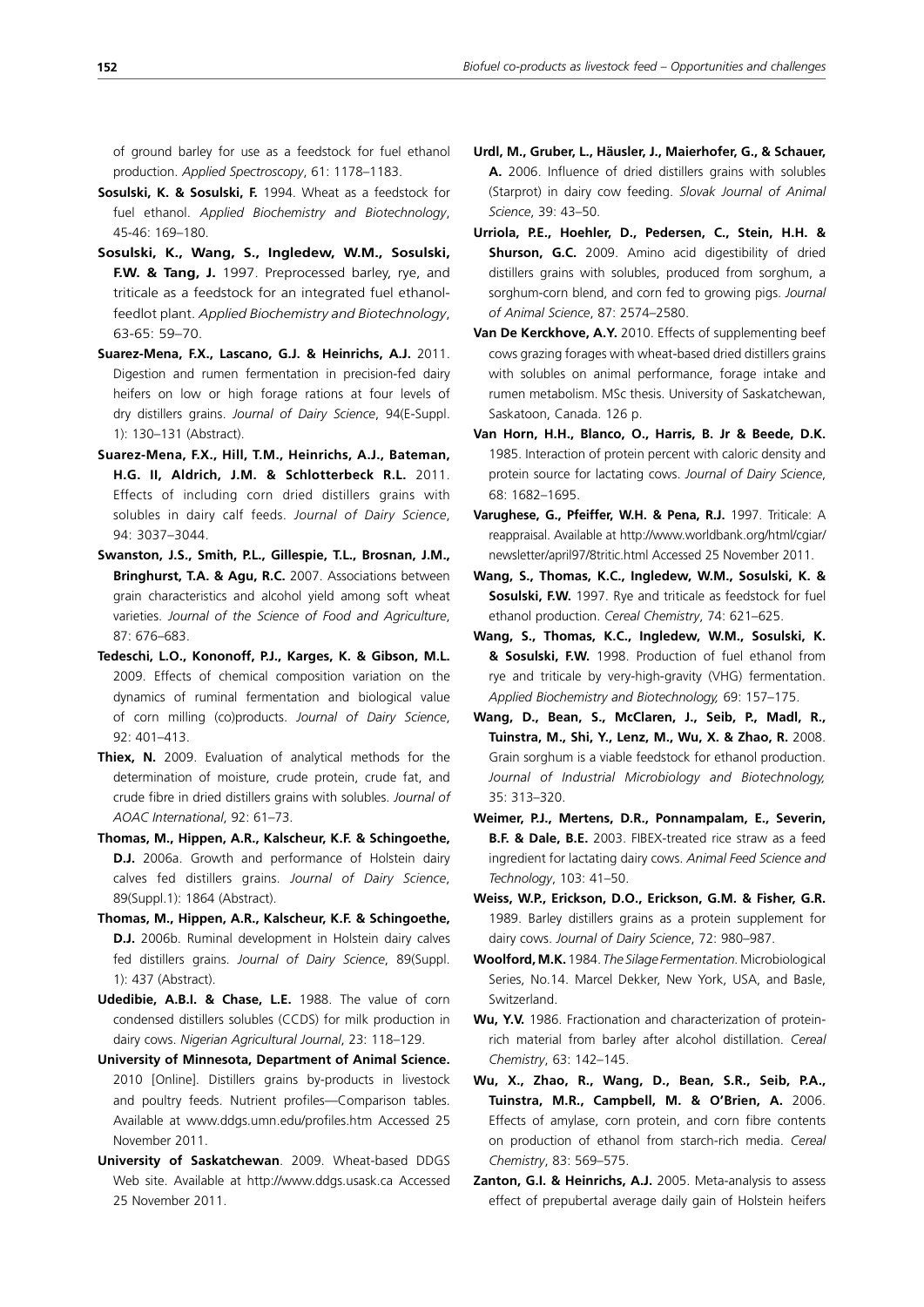on first-lactation production. *Journal of Dairy Science*, 88: 3860–3867.

- **Zhang, S.Z., Penner, G.B., Abdelqader, M. & Oba, M.** 2010. Effects of feeding alfalfa hay on chewing, rumen pH, and milk fat concentration of dairy cows fed wheat dried distillers grains with solubles as a partial substitute for barley silage. *Journal of Dairy Science*, 93: 3243–3252.
- **Zhao, R., Wu, X., Seabourn, B.W., Bean, S. R., Guan, L., Shi, Y.-C., Wilson, J.D., Madl, R. & Wang, D.** 2009.

Comparison of waxy vs non-waxy wheats in fuel ethanol fermentation. *Cereal Chemistry*, 86: 145–156.

**Zitnan, R., Kuhla, S., Sanftleben, P., Bilska, A., Schneider, F., Zupcanova, M. & Voigt, J.** 2005. Diet induced ruminal papillae development in neonatal calves not correlating with rumen butyrate. *Veterinarni Medicina,* 50(11): 472–479.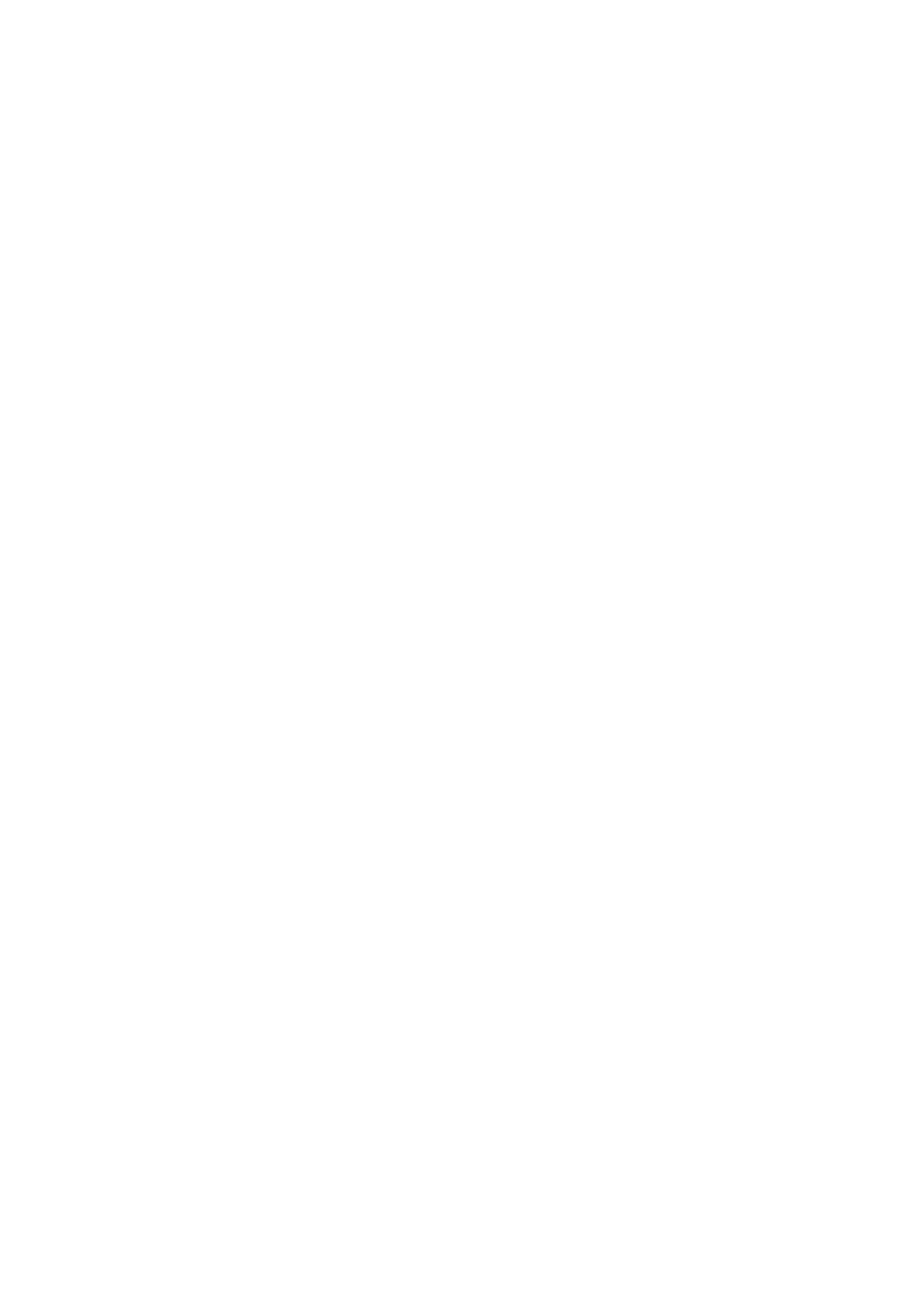# Chapter 8 **Utilization of crude glycerin in beef cattle**

#### *J.S. Drouillard*

Kansas State University, Department of Animal Sciences and Industry, Manhattan, Kansas 66506-1600, United States of America. E-mail: jdrouill@ksu.edu

## **ABSTRACT**

Increased world demand for renewable fuels has prompted rapid expansion of the biodiesel industry, in which animal fats and plant oils are converted to combustible fuels and significant quantities of an edible byproduct, glycerin. Crude glycerin, which is approximately 75 to 85 percent glycerol, also contains water, minerals, and small amounts of residual methanol. Crude glycerin has a variety of applications in livestock feeding. Given its humectant properties, it is effective in agglomerating small feed particles, thereby reducing dust and maintaining homogeneity of mixed feeds. As a pelleting aid, it decreases energy expenditure associated with pelleting and improves durability and hygienic quality of pelleted feeds. In ruminants, the impact of glycerin on ruminal fermentation is well-documented. Acetate:propionate ratio generally decreases with addition of glycerin, presumably improving energetic efficiency. Inhibitory effects of glycerin on the fermentative activities of fibre digesting bacteria and fungi are evident, providing a plausible explanation for the decreases in fibre digestion often observed *in vitro* and *in vivo*. The deleterious effects of glycerin on fibre digestion are most evident when animals are fed diets containing higher levels of starch. It is apparent that the gut ecosystem adapts to the presence of glycerin, though it is not clear if this is a consequence of long-term population shifts or changes in capacity for substrate utilization by individual species of micro-organisms. Prior exposure to glycerin does enhance its utilization in cattle fed grain-based diets. Moreover, populations of pathogenic *E. coli* O157:H7 have been partially suppressed in the presence of glycerin when fed at low levels in the diet. Crude glycerin is a viable energy source for cattle, particularly when fed at less than 10 percent of the diet dry matter.

#### **INTRODUCTION**

Glycerin (glycerol) can be derived through production of alkyl esters (biodiesel) from plant oils or animal fats. Of the three processes available for alkyl ester production – oil conversion to fatty acids followed by acid-catalysed esterification; direct acid-catalysed esterification with methanol; and base-catalysed transesterification with methanol – the base-catalysed esterification is most economical, and therefore the most frequently employed process for biodiesel production (Van Gerpen, 2005). In base-catalysed esterification, fats and oils are reacted with methanol in the presence of potassium hydroxide, yielding glycerin (Figure 1) and alkyl esters. Residual methanol is reclaimed via distillation, and glycerin is recovered through evaporation following removal of methyl esters. Each 100 kg of oil or fat yields approximately 10 kg of glycerin (National Biodiesel Board, 2008).

Historically, glycerin has had a broad range of applications in human foods and pharmaceuticals, and has been used industrially for production of synthetic polymers, cosmetics and personal care products. It can be modified to yield mono- and diglycerides, which are important classes of emulsifying agents. Glycerin is a sweet (~60 percent the sweetness of sucrose), viscous liquid that has been used in beverages as a thickening agent, and exploited in food systems as a result of its humectant properties (SDA, 1990). This latter attribute makes it attractive as an addition to animal feeds for texturing properties and dust control. Photo 1 illustrates the effect of glycerin when added at 12 percent of the diet dry matter in a typical feedlot ration. Levels of 4 percent or more are relatively effective in aggregating small feed particles, thus reducing dust and fines. In its pure form, glycerin is colourless; however, the colour of crude glycerin ranges from light amber to deep brown, and differences are largely attributable to varying concentrations of

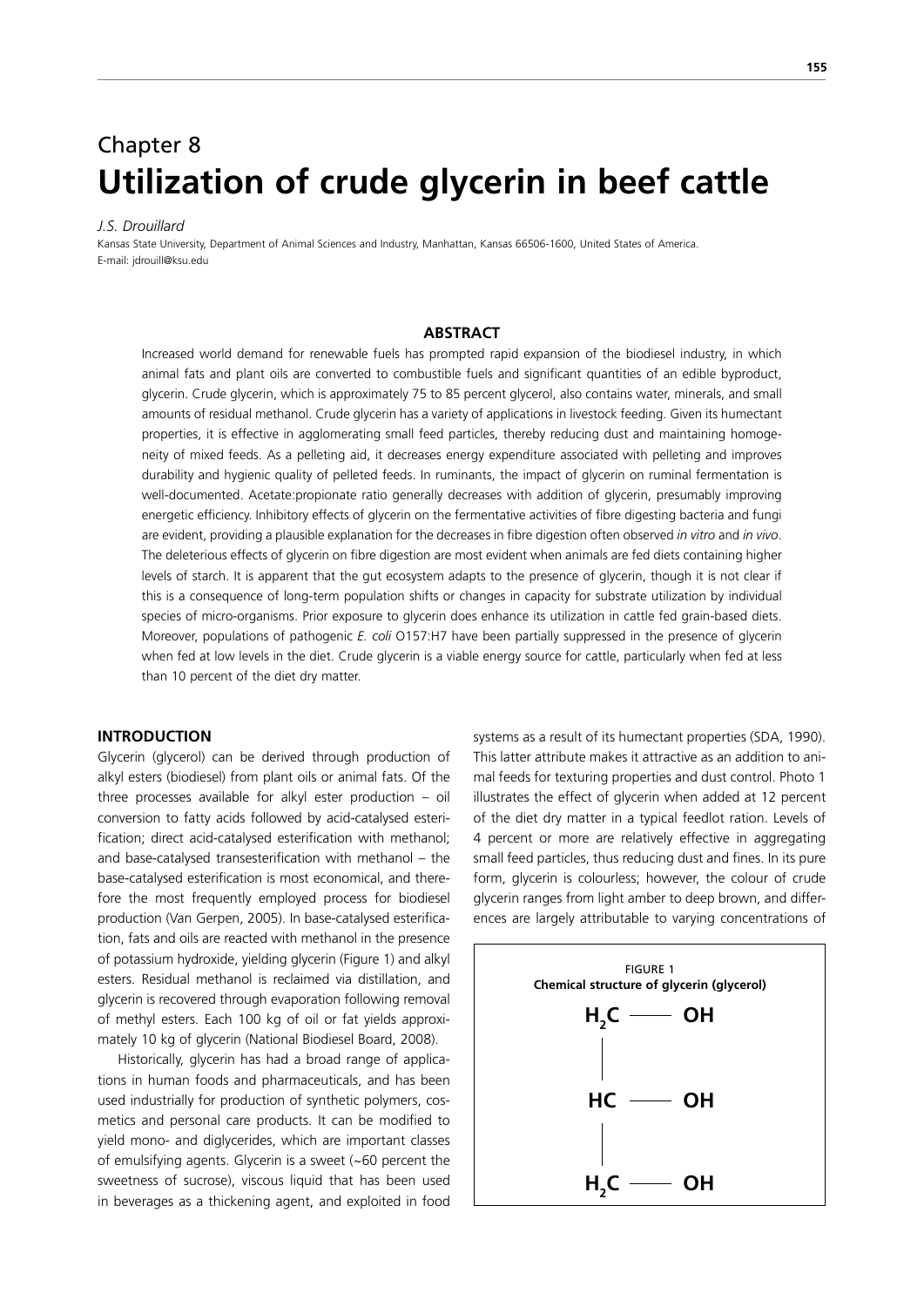### **MAIN MESSAGES**

- **• Glycerin alters ruminal fermentation, increasing propionate production.**
- **• Glycerin has a deleterious effect on fibre digestion in high-grain diets.**
- **• Gut microorganisms can adapt to glycerin over time.**
- **• Feed value of glycerin is greatest when it constitutes 10 percent or less of diet dry matter.**



**Photo 1** *Effect of glycerin addition to a maize-based cattle finishing diet. Small particles are aggregated, minimizing segregation and dust*

impurities within the co-product. Crude glycerin commonly contains 75-85 percent glycerol, with the balance of the crude liquid consisting of water, minerals, fatty acids and low [normally] concentrations of methanol.

Figure 2 illustrates the recent dramatic growth in world biodiesel production and anticipated expansion through 2020 (OECD/FAO, 2011). Similar increases have been observed in the United States, resulting in large surpluses of crude glycerin that have caused market prices to plummet. The relatively low market value of glycerin has prompted interest in the co-product as a potential substitute for energy feeds in poultry and livestock diets. Given the large number of industrial applications for high purity forms of glycerin, it is probable that the price of crude glycerin will continue to increase as new markets are developed. Application rates in livestock and poultry diets will no doubt adjust over time in response to co-product prices in comparison with traditional energy sources.

Groesbeck (2007) evaluated crude glycerin as a pelleting aid in maize-based swine diets, and observed that energy costs associated with pelleting decreased linearly in response to adding glycerin to the mash at concentrations of 0 to 15 percent. The same author investigated the impact of glycerin addition on pellet durability indices (PDI) and found that optimal PDI was achieved with approximately 9 percent glycerin (Figure 3). This ability to improve pellet durability while decreasing energy expenditure for feed processing has direct application to production of pelleted feeds for all types of livestock and poultry. Schröder and Südekum (2007) reported that the benefits to pellet stability were achieved only with high purity glycerin products. According to their observations, lesser qualities of glycerin, which may contain considerable quantities of water, are less apt to yield improvements. As a side benefit, Schröder and Südekum (2007) also noted that glycerin had a positive impact on hygienic quality of stored pellets, which they attributed to less fungal biomass in pellets containing glycerin.

#### **FERMENTATION BY RUMINAL MICROBES**

Our laboratory has conducted a series of *in vitro* experiments (unpublished) to evaluate the fate of glycerin when exposed to a mixed ruminal inoculum from grain fed animals. Figure 3 summarizes results of a study in which we compared maize starch and glycerin as substrates for fermentation. Starch yielded a fairly typical acetate:propionate ratio, whereas glycerin was fermented almost entirely to propionate. The conversion of glycerin to propionate by ruminal microorganisms is well-documented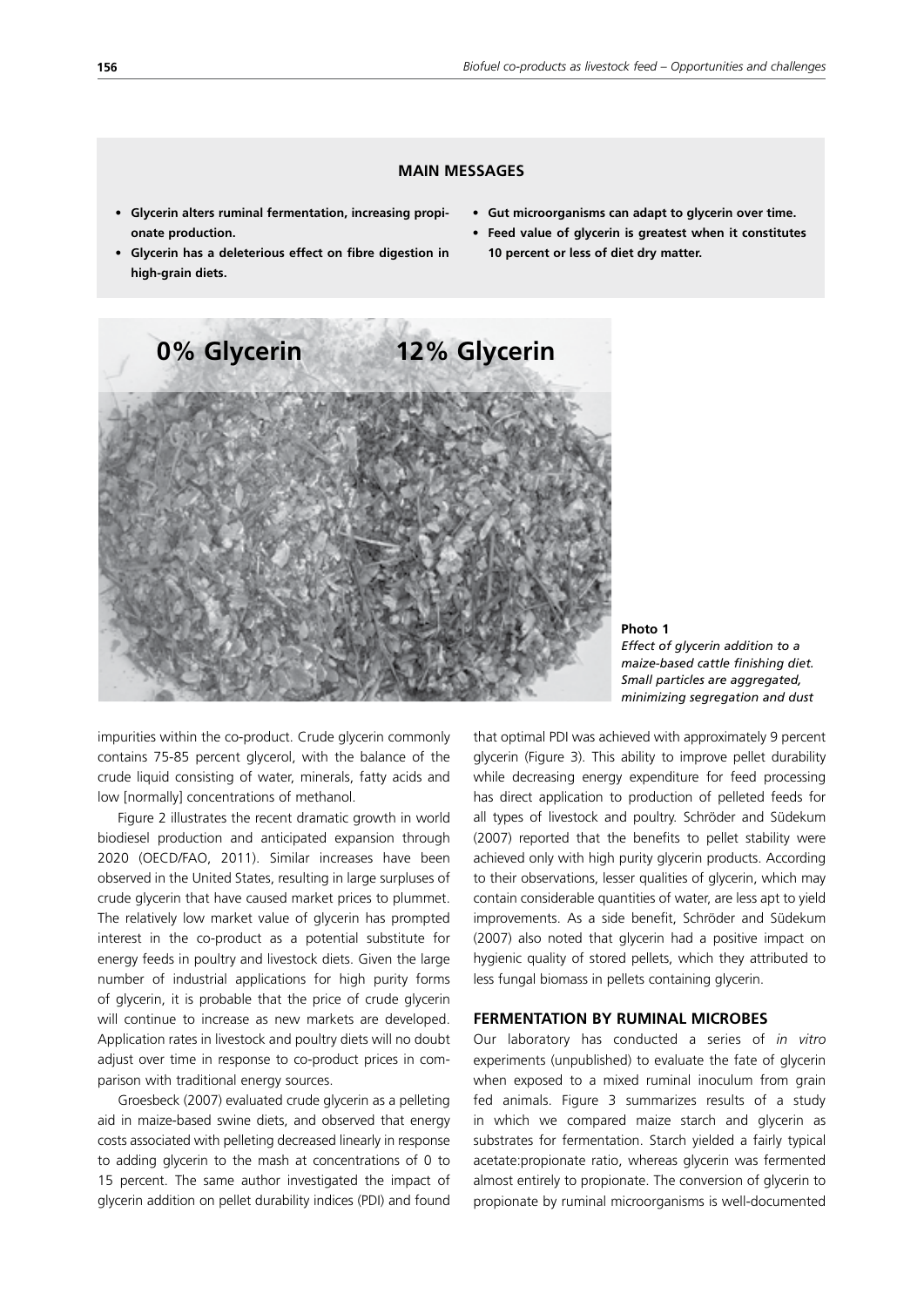



in the scientific literature. Lee *et al*. (2011) reported decreases in the acetate-to-propionate (A:P) ratio as glycerol replaced alfalfa or maize silage in *in vitro* cultures of mixed ruminal microorganisms. We have noted similar effects in our laboratory for *in vitro* incubations in which maize starch was replaced by increasing proportions of pure glycerol (Figure 5; unpublished data). The A:P ratio decreased linearly as level of glycerin in the mixtures increased. Bergner *et al.* (1995) measured glycerin transformation by ruminal microorganisms using 14C-labeled glycerin, and observed that the majority of glycerin was converted to propionate, while no discernible amounts were converted to acetate. Similarly, Trabue *et al.* (2007) found that glycerol partially suppressed acetate production by ruminal microbes in inoculum taken from a dairy animal fed a



FIGURE 4

diet consisting of approximately 50 percent concentrate. In contrast, Wright (1969) determined that radio-labelled glycerin was converted to acetate, propionate and butyrate. The inoculum used in their study was extracted from cattle grazing clover-ryegrass pastures. Jarvis, Moore and Thiele (1997) utilized ruminal contents from red deer, and determined that a *Klebsiella planticola* strain transformed glycerin into approximately equimolar proportions of formate and ethanol. Collectively, these studies may suggest that metabolites of glycerin are influenced by the microbial milieu within the rumen, which obviously is a function of diet.

Digestion of fibre is of particular relevance in diets supplemented with glycerin. Roger *et al.* (1992) reported that cellulolytic activity was depressed by glycerol, noting that it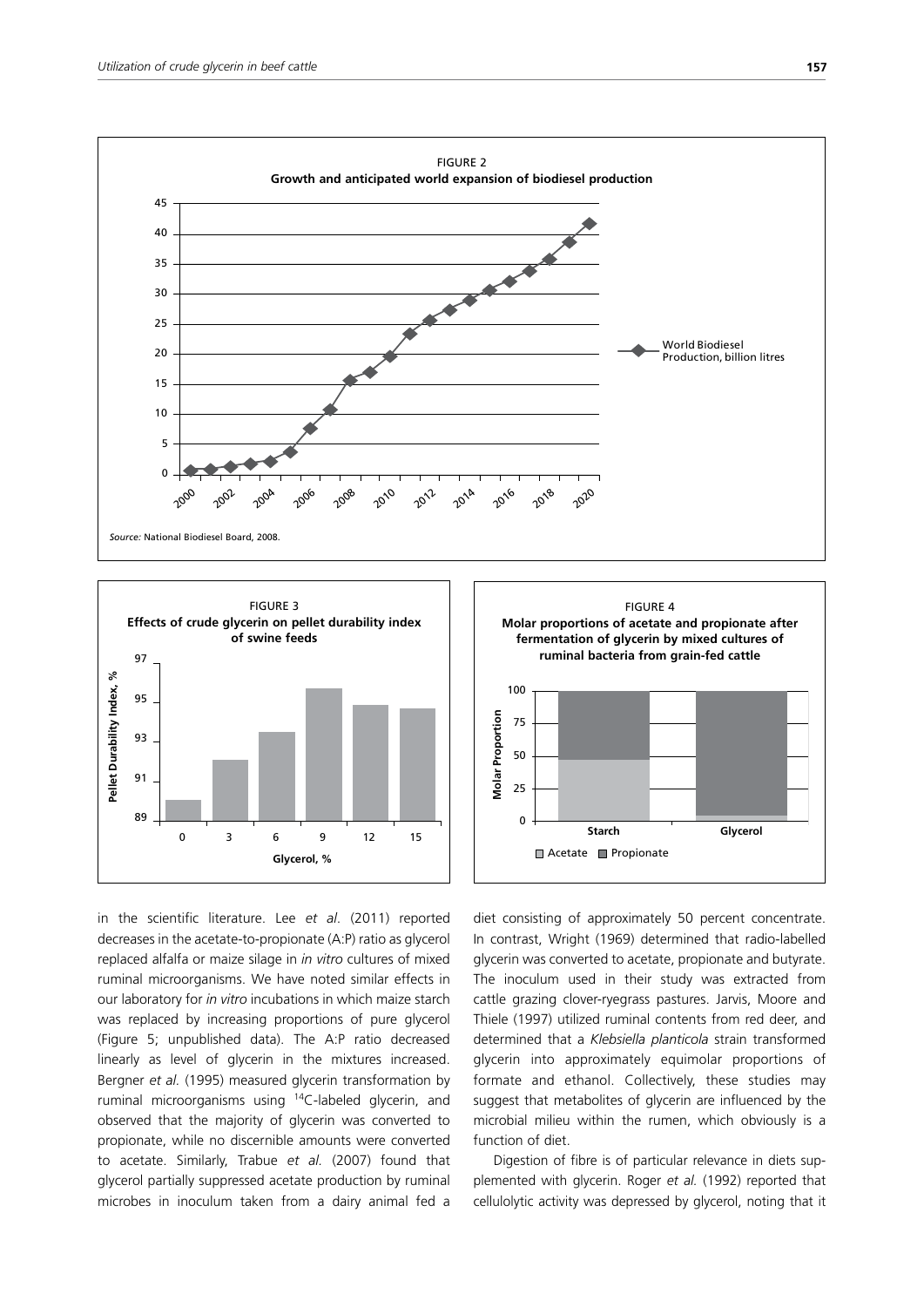

inhibited cellulolytic ruminal fungi far more than cellulolytic bacteria. Paggi, Fay and Faverin (2004) also reported deleterious effects of glycerin on cellulolysis, and suggested that the concentrations necessary for inhibition were consistent with levels capable of suppressing *Neocallimastix frontalis*, a ruminal fungus integrally involved in cellulolysis. Fungal colonization is an important step in the digestion of cellulose, especially for low quality forages. These observations could have important implications for diets that contain substantial amounts of cellulosic materials, including diets containing fibrous byproduct feeds derived from processed cereal grains, oilseeds, sugar cane and other agricultural commodities.

The impact of glycerin on fibre digestion has been the subject of studies conducted by several research groups, measuring fermentative end-products and concentrations of specific microbial populations often associated with fibre digestion. Abo El-Nor *et al.* (2010) investigated the impact of increasing proportions of glycerol (0, 3.6, 7.2 or 10.8 percent of substrate DM) on ruminal fermentation using continuous culture systems fed a substrate consisting of 60 percent alfalfa hay in combination with ground maize, soybean meal and soybean hulls. Total volatile fatty acid (VFA) production was greatest with the highest concentration of glycerol, A:P ratio declined linearly with increasing levels of glycerol addition, and digestibility of neutral-detergent fibre (NDF) decreased with the addition of 7.2 or 10.8 percent glycerol, perhaps suggesting that digestion of non-fibrous substrate was improved. Concentration of DNA from *Butyrivibrio fibrisolvens*, a key fibre-digesting organism in the rumen, decreased linearly in response to increasing levels of glycerin. Additionally, *Selenomonas ruminantium* and *Clostridium proteoclasticum* decreased with higher levels of glycerol, and total bacterial DNA decreased by nearly 32 percent with the highest level of glycerol addition. Based on these

observations, it is conceivable that high levels of glycerin affect not only fungi, but also may have deleterious consequences for ruminal bacteria. Krueger *et al.* (2010) reported decreases in A:P ratio with glycerol addition, though no negative effects on NDF digestibility were noted. Van Cleef *et al.* (2011a) found that the impact of glycerin on *in vitro* digestion was substantially influenced by prior exposure of donor animals to glycerin. *In vitro* digestibility of diets decreased in response to glycerin addition when ruminal digesta contents were obtained from cattle fed diets without glycerin, whereas diet digestion increased in response to glycerin addition when the ruminal inoculum was recovered from animals that had been adapted to a diet containing 15 percent glycerin (interaction, *P* <0.05). Clearly, addition of glycerin to *in vitro* cultures can influence extent of digestion and end products formed, and these effects often are dependent on the levels of glycerin used in the *in vitro* systems.

#### **IMPACT OF GLYCERIN ON** *IN VIVO* **DIGESTION**

Given the impact of glycerin on ruminal microorganisms and *in vitro* digestion, changes in *in vivo* digestibility would be more-or-less expected. Parsons (2010) measured *in vivo* digestibility of grain-based diets in finishing cattle fed 0, 2 or 4 percent glycerin and determined that total tract digestion of dry matter was unchanged, while digestibility of NDF tended to decrease as the proportion of glycerin in the diet increased. Changes in NDF digestion were accompanied by decreases in ruminal concentrations of butyrate and valerate, but apparent total tract digestibilities of starch, protein and lipid were unaffected by glycerin addition to the diet. Schneider (2010) fed diets consisting of 60 percent maize silage and maize gluten feed, and noted that digestibility of organic matter and NDF decreased linearly when glycerin was substituted for maize gluten feed at 0, 4 or 8 percent of the diet. In contrast to these findings, Wang *et al.* (2009) actually observed improvements in digestibility of organic matter, NDF, protein and lipid (linear, *P* <0.01; quadratic, *P* <0.01) when glycerin was fed to steers at 0, 1.1, 2.2 and 3.3 g/kg DM in diets comprising 60 percent maize stover and 40 percent concentrate. Digestibility of nutrients in their study was optimized by feeding glycerin at 2.2 or 3.3 g/kg diet DM. The apparent differential effects of glycerin on fibre digestion in diets with and without starch are further supported by observations of Schröder and Südekum (2007), who reported improvements in fibre digestion in low-starch diets, while digestibility of fibre in high-starch diets was decreased with glycerin addition. It is conceivable that the deleterious effects of glycerin on fibre digestion are due to inhibition of specific populations of ruminal microorganisms that are important contributors to fibre digestion in animals fed starch-containing diets, but that are of lesser importance in roughage-based diets.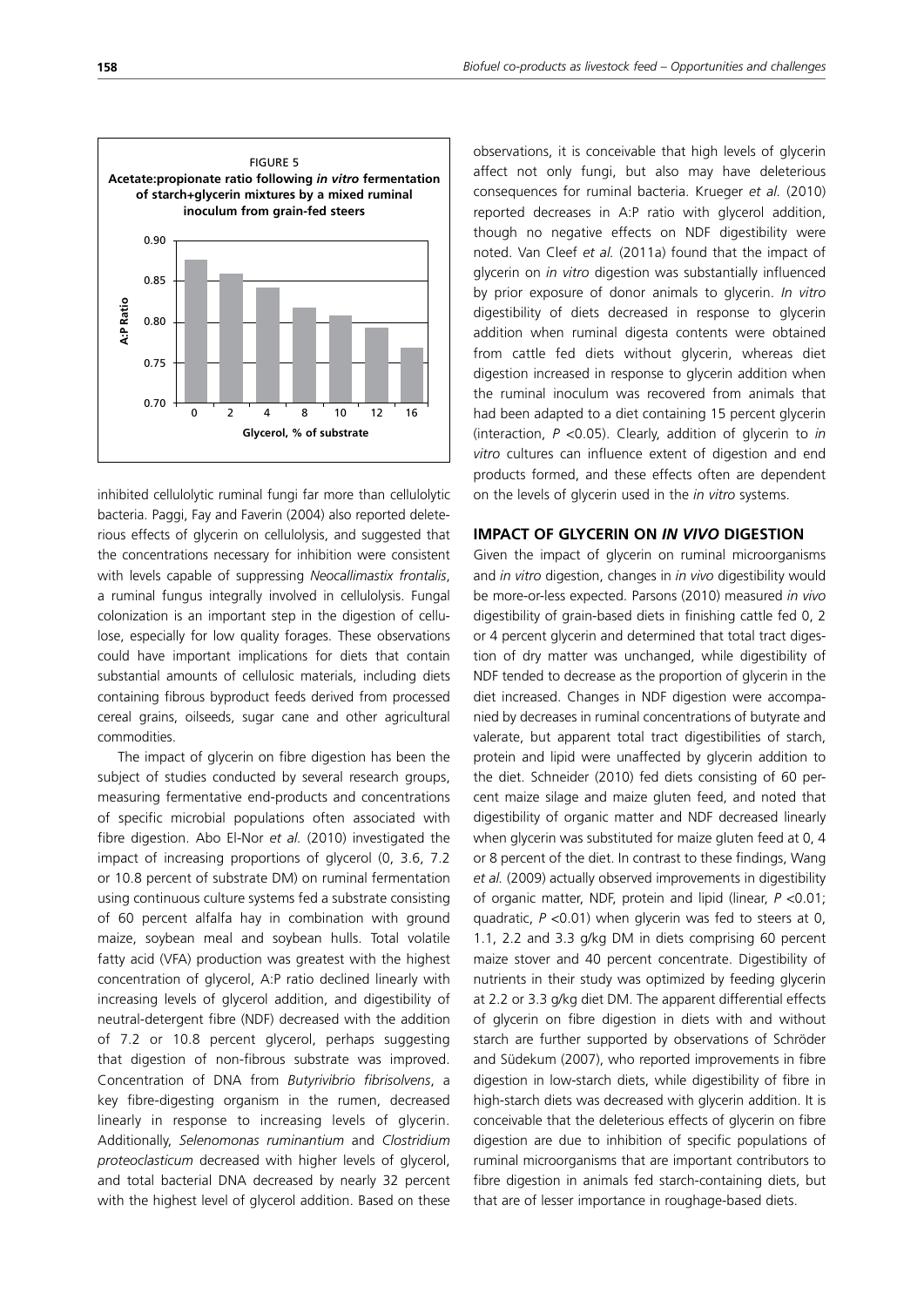## **PERFORMANCE OF CATTLE SUPPLEMENTED CRUDE GLYCERIN**

Use of glycerin as a component of cattle diets has been the subject of several recently published studies conducted in Europe, North America and Latin America. Pyatt, Doane and Cecava (2007) fed 0 or 10 percent crude glycerin in diets that were either 70 percent rolled maize with 10 percent distiller's grains, or 35 percent rolled maize with 30 percent distiller's grains and 15 percent soybean hulls. Glycerin decreased dry matter intake by approximately 10 percent, but improved conversion efficiency by 19 percent. Similarly, in a study by van Cleef *et al.* (2011b), feeding 7.5 or 15% glycerin to finishing cattle depressed feed intake, but improved efficiency of gain (*P* <0.01). The authors also noted that intramuscular fat deposition was significantly less for cattle fed glycerin. Elam *et al.* (2008) also observed a linear reduction of dry matter intake (*P* = 0.09) in heifers fed 0, 7.5 or 15 percent crude glycerin, but efficiency was unchanged. Feeding glycerin also tended to decrease deposition of intramuscular fat within the *longissimus* muscle. The effects of glycerin feeding on intramuscular fat deposition are contrary to the popular belief that increasing proportion of glucogenic substrates in the diet will effect positive changes in the accumulation of intramuscular fat, which is the primary determinant of quality in beef grading systems used in United States, Canada, Australia and other countries. The absence of an improvement in intramuscular fat accretion, despite overwhelming evidence of increased propionate synthesis with glycerin supplementation, seemingly refutes this belief, and feeding glycerin may actually decrease value of carcasses as a result of suppression of intramuscular fat accretion. Parsons, Shelor and Drouillard (2009) conducted a dose titration of glycerin in flaked maize finishing diets for heifers, feeding concentration of 0, 2, 4, 8, 12 or 16 percent crude glycerin (dry basis). Results of this study are shown in Table 1. Dry matter intake, daily gain and feed efficiency all responded in a quadratic manner to glycerin concentration. Optimal performance was achieved with 2 percent glycerin addition, and levels exceeding 10 percent of the diet depressed feed intake markedly.

As in the study by Elam *et al.* (2008), intramuscular fat deposition decreased linearly in response to increasing glycerin level in the diet (*P* <0.10). Mach, Bach and Devant (2009) fed high-concentrate diets containing 0, 4, 8 or 12 percent glycerin to Holstein bulls and noted that performance was not statistically different among treatments, though the highest level of glycerin yielded numerically lower gain and carcass weight compared with other treatments. Gunn *et al.* (2011) replaced dry-rolled maize with a combination of glycerin, soybean hulls and maize gluten meal in fattening diets for early weaned steers, thus providing 0, 15 or 30 glycerin. Daily gains were 1.39, 1.33 and 1.07 kg/day for groups fed 0, 15 and 30 percent glycerin, respectively (*P* <0.01), and feed intakes (dry basis) were 7.01, 6.06 and 5.05 kg/day, respectively. Efficiencies were not affected by amount of glycerin in the diet, however. Thus, it appears that excessive levels of glycerin are deleterious to growth of cattle, primarily as a result of the tendency to depress feed intake, while levels of 10 percent or less of the diet dry matter generally yield positive effects.

Given the impact of glycerin on microbial systems *in vitro*, it seems plausible that microbial adaptations will occur when glycerin is added to the diets of ruminants. Anecdotal observations would support this contention, as the differences in performance and feed intake of cattle fed high and low levels of glycerin appear more exaggerated during the early phases of feeding. Aperce *et al.* (2011b) reported a positive carryover effect of glycerin feeding, in which cattle fed glycerin during the

TABLE 1

| Feedlot performance and carcass traits of heifers fed 0, 2, 4, 8, 12 or 16 percent crude glycerin in flaked maize finishing |  |  |
|-----------------------------------------------------------------------------------------------------------------------------|--|--|
| diets                                                                                                                       |  |  |

|                                            | Percentage crude glycerin |                |       |       |        |                   | <b>Contrasts</b> |                          |           |              |
|--------------------------------------------|---------------------------|----------------|-------|-------|--------|-------------------|------------------|--------------------------|-----------|--------------|
| <b>Parameters</b>                          | $\mathbf{0}$              | $\overline{2}$ | 4     | 8     | 12     | 16                | <b>SEM</b>       | Linear                   | Quadratic | <b>Cubic</b> |
| Number of heifers                          | 62                        | 62             | 61    | 63    | 63     | 62                |                  |                          |           |              |
| Final weight $(2)$ (kg)                    | 523 a                     | 536 b          | 531 b | 528 b | 521a   | 509 c             | 7.3              | $\star$                  | $\star$   |              |
| DMI (kg/day)                               | 8.84a                     | 8.88a          | 8.66a | 8.61a | 8.40 b | 7.80 b            | 0.13             | $\star$                  | $\star$   | $\star$      |
| ADG (kg)                                   | 1.19a                     | 1.34a          | 1.29a | 1.25a | 1.17ab | 1.03 <sub>b</sub> | 0.09             | $\star$                  | $\star$   |              |
| Gain:feed ratio (g/kg)                     | 136.2                     | 151.6          | 149.6 | 145.8 | 139.7  | 132.4             | 7.0              | ۰                        | $\star$   |              |
| Hot carcass weight (kg)                    | 332                       | 340            | 337   | 335   | 331    | 323               | 4.6              | $^\star$                 | $\star$   |              |
| Dressing yield (%)                         | 63.0                      | 64.1           | 64.2  | 63.3  | 63.4   | 63.6              | 0.01             | $\overline{\phantom{a}}$ | ۰         | t            |
| Longissimus muscle area (cm <sup>2</sup> ) | 83                        | 86             | 84    | 83    | 82     | 81                | 1.5              | $\star$                  | ۰         |              |
| Marbling score <sup>(3)</sup>              | 435                       | 405            | 416   | 398   | 410    | 397               | 9.7              | $\star$                  | ۰         |              |
| Subcutaneous fat over 12th<br>rib (cm)     | 1.21                      | 1.10           | 1.18  | 1.18  | 1.18   | 1.02              | 0.06             | $\star$                  |           | $\star$      |

*Notes*: abc = Means in rows not having a common suffix differ *P* <0.05. DMI = dry matter intake; ADG = average daily gain. (1) Contrasts: \* = *P* <0.05, † = *P* <0.10. (2) Calculated by dividing Hot carcass weight by a common dressing percentage of 63.5 percent. (3) Marbling scores are indicative of intramuscular fat deposition. Higher scores indicate greater amounts of fat. *Source*: Parsons, Shelor and Drouillard, 2009.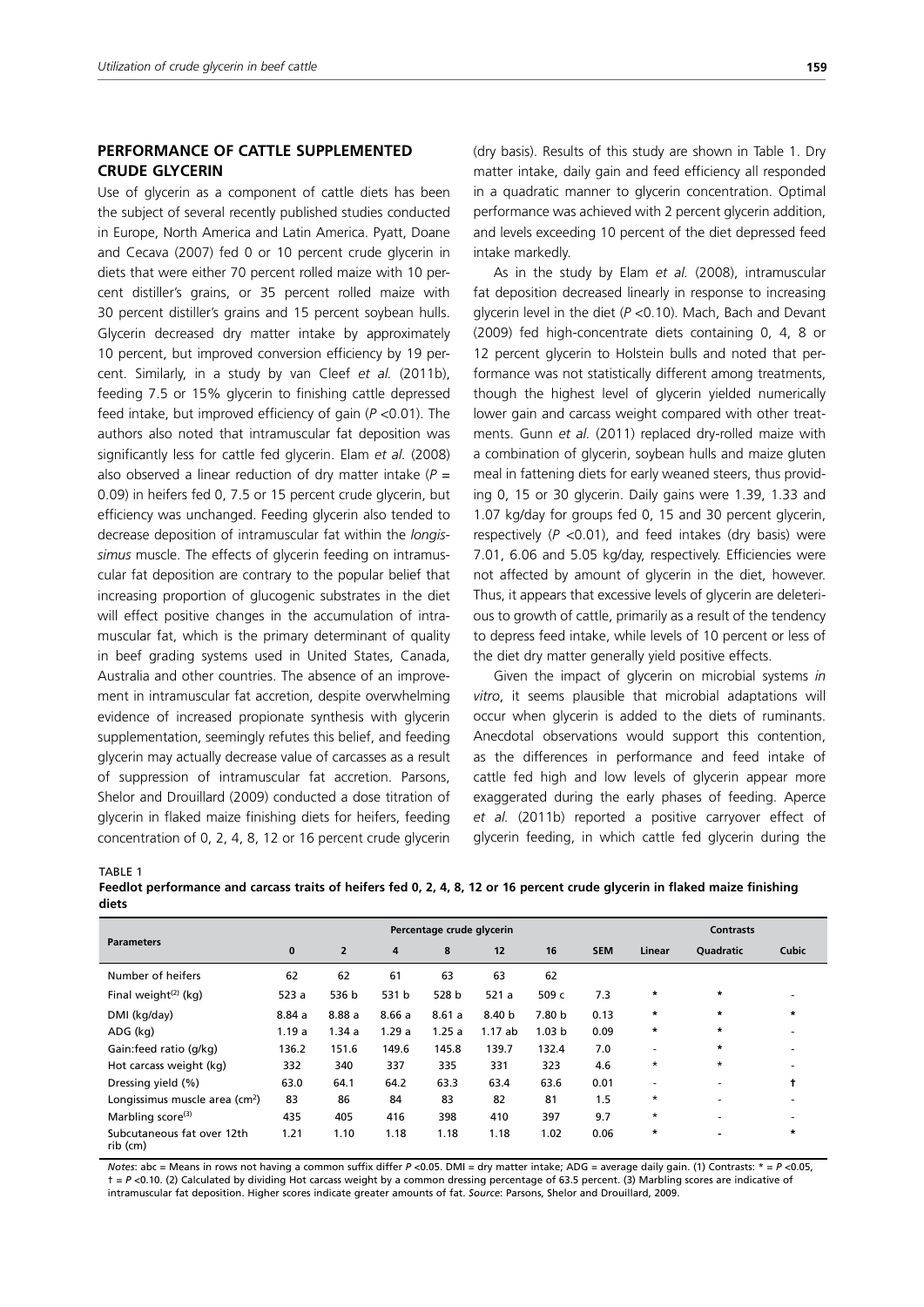growing period remained more efficient when fed diets without glycerin in the subsequent finishing phase. The finishing diets in this study comprised (dry basis) 30 percent maize gluten feed, 10 percent maize silage, dry-rolled maize and supplement. Maize gluten feed, which is a by-product of maize refining for production of sweeteners, contains appreciable amounts of glycerin. Wu (1996) determined that glycerol content of maize gluten feed was approximately 4.9 percent of dry weight. We have speculated that the carryover effect observed in the study by Aperce *et al.* (2011b) may reflect adaptation to glycerin by ruminal microorganisms, which when presented as a constituent of maize gluten feed is more readily fermented, as seen in the *in vitro* experiments conducted by van Cleef et al. (2011a). Interestingly, distillers grain, which is the principal by-product produced during fermentation of cereal grains for production of alcoholic beverages or fuel ethanol, also contain appreciable quantities of glycerol. We have measured levels of 10 percent or more of dry weight as glycerin, which is consistent with values reported by Wu (1994). In our experiments we have observed that relatively small quantities of glycerin can impair fibre digestion, though this effect seems less apparent in diets containing distiller's grain. This may be due to the fact that the glycerin that is an inherent component of distillers grain has itself suppressed fibre digestion, such that further additions of glycerin to the diet have only modest impact.

The ability to affect specific populations of gastrointestinal tract microorganisms may have other applications in cattle production systems, including control of food-borne pathogens. We previously reported that distillers grain, which now is used extensively in food animal production systems throughout North America, may increase shedding of food-borne pathogens, namely *E. coli* O157:H7 (Jacob *et al.,* 2008a, b, 2009). This may be a direct effect whereby some component of distillers grain stimulates growth of *E. coli* O157:H7, or indirectly as a result of substrate availability or other factors that influence competitiveness of the pathogen in the hind gut. In a recent study reported by Aperce *et al.* (2011a), the percentage of cattle testing positive for *E. coli* O157:H7 in faeces was decreased from 5.8 percent in cattle fed diets without glycerin, to 4.3 and 2.4 percent for cattle diets containing 4 or 8 percent glycerin, respectively (Linear, *P* <0.01). The diets fed to these animals, including cattle in the control group, all contained 30 percent wet maize gluten feed, and therefore probably contained some base level of glycerin. It is unclear how crude glycerin derived from biodiesel production can decrease pathogen shedding, while feeding distillers grain, which itself contains glycerin, can increase pathogen shedding rates. Additional work is needed to corroborate these observations, not only for *E. coli* O157:H7, but also for other important shiga-toxin producing pathogens.

#### **CONCLUSIONS**

Crude glycerin is likely to increase in availability as a result of continued expansion of the biodiesel industry. Glycerin is an adaptable raw material suited to numerous industrial applications, perhaps suggesting that its use as a livestock feed may be quickly supplanted by higher value applications. As a feed resource, crude glycerin can be utilized effectively in diets for cattle to improve ruminal fermentation, rate of gain and growth efficiency. Glycerin consistently decreases acetate:propionate ratio, and may have inhibitory effects on fibre digestion, which is mediated via its inhibitory effects on some microbial populations. Concentrations less than 10 percent of the diet dry matter yield favourable biological responses in cattle, whereas levels in excess of 10 percent may have deleterious consequences for feed intake and growth of cattle.

#### **BIBLIOGRAPHY**

- **Abo El-Nor, S., Abu Ghazeleh, A.A., Potu, R.B., Hastings, D. & Kattab, M.S.A.** 2010. Effects of differing levels of glycerol on rumen fermentation and bacteria. *Animal Feed Science and Technology,* 162: 99–105.
- **Aperce, C., Heidenreich, J., Schneider, C.J. & Drouillard, J.S**. 2011a. Effect of feeding crude glycerin on prevalence of *E. coli* O157:H7 in growing cattle. *Journal of Animal Science,* 89(E-Suppl. 1): 197.
- **Aperce, C., Schneider, C., Litton, L., Miller, K., Van Bibber, C., Uwituze, S., Alvarado, C., Blaine, K., Higgins, J. & Drouillard, J.S.** 2011b. Carryover effects of crude glycerine fed during the growing phase on finishing cattle performance and carcass characteristics. *Advances in Animal Bioscience*, 2: 431.
- **Bergner, H., Kijora, C., Ceresnakova, Z. & Szakacs, J.** 1995. *In vitro* studies on glycerol transformation by rumen microorganisms. *Archiv fur Tierernahrung,* 48: 245–256.
- **Elam, N.A., Eng, K.S., Bechtel, B., Harris, J.M. & Crocker, R.** 2008. Glycerol from biodiesel production: considerations for feedlot diets. Proceedings of the Southwest Nutrition Conference. 21 February 2008. Tempem, AZ, USA.
- **Gunn, P.J., Lemanager, R.P., Buckmaster, D.R., Claeys, M.C. & Lake, S.L.** 2011. Effects of dried distiller's grains with solubles on performance, carcass characteristics, and metabolic parameters of early weaned beef calves. *Professional Animal Scientist,* 27: 283–294.
- **Groesbeck, C.** 2007. The effect of feed ingredients on feed manufacturing and growth performance of pigs. Ph.D. Dissertation. Kansas State University, USA.
- **Jacob, M.E., Fox, J.T., Narayanan, S.K., Drouillard, J.S., Renter, D.G. & Nagaraja, T.G.** 2008a. Effects of feeding wet corn distiller's grains with solubles with or without monensin and tylosin on the prevalence and antimicrobial susceptibilities of fecal food-borne pathogenic and commensal bacteria in feedlot cattle. *Journal of Animal Science,* 86: 1182–1190.